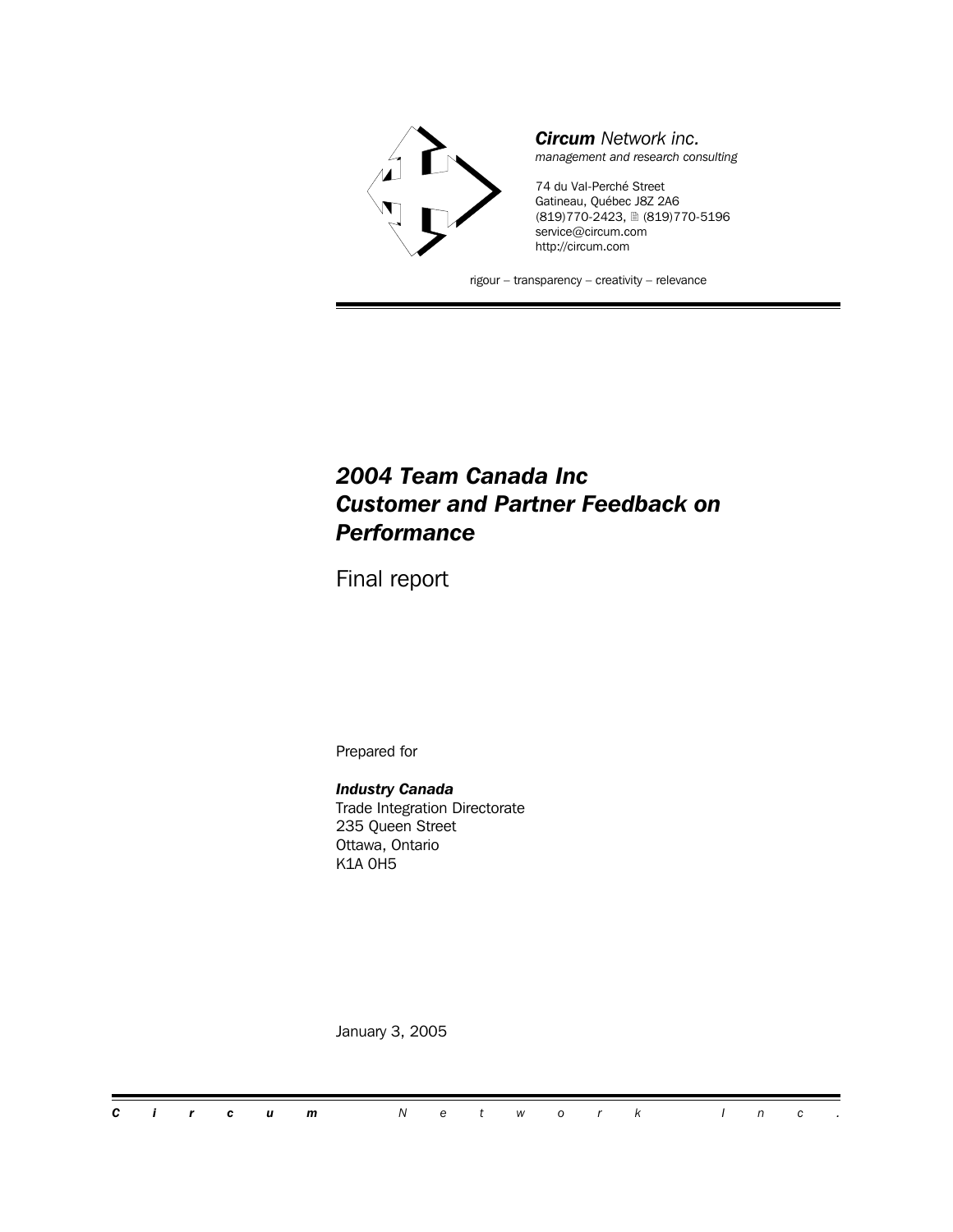Ce rapport est disponible en français sur demande.

**z This text is formatted for back-to-back reproduction.**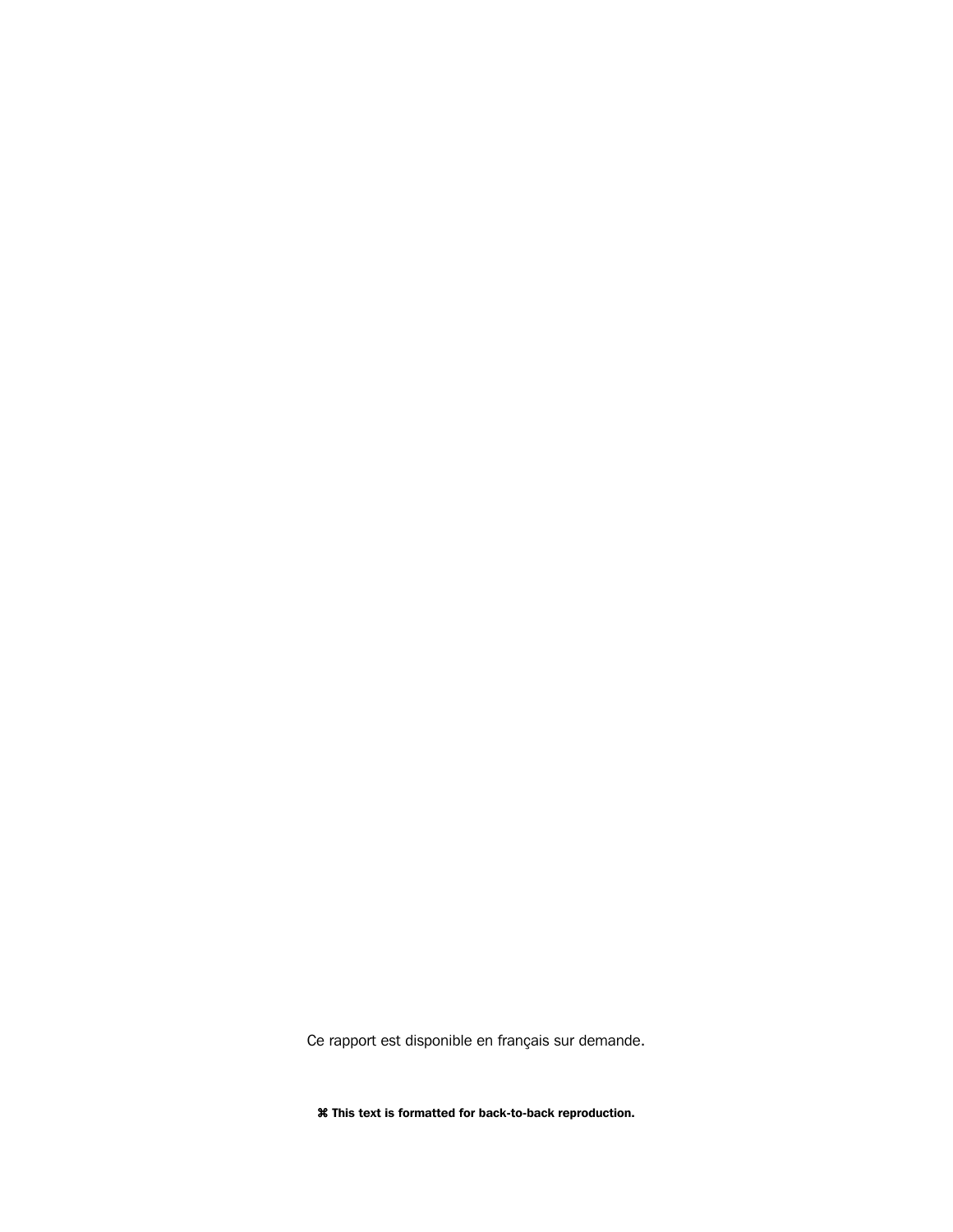# *OUTLINE*

|                  | OUTLINE                                 |  |  |  |  |  |  |  |  |  |  |  |  |  |
|------------------|-----------------------------------------|--|--|--|--|--|--|--|--|--|--|--|--|--|
| Section $1$      |                                         |  |  |  |  |  |  |  |  |  |  |  |  |  |
| Section 2        |                                         |  |  |  |  |  |  |  |  |  |  |  |  |  |
|                  |                                         |  |  |  |  |  |  |  |  |  |  |  |  |  |
| 2.1              |                                         |  |  |  |  |  |  |  |  |  |  |  |  |  |
| $2.2^{\circ}$    |                                         |  |  |  |  |  |  |  |  |  |  |  |  |  |
| 2.3              |                                         |  |  |  |  |  |  |  |  |  |  |  |  |  |
| 2.4              |                                         |  |  |  |  |  |  |  |  |  |  |  |  |  |
| 2.5              |                                         |  |  |  |  |  |  |  |  |  |  |  |  |  |
| 2.6              |                                         |  |  |  |  |  |  |  |  |  |  |  |  |  |
| 2.7              |                                         |  |  |  |  |  |  |  |  |  |  |  |  |  |
| Section 3        |                                         |  |  |  |  |  |  |  |  |  |  |  |  |  |
|                  | <b>CUSTOMER SATISFACTION RESULTS</b> 11 |  |  |  |  |  |  |  |  |  |  |  |  |  |
| 3.1              |                                         |  |  |  |  |  |  |  |  |  |  |  |  |  |
| 3.2 <sub>2</sub> |                                         |  |  |  |  |  |  |  |  |  |  |  |  |  |
| 3.3              |                                         |  |  |  |  |  |  |  |  |  |  |  |  |  |
| 3.4              |                                         |  |  |  |  |  |  |  |  |  |  |  |  |  |
| 3.5              |                                         |  |  |  |  |  |  |  |  |  |  |  |  |  |
| 3.6              |                                         |  |  |  |  |  |  |  |  |  |  |  |  |  |
|                  |                                         |  |  |  |  |  |  |  |  |  |  |  |  |  |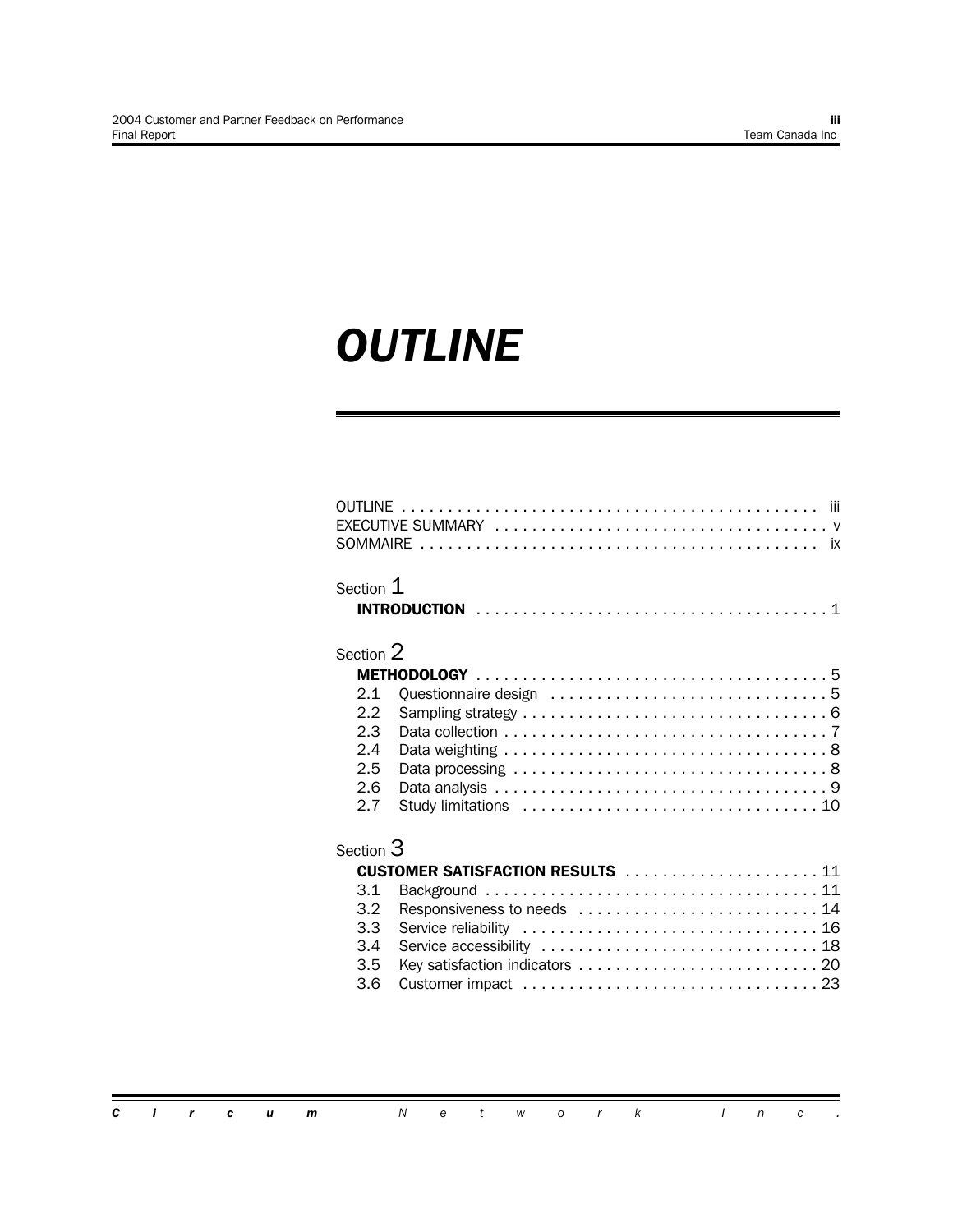f

|     | Section 4                                          |                                                     |  |  |  |  |  |  |  |  |  |
|-----|----------------------------------------------------|-----------------------------------------------------|--|--|--|--|--|--|--|--|--|
|     |                                                    |                                                     |  |  |  |  |  |  |  |  |  |
|     | 4.1                                                |                                                     |  |  |  |  |  |  |  |  |  |
|     | References to the TCI telephone service  26<br>4.2 |                                                     |  |  |  |  |  |  |  |  |  |
|     | General explanation of trends  26<br>4.3           |                                                     |  |  |  |  |  |  |  |  |  |
|     | Section 5                                          |                                                     |  |  |  |  |  |  |  |  |  |
|     |                                                    | <b>CONCLUSIONS AND RECOMMENDATIONS</b> 27           |  |  |  |  |  |  |  |  |  |
| 5.1 |                                                    |                                                     |  |  |  |  |  |  |  |  |  |
|     | 5.2                                                |                                                     |  |  |  |  |  |  |  |  |  |
|     | 5.3                                                |                                                     |  |  |  |  |  |  |  |  |  |
|     |                                                    |                                                     |  |  |  |  |  |  |  |  |  |
|     |                                                    | APPENDIX B TCI Member Consultation Questionnaire 53 |  |  |  |  |  |  |  |  |  |
|     |                                                    |                                                     |  |  |  |  |  |  |  |  |  |
|     |                                                    |                                                     |  |  |  |  |  |  |  |  |  |
|     |                                                    |                                                     |  |  |  |  |  |  |  |  |  |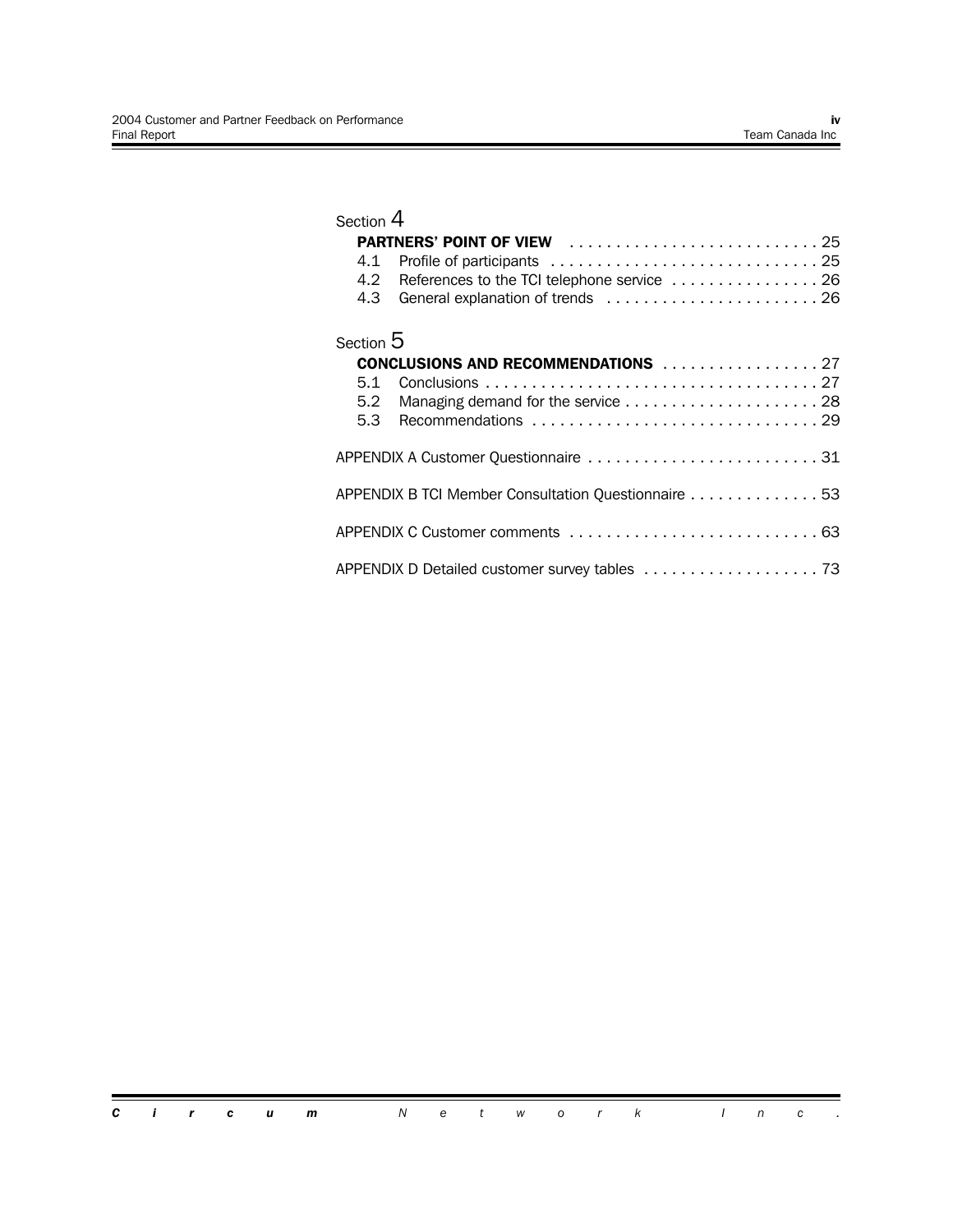## *EXECUTIVE SUMMARY*

### *Background*

The Team Canada Inc (TCI) 1-888 Export Information Service is accessible to all Canadian business people via the network of Canada Business Service Centres (CBSCs). A toll-free number links information seekers to trained information officers who either answer questions or refer the call to the export service provider best positioned to meet their needs. Team Canada Inc answered 15,353 calls in 2002-2003.

TCI commissioned client satisfaction studies in 2000, two years after the initiation of the service, in 2002 and again now, in 2004. In 2000 and 2002, clients and federal service delivery partners were surveyed. In 2004, end customers were approached as well as TCI partners (i.e., organizations outside of the federal government which share an interest in increasing Canadian exports, and which provide trade services to Canadian businesses; these partner organizations can include Economic Development Offices, Community Futures Development Corporations, Regional Development Agencies and educational institutions).

This study reflects the customer's point of view. When accessing TCI's service, customers engage in a service transaction which includes (in their perception) downstream service offered by organizations they are referred to. This perspective may differ with how TCI sees its service offering within the framework of its organizational realities.

### *Methodology*

This research was based on a telephone survey of customers and a Webbased consultation of TCI partners.

|  |  | <b>Circum</b> Network Inc. |  |  |  |  |  |  |
|--|--|----------------------------|--|--|--|--|--|--|
|  |  |                            |  |  |  |  |  |  |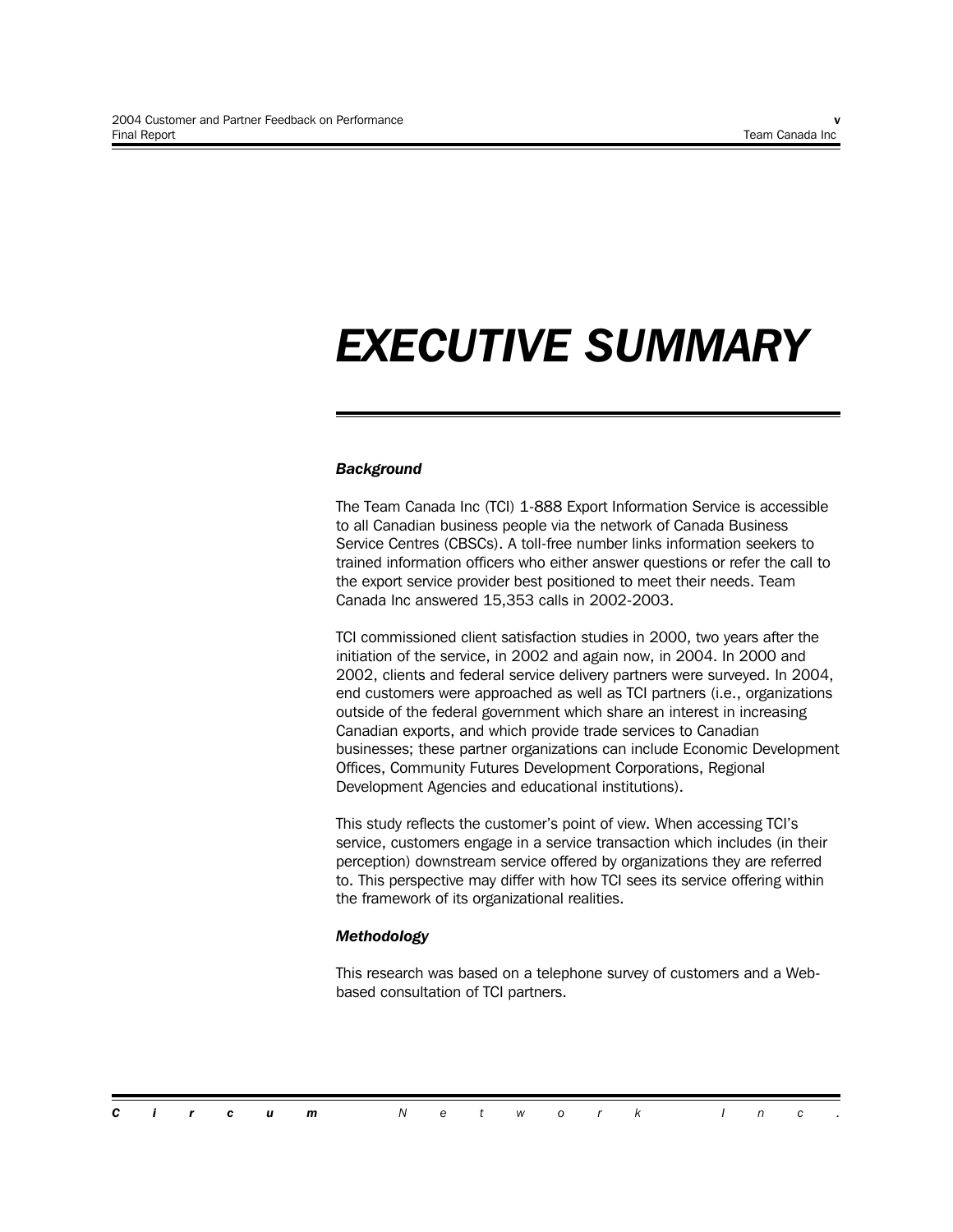It included feedback from a sample of 158 customers recruited by service agents between August 1, 2004 and October 31, 2004. In the absence of comparable population figures, no data weighting was applied. Telephone data collection was managed by Écho Sondage inc. and produced an overall response rate of 57% after the recruiting phase. The maximum sampling error is estimated at  $\pm 7.8$  percentage points based on the entire sample; sampling errors are wider for sub-groups but narrower for proportions smaller and larger than 50%.

The 2002 questionnaire was re-used in 2004 with only minor changes. The 2002 version was designed by crossbreeding the questionnaire from the TCI study conducted in 2000 with the Common Measurement Tool — the *de facto* standard for federal departments and agencies.

In addition to customer interviews, Web-based questionnaires were completed by 24 individuals representing TCI partners, among some 130 invited to the consultation. The questionnaire focused on the reasons for decreasing use of the toll-free TCI service.

### *Results*

Overall, results were very positive, with 85% of customers expressing satisfaction with their most recent contact with the TCI export information service. Customers were particularly pleased with:

- efforts made by officers to assess needs;
- the helpfulness and courtesy of officers;
- speed of the service; and,
- availability of service in the official language of the customer's choice.

Moreover, 84% of customers stated that the service met or exceeded their expectations and 90% stated that they would use the export information service again if they required export-related information. More than eight out of ten customers stated that TCI's service increased the likelihood that they would seek additional information, made them more knowledgeable about exporting and made them aware of information sources.

The 2004 study also suggests that callers are smaller companies of more recent formation with less export experience, compared with 2002 callers. The performance measure of 2004 indicates that satisfaction was higher in 2004 compared with 2002, in every aspect of service, but particularly with regard to the following:

- timeliness of responses to telephone messages;
- hours of service:
- ease of understanding the information provided;
- ease of locating the information service among government programs;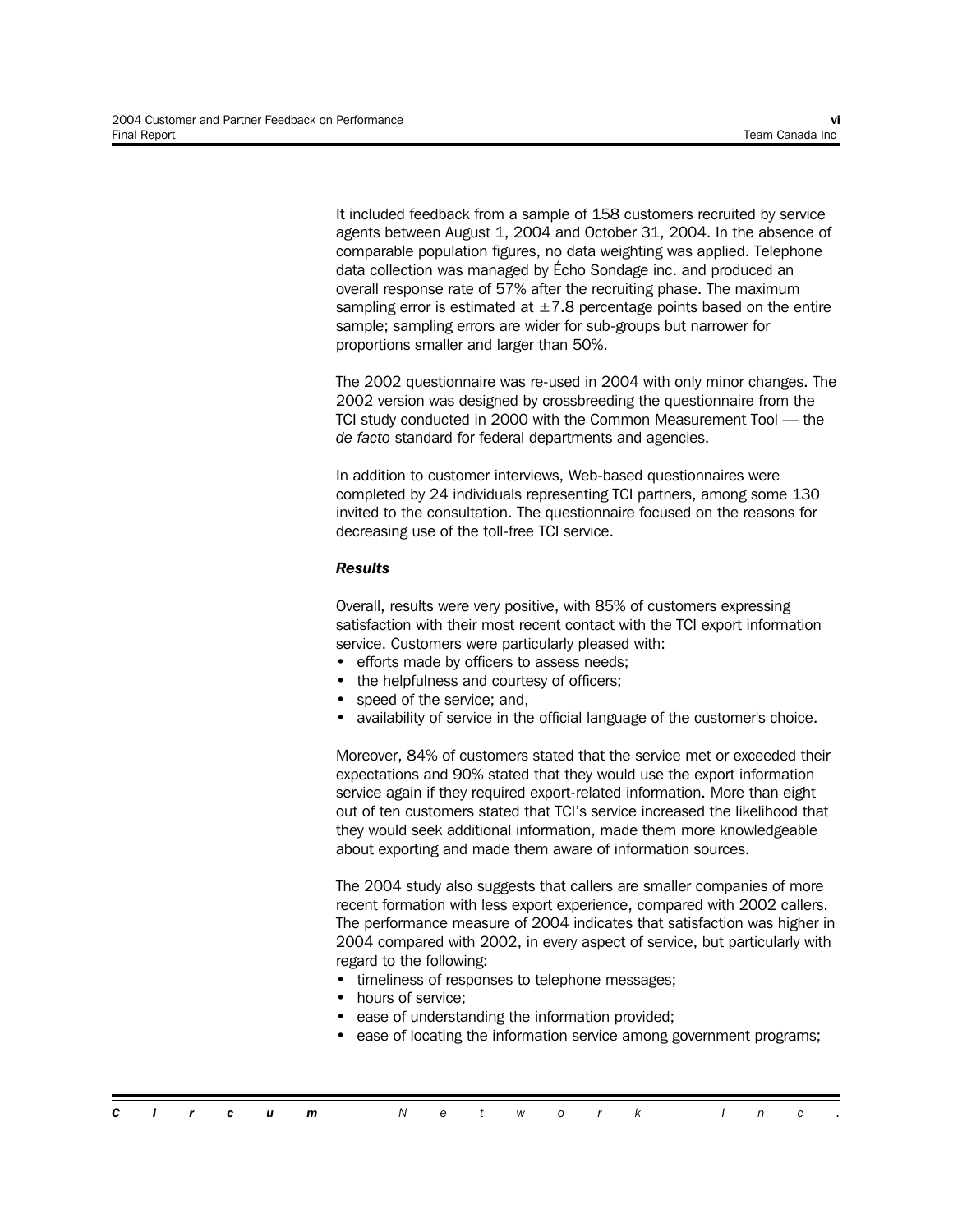- guidance provided by officers; and,
- availability of the information.

With much higher client satisfaction in 2004 than in 2002 and in 2000, the next challenge that the TCI telephone service faces is the decreasing levels of demand for the service.

Few TCI partners indicated making references to the information line (4 of 16). The main reasons for not making references was client inexperience at exporting or their lack of interest in exporting — hence, lack of need for information. TCI partners also stated that clients prefer to search for information on Web sites and in published documents than to call a service line (20 out of 24).

### *Recommendations*

### *Recommendation 1: service promotion*

Improve the TCI telephone service promotion strategy. Recourse to TCI partners does not appear effective.

### *Recommendation 2: officer training*

Continue TCI officer training efforts. While quality of advice did not surface as a major issue, critical comments often related to the content of the service transaction rather than to the process.

### *Recommendation 3: service rationale*

Seriously review the rationale for the existence of the telephone service considering the needs of customers and the various other sources of information available to them.

### *Recommendation 4: service improvement*

Two aspects of service could be identified as key areas of service improvement for the near future based on the level of satisfaction expressed and on their rating of importance. They are the ease of locating the information service among government programs (related to recommendation 1) and the identification of services offered by other organizations (improving the quantity and relevance of referrals).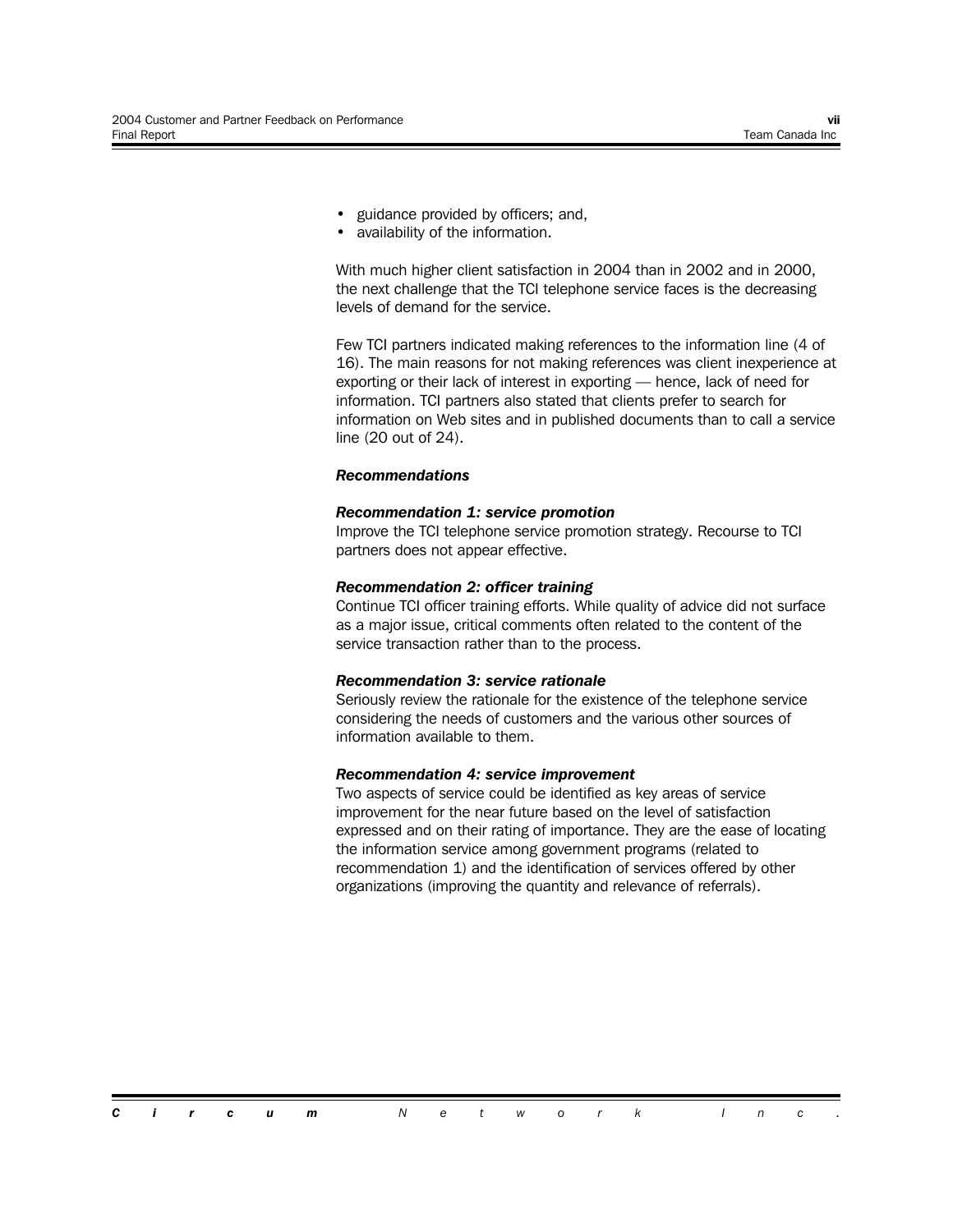Ξ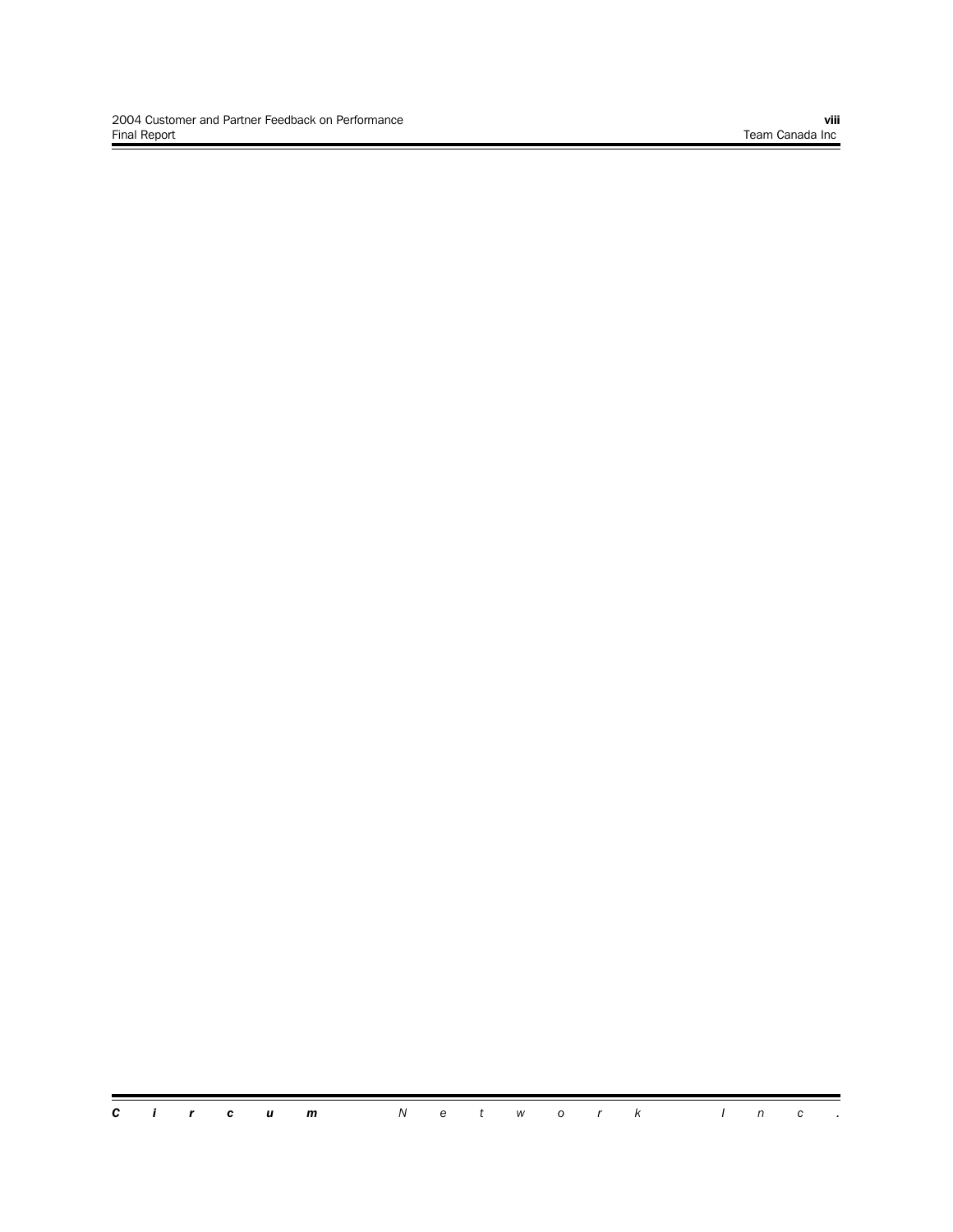## *SOMMAIRE*

### *Aperçu général*

La ligne 1-888 du Service d'information sur l'exportation d'Équipe Canada inc (ÉCI) est accessible à tous les entrepreneurs canadiens par l'intermédiaire du réseau des Centres de service aux entreprises du Canada (CSEC). La ligne téléphonique sans frais relie les personnes qui cherchent de l'information à des agents formés exprès pour répondre à leurs questions ou les mettre en communication avec le fournisseur de services d'exportation le mieux placé pour combler leurs besoins. Équipe Canada inc a répondu à 15 353 appels en 2002-2003.

ÉCI a commandé des études sur la satisfaction de sa clientèle, d'abord en 2000, deux après la mise en place du service, ensuite en 2002 puis la présente étude, en 2004. En 2000 et 2002, les répondants étaient les clients ainsi que les partenaires fédéraux de la prestation du service. L'étude de 2004 s'est adressée aux utilisateurs finals et aux partenaires d'ÉCI (c.-à-d. des organisations de l'extérieur du gouvernement fédéral intéressées à l'expansion des exportations canadiennes et qui procurent des services commerciaux aux entreprises canadiennes; ces partenaires comprennent notamment des Offices d'expansion économique, des Sociétés d'aide au développement des collectivités, des Organismes d'expansion régionale et des établissements d'enseignement).

La présente étude reflète principalement l'opinion de la clientèle. Les clients qui s'adressent à ÉCI s'engagent dans une transaction qui comporte (de leur point de vue) les services fournis en aval par les organisations auxquelles ils sont renvoyés. Il se peut que cette perspective diffère de la façon dont ÉCI envisage son offre de service, compte tenu de sa propre réalité organisationnelle.

| <b>Circum</b> Network Inc. |
|----------------------------|
|----------------------------|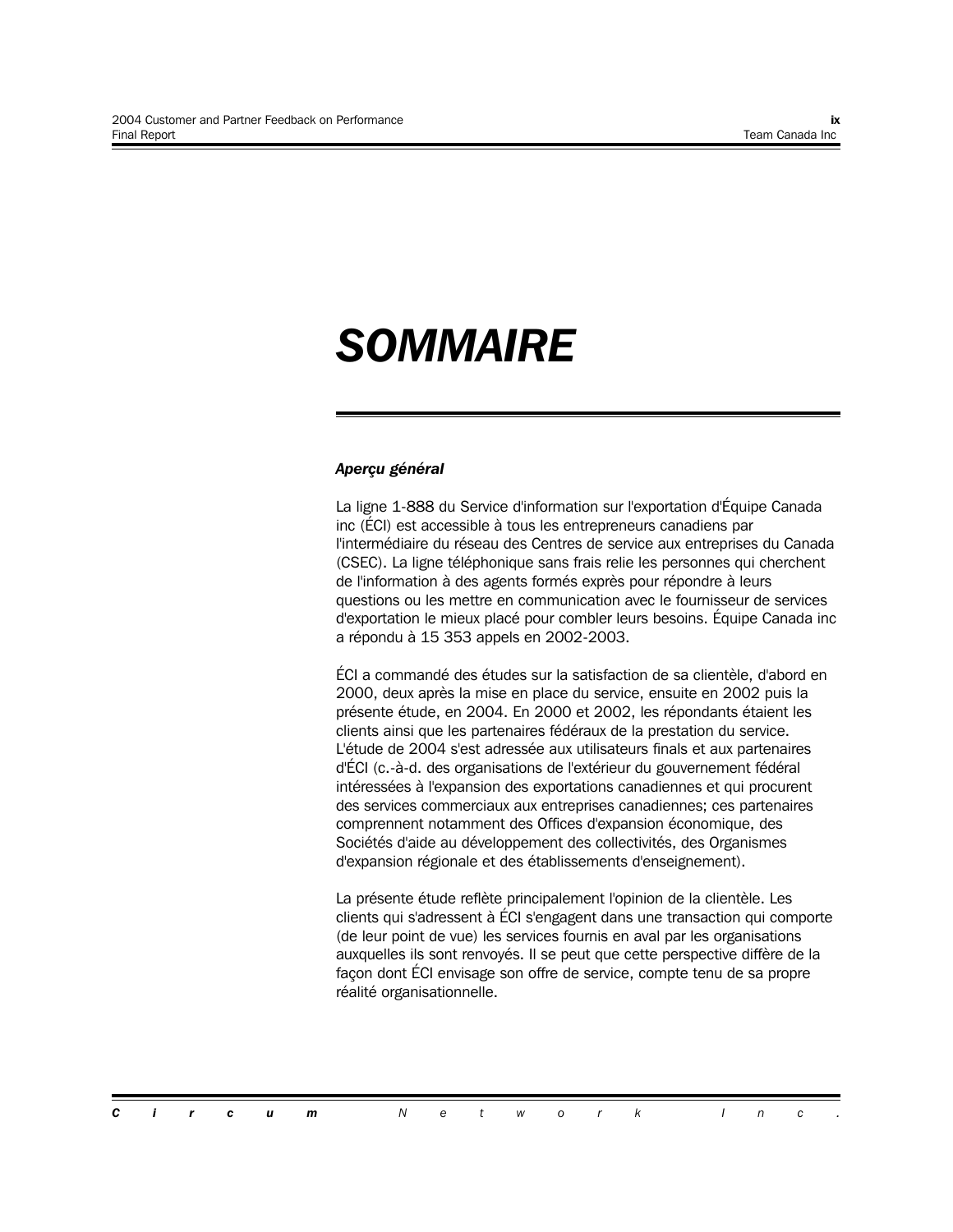### *Méthodologie*

La présente recherche repose sur un sondage téléphonique réalisé auprès des clients et sur une consultation des partenaires d'ÉCI effectuée sur Internet.

Elle se fonde sur les réponses données par un échantillon de 158 clients recrutés par des préposés au service entre le  $1<sup>er</sup>$  août et le 31 octobre 2004. En l'absence de données démographiques comparables, les résultats n'ont pas été pondérés. Écho Sondage inc. a assuré la collecte téléphonique des données et le taux de réponse se situe à 57 % après la phase du recrutement. L'erreur d'échantillonnage maximum est estimée à ±7,8 points de pourcentage de l'échantillon complet, les erreurs d'échantillonnage étant plus importantes pour les sous-groupes mais plus faibles lorsque les proportions sont inférieures et supérieures à 50 %.

Le questionnaire de 2002 légèrement modifié a servi de nouveau en 2004. La version de 2002 a été établie en recoupant le questionnaire utilisé pour l'étude de 2000 sur ÉCI avec l'Outil de mesures communes — document qui constitue la norme pour les ministères et agences fédéraux.

Outre les entrevues avec des clients, 24 représentants des partenaires d'ÉCI ont répondu à un questionnaire électronique parmi les 130 invités à prendre part à la consultation. Le questionnaire mettait l'accent sur les raisons de la diminution dans l'utilisation du service de la ligne téléphonique sans frais d'ÉCI.

### *Résultats*

Les résultats sont très positifs dans l'ensemble, 85 % des clients se disant satisfaits de leur communication la plus récente avec le Service d'information sur l'exportation d'ÉCI. Les clients sont particulièrement heureux des aspects suivants :

- les efforts accomplis par les agents pour évaluer leurs besoins;
- la serviabilité et la courtoisie des agents;
- la rapidité du service:
- la disponibilité du service dans la langue officielle choisie par le client.

De plus, 84 % des clients ont affirmé que le service répondait ou était supérieur à leurs attentes et 90 % ont dit vouloir utiliser de nouveau le Service d'information sur l'exportation s'ils ont encore besoin de renseignements en matière d'exportation. Plus de huit clients sur dix déclarent que le service d'ÉCI les a rendu plus susceptibles de rechercher des renseignements supplémentaires, qu'il les a mieux renseignés sur l'exportation et leur a fait connaître d'autres sources d'information.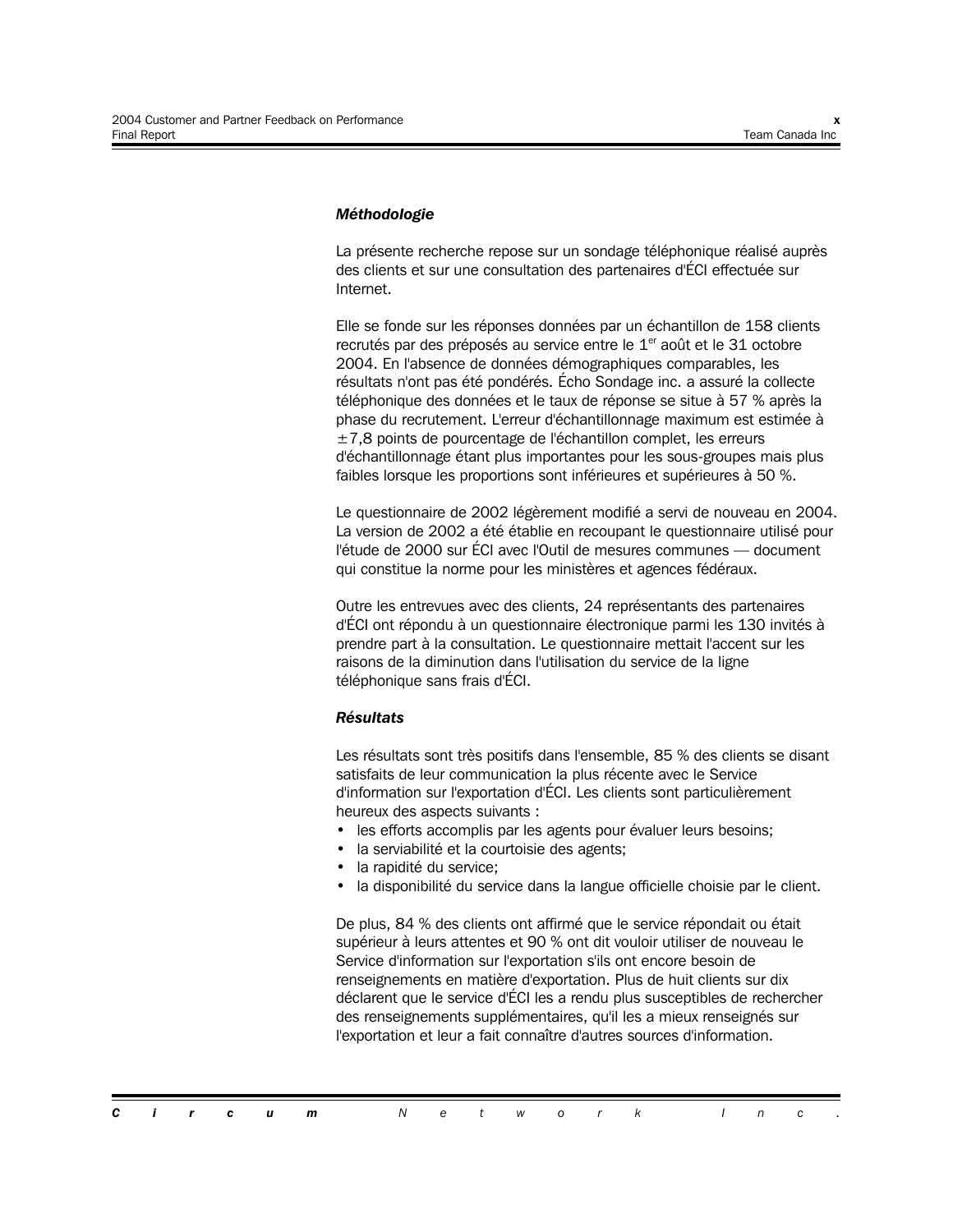L'étude de 2004 révèle aussi que les appelants sont, davantage qu'en 2002, de petites compagnies de formation plutôt récente et ayant moins d'expérience dans le domaine de l'exportation. La mesure du rendement indique, en 2004, une satisfaction plus élevée qu'en 2002 en ce qui concerne tous les aspects du service mais, en particulier, les suivants :

- la rapidité avec laquelle on donne suite aux messages téléphoniques;
- les heures de bureau;
- la facilité à comprendre les renseignements fournis;
- la facilité à trouver le service d'information parmi les programmes gouvernementaux;
- l'orientation offerte par les agents;
- la disponibilité de l'information.

Compte tenu d'une plus forte satisfaction de la clientèle en 2004 qu'en 2002 et en 2000, le prochain défi que le service téléphonique d'ÉCI aura à surmonter réside dans la diminution de la demande de service.

Les partenaires d'ÉCI sont peu nombreux (4 sur 16) à dire qu'ils renvoient leurs clients à la ligne d'information. Les principales raisons de ne pas faire de renvoi est l'inexpérience des clients en matière d'exportation ou leur manque d'intérêt à cet égard — d'où l'absence du besoin de s'informer. Les partenaires d'ÉCI affirment également (20 sur 24) que leurs clients préfèrent chercher de l'information sur des sites Web et dans des publications plutôt qu'au téléphone.

### *Recommandations*

### *Recommandation 1 : promotion du service*

Améliorer la stratégie de promotion du Service téléphonique d'ÉCI. Le recours aux partenaires d'ÉCI ne semble pas efficace.

### *Recommandation 2 : formation des agents*

Poursuivre les efforts de formation des agents d'ÉCI. Bien que l'étude ne révèle pas de difficulté majeure touchant la qualité des conseils, les critiques portent plus souvent sur le contenu du service que sur le processus.

### *Recommandation 3 : bien-fondé du service*

Réviser sérieusement le bien-fondé de l'existence du service téléphonique en tenant compte des besoins des clients et des diverses autres sources d'information à leur disposition.

### *Recommandation 4 : amélioration du service*

Deux aspects du service semblent nécessiter principalement des améliorations à court terme, à en juger par le degré de satisfaction exprimé

|  |  | <b>Circum</b> Network Inc. |  |  |  |  |  |  |
|--|--|----------------------------|--|--|--|--|--|--|
|  |  |                            |  |  |  |  |  |  |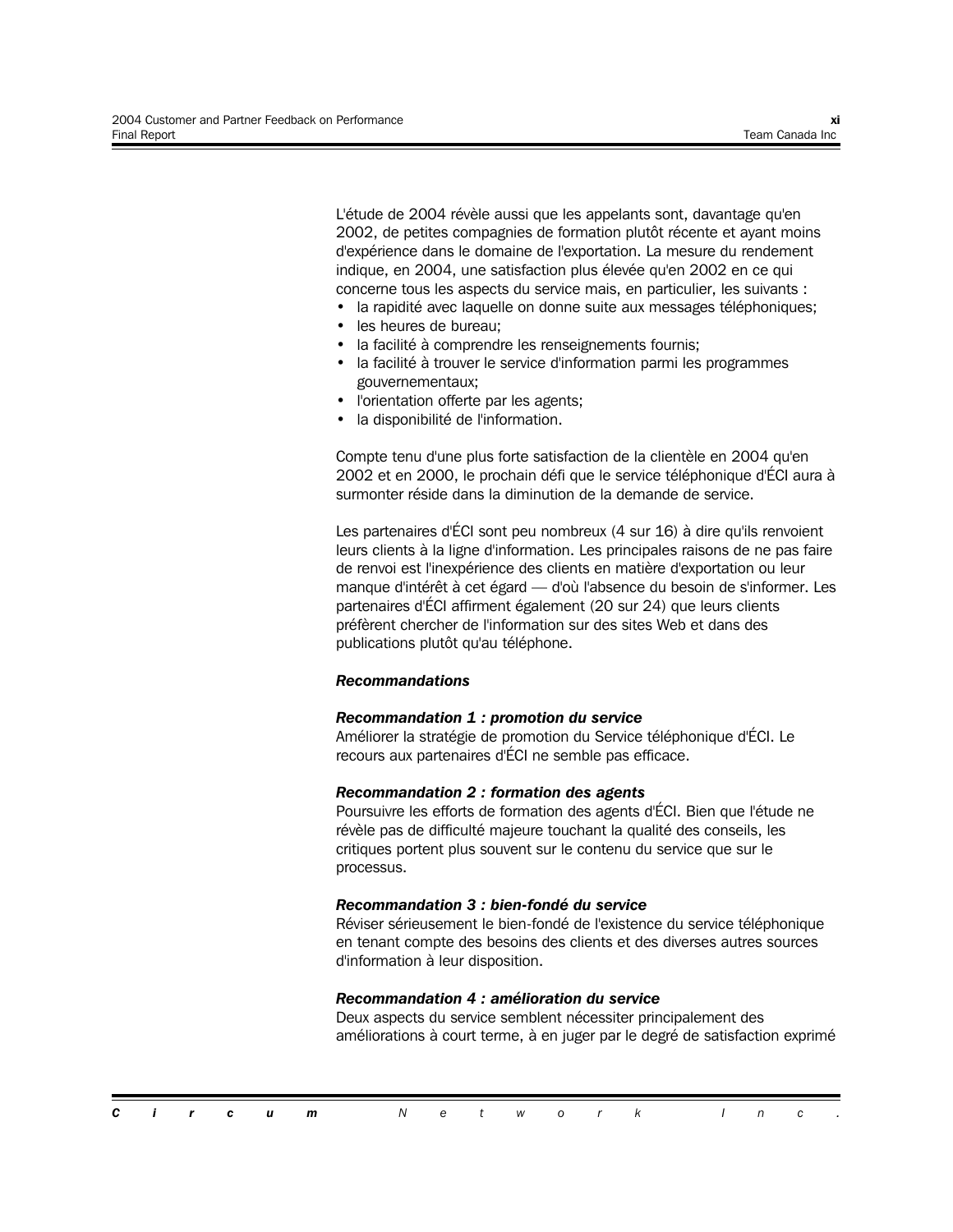et par l'importance qui leur est accordée. Il s'agit de la localisation du service d'information parmi les programmes gouvernementaux (en lien avec la recommandation 1) et de l'identification des services offerts par d'autres organisations (tant du point de vue de la quantité que de la pertinence).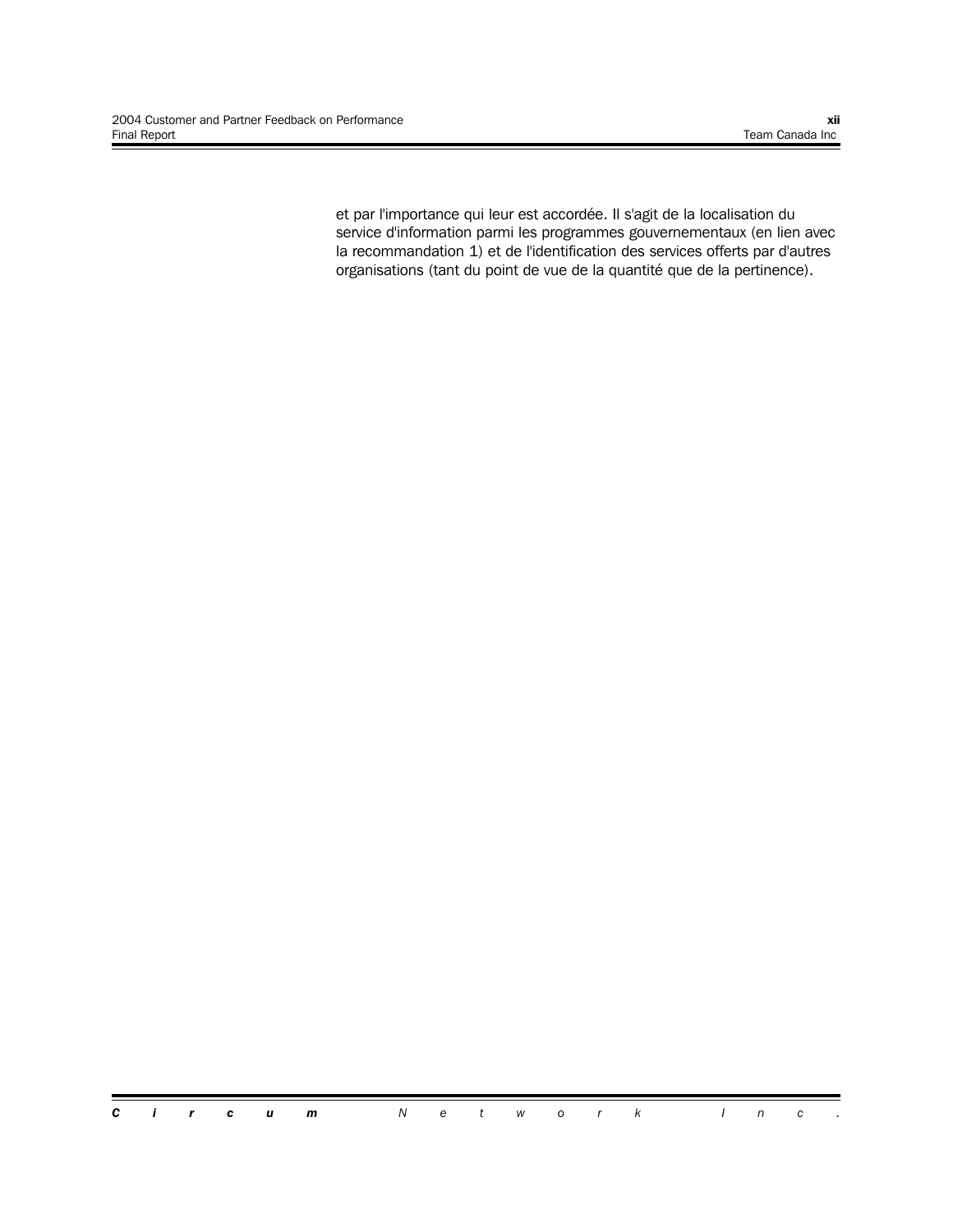# *Section*

# *INTRODUCTION*

"Team Canada Inc (TCI) is a network of federal departments and agencies working with the provinces, territories and other partners to help Canadian businesses succeed in world markets. TCI provides a single, comprehensive source of information to assist exporters at every stage of the export process."

exportsource.gc.ca

Team Canada Inc (TCI) 1-888 Export Information Service is accessible via the network of Canada Business Service Centres (CBSCs). A toll-free number links information seekers to trained information officers who either answer questions on the spot or refer the call to the export service provider best positioned to meet their needs. The telephone information service is available Monday to Friday, from 9:00AM to 5:00PM across Canadian time zones. Team Canada Inc answered 15,353 calls in 2002-2003 $^{\rm 1}.$ 

TCI commissioned client satisfaction studies in 2000, two years after the initiation of the service, in 2002 and again now, in 2004. In 2000 and 2002, clients and federal service delivery partners were surveyed. In 2004, end customers were approached as well as TCI partners (i.e., organizations outside of the federal government which share an interest in increasing Canadian exports, and which provide trade services to Canadian businesses; these partner organizations can include Economic Development Offices, Community Futures Development Corporations, Regional Development Agencies and educational institutions).

1 According to the TCI *Annual Report 2003*, page 10.

|  |  | <b>Circum</b> Network Inc. |  |  |  |  |  |  |
|--|--|----------------------------|--|--|--|--|--|--|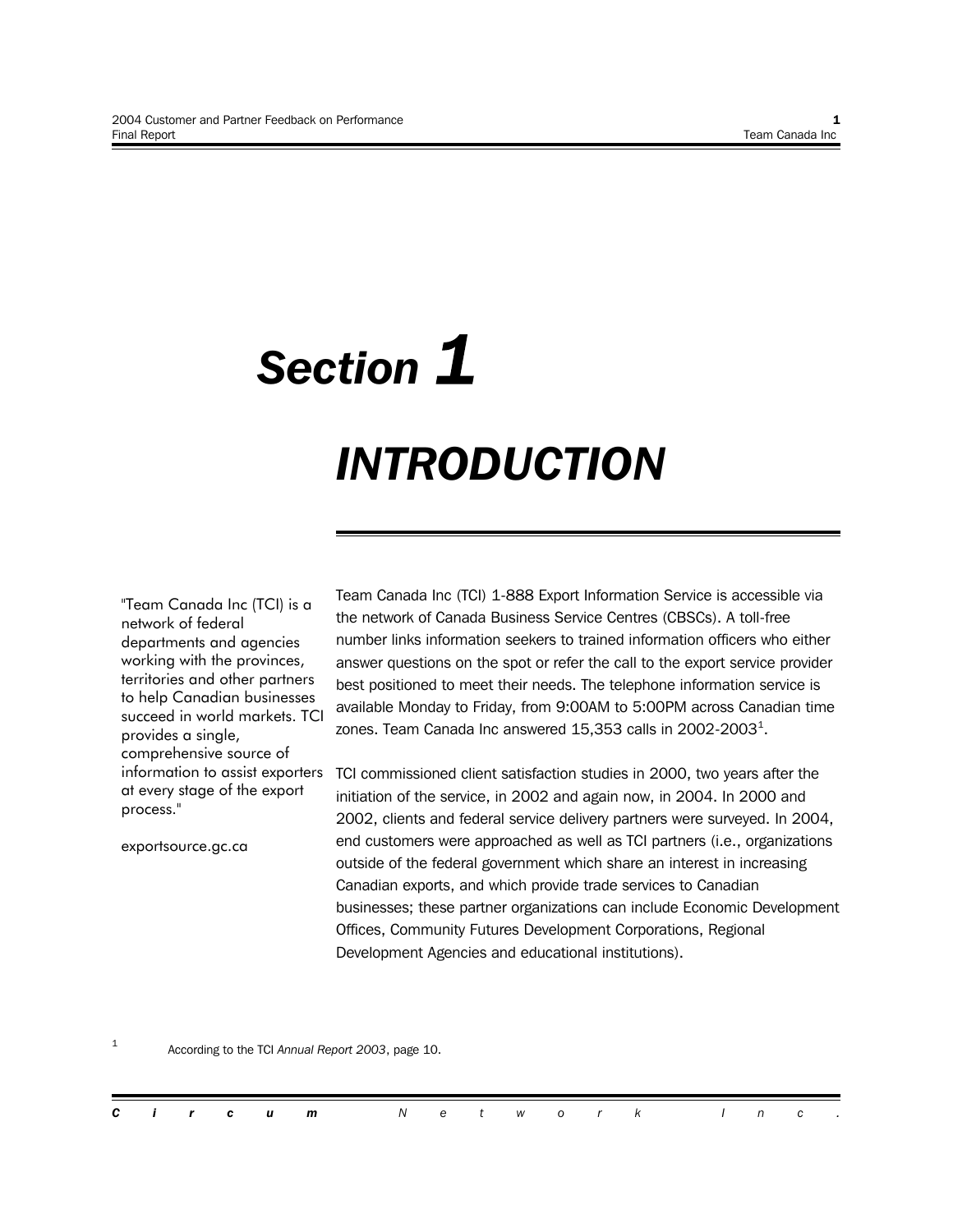### *Assignment*

This report presents the results of a third assessment of service delivery by TCI. Regarding TCI users, a methodology similar to that used in 2002 was used, i.e., systematic telephone interviews. For TCI partners, a Web-based consultation was used instead of the qualitative telephone interviews fielded in 2000 and 2002. The methodology involved the following steps:

- questionnaire development
- sample design
- quantitative telephone interviews with customers
- Web-based consultation with TCI partners
- data tabulation
- data analysis
- preparation of the report, covering:
	- customer satisfaction and retention levels;
	- customer satisfaction evolution between 2000 and 2004 (where feasible);
	- priorities for improvement from a customer standpoint;
	- key issues and priorities for improvement from a partner standpoint.

This study reflects the point of view of customers, which sometimes contrasts with TCI's perspective and the organizational realities of a government program.

For customers, the call to the TCI service number is only one step in what they conceive as a single service of the government service process. event leading, they hope, to the information they require.

For TCI, their action is a distinct, specifically identifiable component

For customers, satisfaction with the service means satisfaction with the entire service experience— even if we, as analysts, try to parcel out the TCI-specific component.

For TCI, the span of control is limited to responding to the initial enquiry, identifying customer needs and locating the appropriate resource.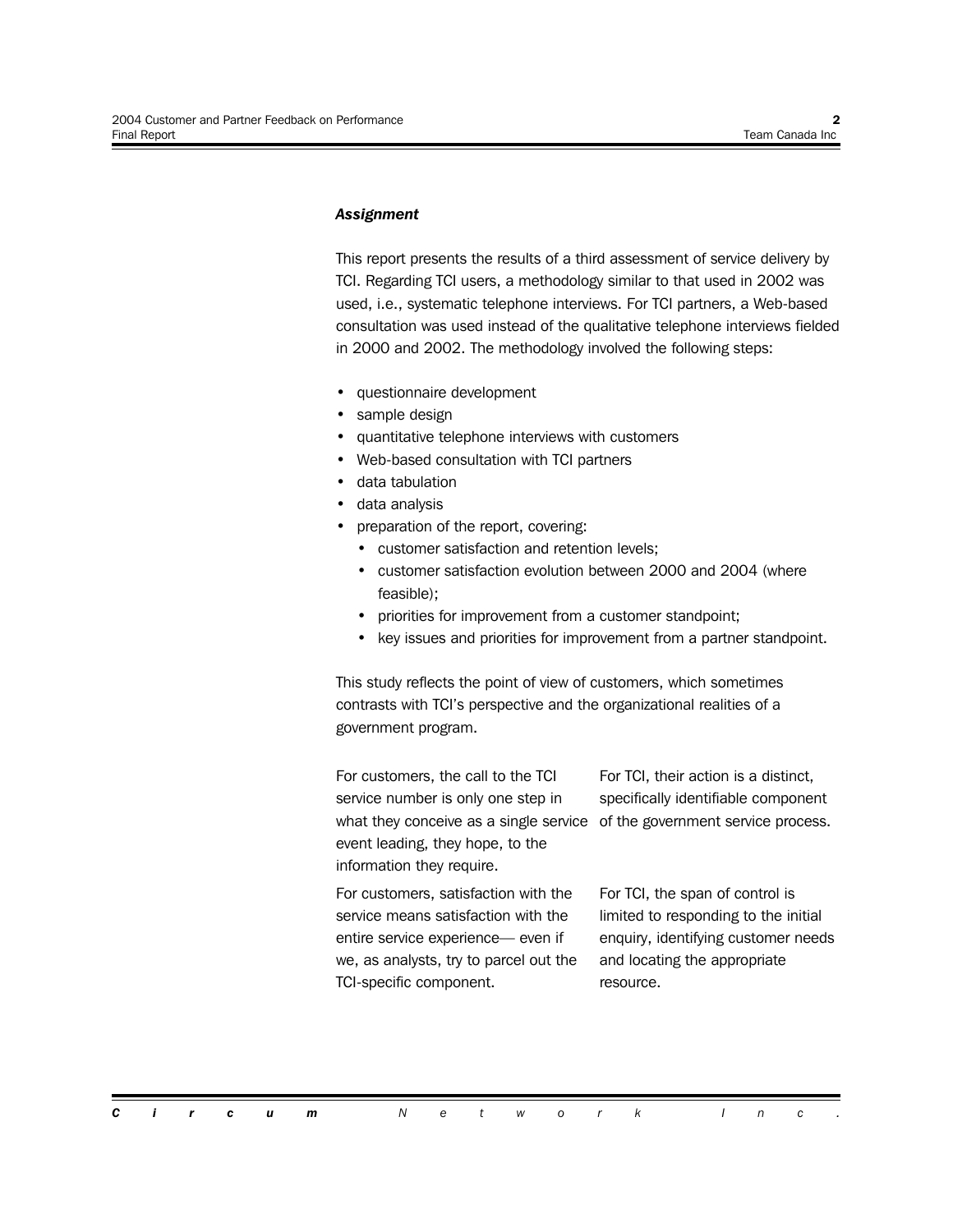Because of this divergence in viewpoints, TCI Managers may perceive some of the comments and findings in this study as unfair or even inadequate. However, it is important to adopt the customer viewpoint as much as possible; Section 5 of the report will propose ways for TCI to improve downstream service components as well as customer perceptions.

### *Report structure*

Study methodology is presented in Section 2. Conclusions regarding the state and the evolution of customer satisfaction are presented in Section 3. Section 4 focuses on the TCI partners' viewpoints while Section 5 presents key findings, their interpretation and recommendations for action.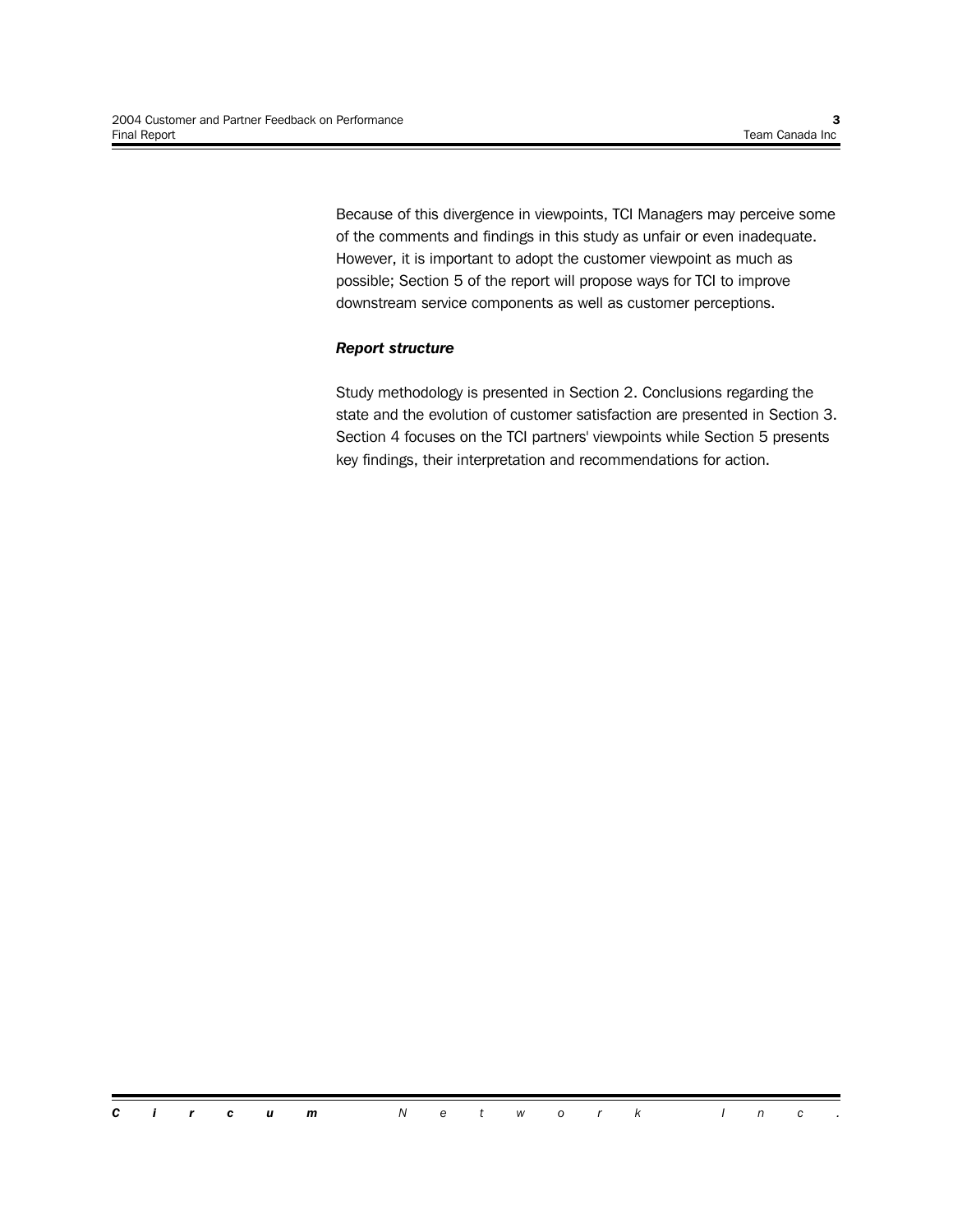Ξ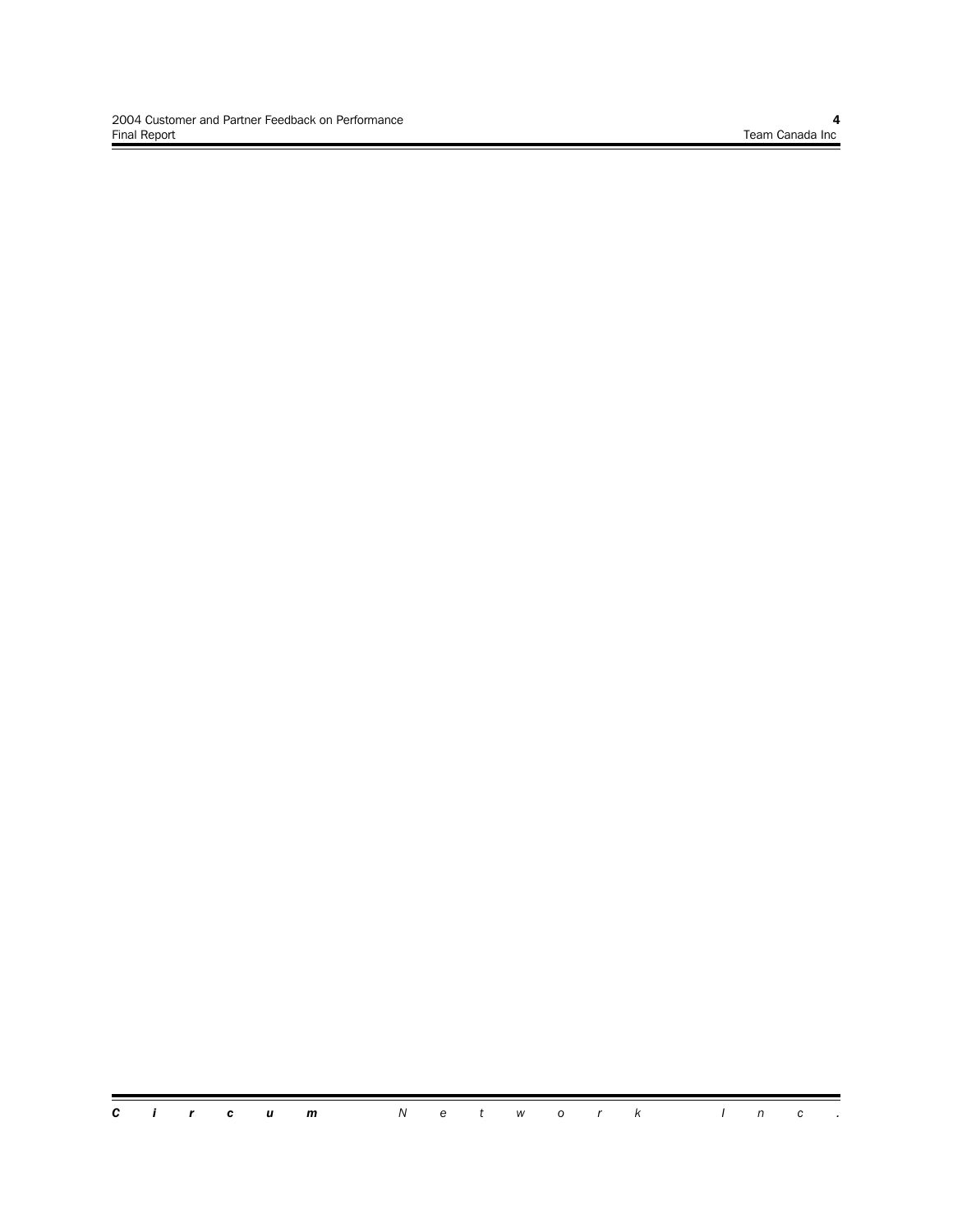# *Section*

# *METHODOLOGY*

This research is based on a systematic telephone survey of customers and on a Web-based consultation of TCI partners. The following aspects of the methodology are discussed: questionnaire design, sampling strategy, data collection, data weighting, data processing, data analysis and study limitations.

## *2.1 Questionnaire design*

The customer questionnaire used in this study is a repeat from the 2002 questionnaire, with three additional questions. The 2002 version was inspired mainly by the Common Measurement Tool, which was adapted to suit TCI's situation and the research requirements of the assignment. Some questions from the 2000 survey were maintained to allow comparison.

The customer questionnaire was organized into seven sections, as follows:

- a screening question to ensure that the person listed recalled using TCI services;
- satisfaction with service attributes related to TCI's responsiveness to its customers' needs;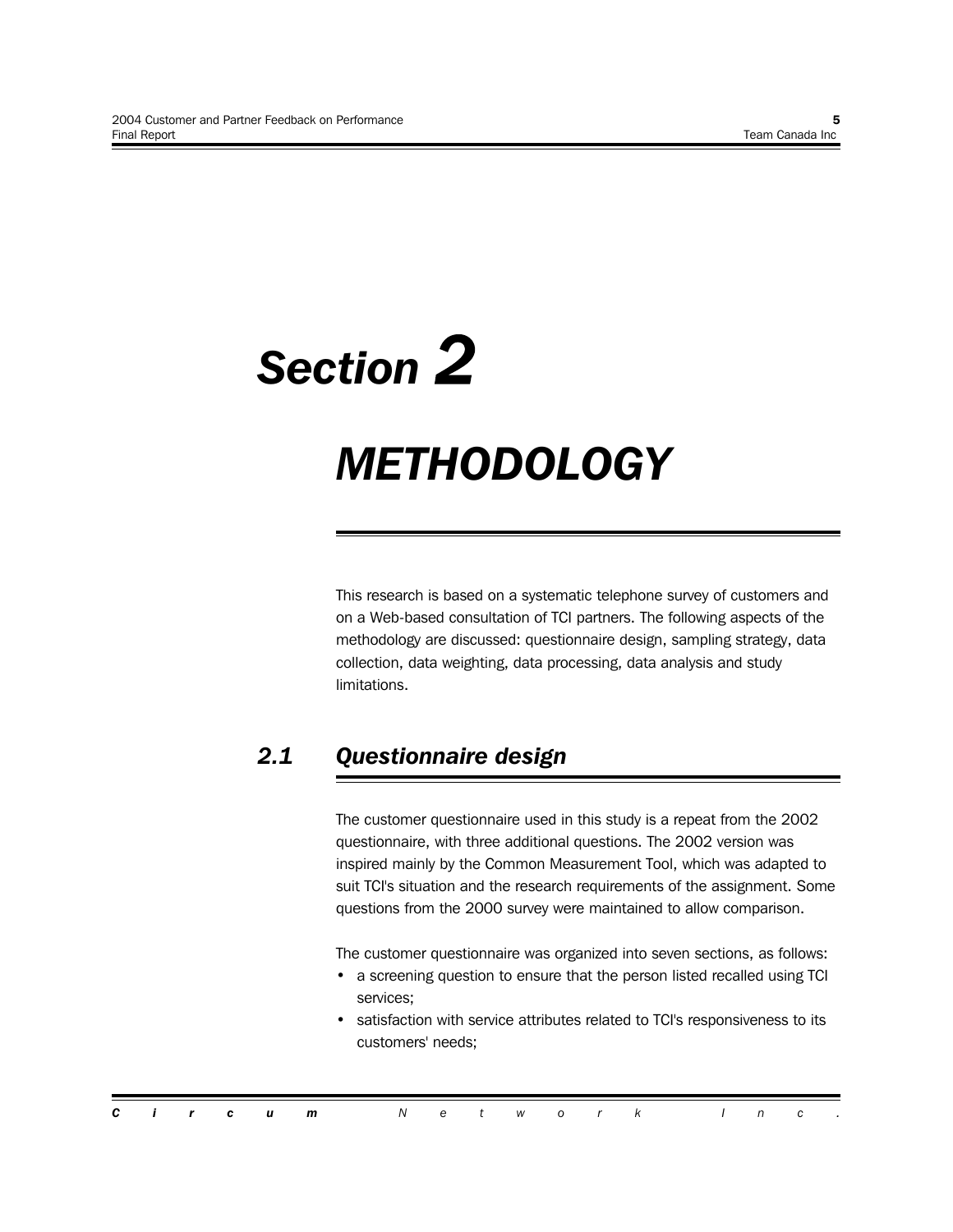- satisfaction with service attributes related to TCI's reliability as a service supplier as well as questions on referrals;
- satisfaction with service attributes related to access to TCI services;
- overall satisfaction and priorities for improvement;
- potential impact of TCI services on customer organizations;
- background on the customer organization.

The questionnaire was pretested in 2002; it was not tested again in 2004. It is reproduced in both official languages at Appendix A.

The TCI member consultation guide was created based on some five indepth telephone interviews focused on the demand for TCI toll-free telephone service. It is reproduced in both official languages at Appendix B.

### *2.2 Sampling strategy*

The customer population was defined as all non-government customers who contact the TCI telephone information service. No sampling frame existed for this population. For operational reasons, recruiting took place during service transactions. Customers were asked at the beginning of the service process whether they would agree to be contacted for a satisfaction survey. In theory, this procedure was to be implemented by all TCI service delivery agents during the recruiting period which started on August 1, 2004 and which was to last until enough customers were recruited to complete 300 interviews. Some service agents were of considerable help in recruiting; others less so. Recruiting continued until October 31, 2004 at which point 304 customer names had been referred to the survey team. During this period, 2545 calls were made to the TCI information line but it is not possible to single out calls from non-government sources among them.

TCI partners were identified by the program. Some 130 members who directly requested to become partners of TCI or were recruited by TCI in one of the partnership recruitment campaigns. This excludes government partners.

|  |  | <b>Circum</b> Network Inc. |  |  |  |  |  |  |
|--|--|----------------------------|--|--|--|--|--|--|
|  |  |                            |  |  |  |  |  |  |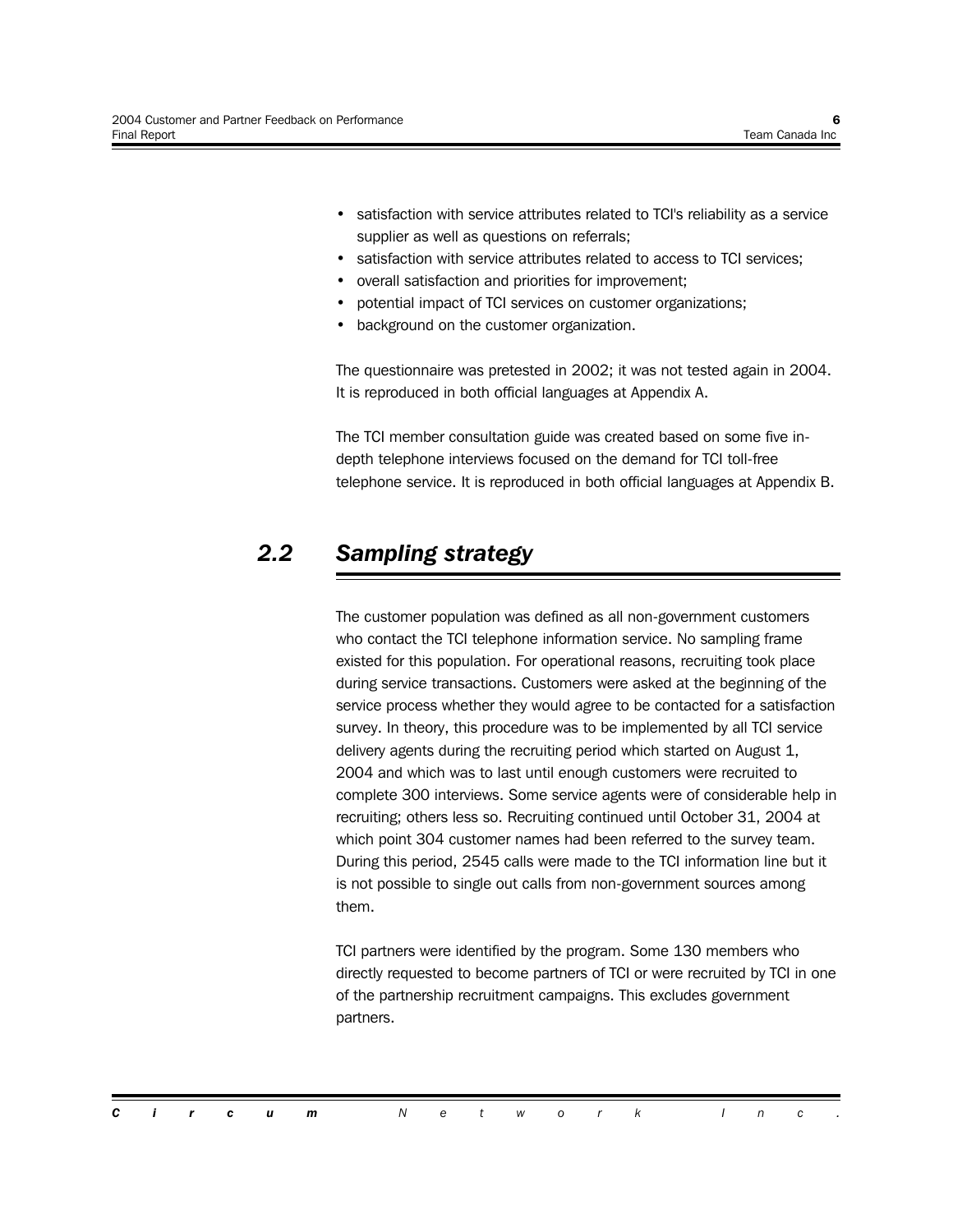## *2.3 Data collection*

Customer telephone interviews were conducted by Écho Sondage Inc. out of Montreal between August 10, 2004 and November 30, 2004. Interviews lasted 10 minutes on average.

| <b>Breakdown</b>                                                        | #  | #       |
|-------------------------------------------------------------------------|----|---------|
| <b>Numbers obtained from TCI</b>                                        |    | 304(a)  |
| Ineligible numbers:                                                     |    | (b)     |
| Missing information (number, name, etc.)                                | 9  |         |
| Not in service, duplicate, residential, fax                             | 27 |         |
| No dealings with TCI                                                    | 27 |         |
| No such name                                                            | 9  |         |
| Eligible numbers: $(a - b)$                                             |    | 232(c)  |
| Refusals (d)                                                            | 38 |         |
| Appointments                                                            | 12 |         |
| Call-backs, no answer, answering machine $1$                            | 24 |         |
| TOTAL NOT COMPLETED AMONG ELIGIBLE                                      | 74 |         |
| <b>Completed</b>                                                        |    | 158 (e) |
| Response rate $(e/c)$                                                   |    | 68%     |
| Refusal rate $(d / c)$                                                  |    | 16%     |
| 1<br>14 calls were made on average before the closing of the fieldwork. |    |         |

### **EXHIBIT 2.1 Sample breakdown**

It was not possible to complete the 300 interviews originally planned for. Recruiting resulted in a fewer number of customers than expected and sample attrition due to ineligible contacts and refusals was higher than expected. A total of 158 interviews were completed. Exhibit 2.1 presents the sample breakdown based on the last call made to each number.

The response rate achieved (68%) is positive for a business customer survey. The 16% refusal rate suggests that the fieldwork was not handicapped by a poor relationship between TCI and its customers.

|  |  | <b>Circum</b> Network Inc. |  |  |  |  |  |  |
|--|--|----------------------------|--|--|--|--|--|--|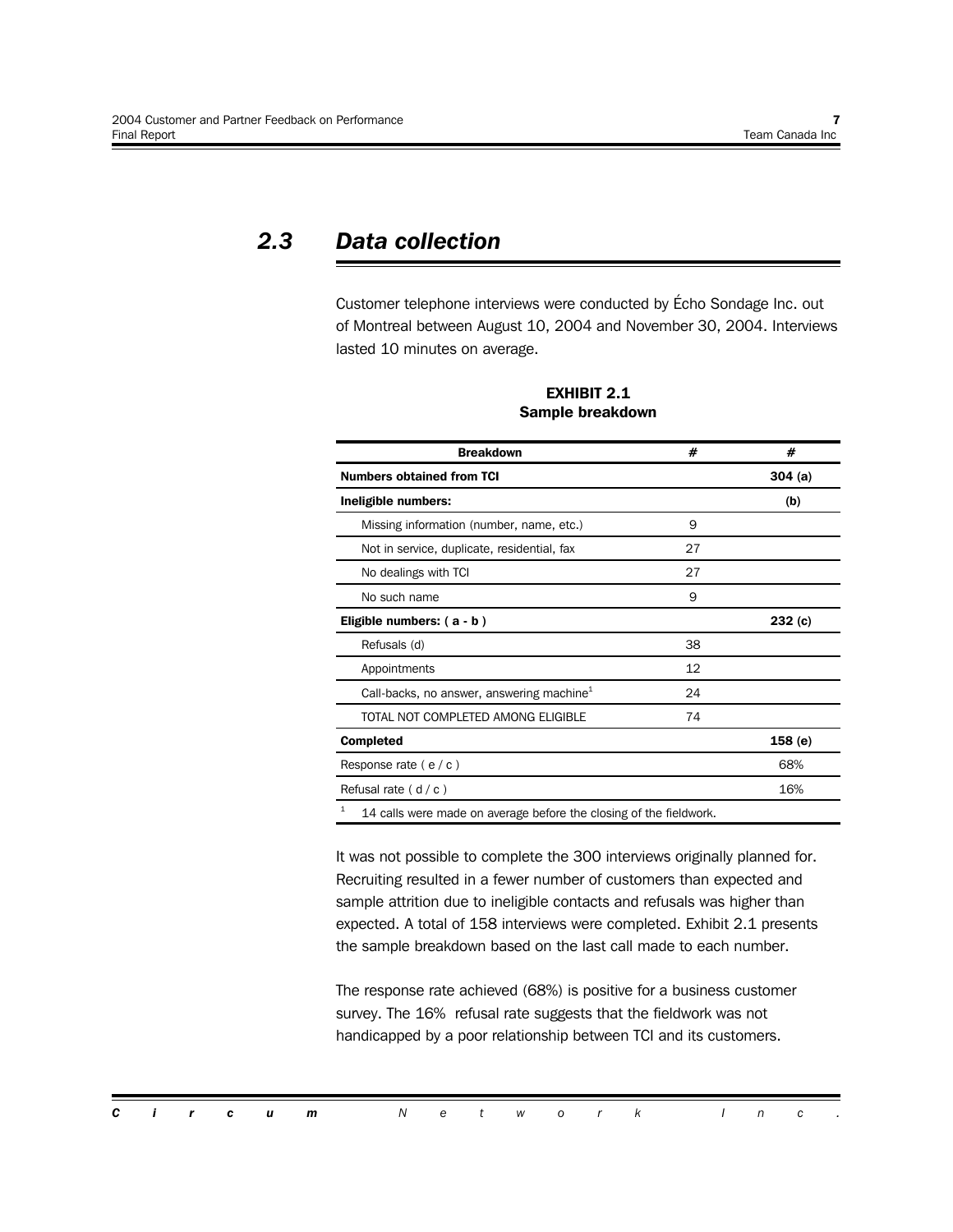However, it is worth noting that 27 of those contacted within a week or two of their service transaction indicated not having had dealings with TCI. Assuming that TCI customer records are accurate, this response can be interpreted as an awareness or branding issue for TCI.

In comparison, a response rate of 80% was achieved in 2002 using the 385 names then supplied by TCI officers.

During the 2004 field work, a programming error prevented four questions relative to meeting client expectations from being asked in the initial interview. Additional contacts were attempted with the 158 individuals who completed interviews so that these questions could be posed; all but 7 were reached.

The on-line consultation of TCI partners took place between October 25, 2004 and November 16, 2004. Twenty-four questionnaires were completed out of approximately 130 invitations sent.

## *2.4 Data weighting*

*Ex post facto* weighting of survey data requires that counts exist for the population of interest. Unfortunately, the number of calls made to the TCI telephone service by non-government sources is unknown. Therefore no data weighting was performed.

## *2.5 Data processing*

Survey data were managed using VoxCo's StatXP software and SPSS. Data were edited to ensure conformity to the established response categories and to limit distribution of unbound variables to within reasonable values. Filtering logic instructions were developed to ensure the reported data conformed to the skip logic of the questionnaire. Data were weighted according to provincial call counts during the recruitment period.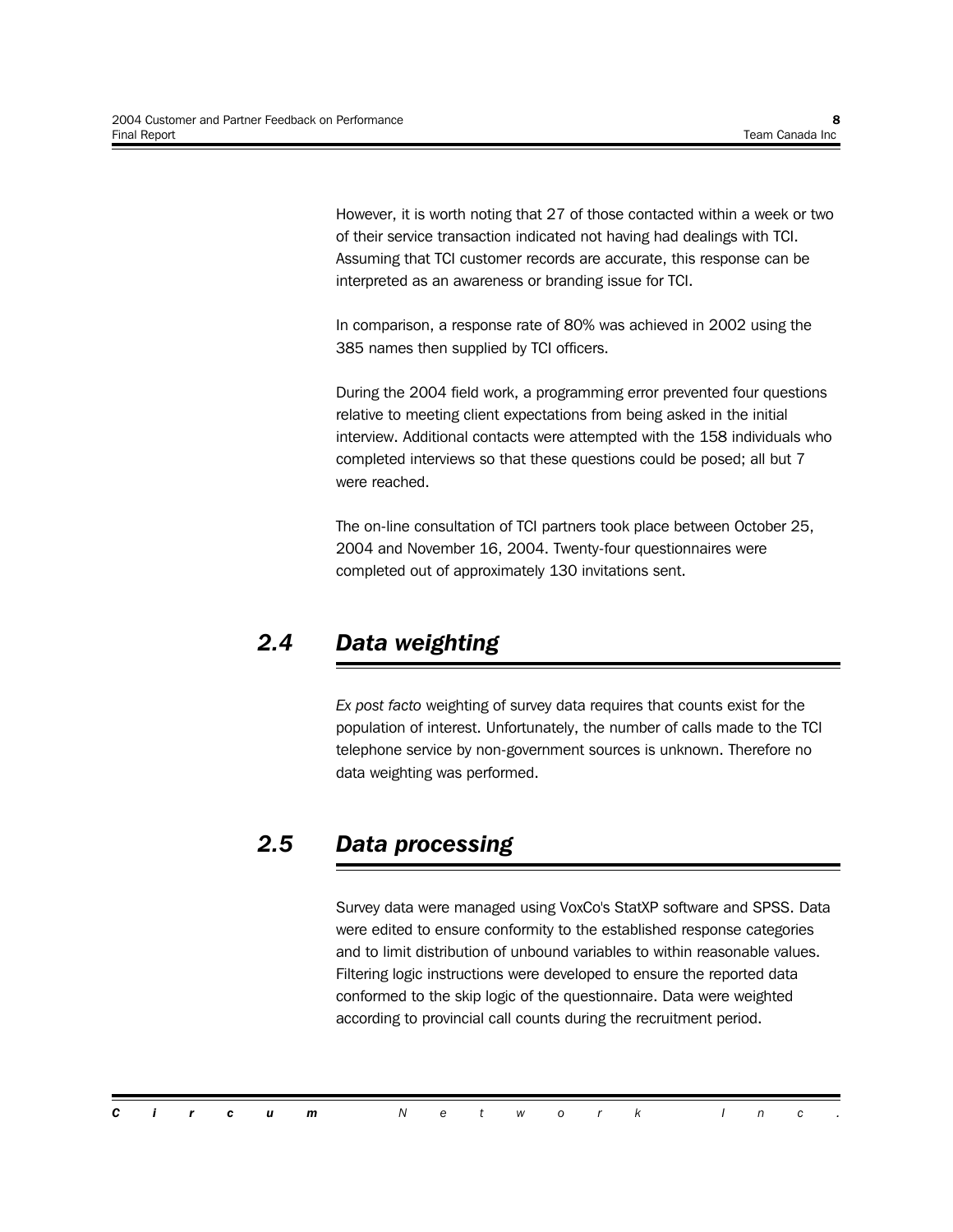## *2.6 Data analysis*

Most of the data analysis was carried out using basic stubs-and-banners crosstabs developed in StatXP. (See Appendix D.) Percentage-based differences were tested on a percentage-versus-complement basis using two-tailed binomial distributions. Differences between means were tested using two-tailed t-tests. Comparisons between 2002 and 2004 were restricted to entire samples; considering sample sizes used in 2002 and 2004, a very large difference of proportion would be required to assess differences on a statistical basis. Instead, we conducted a qualitative analysis of these differences, looking for patterns of change rather than a quantitative measure of these changes.

Based on the complete sample of 158 responses and assuming that the sample behaves like a random sample, the maximum sampling error is estimated at  $\pm$  7.8 percentage points — producing rather large confidence intervals. (This applies to proportions of 50%, at a confidence level of 95% and does not account for stratification design effects, nor for correction for a finite population.) Sampling errors are wider for sub-samples and narrower for proportions smaller or larger than 50%.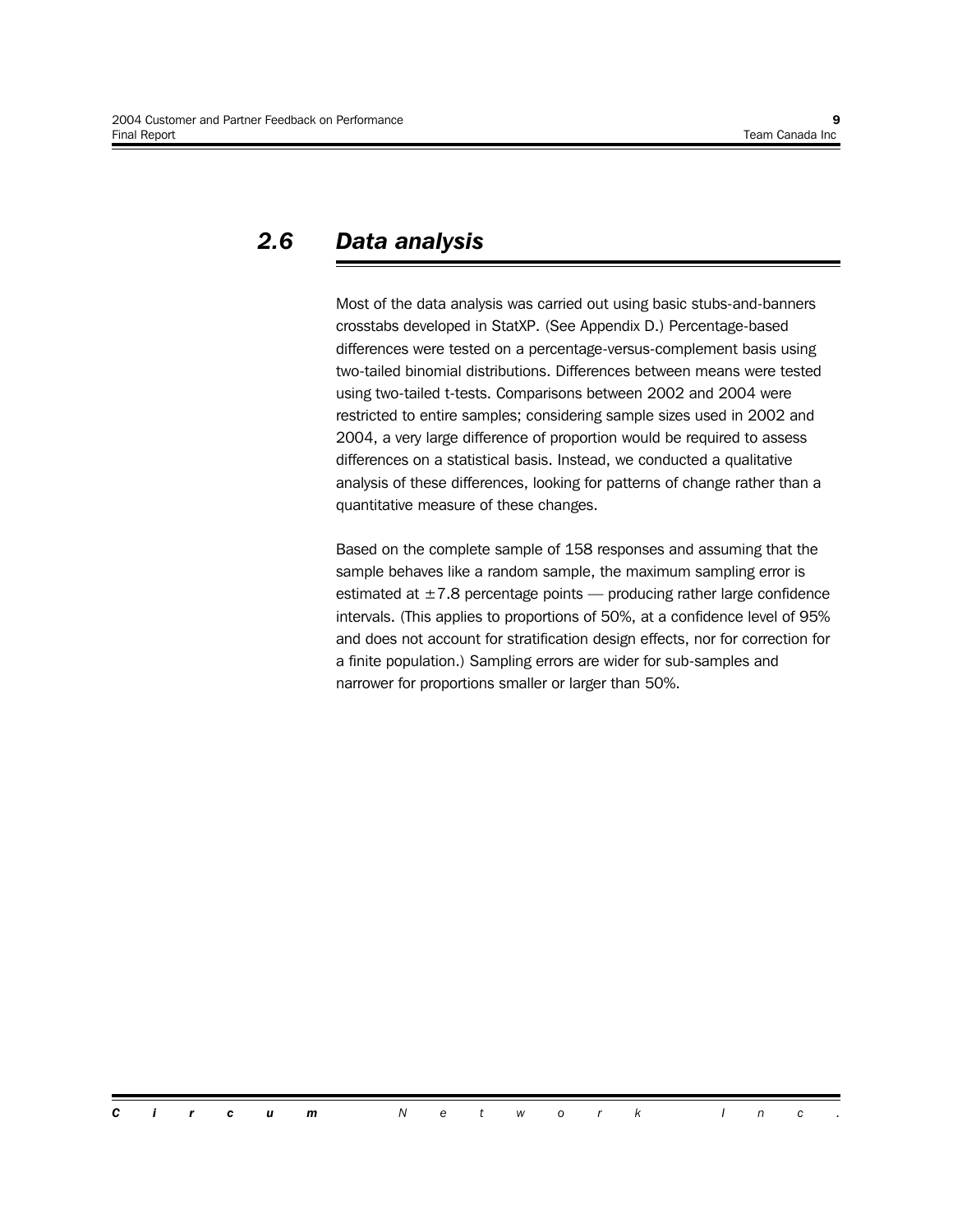## *2.7 Study limitations*

The results of this study are based on a sample of 158 TCI customers generated with an 68% response rate. The main limitation of this research stems from the low participation levels experienced during recruiting. Only a small number callers were asked to participate in the survey and accepted to do so. If this sub-sample was made up of a random selection of all callers, this low rate of participation would not be a concern; however, we are not in a position to substantiate such a claim. Some comfort can be found in the fact that recruiting took place at the beginning of the service transaction, before the decision to recruit/participate could be tainted by the service event itself. Nonetheless, we recommend suspending efforts expanded on customer satisfaction studies using live recruitment during telephone transactions until there is a way to ensure the buy-in of the front line or until other research methodologies can be deployed.

Similarly, the relatively low participation rate among TCI partners may be associated with a bias favouring TCI services (i.e., non-participants may be systematically less interested or favourable to Team Canada Inc services).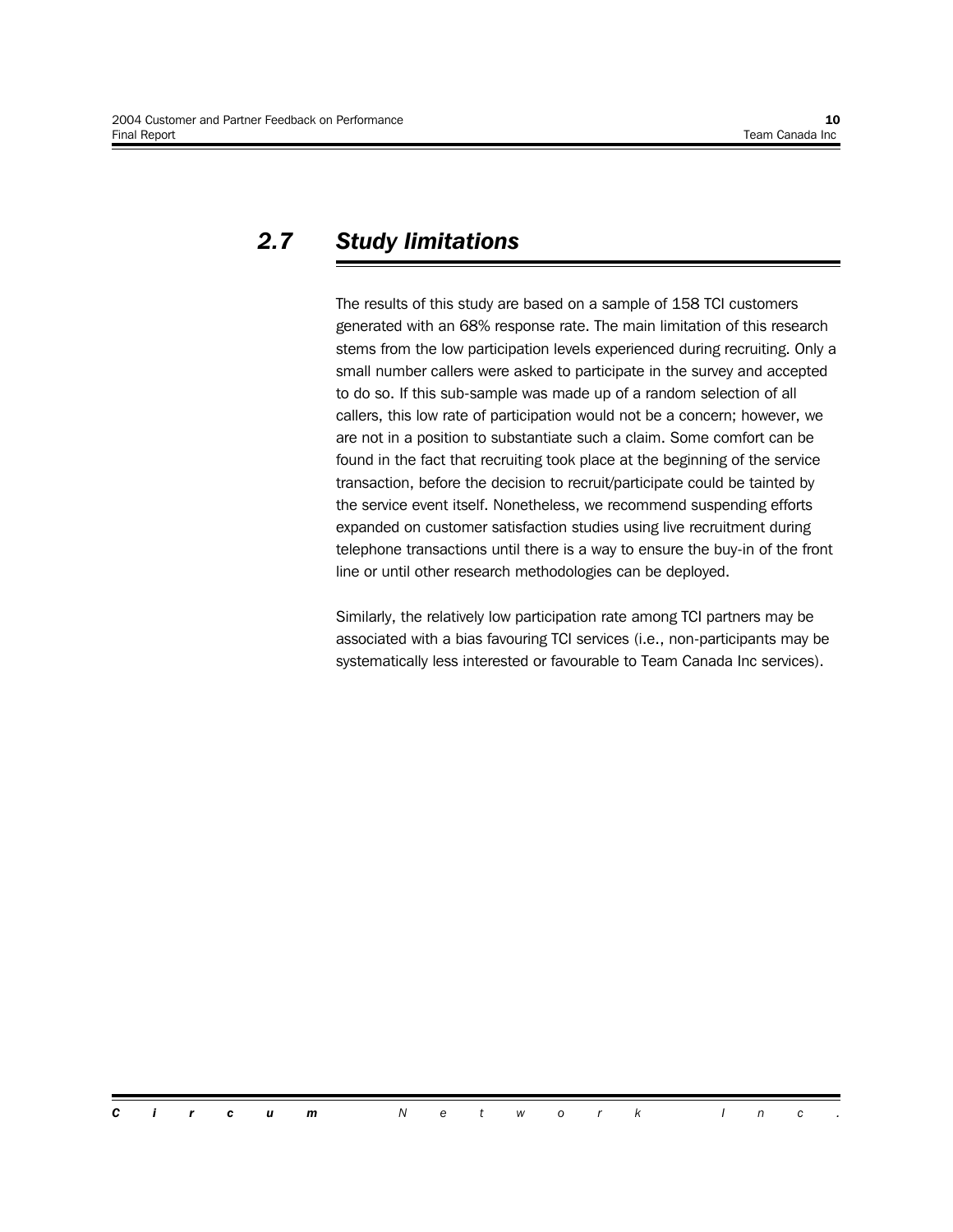# *Section*

## *CUSTOMER SATISFACTION RESULTS*

## *3.1 Background*

Frequency of use by callers did not change significantly between 2002 and 2004.

More than half of the customers surveyed (58%,  $Q28^2$ ; 57% in 2002) had been in contact with the TCI Export Information Service only once in the previous twelve months<sup>2</sup>; another quarter of customers (27%; 26% in 2002) had been in touch with the service two or three times. While some customers indicated that they contacted the service every week, the actual average number of contacts was 1.9 times in the previous twelve months,

1 Detailed data results can be found in Appendix D. Within the report, question numbers are provided (e.g., Q28 is question 28); the same numbers used in the Appendix D tables, which are laid out according to the order of the questionnaire.

2 Note that the 2000-2001 Annual Performance Report stated that 83% of TCI customers were first-time callers. If the TCI administrative data are right, the sample in this study is biased toward repeat callers and repeat callers are likely to be more satisfied than average (since a dissatisfied first-time caller is less likely to call again).

|  |  | <b>Circum</b> Network Inc. |  |  |  |  |  |  |
|--|--|----------------------------|--|--|--|--|--|--|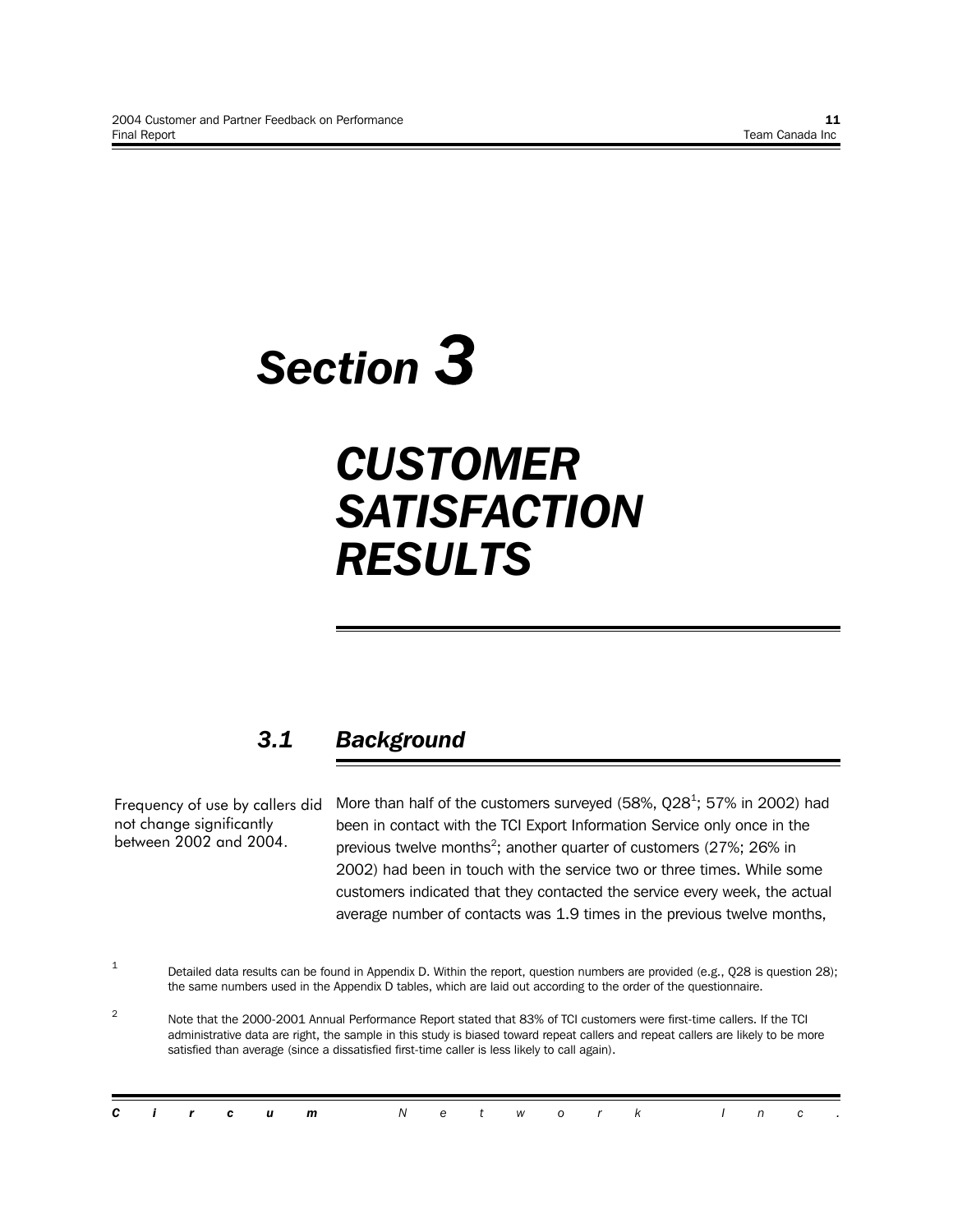down from 2.8 in 2002. However, this average does not tell a reliable story, as the most frequent behaviour is a single contact over that period.

In 2002, potential exporters $^1$  accessed TCI telephone services more frequently than others. In 2004, the situation is the opposite (albeit not statistically significant) with potential exporters accessing the telephone service 1.7 times over 12 months on average compared with 2.3 times for new exporters and 2.1 for established exporters.

One third (34%, Q29) of customers first heard about TCI via the Internet (21% in 2002), 19% through the Blue Pages (33% in 2002); and another fifth (18%; 17% in 2002) by way of other government services. Word-ofmouth was mentioned by 15% of customers (11% in 2002), while print and magazine advertising and articles accounted for 2% of stated sources of information. The Internet replaced Blue Pages as the most frequent referral mechanism.

> Half (49%; 50% in 2002) of all customers contacted had *never heard* of exportsource.ca (Q31); one in ten (9%, NETXP; 25% in 2002) had heard of it but only through the TCI information service; 2% had heard of it before contacting TCI but had not accessed it; finally four in ten (39%, 22% in 2002) had heard of it before calling TCI and had *accessed it* as well. The group most likely to have accessed exportsource.ca prior to calling the TCI information service was established exporters (47%) contrary to 2002 where it was new exporters (33%). Potential exporters and new exporters were less likely to have consulted the Web site prior to calling (30% and 23% respectively).

Four in ten (42%; 46% in 2002) indicated that their most recent call to the TCI Export Information Service was answered within three rings (Q15). Only 4% stated that it took more than three rings and 13% said that they were put on hold before proceeding with the transaction. One third (39%; 32% in 2002) of customers could not recall how many rings were required to get through.

1 This paragraph is based on TCI's classification of customer stages of development. As will be documented later, there is limited congruence between TCI's classification and that of customers. Note that very few "new" exporters were identified by TCI officers; therefore, the capacity to generalize the results for this category of users is weak.

|  |  | <b>Circum</b> Network Inc. |  |  |  |  |  |  |
|--|--|----------------------------|--|--|--|--|--|--|

Knowledge of exportsource.ca is stable but incidence of use has doubled between 2002 and 2004.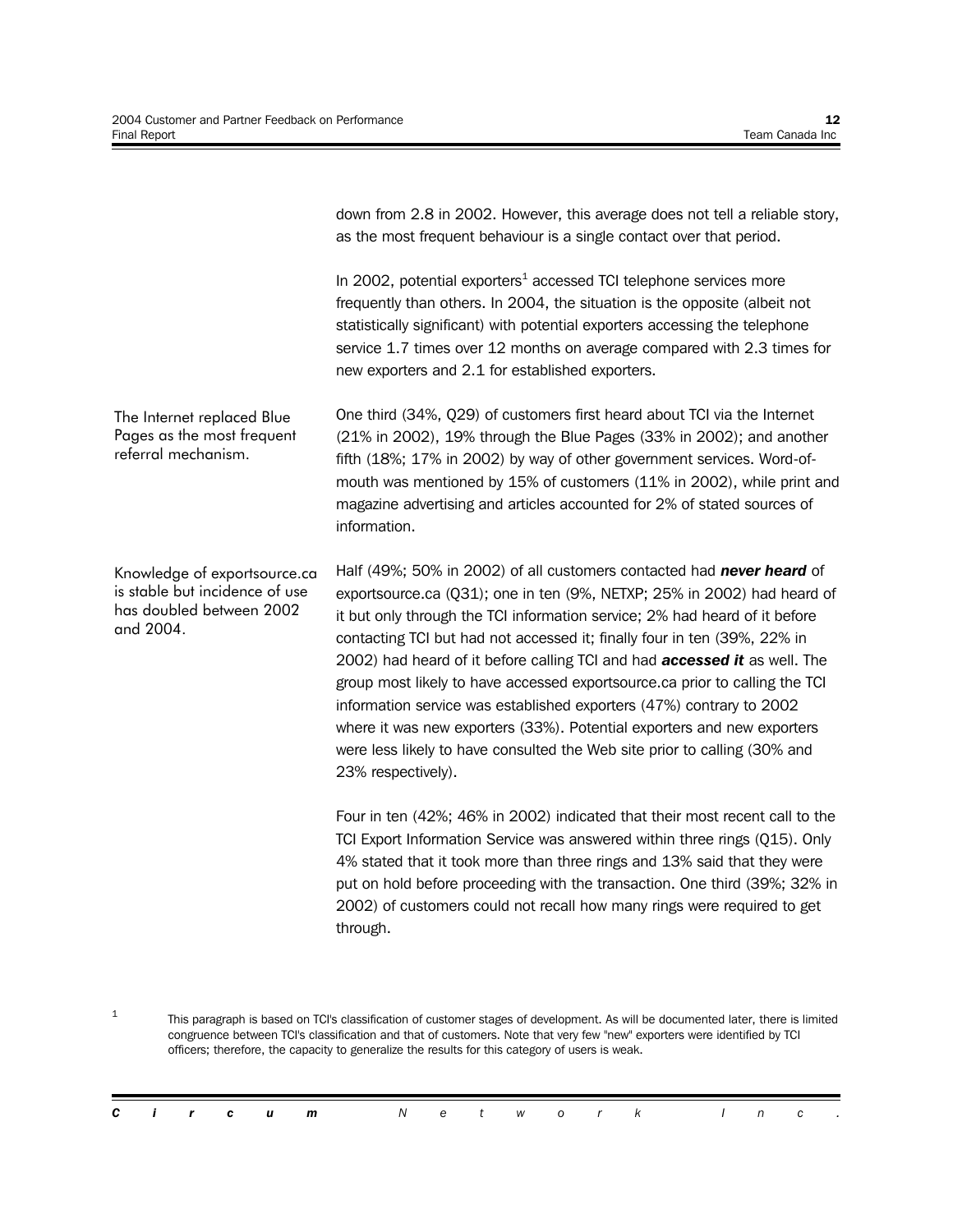| In 2004, companies calling<br>the TCI telephone service had<br>fewer years of existence than<br>in 2002 (8 vs. 10).   | TCI customer organizations had been in business for an average of eight<br>years (Q34; 10 in 2002). More than one third (35%; 28% in 2002) had<br>either been in operation for less than a year, or were not yet in operation.<br>One quarter (22%) had been in operation for two to five years while the<br>largest group (39%; 44% in 2002) had been in operation for more than five<br>years. Potential exporter companies indicated an average age of 5 years,<br>compared with 11 years for new exporters and 10 years for established<br>exporters.                                                                                                                                                                                                              |
|-----------------------------------------------------------------------------------------------------------------------|------------------------------------------------------------------------------------------------------------------------------------------------------------------------------------------------------------------------------------------------------------------------------------------------------------------------------------------------------------------------------------------------------------------------------------------------------------------------------------------------------------------------------------------------------------------------------------------------------------------------------------------------------------------------------------------------------------------------------------------------------------------------|
| Companies calling the TCI<br>telephone service in 2004 had<br>fewer employees than in 2002<br>$(12 \text{ vs. } 16).$ | Two thirds of calling companies (66%, Q37; 57% in 2002) had fewer than<br>five employees. Based on the midpoints of the classes offered in the<br>survey, we estimate the average number of employees at 12 (16 in 2002).<br>Potential exporters had 6 employees on average whereas new exported<br>averaged 14 and experienced exporters, 17.                                                                                                                                                                                                                                                                                                                                                                                                                         |
| There are fewer established<br>exporters among 2004 users<br>than there were among 2002<br>users.                     | According to the classification provided by TCI, half (49%, table BTYPE in<br>appendix; 63% in 2002) of customers surveyed were established exporters<br>while 8% were new and 36%, potential exporters (15% and 19%<br>respectively in 2002). Customers were asked to categorize themselves in<br>one of these same three classes. They tended to see themselves as less<br>experienced than TCI did: 16% (Q35; 26% in 2002) classified themselves<br>as experienced, 39% (31% in 2002) as preparing to export and one third<br>(37%) as potential exporters (8% could not self-classify). The cross-<br>tabulation of the two categorizations indicates that, although there is some<br>operalation hatwaan tha two tha value of one classification is not vany high |

correlation between the two, the value of one classification is not very high if the other one is taken as the reference. Since TCI is used to working with its own classification, unless otherwise stated, these data will be referred to in this report.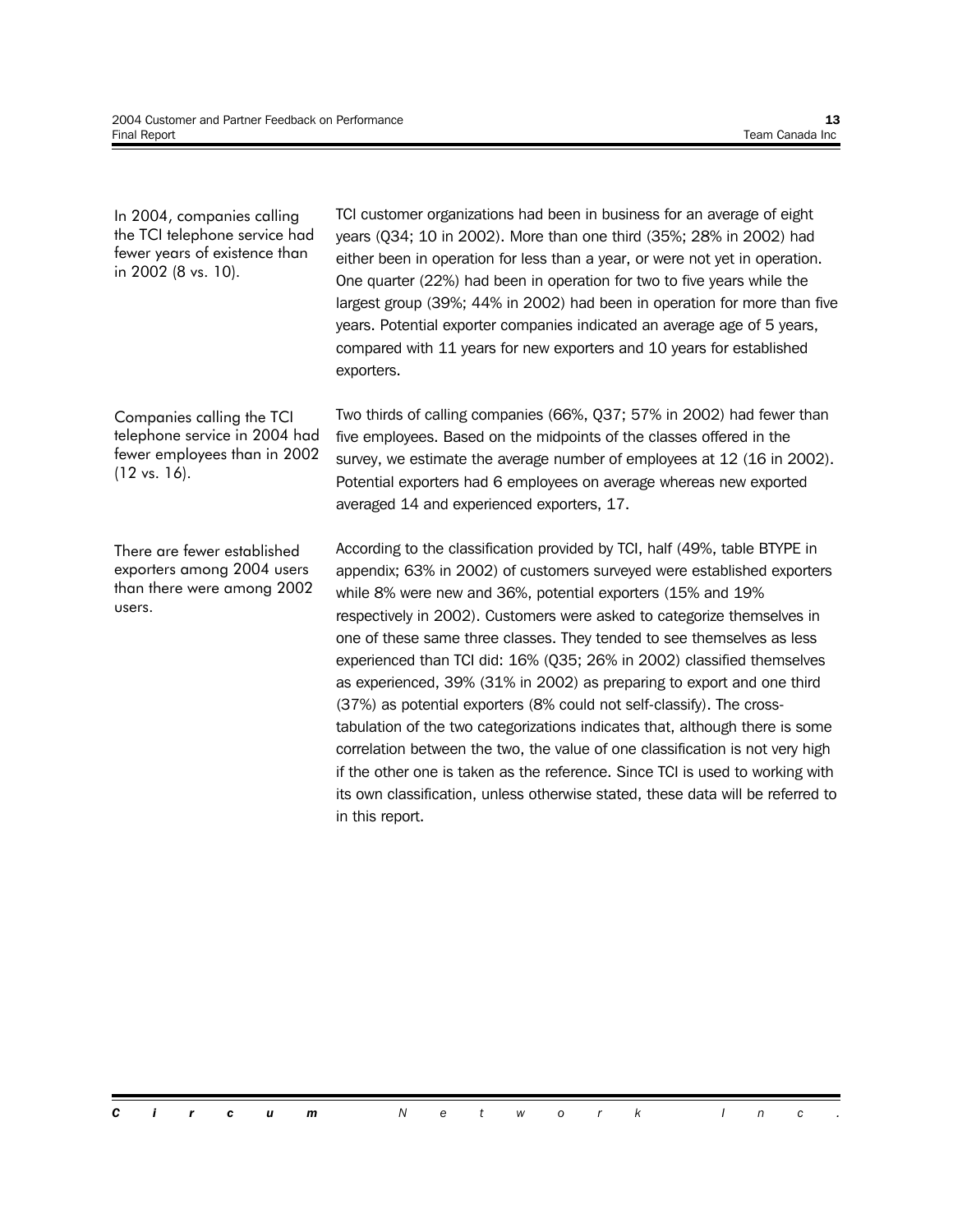|                                                             |      | <b>According to TCI</b> | <b>According to respondents</b> |      |  |  |
|-------------------------------------------------------------|------|-------------------------|---------------------------------|------|--|--|
|                                                             | 2002 | 2004                    | 2002                            | 2004 |  |  |
| Established exporter                                        | 63%  | 49%                     | 26%                             | 16%  |  |  |
| New exporter                                                | 15%  | 8%                      | 31%                             | 39%  |  |  |
| Potential exporter                                          | 19%  | 36%                     | 35%                             | 37%  |  |  |
| Don't know / no answer                                      | 2%   | 7%                      | 8%                              | 8%   |  |  |
| n                                                           | 250  | 158                     | 250                             | 158  |  |  |
| Source: tables 035 and BTYPE in Appendix D and 2002 report. |      |                         |                                 |      |  |  |

### **EXHIBIT 3.1 Export experience**

### *3.2 Responsiveness to needs*

All indicators of satisfaction with service responsiveness to needs are up compared with 2002. Some 89% indicated satisfaction with responsiveness in general.

Responsiveness to needs comprises service attributes that demonstrate that the service provider treats the customer as an individual with specific requirements, as opposed to dealing with customers in a monolithic, onesize-fits-all manner.

Exhibit 3.2 summarises the satisfaction of TCI customers with the aspects of service grouped under the umbrella of responsiveness to needs. The dimension most satisfying to customers was the efforts made by officers to assess client needs: 95% expressed satisfaction<sup>1</sup> with it (by choosing a 4 or a 5 on a 5-point satisfaction scale); this translated into an average satisfaction score of 88 on the satisfaction scale, which runs from 0 (very dissatisfied) to 100 (very satisfied)<sup>2</sup> compared with 79 in 2002.

1 Satisfaction scores are based on the subset of respondent who were in a position to express their level of satisfaction, excluding those who indicated that specific service dimensions were not relevant to them and those who were unable to provide an answer.

2 See *Reporting on Results of Customer Satisfaction Surveys, Reporting Guidelines*, by Peter Hajmasy and Jeff King, Innovation and Quality Services Division, Service and Innovation Sector, Treasury Board of Canada Secretariat, December, 2001.

|  |  |  | <b>Circum</b> Network Inc. |  |  |  |  |  |  |
|--|--|--|----------------------------|--|--|--|--|--|--|
|  |  |  |                            |  |  |  |  |  |  |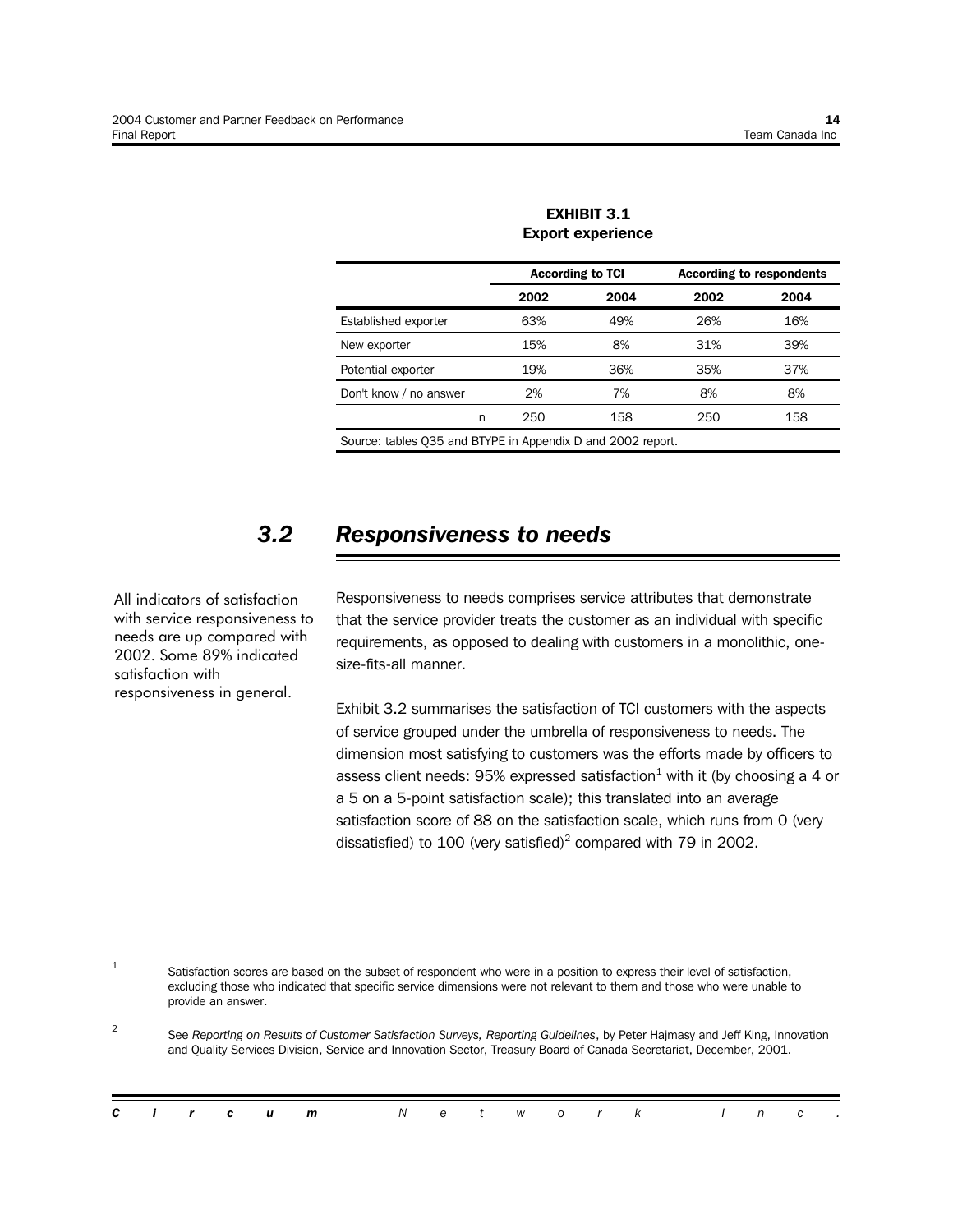|                                                                       | 2002                                    | 2004                               |                                         |                                    |                                                           |
|-----------------------------------------------------------------------|-----------------------------------------|------------------------------------|-----------------------------------------|------------------------------------|-----------------------------------------------------------|
|                                                                       | % "satisfied"<br>or "very<br>satisfied" | Average<br>between 0<br>and $1001$ | % "satisfied"<br>or "very<br>satisfied" | Average<br>between 0<br>and $1001$ | % who chose<br>this as the<br>most<br>important<br>aspect |
| efforts made by officers to assess your needs                         | 86%                                     | 79                                 | 95%                                     | 88                                 | 16%                                                       |
| helpfulness of officers                                               | 88%                                     | 81                                 | 94%                                     | 86                                 | 27%                                                       |
| speed of the service                                                  | 86%                                     | 78                                 | 93%                                     | 86                                 | 11%                                                       |
| ease of understanding of the information provided                     | 81%                                     | 75                                 | 95%                                     | 83                                 | 15%                                                       |
| <b>RESPONSIVENESS TO NEEDS, IN GENERAL (Q3)</b>                       | 86%                                     | 75                                 | 89%                                     | 80                                 |                                                           |
| flexibility of the service                                            | 74%                                     | 73                                 | 85%                                     | 78                                 | 3%                                                        |
| ease of locating the information service among<br>government programs | 64%                                     | 64                                 | 78%                                     | 74                                 | 23%                                                       |
| n                                                                     | 243-249                                 |                                    |                                         | 143-158                            |                                                           |

### **EXHIBIT 3.2 Responsiveness to needs**

Scale points were converted to scores by assigning 0 to "very dissatisfied", 25 to "dissatisfied", 50 to "neutral", 75 to "satisfied" and 100 to "very satisfied".

Source: tables relative to Q2 in Appendix D and 2002 report.

By virtue of getting the lowest satisfaction rating and the second highest rating of importance, the "ease of locating the information service among government programs" could be considered a key area of service improvement for the near future.

Three other areas of responsiveness to needs received 90% of positive scores or more: helpfulness of officers, speed of service and ease of understanding of the information provided. These high percentage scores are associated with very positive average scores ranging between 83 and 88. In comparison, the same service elements elicited satisfaction scores ranging between 75 and 81 in 2002.

In 2002, one service attribute received a relatively harsh rating of 64% (with an average rating of 64 as well): the ease of locating the information service among government programs. In 2004, there was a very positive progression to 78% of satisfaction and a score of 74 points. It remains the trailing aspect of service with regard to responsiveness, however. Considering that the TCI Export Information Service positions itself as the preferred information supplier for government assistance in its field, this observation carries particular meaning.

|  |  |  | <b>Circum</b> Network Inc. |  |  |  |  |  |  |
|--|--|--|----------------------------|--|--|--|--|--|--|
|  |  |  |                            |  |  |  |  |  |  |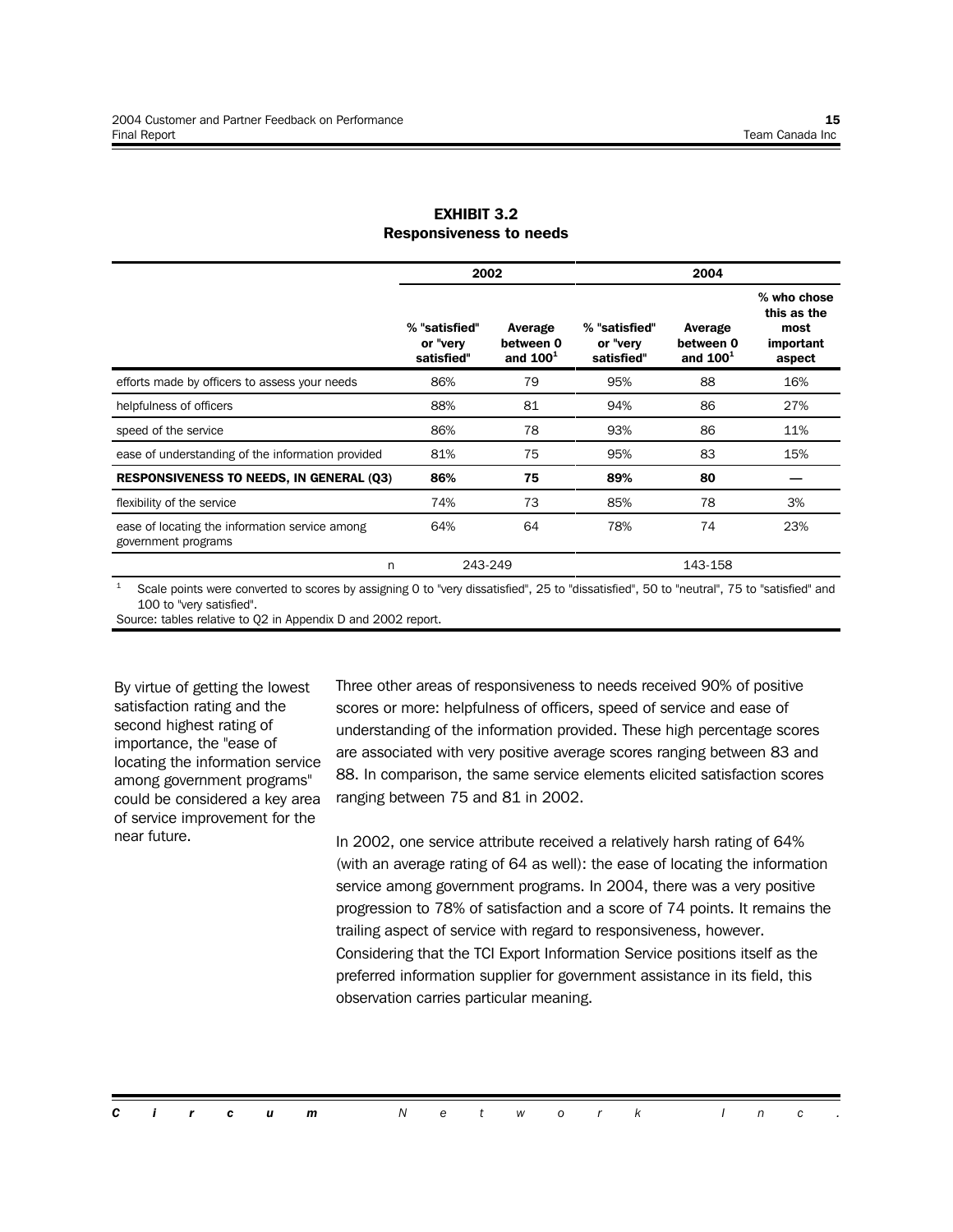**EXHIBIT 3.3 Expectations test: sensitivity to needs** 17 Exceeded exp. 15 70 Met expectations 69 12 **Failed to meet** 16  $2004(n=151)$  $2002(n=250)$ 

There are no systematic differences in judgment about TCI responsiveness to customer needs according to region or type of customer.

> Exhibit 3.3 reports the proportions of customers who indicated that the service of the TCI Export Information Service met their expectations, exceeded them or failed to meet them  $(Q4)$  excluding those who could not provide an answer. Overall, 87% of customers indicated that TCI met or exceeded their expectations in terms of responsiveness to needs. Some 12% stated that the service failed to meet their expectations. These results are very similar to those observed in 2002.

Asked to indicate which elements of responsiveness is most important to them, clients expressed varied opinions:

- the helpfulness of officers came out as most important (chosen by 27%, Q4BB) — also, 94% expressed satisfaction with regard to this aspect of service;
- the ease of locating the information service among government programs as second (23%);
- then came efforts made by officers to assess needs (16%), ease of understanding the information provided (15%) and speed of service (11%).

## *3.3 Service reliability*

All indicators of satisfaction with service reliability are up compared with 2002. Some 86% indicated satisfaction with reliability in general. Half were provided with a referral they found useful compared with one third in 2002.

Service reliability refers to the trust that the customer can place in a service provider. Exhibit 3.4 summarizes the satisfaction results obtained in this study with regard to service reliability.

Staff courtesy is the highest rated service reliability attribute of the customer relationship: 96% of customers indicated that they were either satisfied or very satisfied with this aspect of the service delivery.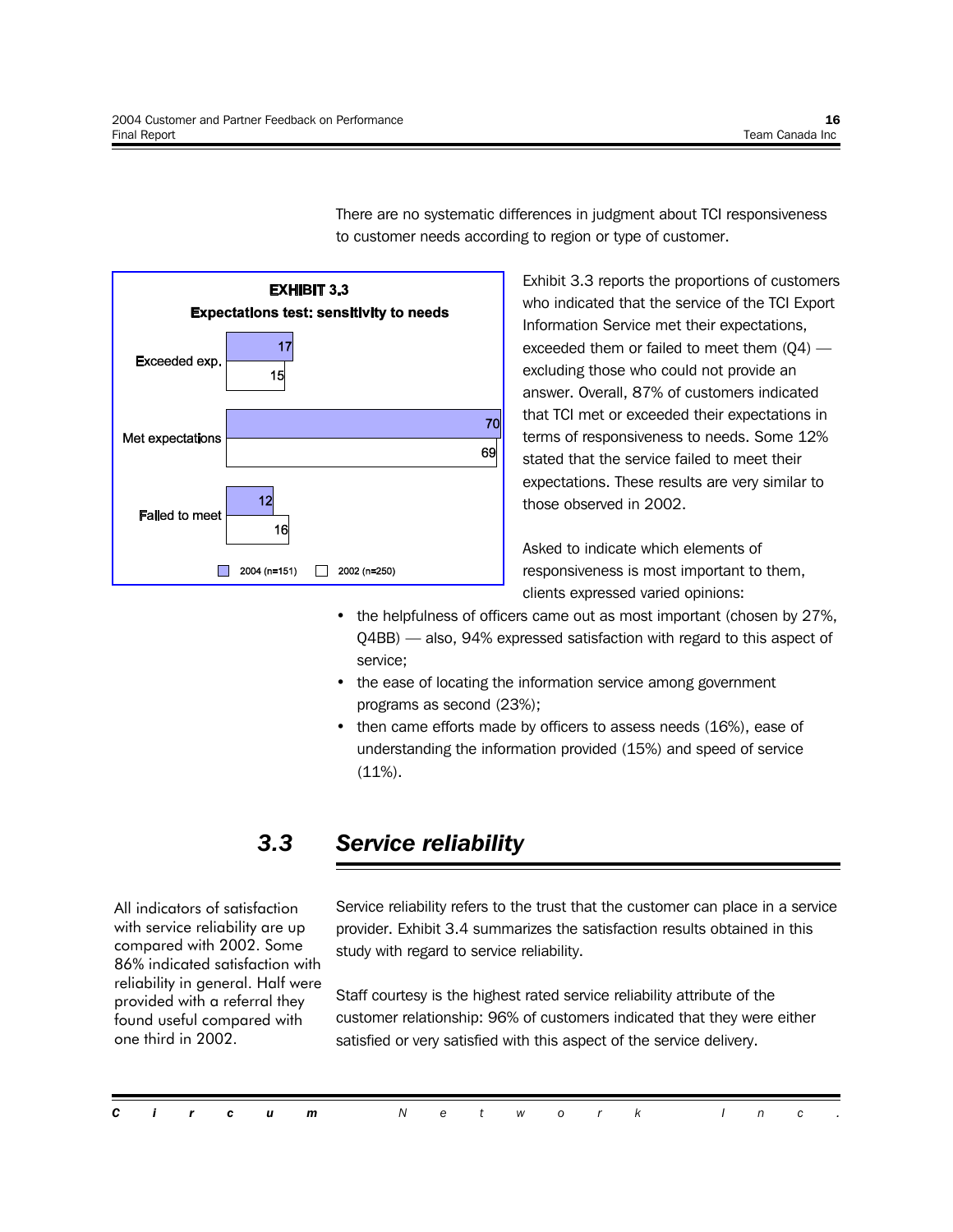By virtue of getting the lowest satisfaction rating and the second highest rating of importance, the "identification of services offered by other organizations" could be considered a key area of service improvement for the near future.

The knowledge of officers and the clarity of information provided came second, at 87%, an increase from 80% in 2002. This level of satisfaction was shared by two other service elements: guidance provided by officers (up from 75%) and the clarity of the information provided (up from 80%).

The lowest rating was given to the identification of services offered by other organizations, a key service element for the TCI service line: 65% expressed satisfaction (average of 68), marking an increase from 58% in 2002. This 2004 score still leaves room for improvement, particularly considering how central this service aspect is for TCI. The improvement could take the form of more numerous referrals or better targeted ones.

**EXHIBIT 3.4 Service reliability**

|                                                              |                                      | 2002                                  |                                      | 2004                                  |                                                        |
|--------------------------------------------------------------|--------------------------------------|---------------------------------------|--------------------------------------|---------------------------------------|--------------------------------------------------------|
|                                                              | % "satisfied" or<br>"very satisfied" | Average<br>between 0 and<br>$100^{1}$ | % "satisfied" or<br>"very satisfied" | Average<br>between 0 and<br>$100^{1}$ | % who chose<br>this as the<br>most important<br>aspect |
| courtesy of the officers                                     | 92%                                  | 86                                    | 96%                                  | 90                                    | 9%                                                     |
| knowledge of officers                                        | 80%                                  | 74                                    | 87%                                  | 81                                    | 28%                                                    |
| guidance provided by officers                                | 75%                                  | 72                                    | 86%                                  | 81                                    | 17%                                                    |
| clarity of the information provided                          | 80%                                  | 72                                    | 87%                                  | 79                                    | 11%                                                    |
| <b>SERVICE RELIABILITY, IN GENERAL (Q6)</b>                  | 82%                                  | 73                                    | 86%                                  | 79                                    |                                                        |
| keeping information confidential                             | 45%                                  | 64                                    | 83%                                  | 78                                    | 6%                                                     |
| availability of the information you needed                   | 67%                                  | 66                                    | 78%                                  | 74                                    | 23%                                                    |
| identification of services offered by other<br>organizations | 58%                                  | 66                                    | 65%                                  | 68                                    | 1%                                                     |
| n                                                            |                                      | 224-250                               |                                      | 120-158                               |                                                        |

<sup>1</sup> Scale points were converted to scores by assigning 0 to "very dissatisfied", 25 to "dissatisfied", 50 to "neutral", 75 to "satisfied" and 100 to "very satisfied".

Source: tables relative to Q5 in Appendix D and 2002 report.

All in all, 88% of customers stated that service reliability met or exceeded their expectations (compared with 83% in 2002) and 12% indicated that the service failed to meet their expectations in this regard (18% in 2002). (See Exhibit 3.5, Q7.)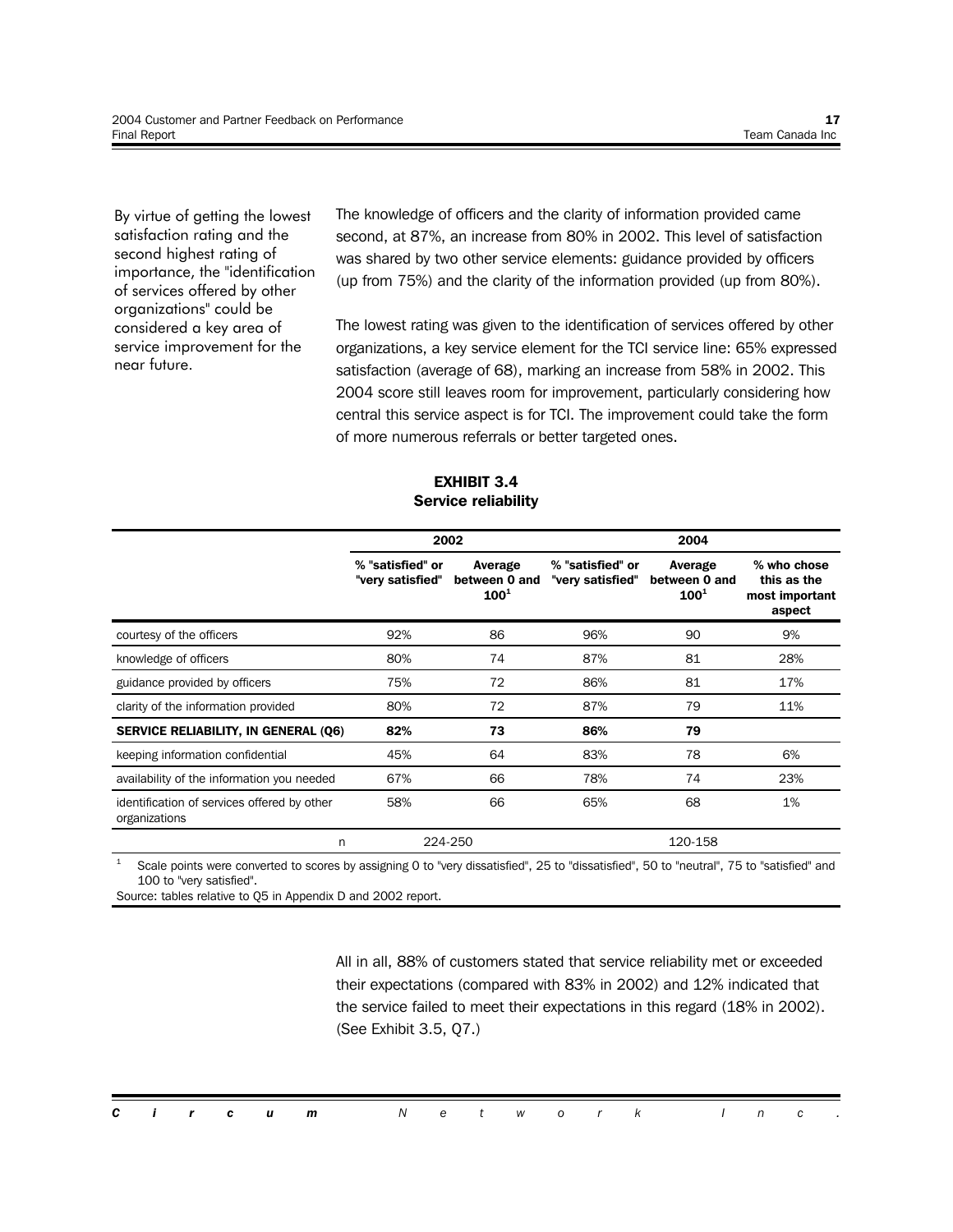Three-quarters of customers (76%, Q8; 64% in 2002) mentioned that they received a referral to another source of information or assistance in their most recent contact with TCI.



Almost three-quarters (70%, Q9; 76% in 2002) of customers who were given a referral followed-up on the lead. Among these, 40% (Q10) assessed the referral as "very valuable" and another 49%, as "somewhat valuable", for a total of 89% (up from 69% in 2002). Those who indicated that the referrals were less than somewhat valuable were asked why; their comments are listed starting on page 65.

Considering the proportion of customers with referrals (76%), the proportion following the leads (70%) and the proportion who found the referral at least somewhat valuable (89%), almost half (47%) of all customers came away

from their TCI service interaction with at least a somewhat valuable reference that they used. This is up from 34% in 2002.

When asked which service elements were most important to them under the heading Service Reliability, clients chose the knowledge of the officers first (28%; Q7BB), followed by the availability of the information needed (23%), guidance provided by officers (17%) and clarity of the information provided (11%).

## *3.4 Service accessibility*

Indicators of satisfaction with service accessibility are up compared with 2002, particularly with regard to hours of service and timeliness of responses.

Service accessibility includes physical access, methods of access and speed of response. Exhibit 3.6 summarizes satisfaction results related to these attributes.

Overall, service attributes related to access are satisfying for nine customers out of ten (91%, Q13; 89% in 2002). Communication in the

|  |  |  | <b>Circum</b> Network Inc. |  |  |  |  |  |  |
|--|--|--|----------------------------|--|--|--|--|--|--|
|  |  |  |                            |  |  |  |  |  |  |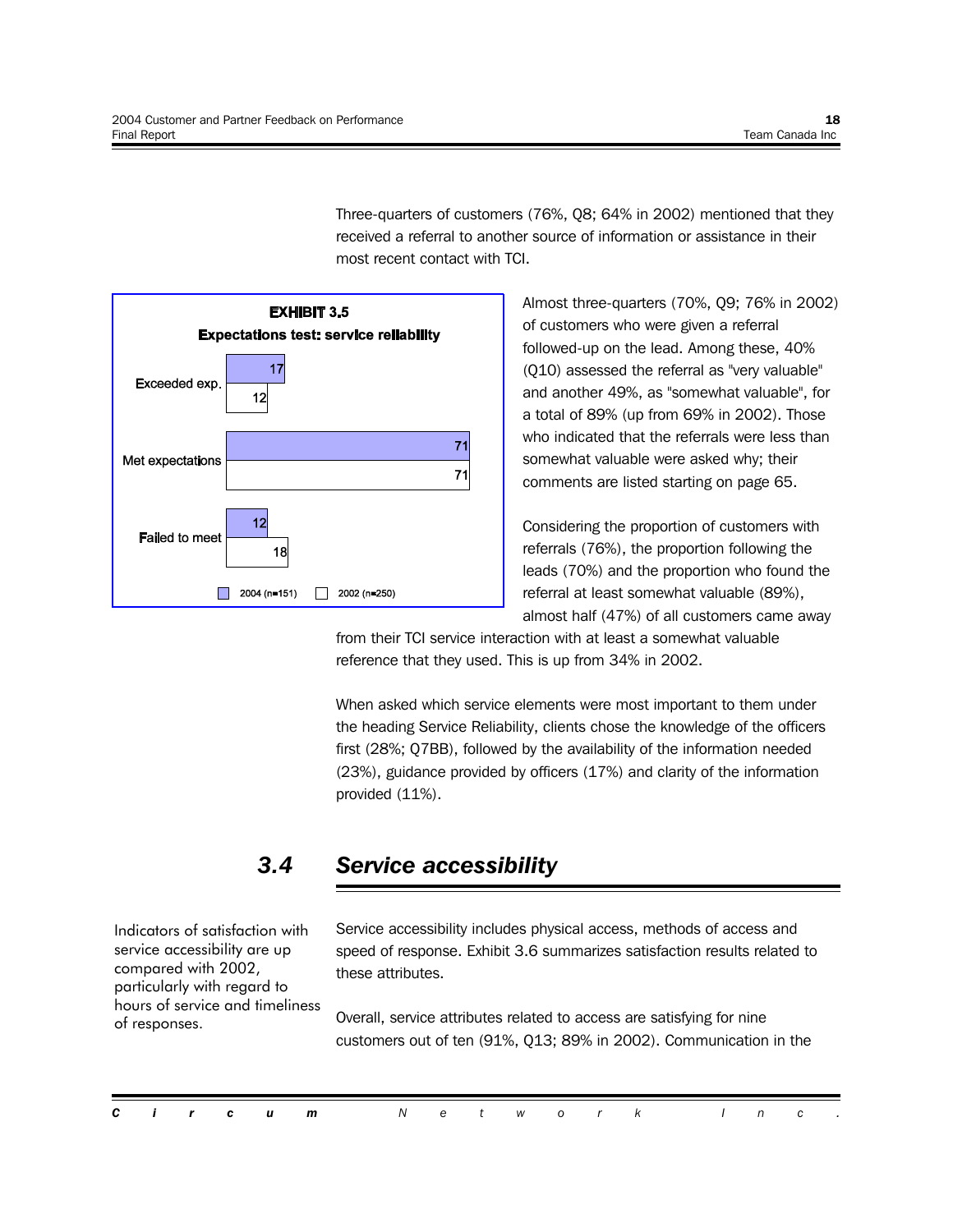official language of the customer's choice was satisfying for 99% of customers surveyed. In fact, all elements related to accessibility received high ratings, including hours of service and timeliness of responses to enquiries which presented lower than average ratings in 2002. Two years ago, we hypothesized that it was possible that the timeliness rating reflected the experience of customers with organizations to which they were referred rather than with TCI's service; the drastic increase in satisfaction observed in 2004 is indicative of either improved performance or improved separation of perceptions of performance — the former being more likely than the latter in our experience.

| <b>EXHIBIT 3.6</b>           |
|------------------------------|
| <b>Service accessibility</b> |

|                                                        |                                         | 2002                               |                                         | 2004                               |                                                           |
|--------------------------------------------------------|-----------------------------------------|------------------------------------|-----------------------------------------|------------------------------------|-----------------------------------------------------------|
|                                                        | % "satisfied"<br>or "very<br>satisfied" | Average<br>between 0<br>and $1001$ | % "satisfied"<br>or "verv<br>satisfied" | Average<br>between 0<br>and $1001$ | % who chose<br>this as the<br>most<br>important<br>aspect |
| communications in the official language of your choice | 95%                                     | 84                                 | 99%                                     | 87                                 | 9%                                                        |
| <b>ACCESSIBILITY, IN GENERAL (Q13)</b>                 | 89%                                     | 76                                 | 91%                                     | 81                                 |                                                           |
| ease of reaching the officers                          | 85%                                     | 75                                 | 90%                                     | 81                                 | 38%                                                       |
| waiting time to get in touch with officers             | 87%                                     | 76                                 | 89%                                     | 80                                 | 20%                                                       |
| hours of service                                       | 74%                                     | 71                                 | 89%                                     | 80                                 | 6%                                                        |
| timeliness of responses to telephone messages          | 54%                                     | 65                                 | 87%                                     | 80                                 | 19%                                                       |
| n                                                      | 224-250                                 |                                    |                                         | 129-157                            |                                                           |

<sup>1</sup> Scale points were converted to scores by assigning 0 to "very dissatisfied", 25 to "dissatisfied", 50 to "neutral", 75 to "satisfied" and 100 to "very satisfied".

Source: tables relative to Q12 in Appendix D and 2002 report.

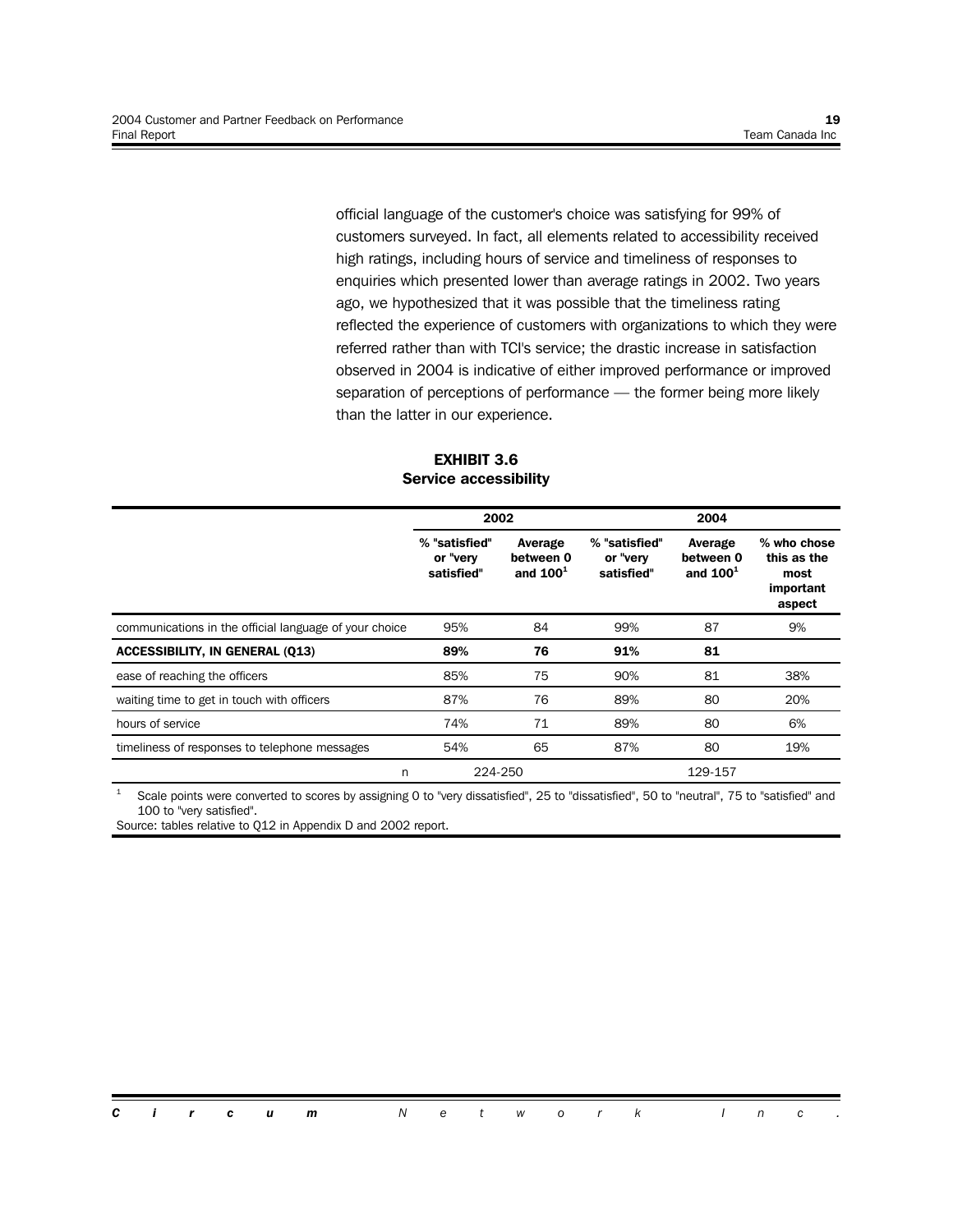

Overall, 88% of customers stated that access to service met or exceeded their expectations and 12% indicated that the service failed to meet their expectations in this regard (Exhibit 3.7, Q14). These results are very similar to those observed in 2002.

## *3.5 Key satisfaction indicators*



The survey included several questions to capture the notion of overall customer satisfaction. These results are presented here.

> Some 85% of customers expressed satisfaction (by answering "satisfied" or "very satisfied") with their most recent contact (Q16). This is a positive result, indicating that customers see TCI as providing very good service. Using scale points ranging from 0 (for "very dissatisfied") to 100 (for "very satisfied"), the satisfaction rating averaged 79, up 4 points compared with 2002. More importantly, the proportion of clients who indicated they were "very" satisfied grew from 25% to 42% between 2002 and 2004. Satisfaction was statistically the same in all groups and regions.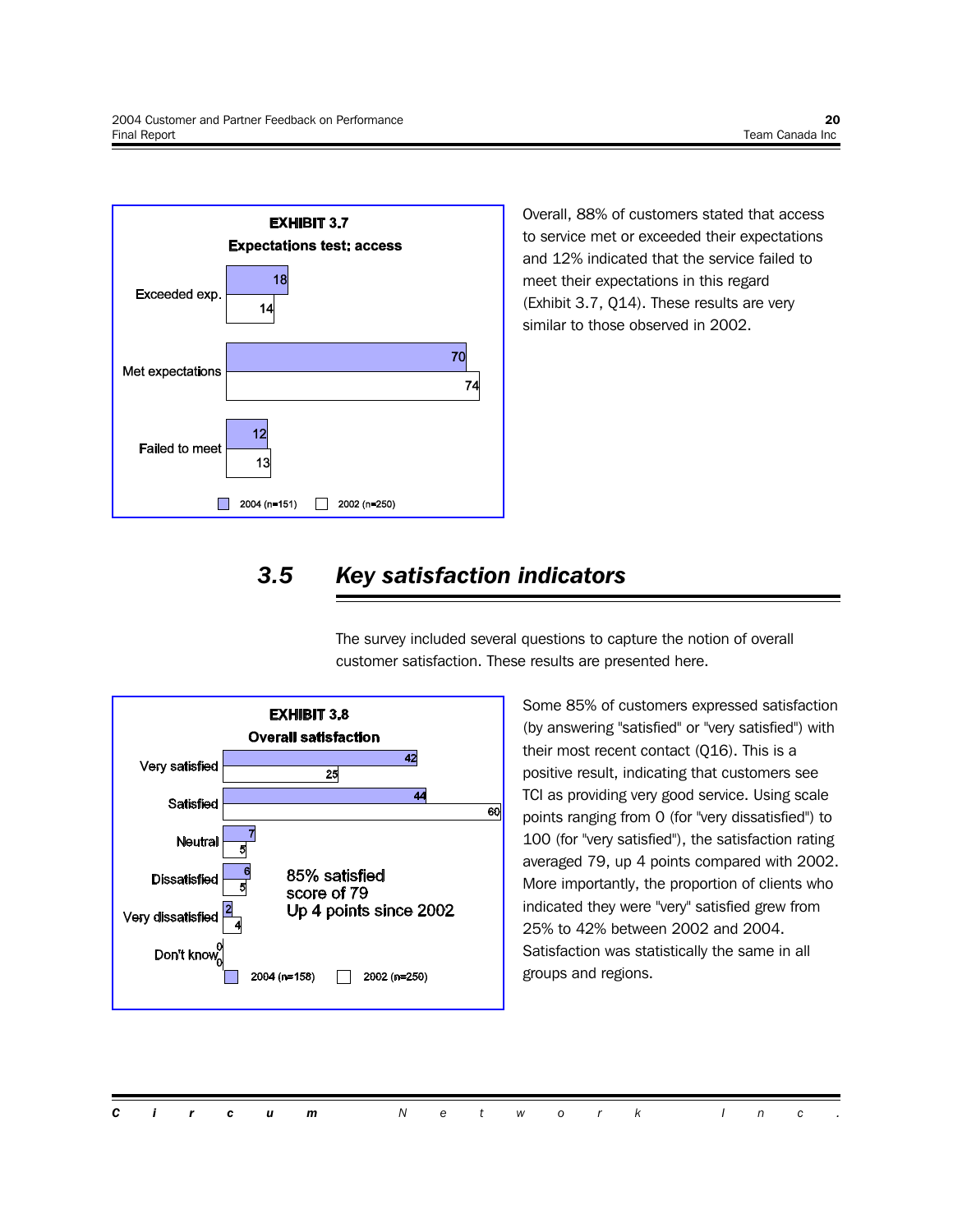

Our experience with customer satisfaction measurement in the public sector indicates that an 85% satisfied customers rating is something an organization can be proud of. It is also important to consider the distribution of customers between "very satisfied" and "satisfied". In fact, it is only with "very satisfied" customers that a service provider can build loyalty. Merely "satisfied" customers perceive that they received competent treatment but that there is room for improvement; in a competitive environment, another supplier could offer merely "satisfied" customers a service package that could lure them away from their current supplier.

Satisfaction is the result of customers comparing their expectations with their perceptions of the service they received. As Exhibit 3.9 indicates, overall, 84% of customers stated that the service met or exceeded their expectations. For 16%, the service came short of their expectations. We don't know what customers' expectations are; further study would be required to identify them. It is possible that customers' expectations exceed TCI's ability to deliver.



Customers were somewhat critical in their perception of whether or not they received what they needed from the TCI Export Information Service: 14% of customers stated that they did not (Q18; 21% in 2002) and 11% (16% in 2002) indicated that they received only part of what they needed. Note that 74% confirmed that they received what they needed; that is 15 percentage points more than in 2002. Those who indicated that they did not get all they needed were asked why; their comments are listed starting on page 66.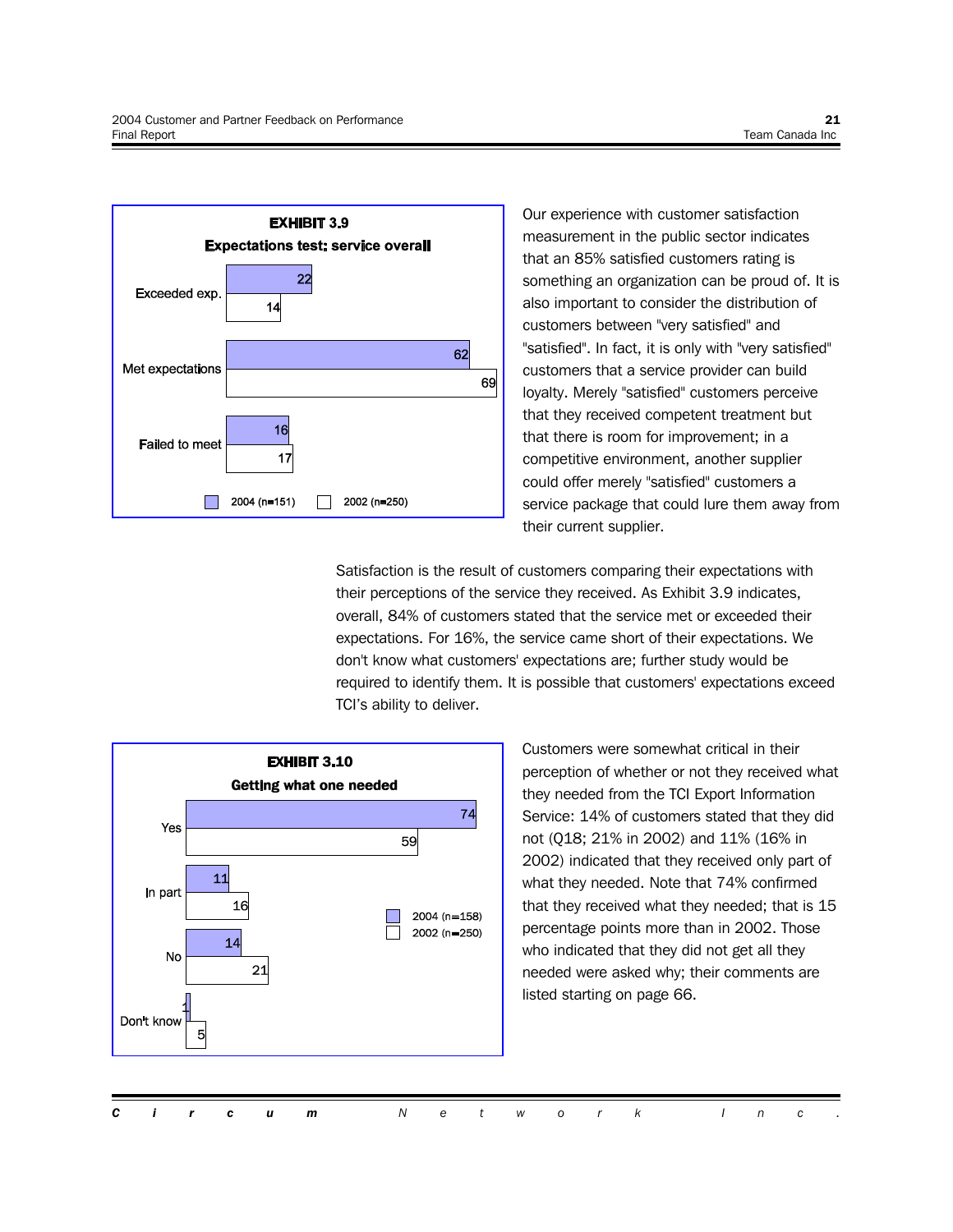These reported levels of critical feedback from customers in terms of getting what they needed are higher than we have observed within the federal public service. It may be that information services, in comparison to benefit programs, have a more difficult task in providing what the customer perceives is needed. Information needs are varied and complex compared with the relative simplicity of standardized programs where customer expectations are managed via eligibility rules and benefit calculation formulas.

Some 2% of customers replied that the service was not without error (Q20). This level is typical of feedback we have gathered within the federal public service in recent years. Comments from customers who considered that there was an error in service delivery are listed starting on page 68.

Among a collection of indicators showing improvements between 2002 and 2004, one, the proportion of clients who would use the service again, suggests slippage in performance from 2000 to 2002 to 2004.

More than nine out of ten customers (90%, Q24; 93% in 2002) stated that they would use the Export Information Service again if they required exportrelated information (Q24); 8% said they would not (up from 4% in 2002). In 2000, 94% had stated that they would use the service again if needed. Established exporters were less likely to state that they would use the service again (83%). Presumably, the information needs of these customers are more complex and they were unable to find all the business intelligence they were seeking from TCI.



More than four out of five customers (83%) would recommend TCI's information service without reservation (Q26; 78% in 2002); an additional 11% would recommend it with some reservation.

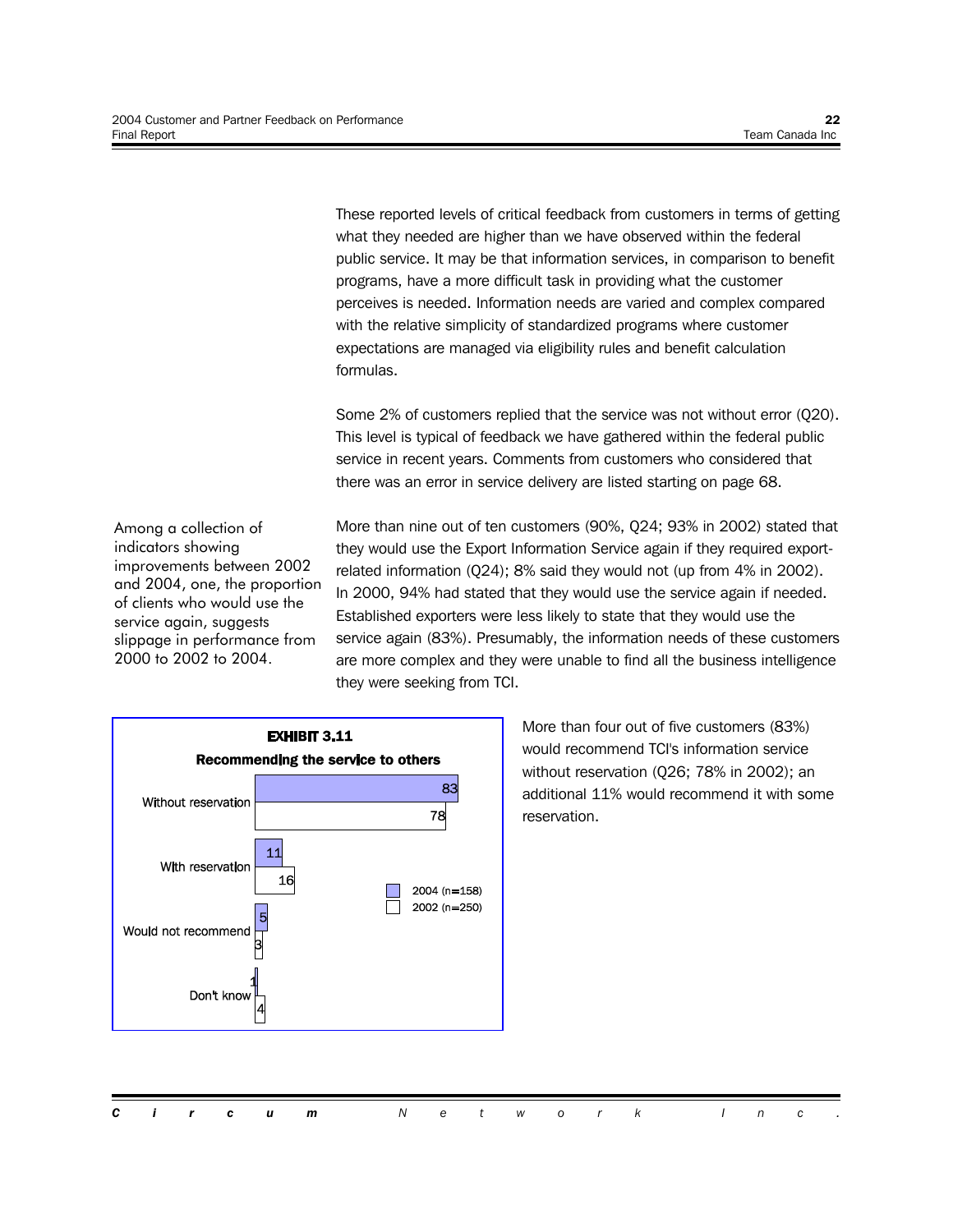## *3.6 Customer impact*

Team Canada Inc strives to produce a real impact on the decisions and actions of its customers. This impact can range from improving the likelihood of customers seeking additional information to improving their export practices. Specific effects are listed in Exhibit 3.12 along with the proportion of customers who indicated that they were "somewhat more" or "a lot more" likely to feel such effects.

Customer impact indicators are very positive. There was a significant improvement of these impacts between 2002 and 2004.

The main impact of TCI, according to customers surveyed, was to increase the likelihood that they would seek additional information (84%; 78% in 2002) and to likely improve their export practices (76%; 57% in 2002). A large proportion of customers also indicated being more aware of other information sources or other government services related to export (83%). Generally, all tested effects were identified by at least 70% of respondents.

### **EXHIBIT 3.12 Customer impact**

|                                                                                       | 2000     |                                   | 2002                               |                                   | 2004                               |
|---------------------------------------------------------------------------------------|----------|-----------------------------------|------------------------------------|-----------------------------------|------------------------------------|
|                                                                                       | $%$ yes  | %<br>somewhat<br>or a lot<br>more | Average<br>between 0<br>and $1001$ | %<br>somewhat<br>or a lot<br>more | Average<br>between 0<br>and $1001$ |
| likely to seek additional information on exporting                                    |          | 78%                               | 55                                 | 84%                               | 66                                 |
| likely to improve your export practices                                               |          | 57%                               | 44                                 | 76%↗                              | 62                                 |
| aware of other information sources or other government services<br>relating to export | 73%      | 77%                               | 49                                 | 83%                               | 60                                 |
| knowledgeable about exporting                                                         | 81%      | $72\%$ $\lambda^2$                | 44                                 | 84% $\sim$                        | 56                                 |
| prepared to take the next step in exporting a product or a service                    | 78%      | $66\%$                            | 41                                 | 72%                               | 55                                 |
| closer to exporting a product or service                                              | 72%      | $61\%$                            | 39                                 | $70\%$                            | 52                                 |
| aware of other services offered by Team Canada Inc                                    | 70%      | $54\%$                            | 34                                 | $71\%$                            | 51                                 |
|                                                                                       | 149<br>n |                                   | 250                                |                                   | 158                                |

Scale points were converted to scores by assigning 0 to "no more", 50 to "somewhat more" and 100 to "a lot more".

2 Indicates that the score has decreased by at least nine percentage points since 2000.

Source: tables relative to Q23 in Appendix G.

|  |  |  | <b>Circum</b> Network Inc. |  |  |  |  |  |  |
|--|--|--|----------------------------|--|--|--|--|--|--|
|  |  |  |                            |  |  |  |  |  |  |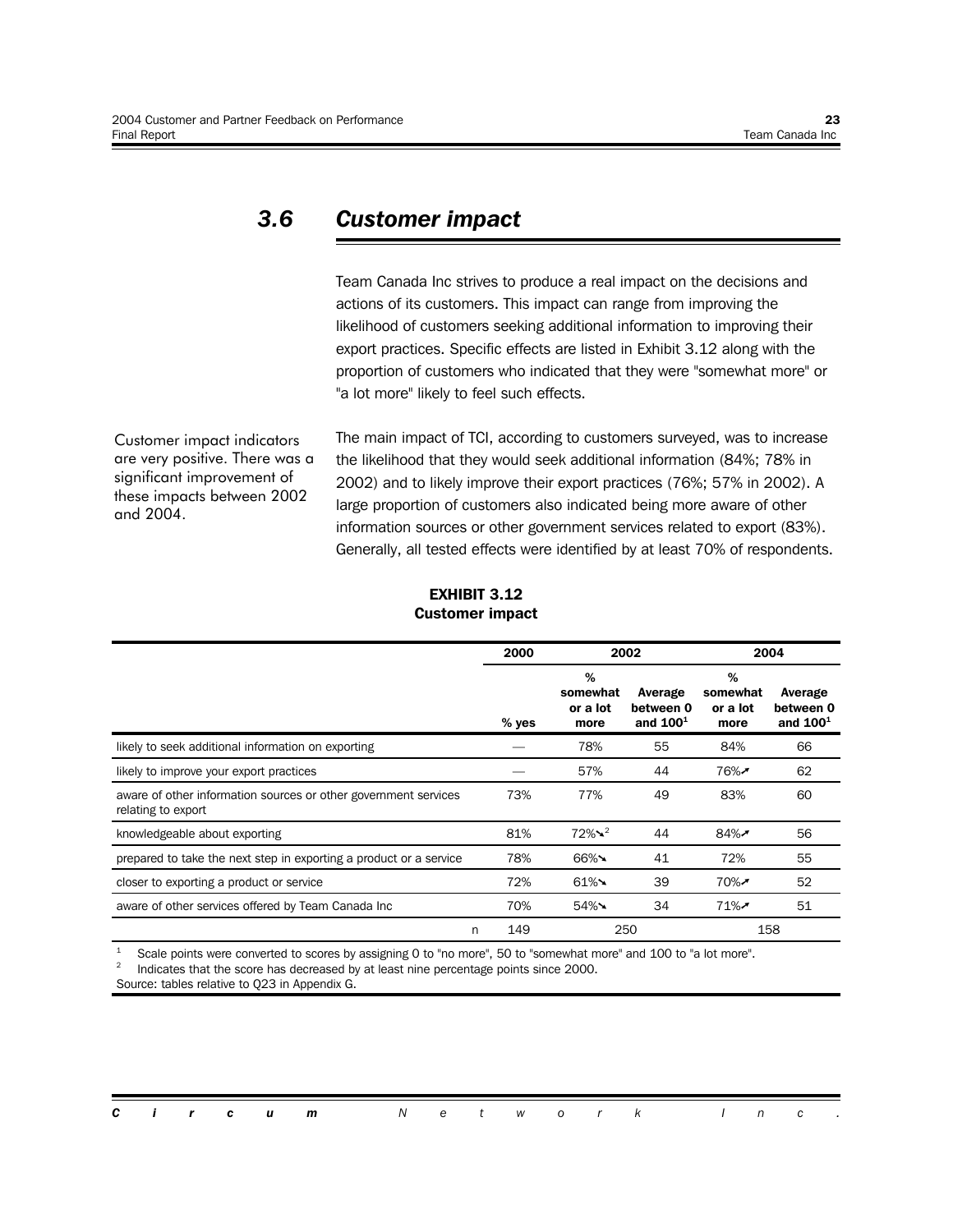These results speak well of the effectiveness of the program, in fact, as well as or better than those measured in 2000 — whereas the 2002 results documented a slippage compared with 2000. The improvement in results related to the improvement of export practices (from 57% suggesting a likely impact in 2002 to 76% in 2004) and to awareness of other TCI services (from 54% to 71%) are remarkable.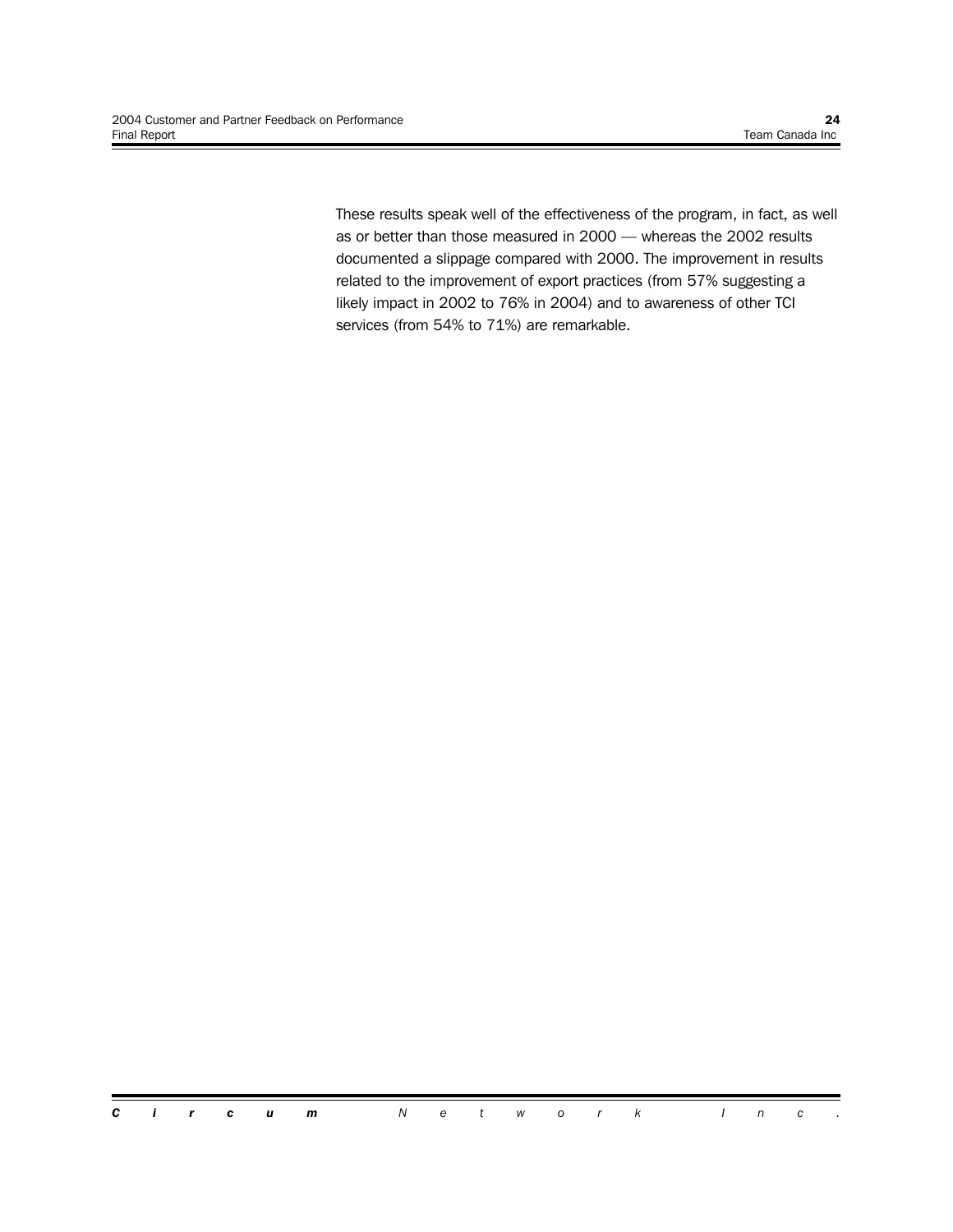# *Section*

## *PARTNERS' POINT OF VIEW*

Twenty-four TCI partners completed an on-line consultation questionnaire out of approximately 130 who were invited. This section presents their perspective without surmising whether they were factually right or wrong. One caveat should be noted: the low participation rate<sup>1</sup> to this consultation may be indicative of a weak relationship between TCI partners and the program itself; it is therefore possible that the data presented in this section are more favourable than a wider consultation would have uncovered.

### *4.1 Profile of participants*

The 24 participants indicated that they each assisted between 1 and 1300 companies in a typical year, for an average of 200 companies assisted by each TCI member. According to participants, of these companies, about

1 This consultant's experience suggests that a participation rate of at least 50% can be expected of partners who feel committed to the subject matter.

|  |  | <b>Circum</b> Network Inc. |  |  |  |  |  |  |
|--|--|----------------------------|--|--|--|--|--|--|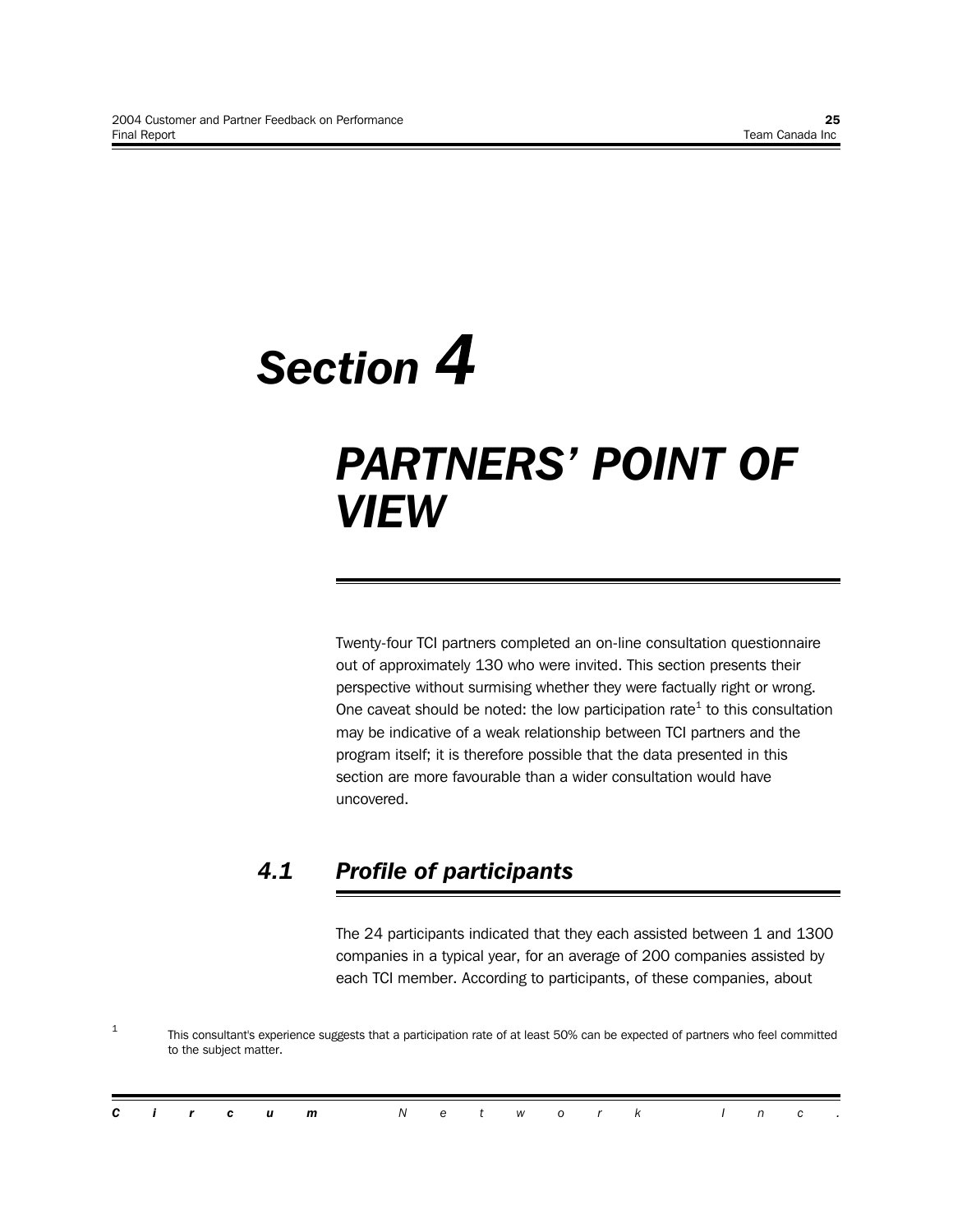40% currently export, 20% have the potential to export and 40% have no short-term export potential.

### *4.2 References to the TCI telephone service*

Out of 24 participants, 8 had used none of the TCI products or services. Fourteen had accessed the TCI Web site and eleven had used the TCI publications (*Step-by-step guide to exporting* and *Roadmap to Exporting*). Only one had called the TCI telephone service.

Among the 16 users of TCI products and services, between 11 and 13 routinely do the following:

- read the material/information;
- file the material/information for future reference;
- give the material/information to some clients;
- refer clients to the TCI Web site.

However, only 4 of 16 routinely referred their clients to the 1-888 information line — and they said they do it as often now as they have done it in the past. The main reason for not making references to the TCI telephone service was that clients are not experienced enough in exporting to benefit from the service. The second most cited reason was that their clients don't export.

### *4.3 General explanation of trends*

Participants were told that there appears to be a decrease in use of the TCI telephone service and they were asked why that could be. The overwhelmingly popular answer (20 out of 24) was that clients prefer to search for information on Web sites and in published documents than to call a service line. The second most popular answer was that there are other, more accessible sources of information (5 of 24) or more pertinent ones (3 of 24).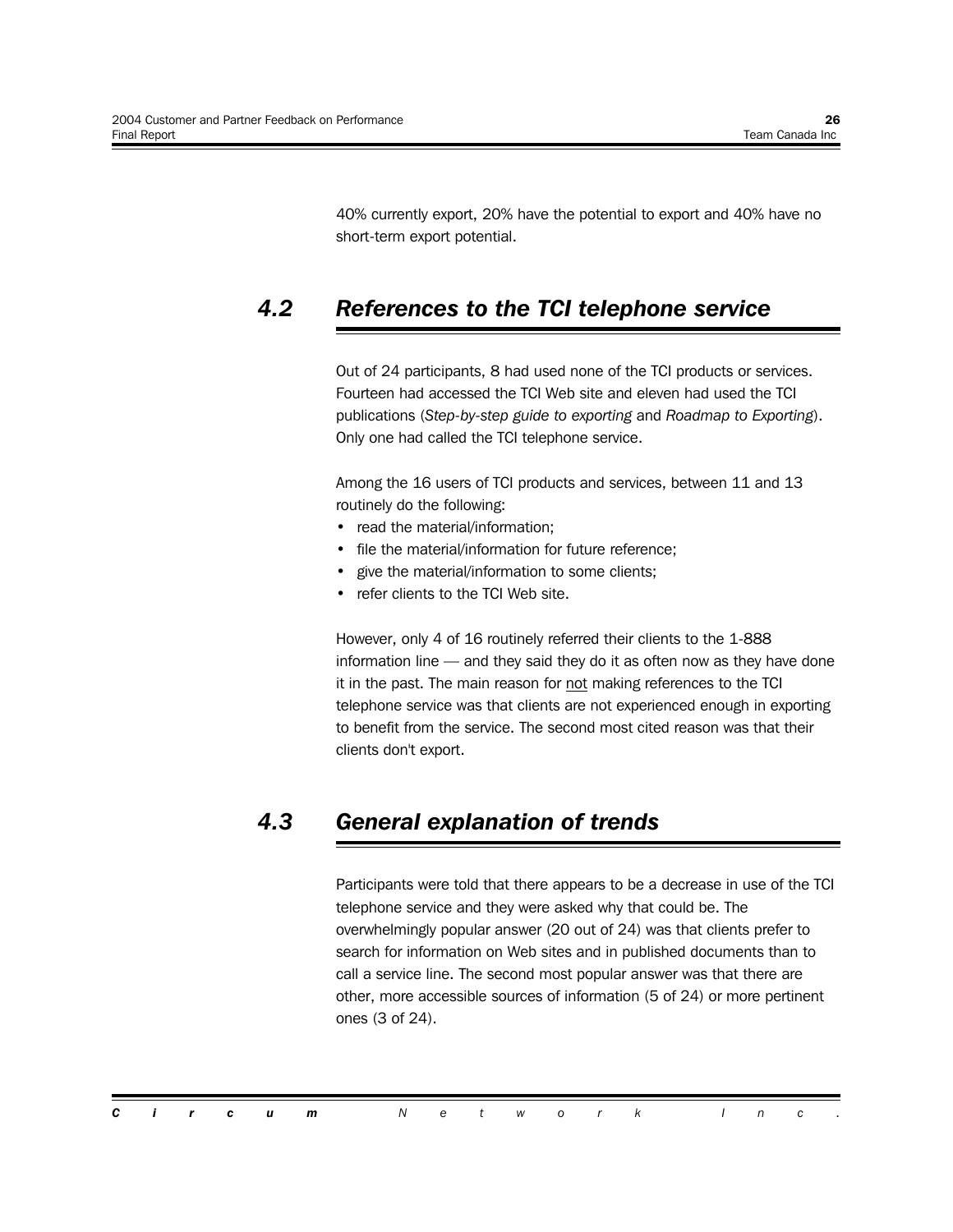# *Section*

## *CONCLUSIONS AND RECOMMENDATIONS*

### *5.1 Conclusions*

Overall, results were very positive, with 85% of customers expressing satisfaction with their most recent contact with the TCI export information service. Customers were particularly pleased with:

- efforts made by officers to assess needs;
- the helpfulness and courtesy of officers;
- speed of the service; and,
- availability of service in the official language of the customer's choice.

Moreover, 84% of customers stated that the service met or exceeded their expectations and 90% stated that they would use the export information service again if they required export-related information. More than eight out of ten customers stated that TCI's service increased the likelihood that they would seek additional information, made them more knowledgeable about exporting and made them aware of information sources.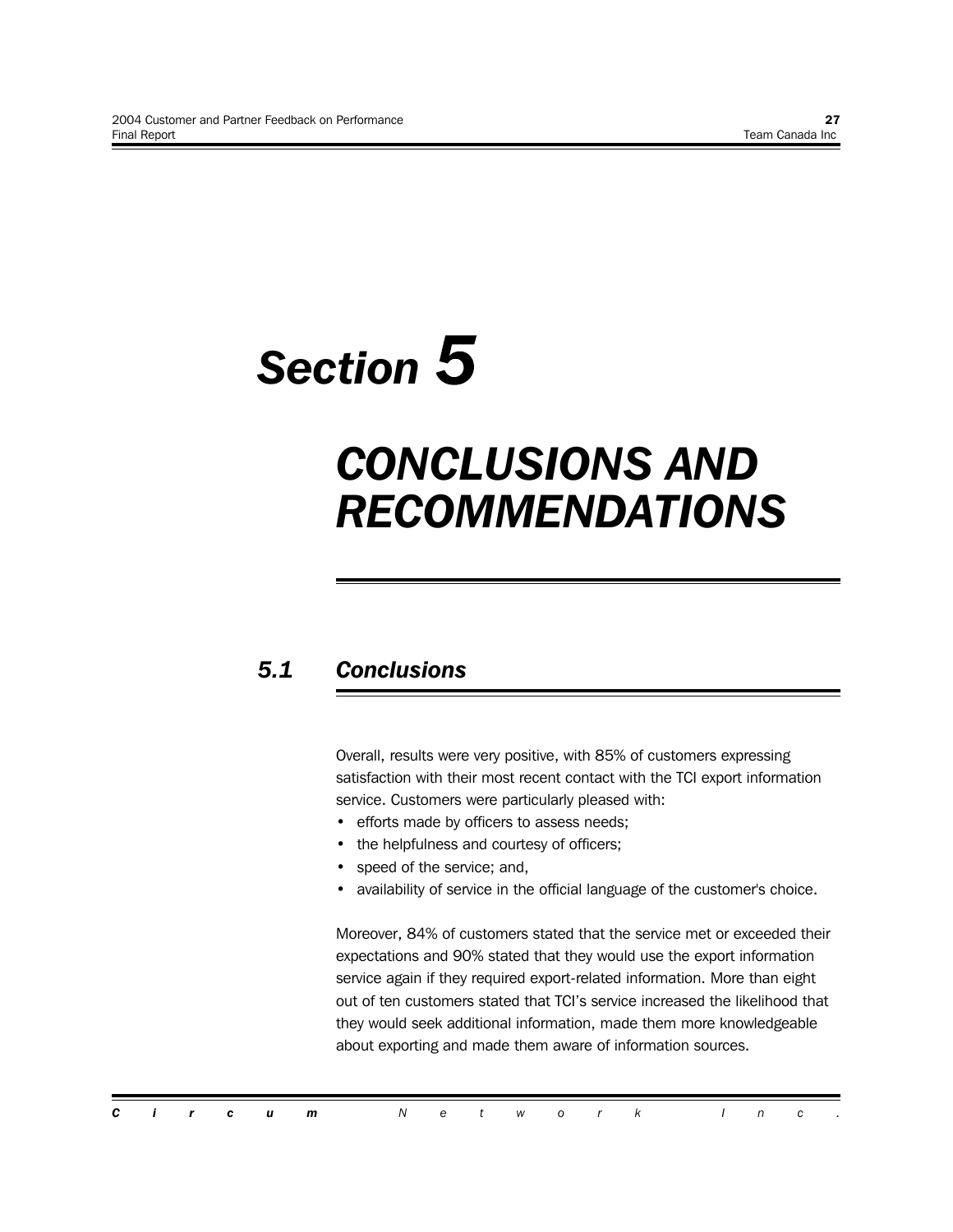The 2004 study also suggests that callers are smaller companies of more recent formation with less export experience, when compared with 2002 callers. The performance measure of 2004 indicates that satisfaction was higher in 2004 to 2002, in every aspect of service, but particularly with regard to the following:

- timeliness of responses to telephone messages;
- hours of service;
- ease of understanding the information provided;
- ease of locating the information service among government programs;
- guidance provided by officers; and,
- availability of the information.

With much higher client satisfaction in 2004 than in 2002 and in 2000, the next challenge that the TCI telephone service faces is the decreasing levels of demand for the service. The next section addresses this question.

### *5.2 Managing demand for the service*

Few TCI partners indicated making references to the information line (4 of 16). The main reasons for not making references was client inexperience at exporting or their lack of interest in exporting — hence, lack of need for information. TCI partners also stated that clients prefer to search for information on Web sites and in published documents than to call a service line (20 out of 24).

The following is a list of possible factors influencing the demand for TCI telephone services, based on a general demand analysis framework:

- *service-related factors*:
	- nature of the service (e.g., telephone information service);
	- service promotion;
	- ease of access to the service once known;
	- service features and service quality once accessed;
	- service image and related word-of-mouth promotion;
- *customer-related factors*:
	- knowledge of the service;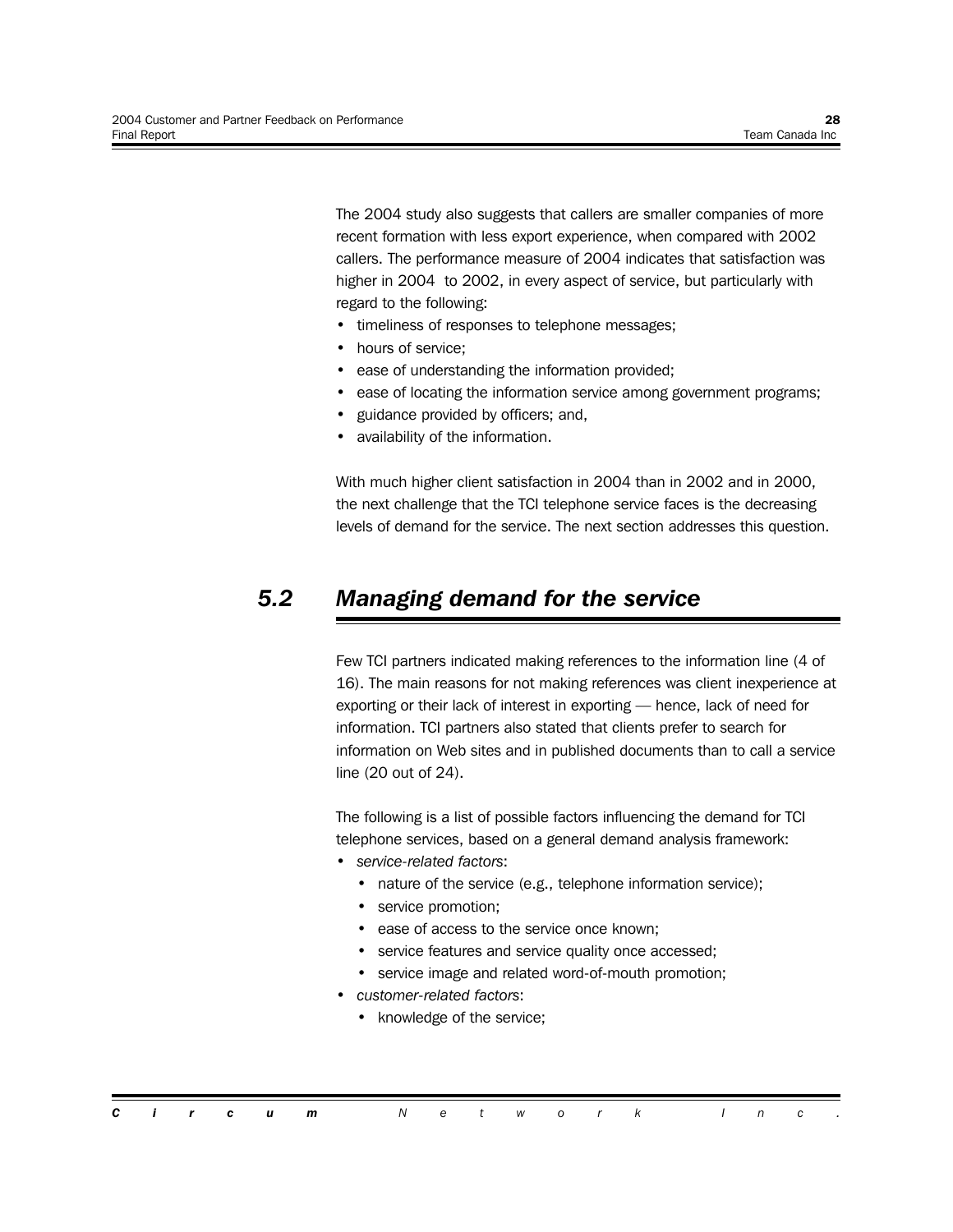- customer preferences (e.g., preference for a live service or for textbased information);
- customer objective needs;
- customer subjective wants;
- *environment-related factors*:
	- competing sources of information;
	- demographics;
	- economics (e.g., currency exchange rate affecting exports);
	- international/foreign country rules and regulations (e.g., fewer trade barriers).

While theoretically significant, several of these factors have been shown in this report to not represent barriers to demand; this is the case, particularly, for access, service features and service quality. It seems to us that the key factors in demand management are the following:

- the telephone- and live person-based nature of the service appears to be losing ground to Internet-based service as long as the latter offers rich and effective search methods; for example, a plurality of customers learned about the service on the Internet whereas Blue Pages were the main channel only two years ago; and,
- the demand for the service suffers from a lack of promotion; in this study, we have demonstrated that TCI partners do not currently act as effective conduits to the service;

### *5.3 Recommendations*

The following recommendations were developed from the observations made in this study.

### *Recommendation 1: promotion*

Improve the TCI telephone service promotion strategy. Recourse to TCI partners does not appear effective.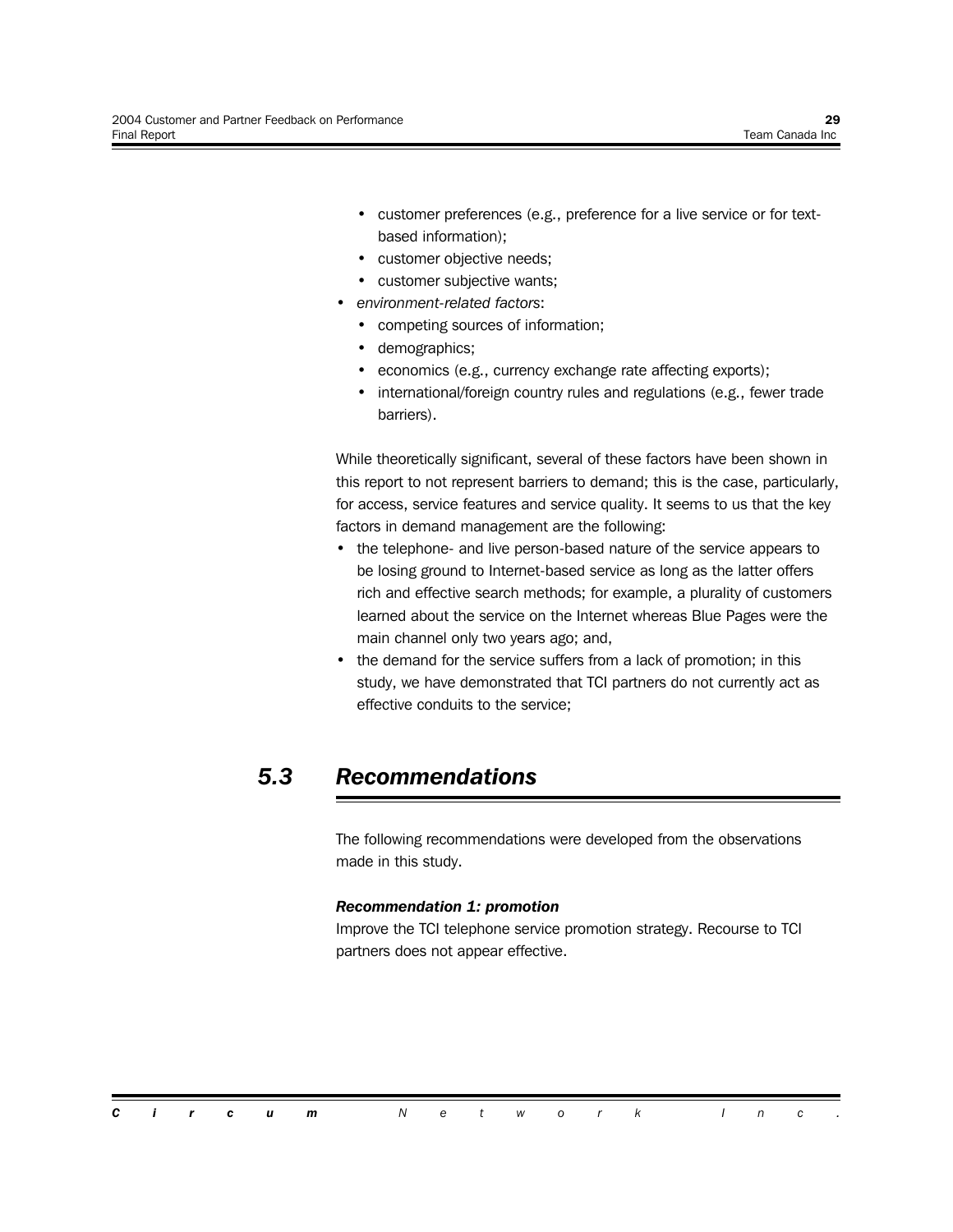#### *Recommendation 2: service delivery*

Continue TCI officer training efforts. While quality of advice did not surface as a major issue, critical comments often related to the content of the service transaction rather than to the process.

### *Recommendation 3: service rationale*

Seriously review the rationale for the existence of the telephone service considering the needs of customers and the various other sources of information available to them.

### *Recommendation 4: service improvement*

Two aspects of service could be identified as key areas of service improvement for the near future based on the level of satisfaction expressed and on their rating of importance. They are the ease of locating the information service among government programs (related to recommendation 1) and the identification of services offered by other organizations (improving the quantity and relevance of referrals).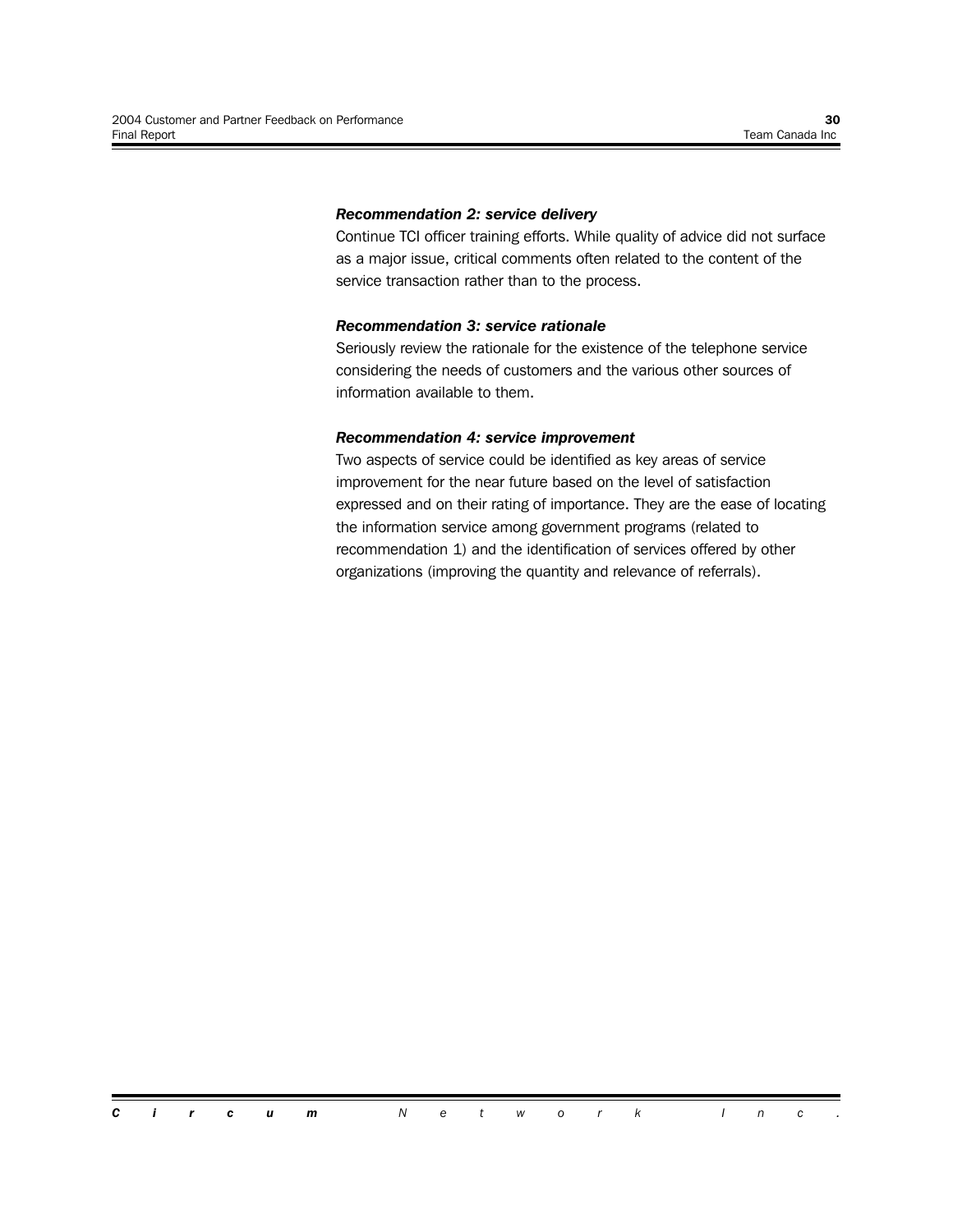## *APPENDIX A Customer Questionnaire*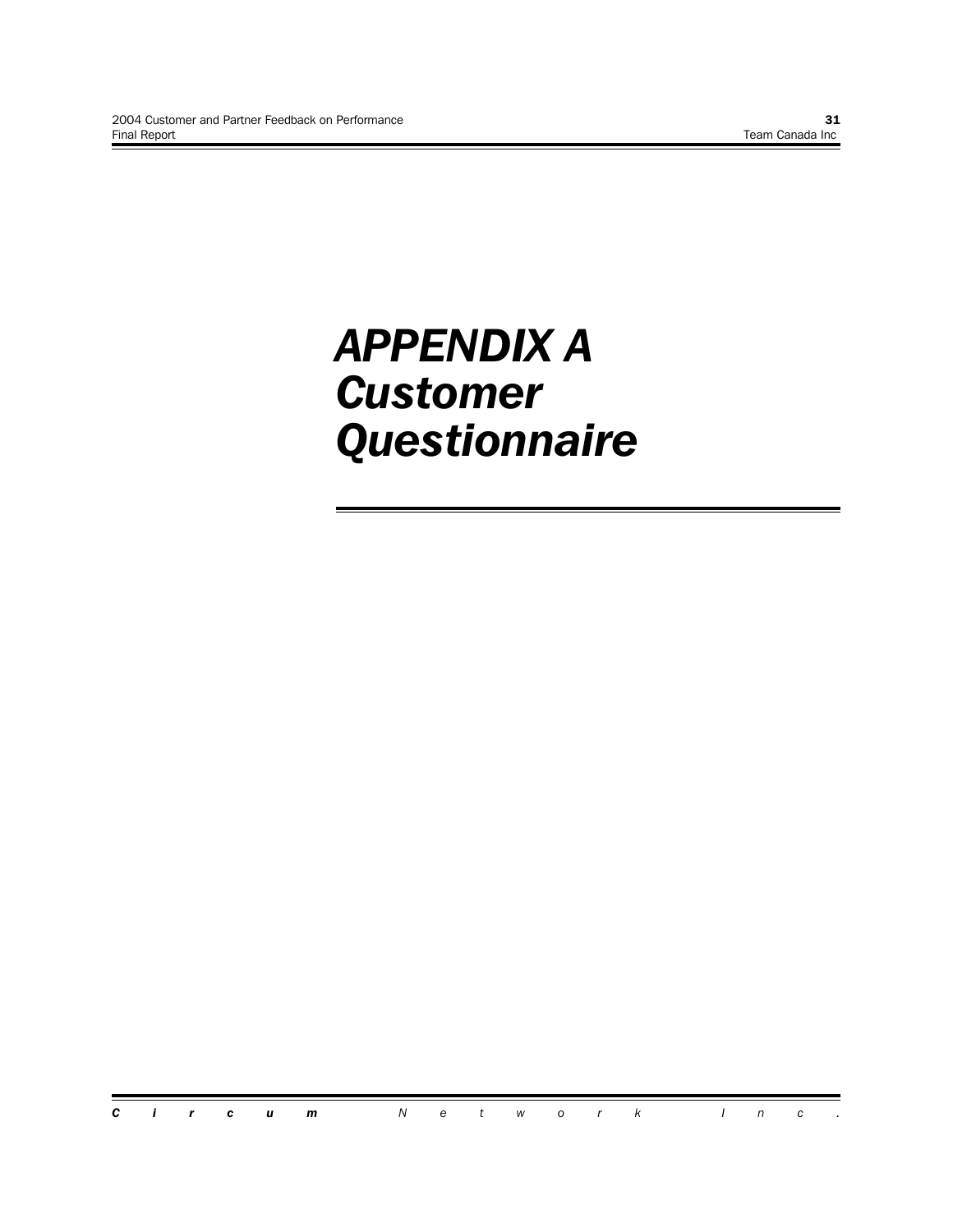Ξ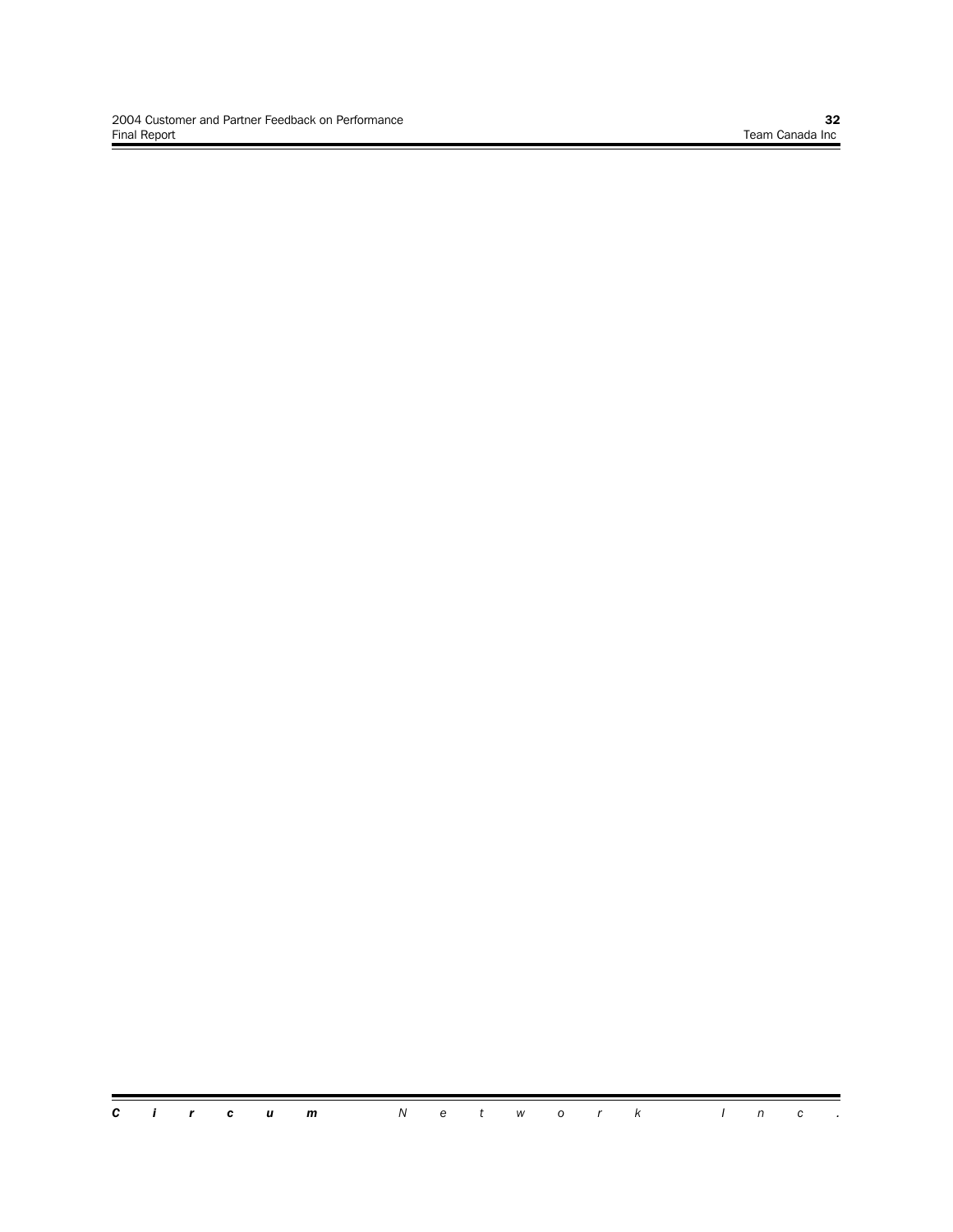### *TELEPHONE SERVICE CLIENT SATISFACTION QUESTIONNAIRE Team Canada Inc for use over the telephone*

**INTRODUCTION: (Get in touch with the person identified on the list.) Hello. My name is \_\_\_\_\_\_\_\_\_\_\_\_\_\_\_\_\_ from Echo Sondage and I am calling you on behalf of the toll-free export information telephone service offered by Team Canada Inc. You recently agreed to be contacted to discuss your satisfaction with their service. Team Canada Inc is counting on your feedback to help improve its service but you may decline to participate without effect on the service you may receive from Team Canada Inc. Our conversation will take about 10 minutes, and your answers will be kept strictly confidential. May I start now?**

### **SCREENING**

Q1 **According to records from the Team Canada Inc export information telephone service, you have contacted them recently. Can you confirm that?**

**The next questions are organized into three sections dealing with the service offered to you by the Team Canada Inc export information service.**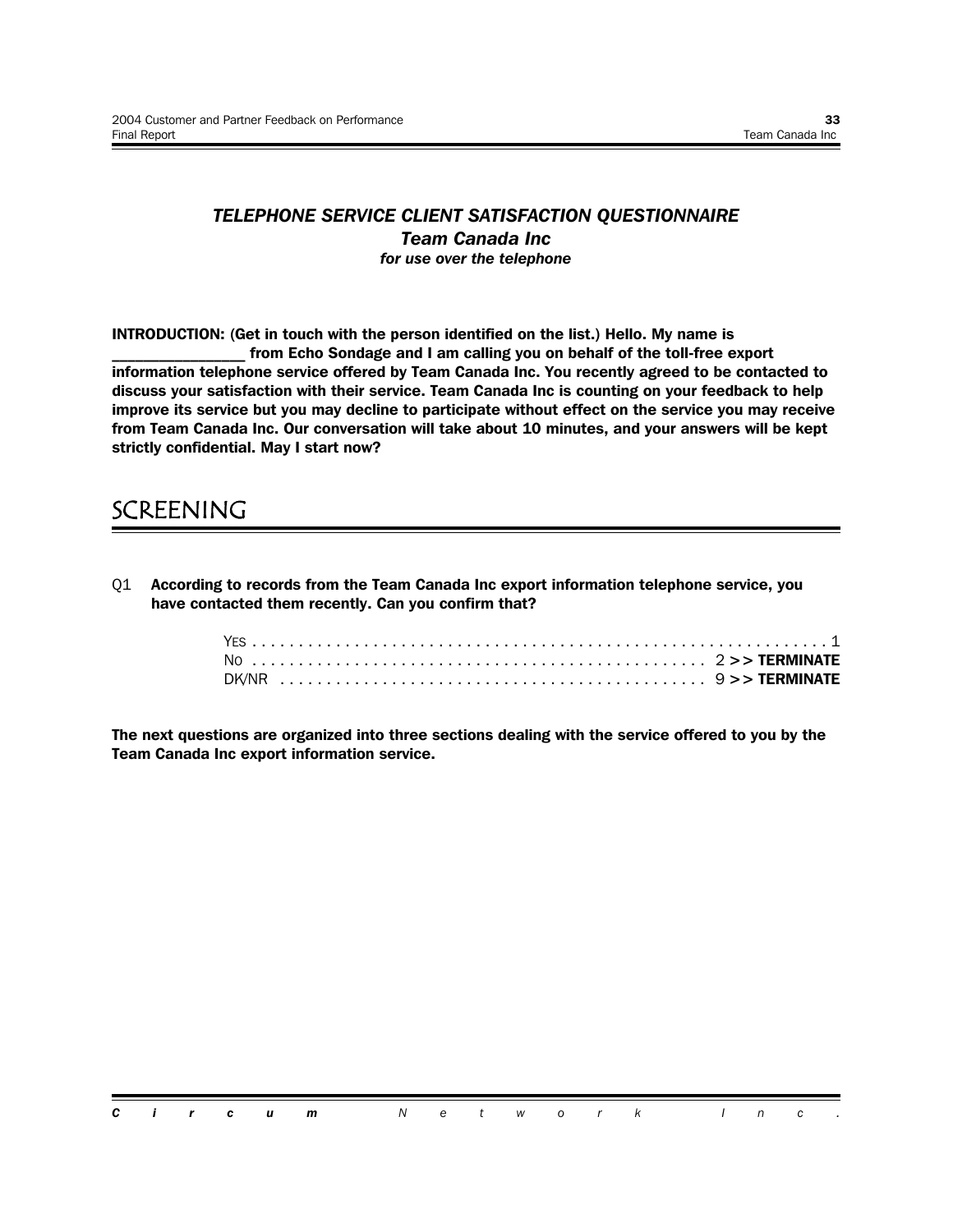### **RESPONSIVENESS TO NEEDS**

- Q2 **First, thinking of your most recent contact with the export information service, would you say you were very dissatisfied, dissatisfied, neutral, satisfied or very satisfied with the following aspects of the responsiveness of the export information service to your needs?** (RANDOMIZE THE ORDER)
	- 2.1 the ease of locating the information service among government programs
	- 2.2 the speed of the service
	- 2.3 the flexibility of the service
	- 2.4 the efforts made by officers to assess your needs
	- 2.5 the helpfulness of officers
	- 2.6 the ease of understanding of the information provided
- Q3 **Overall, would you say you were very dissatisfied, dissatisfied, neutral, satisfied or very satisfied with the responsiveness of the export information service to your needs as defined in the previous prompts?**
- Q4 **Would you say that the responsiveness of the export information service to your needs exceeded your expectations, met your expectations or failed to meet your expectations?** (REVERSE THE ORDER RANDOMLY)
- Q4B **Of the following six aspects of service, which one is most important to you in dealing with the export information service...** (READ: RAMDOMIZE)

| THE EASE OF LOCATING THE INFORMATION SERVICE AMONG GOVERNMENT PROGRAMS  1                                       |  |
|-----------------------------------------------------------------------------------------------------------------|--|
|                                                                                                                 |  |
|                                                                                                                 |  |
| THE EFFORTS MADE BY OFFICERS TO ASSESS YOUR NEEDS 4                                                             |  |
|                                                                                                                 |  |
| THE EASE OF UNDERSTANDING OF THE INFORMATION PROVIDED $\ldots \ldots \ldots \ldots \ldots \ldots \ldots \ldots$ |  |
|                                                                                                                 |  |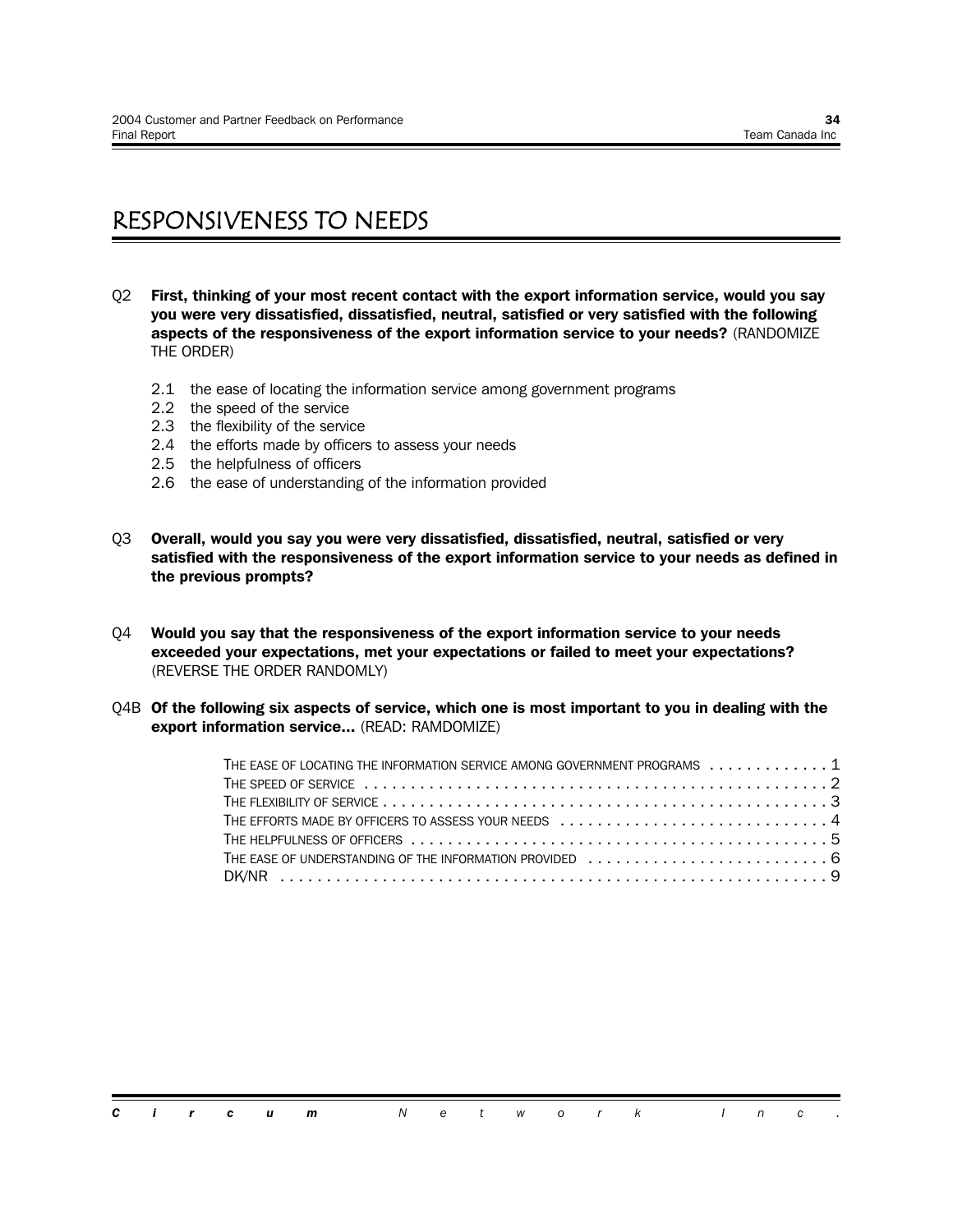### **RELIABILITY**

Q5 **Thinking of your most recent contact with the export information service, would you say you were very dissatisfied, dissatisfied, neutral, satisfied or very satisfied with the following aspects of the reliability of the export information service?** (RANDOMIZE THE ORDER)

- 5.1 the knowledge of the officers
- 5.2 the courtesy of the officers
- 5.3 keeping information confidential
- 5.4 the guidance provided by officers
- 5.5 the identification of services offered by other organizations
- 5.6 the clarity of the information provided
- 5.7 the availability of the information you needed
- Q6 **Overall, would you say you were very dissatisfied, dissatisfied, neutral, satisfied or very satisfied with the reliability of the export information service?**
- Q7 **Would you say that the reliability of the export information service exceeded your expectations, met your expectations or failed to meet your expectations?** (REVERSE THE ORDER RANDOMLY)
- Q7B **Of the following aspects of service, which one is most important to you in dealing with the export information service...** (READ; RAMDOMIZE)

| THE IDENTIFICATION OF SERVICES OFFERED BY OTHER ORGANIZATIONS 5 |
|-----------------------------------------------------------------|
|                                                                 |
|                                                                 |
|                                                                 |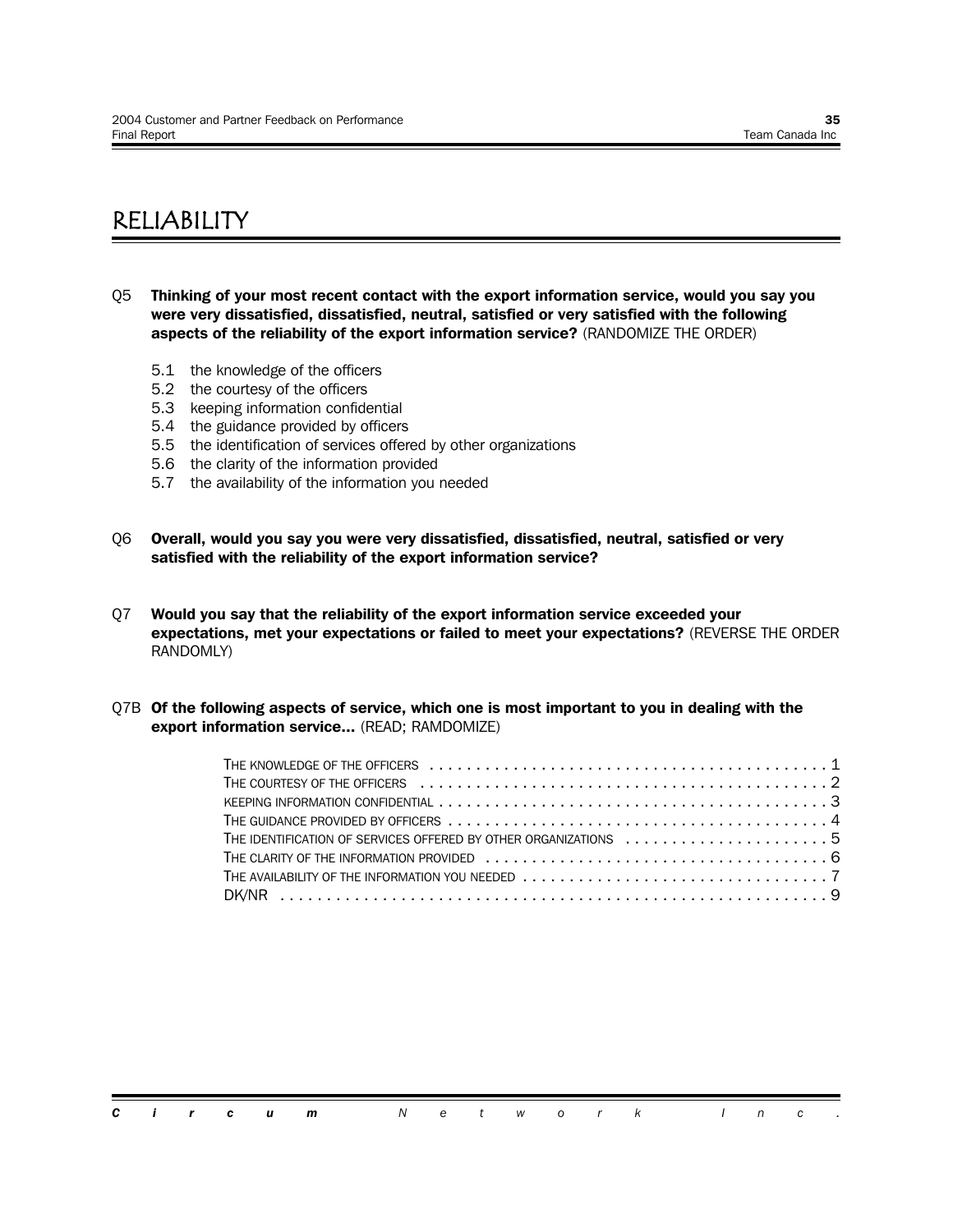Q8 **In the context of the most recent contact, did the export information service make any referrals to other sources of information or people who might be of assistance to you and your organization?**

### Q9 **Did you follow-up with any of these referrals?**

Q10 **How would you rate the value of these referrals? Were they...** (READ; ROTATE THE ORDER)

(IF NOT AT ALL OR NOT VERY VALUABLE AT Q10) Q11 **What is the main reason for this?**

| <b>VERRATIM</b> |  |
|-----------------|--|
| DK/NR           |  |

### **ACCESS**

- Q12 **Thinking of your most recent contact with the export information service, would you say you were very dissatisfied, dissatisfied, neutral, satisfied or very satisfied with the following aspects of the access to the export information service?** (RANDOMIZE THE ORDER)
	- 12.1 the hours of service
	- 12.2 the ease of reaching officers
	- 12.3 the timeliness of responses to telephone messages
	- 12.4 the waiting time to get in touch with officers
	- 12.5 communications in the official language of your choice

|  |  | <b>Circum</b> Network Inc. |  |  |  |  |  |  |
|--|--|----------------------------|--|--|--|--|--|--|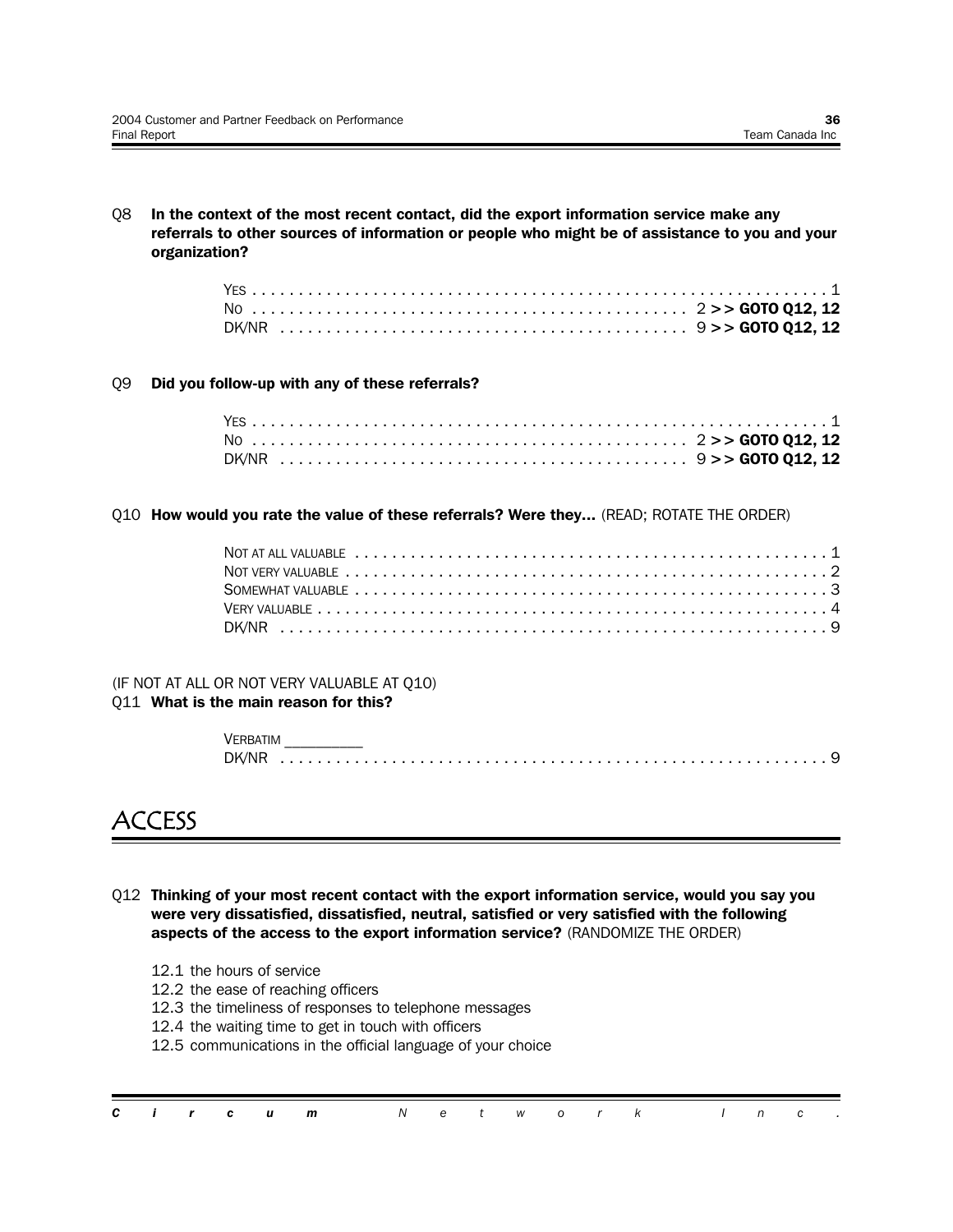- Q13 **Overall, would you say you were very dissatisfied, dissatisfied, neutral, satisfied or very satisfied with the access to export information service?**
- Q14 **Would you say that the access to the export information service exceeded your expectations, met your expectations or failed to meet your expectations?** (REVERSE THE ORDER RANDOMLY)
- Q14B**Of the following five aspects of service, which one is most important to you in dealing with the export information service...** (READ; RAMDOMIZE)

| THE HOURS OF SERVICE $\dots\dots\dots\dots\dots\dots\dots\dots\dots\dots\dots\dots\dots\dots\dots\dots\dots\dots$             |  |
|-------------------------------------------------------------------------------------------------------------------------------|--|
| THE EASE OF REACHING OFFICERS $\dots\dots\dots\dots\dots\dots\dots\dots\dots\dots\dots\dots\dots\dots\dots$                   |  |
| The timeliness of responses to telephone messages $\dots\dots\dots\dots\dots\dots\dots\dots\dots\dots\dots\dots$              |  |
| The waiting time to get in touch with officers $\dots\dots\dots\dots\dots\dots\dots\dots\dots\dots\dots\dots\dots\dots\dots4$ |  |
| COMMUNICATIONS IN THE OFFICIAL LANGUAGE OF YOUR CHOICE $\ldots \ldots \ldots \ldots \ldots \ldots \ldots \ldots \ldots 5$     |  |
|                                                                                                                               |  |

Q15 **The last time you called the export information service, was your call answered within three rings, did it take longer, or was your call put on hold before someone answered?**

### **GENERAL QUESTIONS**

- Q16 **On the whole, would you say you were very dissatisfied, dissatisfied, neutral, satisfied or very satisfied with your most recent contact with the export information service?**
- Q17 **Overall, would you say that the export information service exceeded your expectations, met your expectations or failed to meet your expectations?** (REVERSE THE ORDER RANDOMLY)

|  |  | <b>Circum</b> Network Inc. |  |  |  |  |  |  |
|--|--|----------------------------|--|--|--|--|--|--|
|  |  |                            |  |  |  |  |  |  |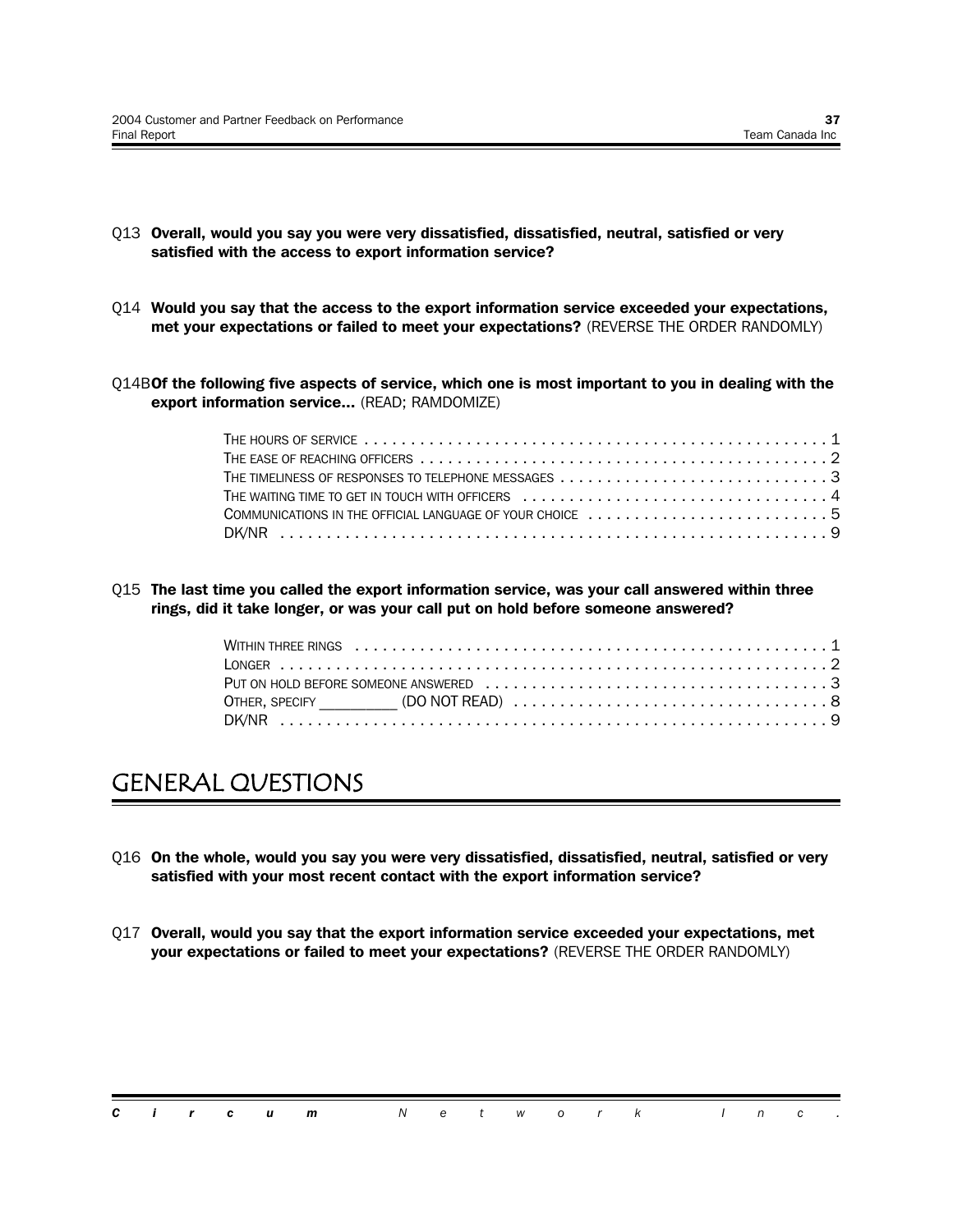Q18 **Thinking of your most recent contact with the export information service, did you get what you needed?**

#### (IF IN PART OR NO AT Q18)

#### Q19 **What didn't you get that you needed?**

| <b>VERRA</b> |  |  |  |  |
|--------------|--|--|--|--|
| <b>DK/NF</b> |  |  |  |  |

### Q20 **As far as you can tell, was the service provided without error?**

### (IF NO AT Q20)

### Q21 **What went wrong?**

| <b>VERRATIM</b> |  |  |  |  |  |  |  |
|-----------------|--|--|--|--|--|--|--|
|                 |  |  |  |  |  |  |  |

### Q22 **If only one general area of the service could be improved, which one should be focussed on?**

CAPTURE VERBATIM DK/NR .......................................................... 99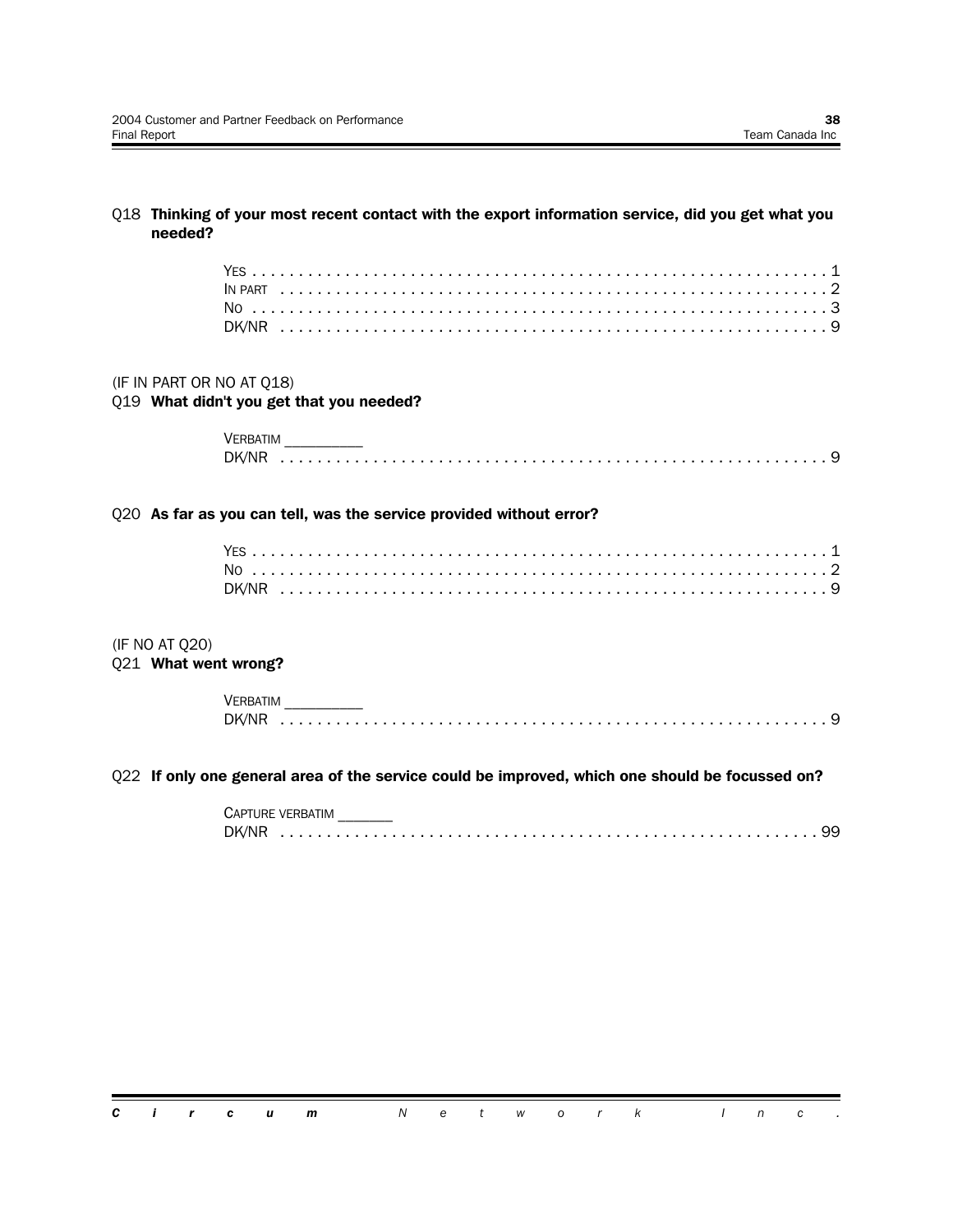### Q23 **As a result of your dealings with the export information service, would you say that you are no more, somewhat more or a lot more...**

- 23.1 aware of other information sources or other government services relating to export
- 23.2 aware of other services offered by Team Canada Inc
- 23.3 knowledgeable about exporting
- 23.4 prepared to take the next step in exporting a product or a service
- 23.5 closer to exporting a product or service
- 23.6 likely to seek additional information on exporting
- 23.7 likely to improve your export practices

### Q24 **Would you use the export information service again if you required export related information?**

### (IF NO AT Q24)

### Q25 **What is the main reason for this?**

| <b>VERRATIM</b> |  |  |  |  |  |  |  |  |  |  |  |  |  |  |  |  |  |  |  |
|-----------------|--|--|--|--|--|--|--|--|--|--|--|--|--|--|--|--|--|--|--|
|                 |  |  |  |  |  |  |  |  |  |  |  |  |  |  |  |  |  |  |  |

### Q26 **Would you recommend Team Canada Inc export information service without reservation, recommend with reservation or not recommend their services at all?**

### (IF NOT RECOMMEND OR WITH RESERVATION AT Q26) Q27 **What is the main reason for this?**

| Verra |  |
|-------|--|
|       |  |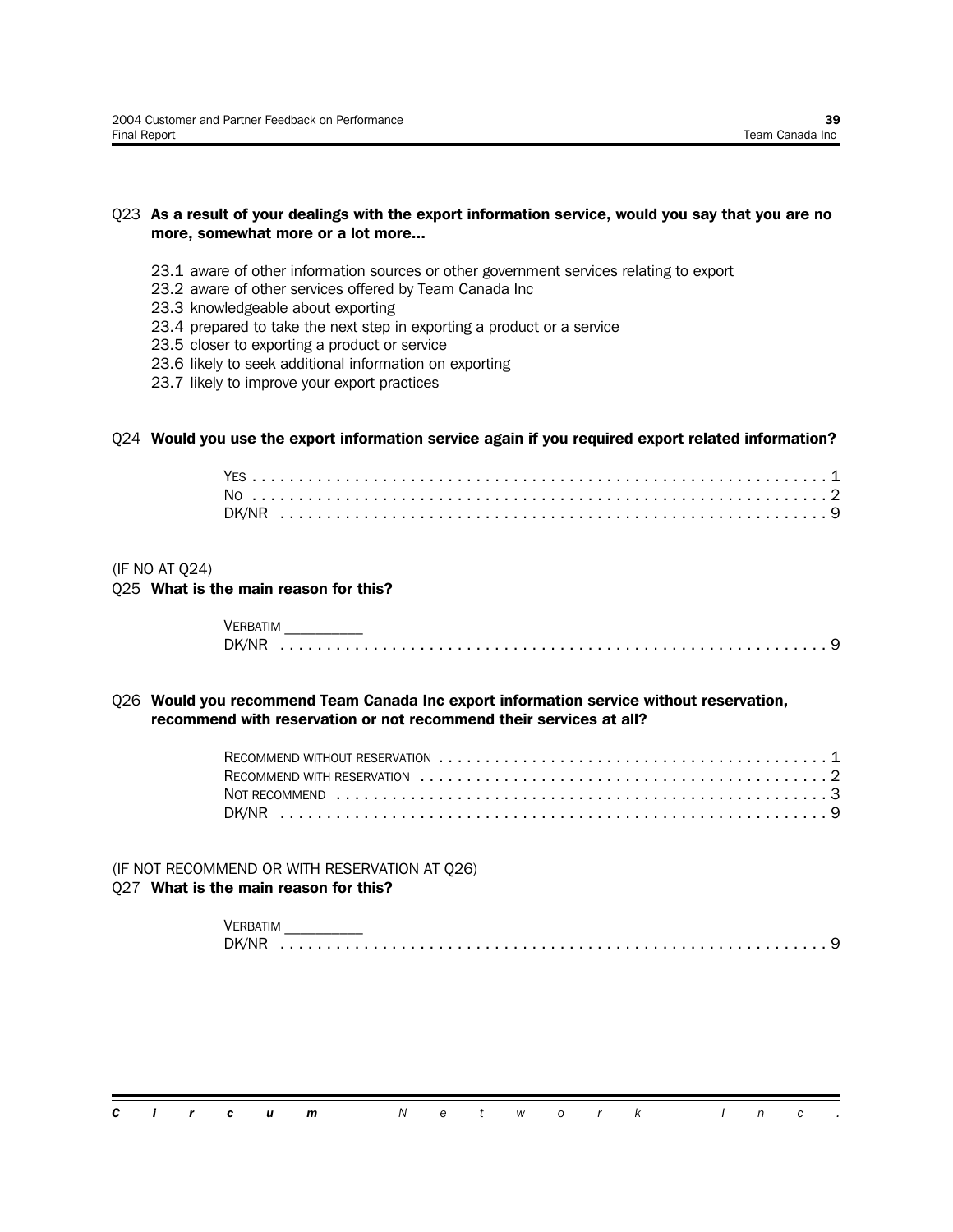### **BACKGROUND**

Q28 **I have a few final questions for statistical purposes. Over the past 12 months, approximately how many times have you been in contact with the export information service of Team Canada Inc?**

| NUMBER OF TIMES |  |  |  |  |  |  |  |  |  |  |  |  |  |  |  |  |  |  |  |  |  |
|-----------------|--|--|--|--|--|--|--|--|--|--|--|--|--|--|--|--|--|--|--|--|--|
|                 |  |  |  |  |  |  |  |  |  |  |  |  |  |  |  |  |  |  |  |  |  |

### Q29 **As far as you recall, how did you first hear about the Team Canada Inc export information service?** (DO NOT READ)

| THROUGH THE INTERNET, EXPORTSOURCE.CA, STRATEGIS.GC.CA, ETC.  1 |
|-----------------------------------------------------------------|
|                                                                 |
|                                                                 |
|                                                                 |
|                                                                 |
|                                                                 |
|                                                                 |
|                                                                 |

#### Q30 **Do you have ACCESS to the Internet for work purposes?**

#### Q31 **Have you ever heard of the exportsource.ca Web site?**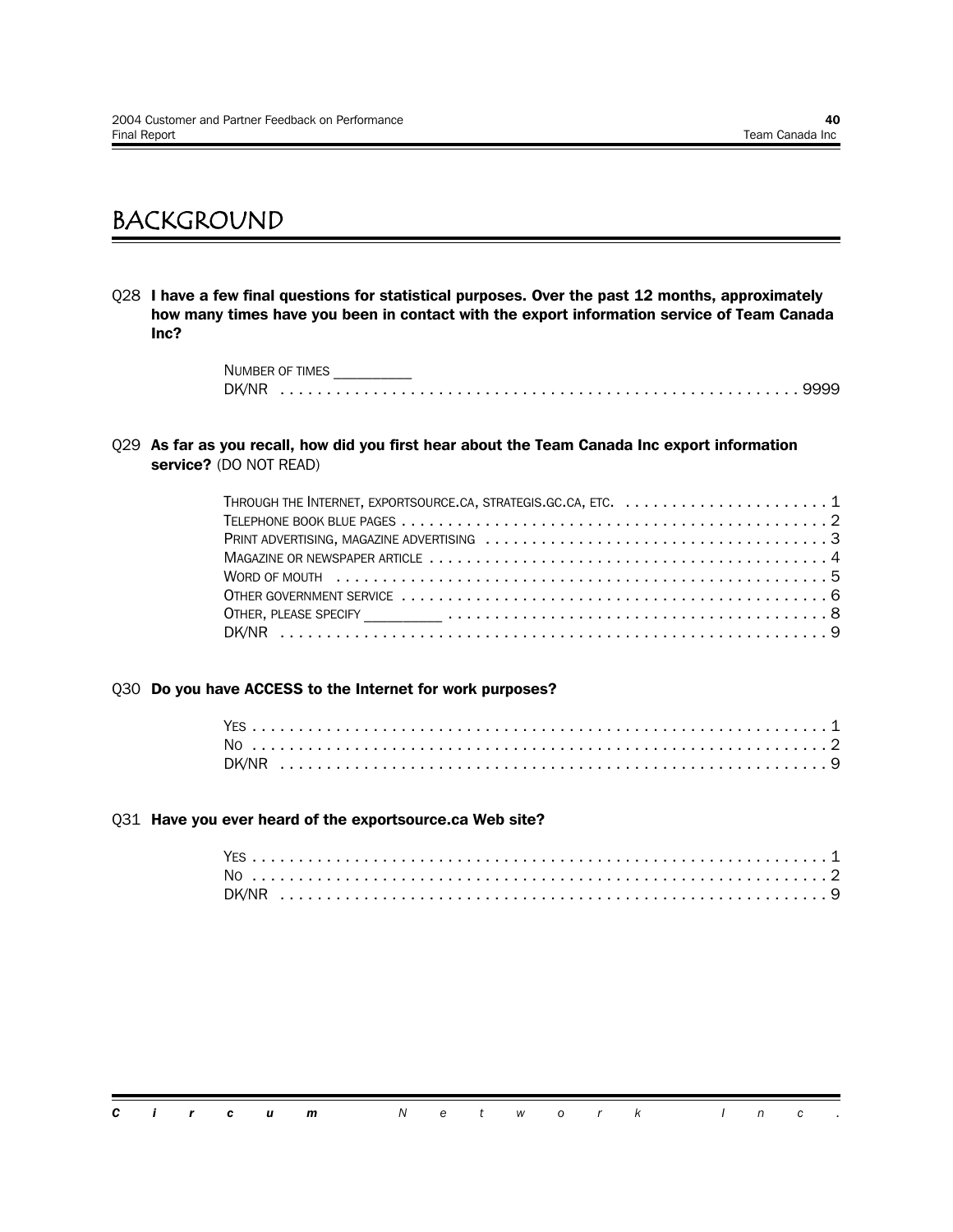### (IF YES TO Q31)

### Q32 **Had you heard about it before you first called the export information service?**

### (IF YES TO Q31)

### Q33 **Have you ever accessed the exportsource.ca Web site?**

### Q34 **For how many years has your organization been in existence?**

### Q35 **Which if the following three categories best describe the state of your organization...**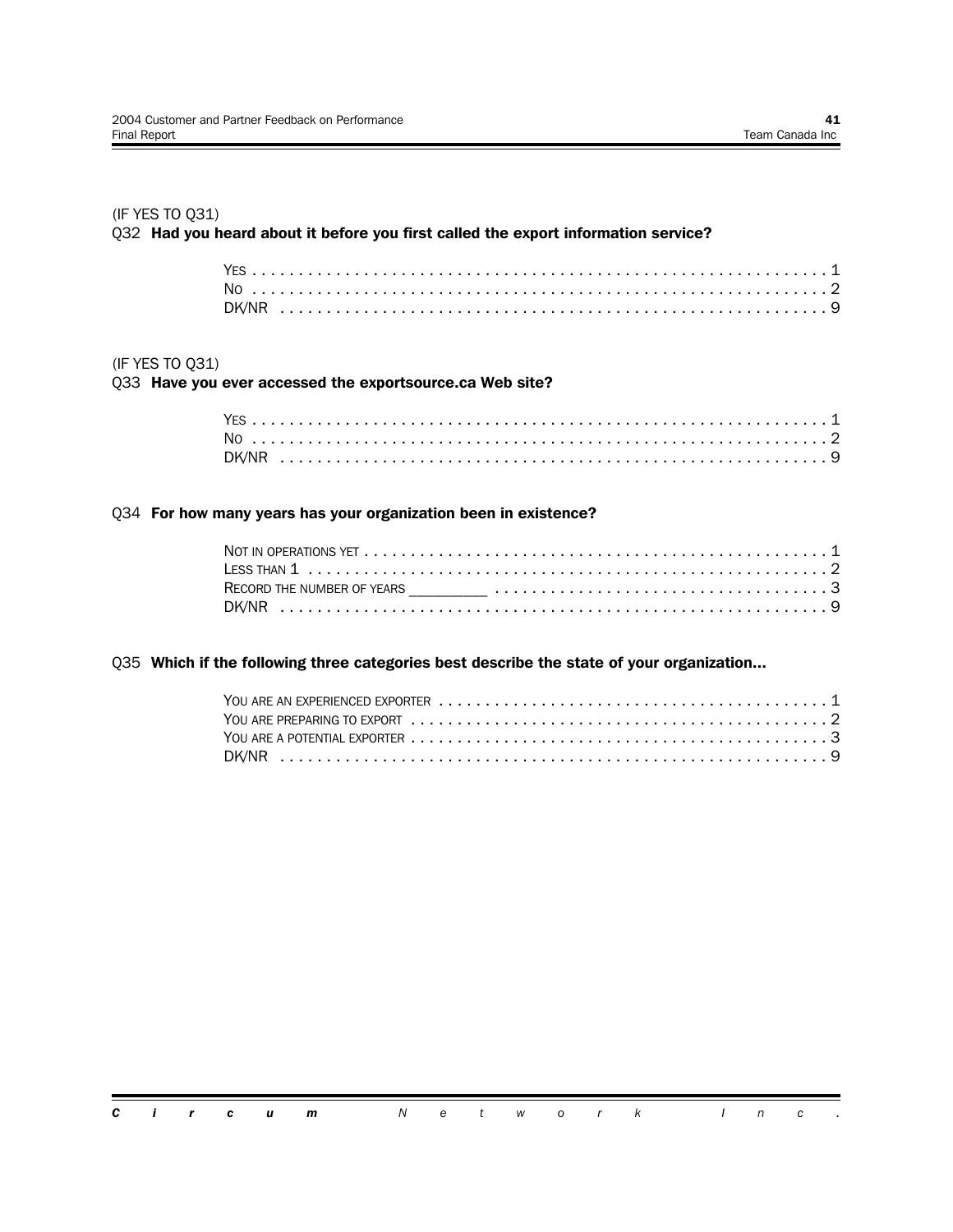### Q36 In which province region of Canada are you located? (DO NOT READ)

### Q37 Including yourself, how many people are employed full-time by your organization? Is it... (READ)

### **THANK AND TERMINATE**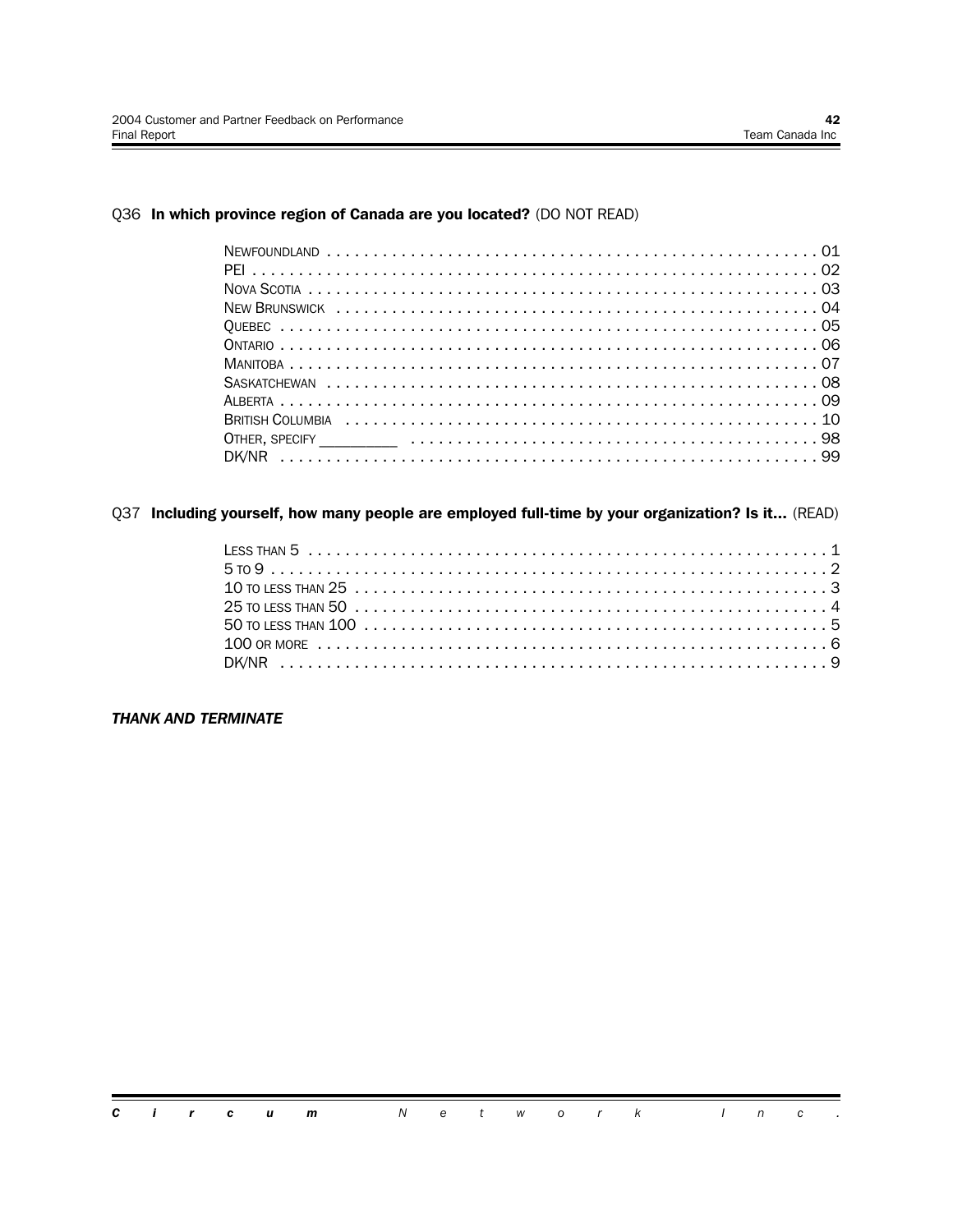### *QUESTIONNAIRE SUR LA SATISFACTION DE LA CLIENTÈLE DU SERVICE TÉLÉPHONIQUE Équipe Canada inc à utiliser au téléphone*

**INTRODUCTION: (Rejoindre la personne dont le nom figure sur la liste.) Bonjour Madame/ Monsieur. Je m'appelle \_\_\_\_\_\_\_\_\_\_\_\_\_\_\_\_\_ d'Écho Sondage et je vous téléphone au sujet du service téléphonique sans frais de renseignements sur les exportations offert par Équipe Canada inc. Vous avez accepté dernièrement qu'on communique avec vous pour discuter de votre satisfaction à l'égard de ce service. Équipe Canada inc compte sur votre opinion afin d'améliorer son service. Que vous acceptiez ou non de participer n'affectera pas les services que vous recevrez d'Équipe Canada inc. Notre entretien durera une dizaine de minutes et vos réponses seront absolument confidentielles. Puis-je commencer tout de suite?**

### **SÉLECTION**

Q1 **D'après nos dossiers, vous auriez utilisé récemment le service téléphonique de renseignements sur les exportations d'Équipe Canada inc. Confirmez-vous cette information?**

**Les prochaines questions sont réparties en trois sections portant sur le service que vous offre le service de renseignements sur les exportations d'Équipe Canada inc.**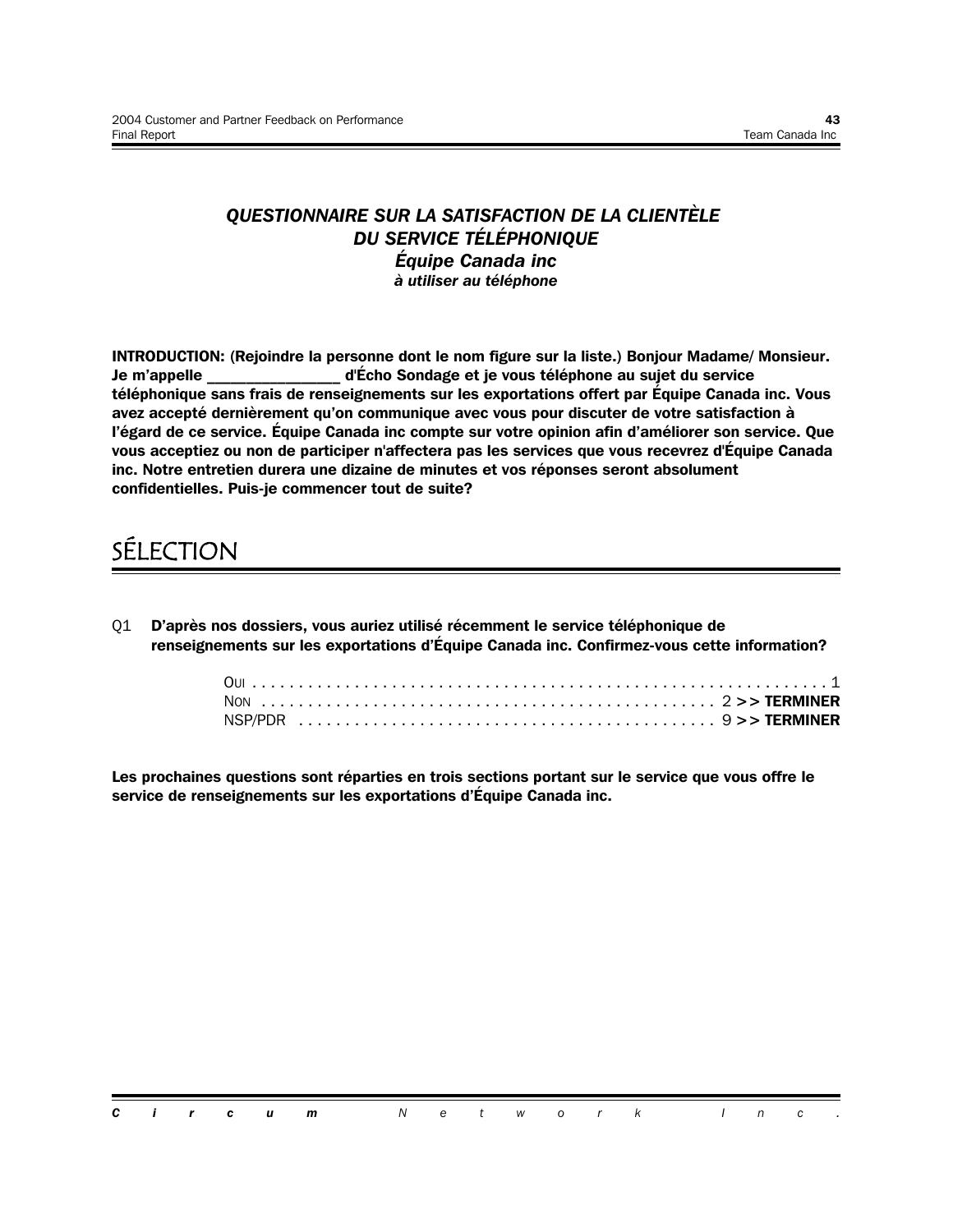### **SENSIBILITÉ AUX BESOINS**

- Q2 **Tout d'abord, lors de votre contact le plus récent avec le service de renseignements sur les exportations, diriez-vous que vous avez été très insatisfait, insatisfait, neutre, satisfait ou très satisfait en ce qui concerne les aspects suivants relatifs à la sensibilité à vos besoins de la part du service de renseignements sur les exportations?** (RANDOMISER L'ORDRE)
	- 2.1 la facilité à trouver le service de renseignements parmi les programmes gouvernementaux
	- 2.2 la rapidité du service
	- 2.3 la flexibilité du service
	- 2.4 les efforts faits par les agents pour évaluer vos besoins
	- 2.5 l'aide apportée par les agents
	- 2.6 la facilité à comprendre l'information fournie
- Q3 **Dans l'ensemble, vous diriez-vous très insatisfait, insatisfait, neutre, satisfait ou très satisfait en ce qui concerne la sensibilité à vos besoins de la part du service de renseignements sur les exportations, telle que définie précédemment?**
- Q4 **Diriez-vous que la sensibilité à vos besoins de la part du service de renseignements sur les exportations a dépassé vos attentes, qu'elle était conforme à vos attentes ou qu'elle n'a pas comblé vos attentes?** (INVERSER L'ORDRE AU HASARD)
- Q4B **Lequel des six aspects suivants du service est le plus important pour vous dans vos contacts avec le service de renseignements sur les exportations...** (LIRE; ORDRE ALÉATOIRE)

| LA FACILITÉ À TROUVER LE SERVICE DE RENSEIGNEMENTS PARMI LES PROGRAMMES GOUVERNEMENTAUX 1 |  |
|-------------------------------------------------------------------------------------------|--|
|                                                                                           |  |
|                                                                                           |  |
| LES EFFORTS FAITS PAR LES AGENTS POUR ÉVALUER VOS BESOINS  4                              |  |
|                                                                                           |  |
|                                                                                           |  |
|                                                                                           |  |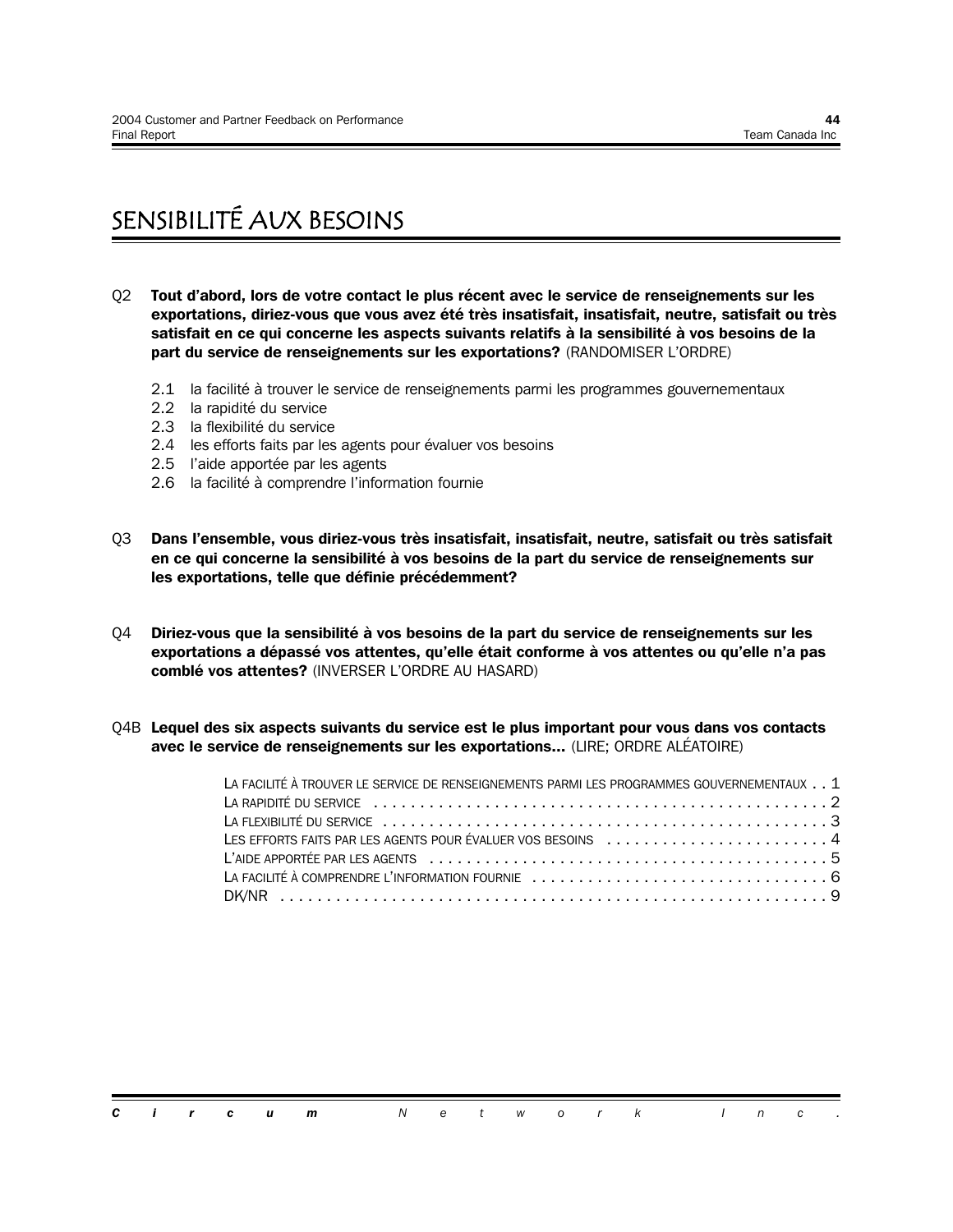### **FIABILITÉ**

- Q5 **Lors de votre contact le plus récent avec le service de renseignements sur les exportations, diriez-vous que vous avez été très insatisfait, insatisfait, neutre, satisfait ou très satisfait en ce qui concerne les aspects suivants de la fiabilité du service de renseignements sur les exportations?** (RANDOMISER L'ORDRE)
	- 5.1 les connaissances des agents
	- 5.2 la courtoisie des agents
	- 5.3 la protection du caractère confidentiel de l'information
	- 5.4 l'orientation offerte par les agents
	- 5.5 l'identification des services offerts par d'autres organisations
	- 5.6 la clarté de l'information fournie
	- 5.7 la disponibilité de l'information dont vous aviez besoin
- Q6 **Dans l'ensemble, vous diriez-vous très insatisfait, insatisfait, neutre, satisfait ou très satisfait en ce qui concerne la fiabilité du service de renseignements sur les exportations?**
- Q7 **Diriez-vous que la fiabilité du service de renseignements sur les exportations a dépassé vos attentes, qu'elle était conforme à vos attentes ou qu'elle n'a pas comblé vos attentes?** (INVERSER L'ORDRE AU HASARD)
- Q7B **Lequel des aspects suivants du service est le plus important pour vous dans vos contacts avec le service de renseignements sur les exportations...** (LIRE; ORDRE ALÉATOIRE)

| LA PROTECTION DU CARACTÈRE CONFIDENTIEL DE L'INFORMATION 3         |  |
|--------------------------------------------------------------------|--|
|                                                                    |  |
| L'IDENTIFICATION DES SERVICES OFFERTS PAR D'AUTRES ORGANISATIONS 5 |  |
|                                                                    |  |
|                                                                    |  |
|                                                                    |  |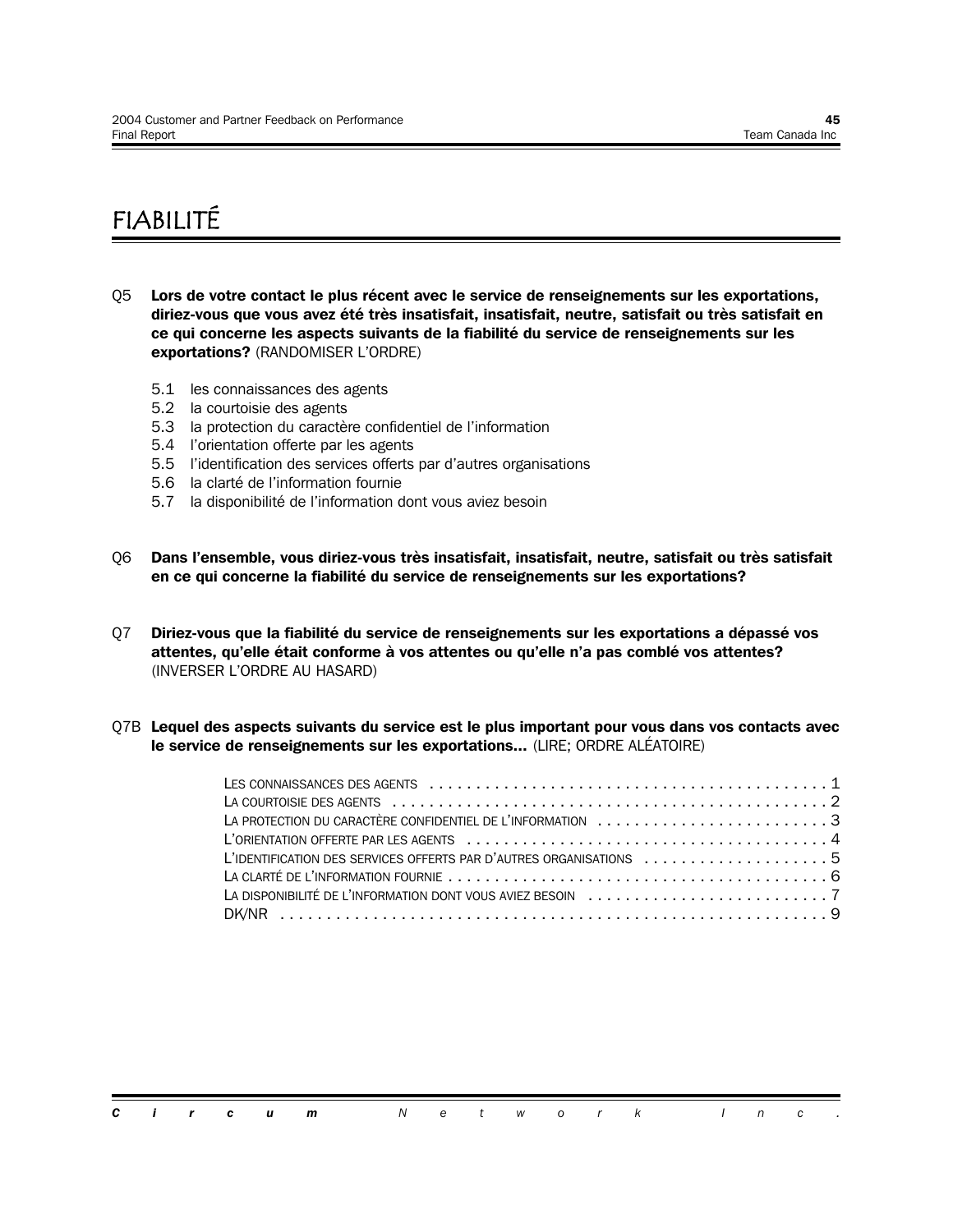Q8 **Lors de votre contact le plus récent, le service de renseignements sur les exportations vous at-il recommandé d'autres sources de renseignements ou d'autres personnes susceptibles de vous venir en aide, à vous et à votre organisation?**

Q9 **Avez-vous donné suite à l'une ou l'autre de ces recommandations?**

Q10 **Que pensez-vous de la valeur de ces recommandations? Vous ont-elles été...** (LIRE; PERMUTER L'ORDRE)

(SI C'EST PAS DU TOUT OU PAS TRÈS UTILES À Q10) Q11 **Quelle en est la principale raison?**

| Мот-А-мот |  |
|-----------|--|
| NSP/PDR   |  |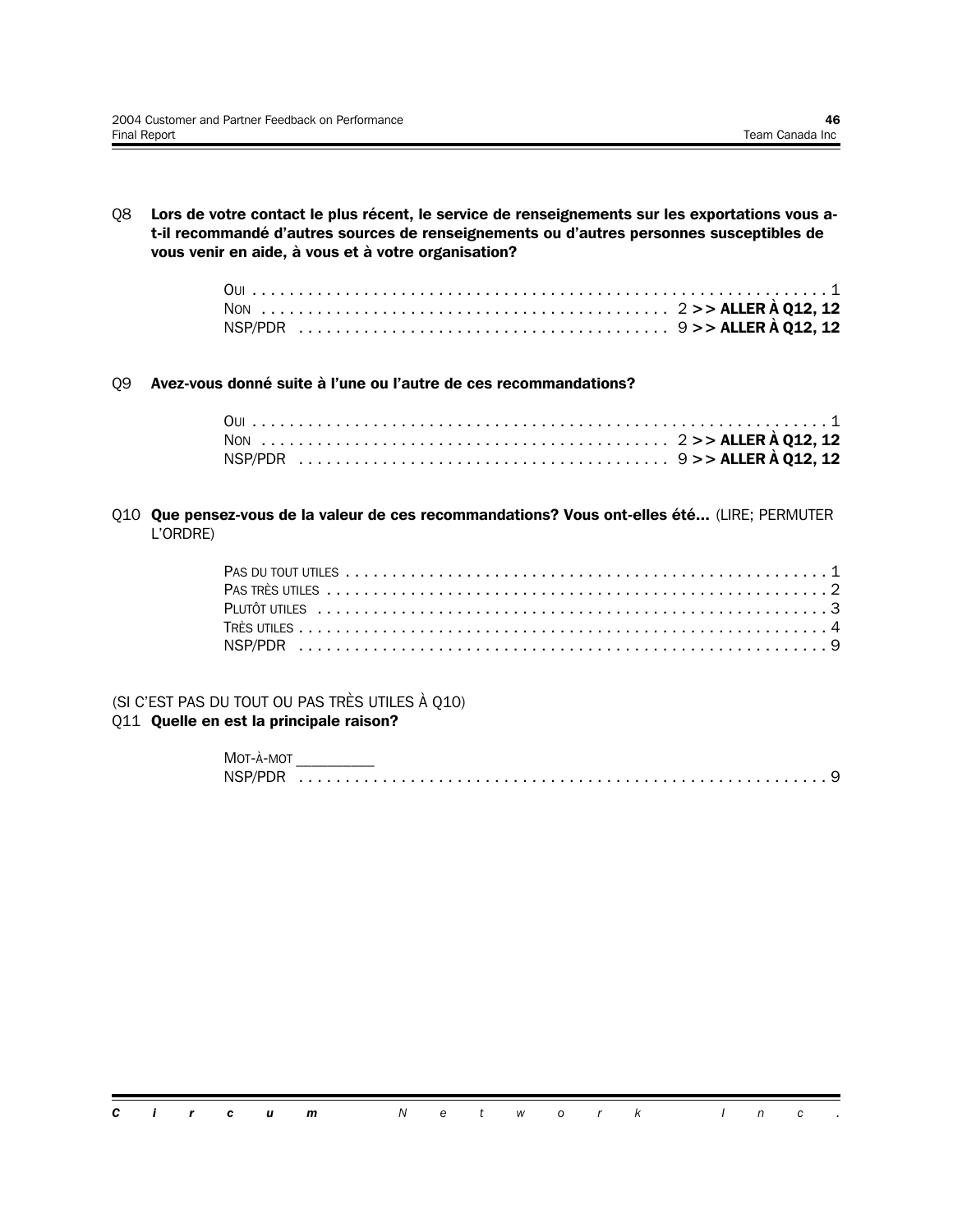### **ACCÈS**

- Q12 **Lors de votre contact le plus récent avec le service de renseignements sur les exportations, diriez-vous que vous avez été très insatisfait, insatisfait, neutre, satisfait ou très satisfait en ce qui concerne les aspects suivants de l'accès au service de renseignements sur les exportations?** (RANDOMISER L'ORDRE)
	- 12.1 les heures de service
	- 12.2 la facilité à rejoindre les agents
	- 12.3 la réponse en temps opportun aux messages téléphoniques
	- 12.4 l'attente avant de rejoindre les agents
	- 12.5 la communication dans la langue officielle de votre choix
- Q13 **Dans l'ensemble, vous diriez-vous très insatisfait, insatisfait, neutre, satisfait ou très satisfait en ce qui concerne l'accès au service de renseignements sur les exportations?**
- Q14 **Diriez-vous que l'accès au service de renseignements sur les exportations a dépassé vos attentes, qu'il était conforme à vos attentes ou qu'il n'a pas comblé vos attentes?** (INVERSER L'ORDRE AU HASARD)
- Q14B**Lequel des cinq aspects suivants du service est le plus important pour vous dans vos contacts avec le service de renseignements sur les exportations...** (LIRE; ORDRE ALÉATOIRE)

| LA RÉPONSE EN TEMPS OPPORTUN AUX MESSAGES TÉLÉPHONIQUES 3                                                                              |
|----------------------------------------------------------------------------------------------------------------------------------------|
| L'ATTENTE AVANT DE REJOINDRE LES AGENTS $\ldots \ldots \ldots \ldots \ldots \ldots \ldots \ldots \ldots \ldots \ldots \ldots \ldots 4$ |
|                                                                                                                                        |
|                                                                                                                                        |

Q15 **La dernière fois que vous avez téléphoné au service de renseignements sur les exportations, vous a-t-on répondu en trois coups ou moins, en plus de trois coups, ou bien votre appel a-t-il été mis en attente avant que quelqu'un puisse vous répondre?**

|  |  | <b>Circum</b> Network Inc. |  |  |  |  |  |  |
|--|--|----------------------------|--|--|--|--|--|--|
|  |  |                            |  |  |  |  |  |  |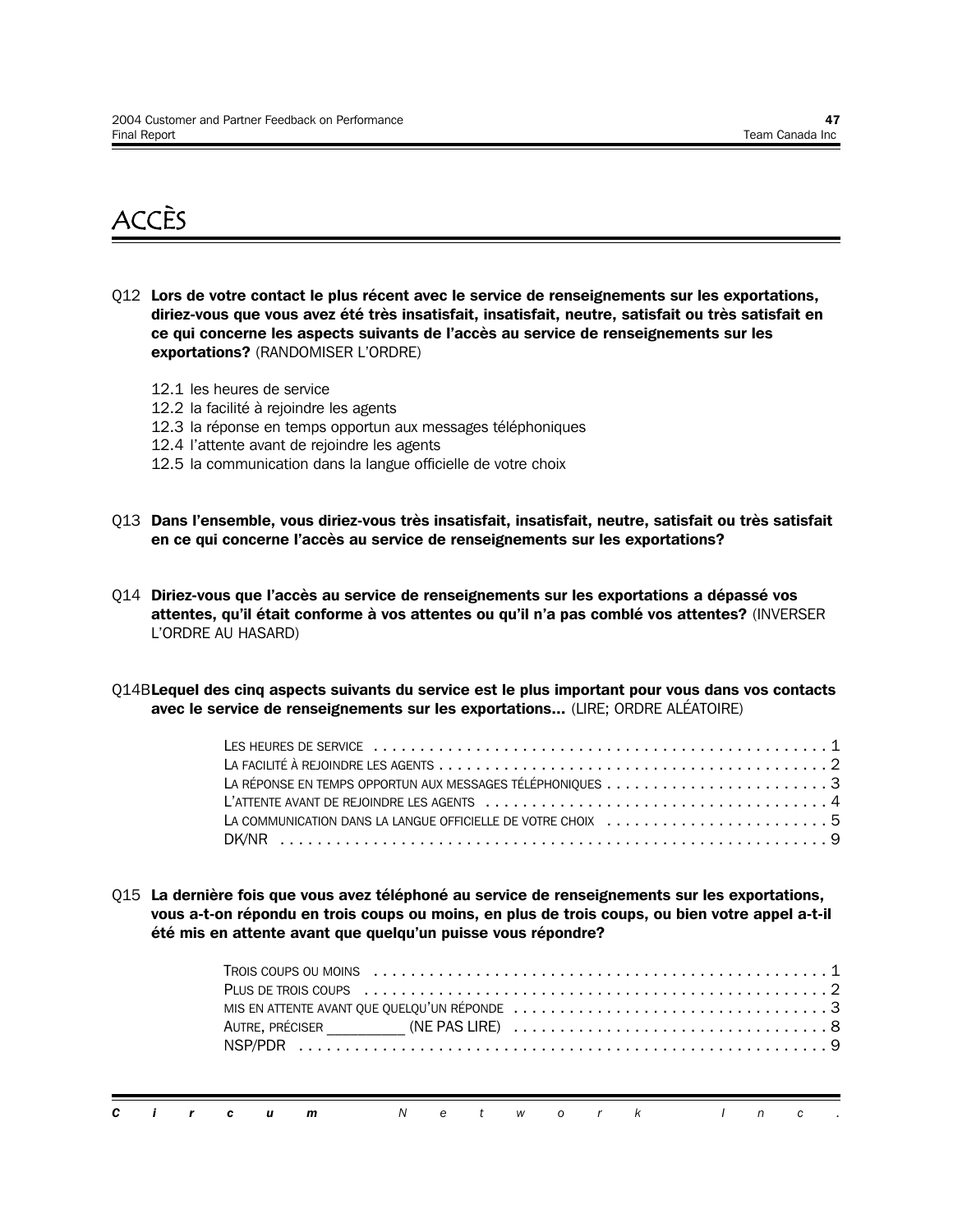### **QUESTIONS D'ORDRE GÉNÉRAL**

- Q16 **Dans l'ensemble, diriez-vous que vous avez été très insatisfait, insatisfait, neutre, satisfait ou très satisfait en ce qui concerne votre contact le plus récent avec le service de renseignements sur les exportations?**
- Q17 **Diriez-vous que, globalement, le service de renseignements sur les exportations a dépassé vos attentes, qu'il était conforme à vos attentes ou qu'il n'a pas comblé vos attentes ?** (INVERSER L'ORDRE AU HASARD)
- Q18 **Lors de votre contact le plus récent avec le service de renseignements sur les exportations, avez-vous obtenu ce dont vous aviez besoin?**

### (SI C'EST EN PARTIE OU NON À Q18)

Q19 **De quoi aviez-vous besoin et que vous n'avez pas obtenu?**

| Мот-А-мот |  |  |  |  |  |  |  |  |  |  |  |  |  |  |  |  |
|-----------|--|--|--|--|--|--|--|--|--|--|--|--|--|--|--|--|
|           |  |  |  |  |  |  |  |  |  |  |  |  |  |  |  |  |

Q20 **À ce que vous sachiez, le service vous a-t-il été procuré sans erreur?**

### (SI C'EST NON À Q20) Q21 **Qu'est-ce qui a fait défaut?**

*C i r cum N e twor k I n c .*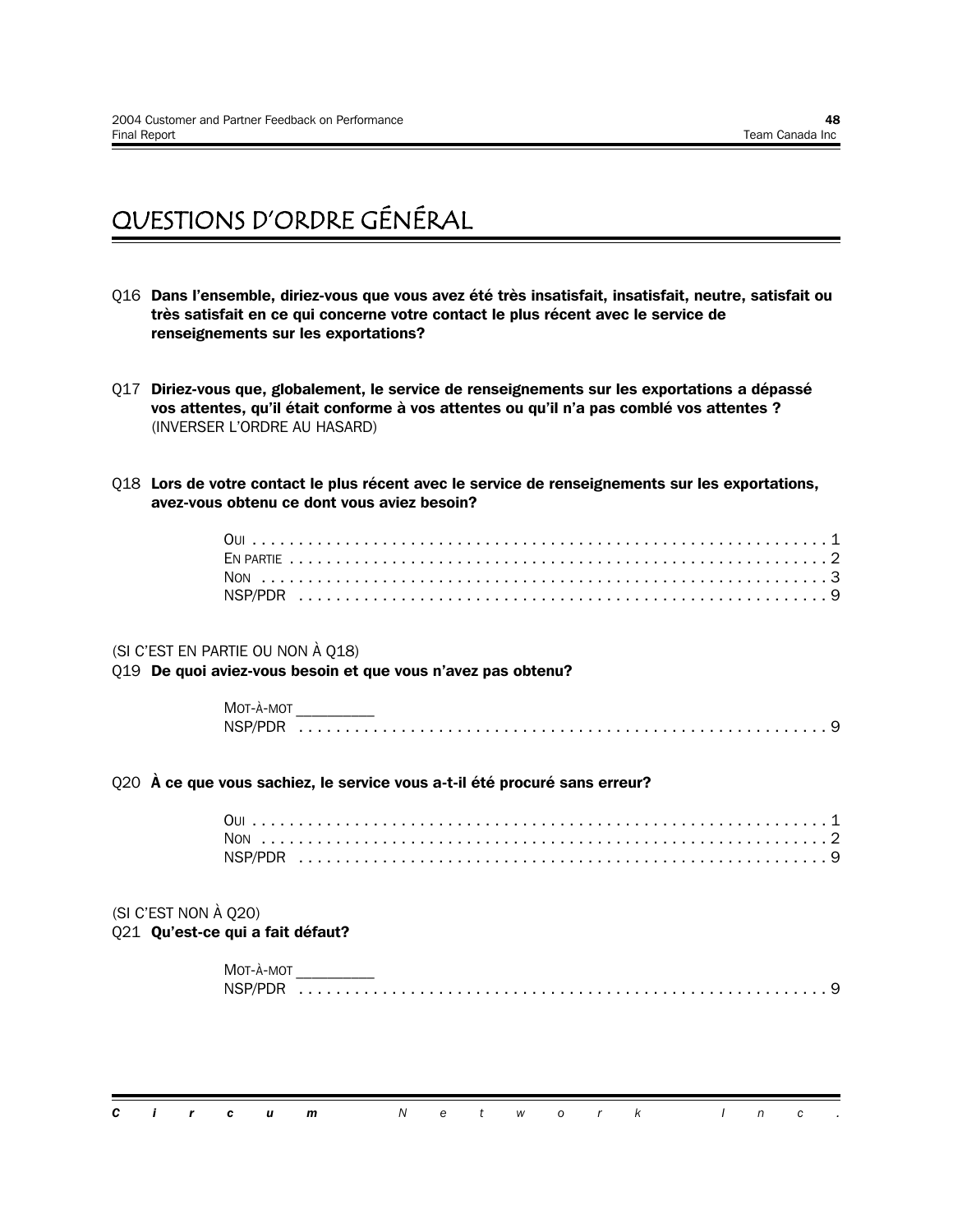#### Q22 **S'il était possible d'améliorer un seul aspect général du service, sur quoi devrait-on insister?**

| MOT-À-MOT |  |  |  |  |  |  |  |  |  |
|-----------|--|--|--|--|--|--|--|--|--|
|           |  |  |  |  |  |  |  |  |  |

### Q23 **Après avoir traité avec le service de renseignements sur les exportations, vous diriez-vous pas plus, un peu plus ou beaucoup plus...**

- 23.1 au courant d'autres sources de renseignements ou d'autres services gouvernementaux reliés aux exportations
- 23.2 au courant des autres services offerts par Équipe Canada inc
- 23.3 renseigné en matière d'exportation
- 23.4 prêt à passer à l'étape suivante en vue d'exporter un produit ou un service
- 23.5 prêt à exporter un produit ou un service
- 23.6 susceptible de chercher à vous renseigner davantage en matière d'exportation
- 23.7 susceptible d'améliorer vos pratiques en matière d'exportation
- Q24 **Feriez-vous de nouveau appel au service de renseignements sur les exportations si vous aviez besoin de renseignements en matière d'exportation?**

#### (SI C'EST NON À Q24)

#### Q25 **Quelle en est la principale raison?**

| Mot-À-MOT |  |
|-----------|--|
|           |  |

### Q26 **Recommanderiez-vous sans réserve le service de renseignements sur les exportations d'Équipe Canada inc, le recommanderiez-vous avec réserve ou bien est-ce que vous ne le recommanderiez pas du tout?**

### (SI C'EST NE PAS RECOMMANDER OU AVEC RÉSERVE À Q26)

|  |  | <b>Circum</b> Network Inc. |  |  |  |  |  |  |
|--|--|----------------------------|--|--|--|--|--|--|
|  |  |                            |  |  |  |  |  |  |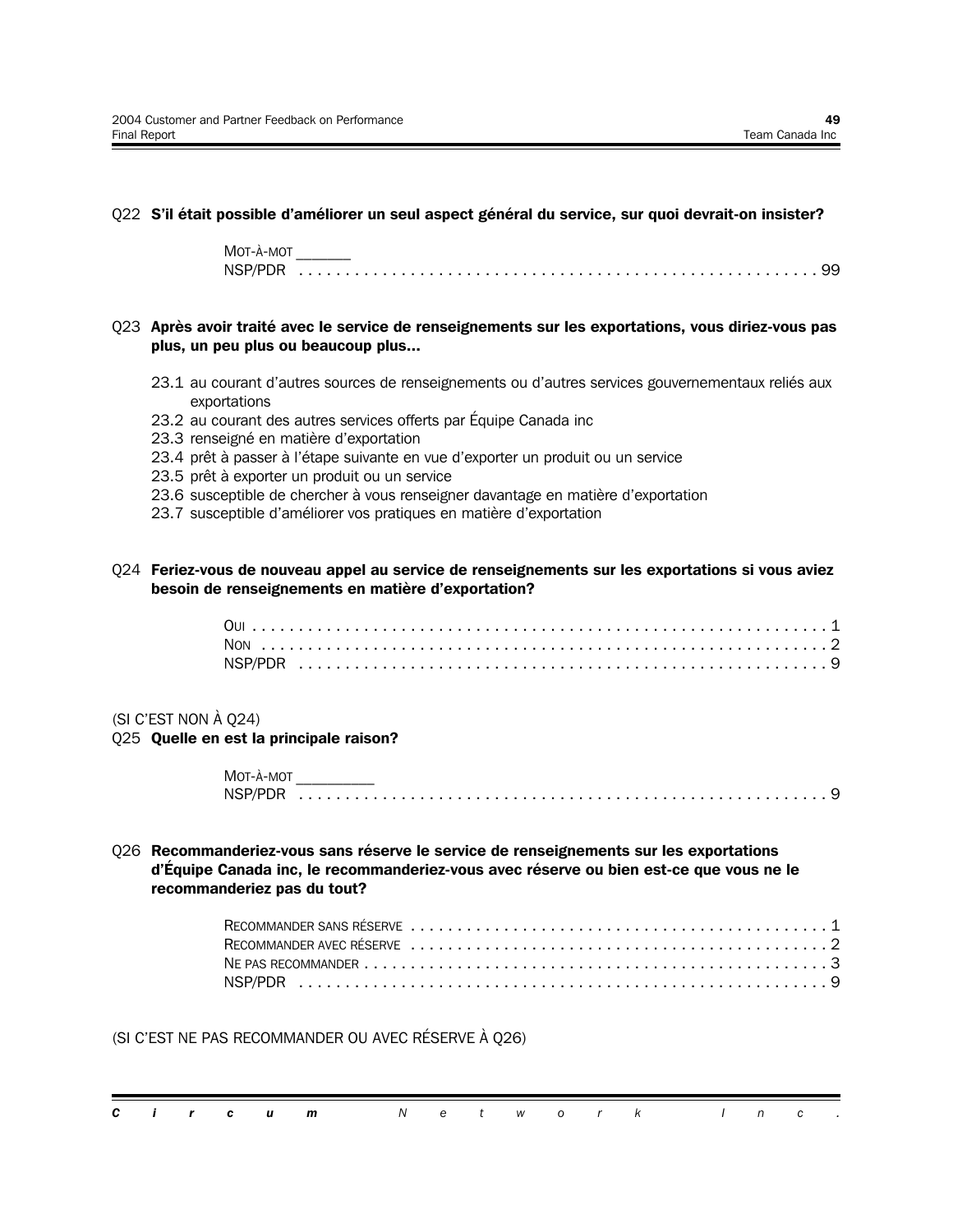Q27 **Quelle en est la principale raison?**

| MOT-À-MOT |  |  |  |
|-----------|--|--|--|
|           |  |  |  |

### **RENSEIGNEMENTS GÉNÉRAUX**

Q28 **Il me reste quelques questions à des fins statistiques. Dans les 12 derniers mois, environ combien de fois avez-vous communiqué avec le service de renseignements sur les exportations d'Équipe Canada inc?**

| NOMBRE DE FOIS |  |  |  |  |  |  |  |  |  |  |  |  |  |  |  |  |  |  |
|----------------|--|--|--|--|--|--|--|--|--|--|--|--|--|--|--|--|--|--|
| NSP/PDR        |  |  |  |  |  |  |  |  |  |  |  |  |  |  |  |  |  |  |

Q29 **En autant que vous vous rappeliez, comment avez-vous appris l'existence du service de renseignements sur les exportations d'Équipe Canada inc?** (NE PAS LIRE)

| INTERNET, EXPORTSOURCE.CA, STRATEGIS.GC.CA, ETC. $\ldots \ldots \ldots \ldots \ldots \ldots \ldots \ldots \ldots \ldots \ldots \ldots$ |
|----------------------------------------------------------------------------------------------------------------------------------------|
|                                                                                                                                        |
|                                                                                                                                        |
|                                                                                                                                        |
|                                                                                                                                        |
|                                                                                                                                        |
|                                                                                                                                        |
|                                                                                                                                        |

### Q30 **Avez-vous ACCÈS à Internet pour votre travail?**

### Q31 **Avez-vous entendu parler du site Web exportsource.ca?**

|  |  |  |  |  | <b>Circum</b> Network Inc. |  |  |  |  |  |  |  |  |  |  |  |
|--|--|--|--|--|----------------------------|--|--|--|--|--|--|--|--|--|--|--|
|--|--|--|--|--|----------------------------|--|--|--|--|--|--|--|--|--|--|--|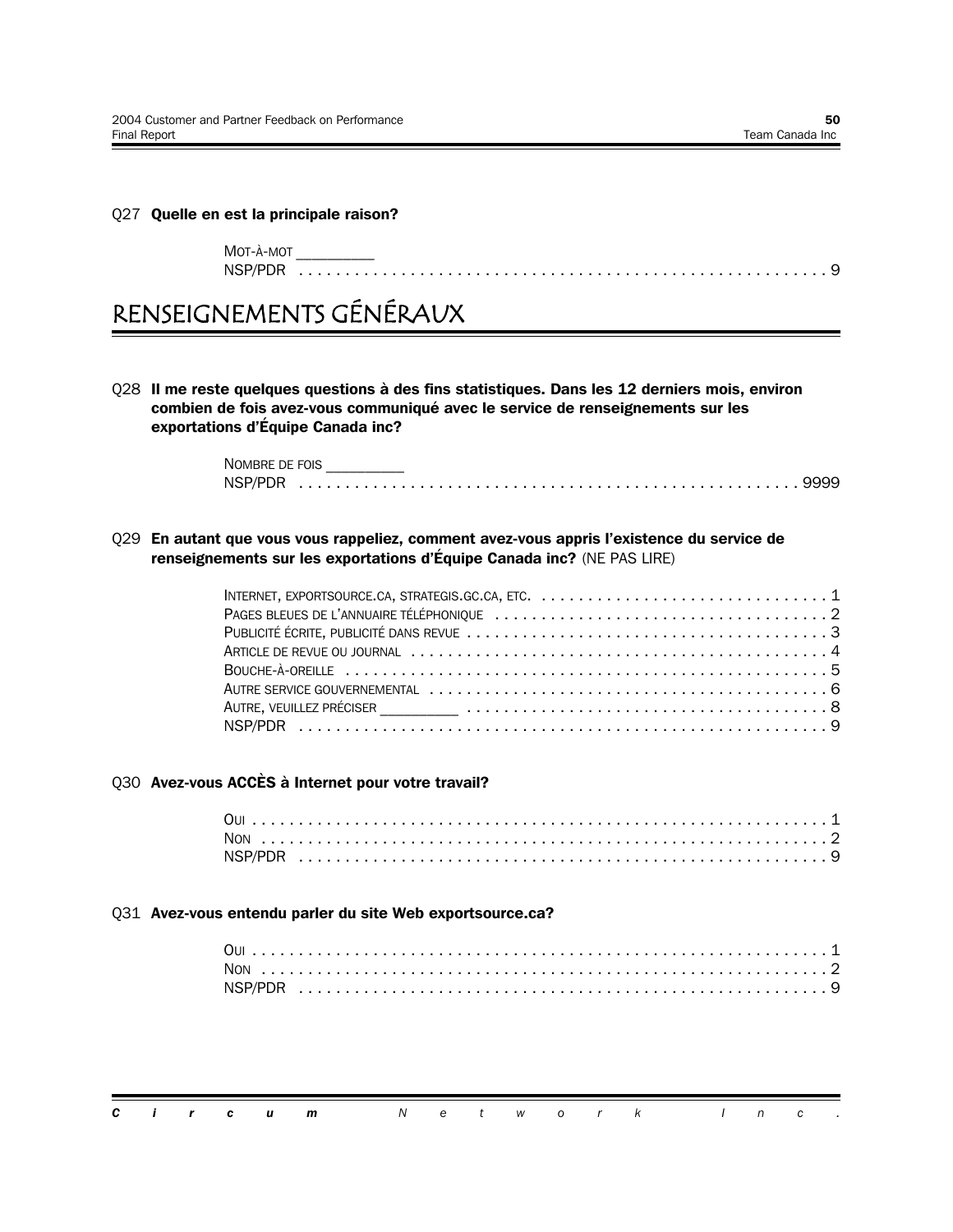### (SI C'EST OUI À Q31)

### Q32 **En aviez-vous entendu parler avant d'appeler le service de renseignements sur les exportations?**

### (SI C'EST OUI À Q31)

Q33 **Avez-vous déjà consulté le site Web exportsource.ca?**

### Q34 **Depuis combien d'années votre organisation existe-t-elle?**

| NE FONCTIONNE PAS ENCORE $\dots\dots\dots\dots\dots\dots\dots\dots\dots\dots\dots\dots\dots\dots\dots\dots$ |  |
|-------------------------------------------------------------------------------------------------------------|--|
| MOINS DE $1$ AN $\dots\dots\dots\dots\dots\dots\dots\dots\dots\dots\dots\dots\dots\dots\dots\dots$          |  |
|                                                                                                             |  |
|                                                                                                             |  |

### Q35 **Laquelle des trois catégories suivantes décrit le mieux l'état de votre organisation...**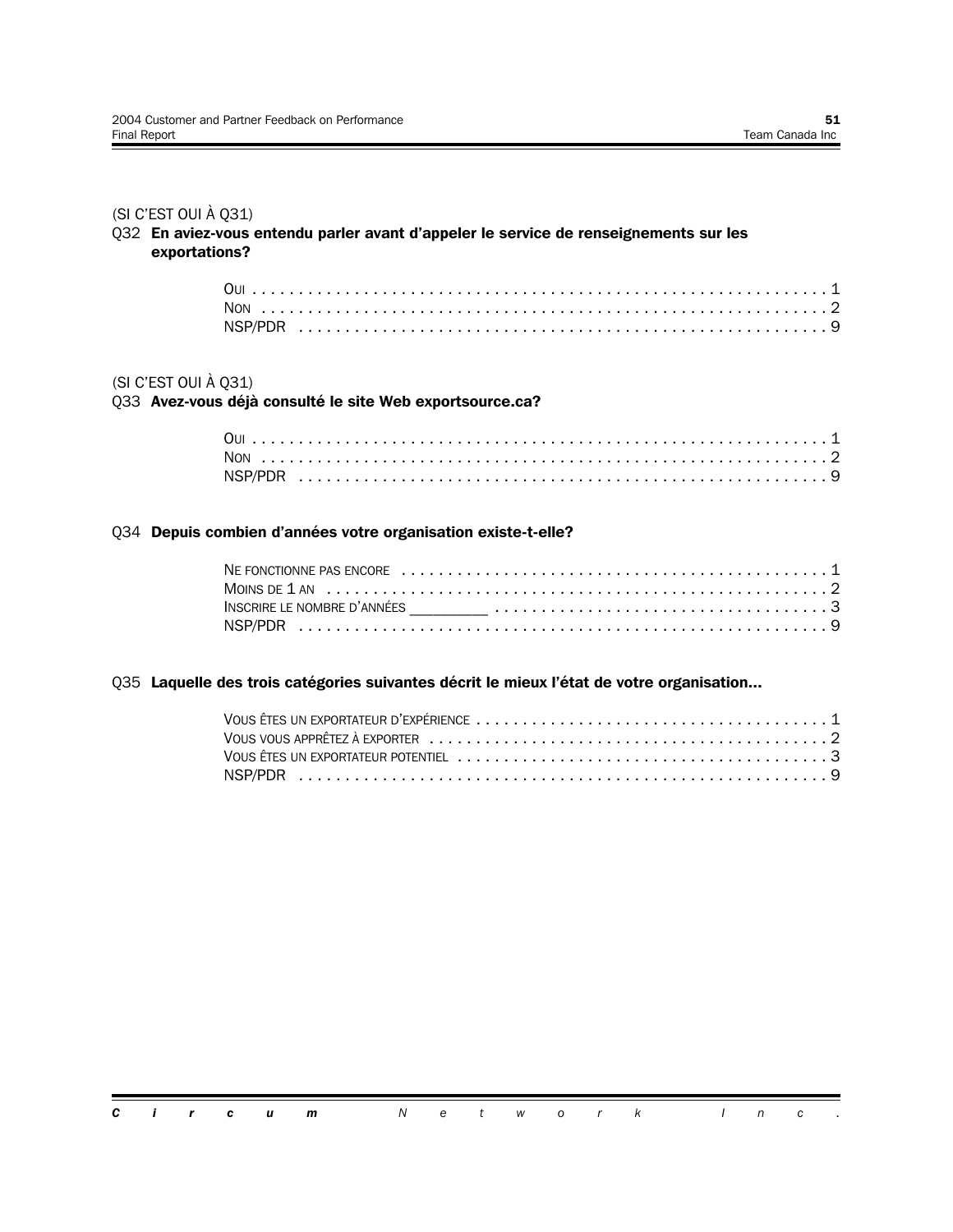### Q36 **Dans quelle province du Canada êtes-vous situé?** (NE PAS LIRE)

### Q37 **Vous-même y compris, combien de personnes travaillent à plein temps pour votre organisation? Est-ce...** (LIRE)

### *REMERCIER ET TERMINER*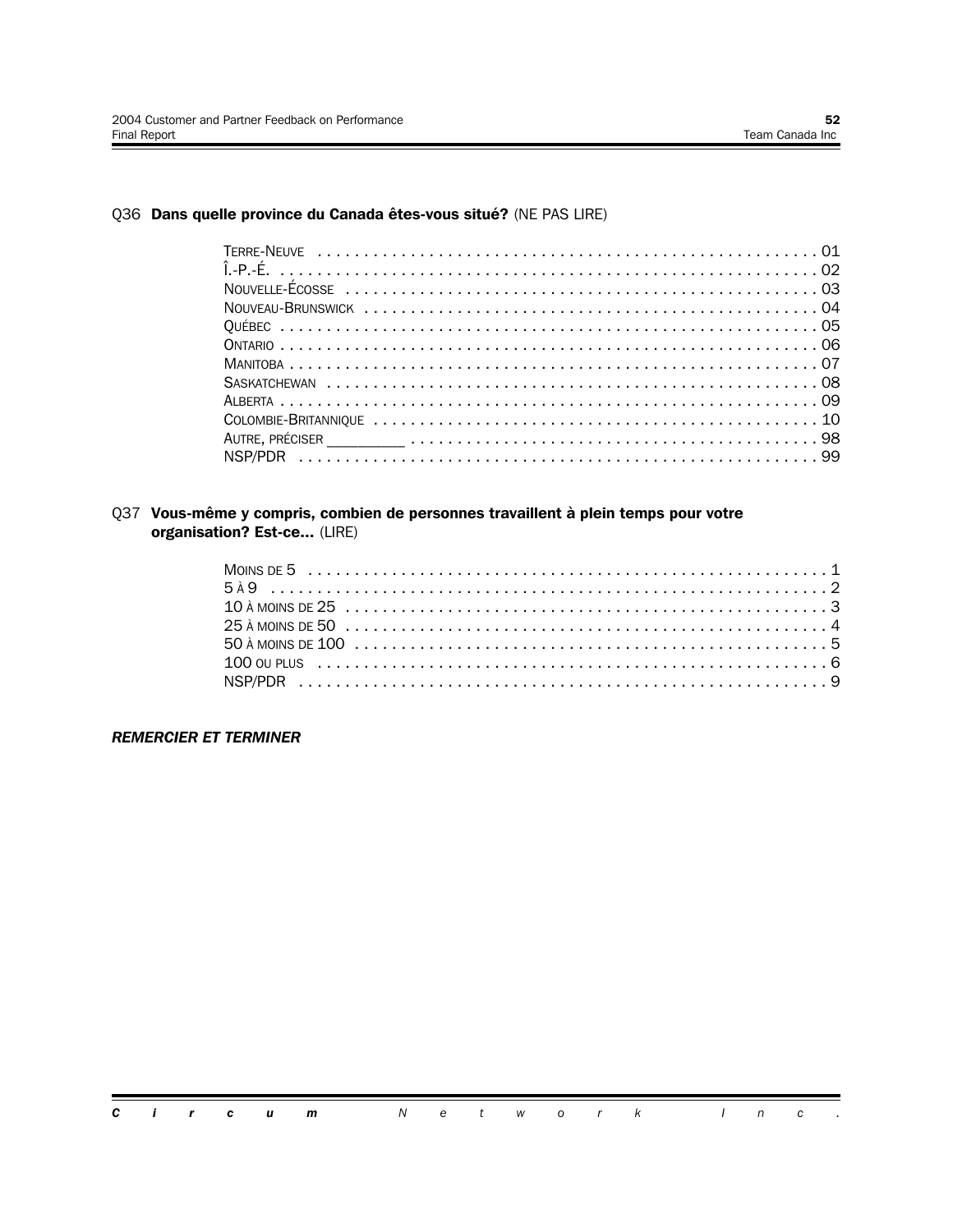## *APPENDIX B TCI Member Consultation Questionnaire*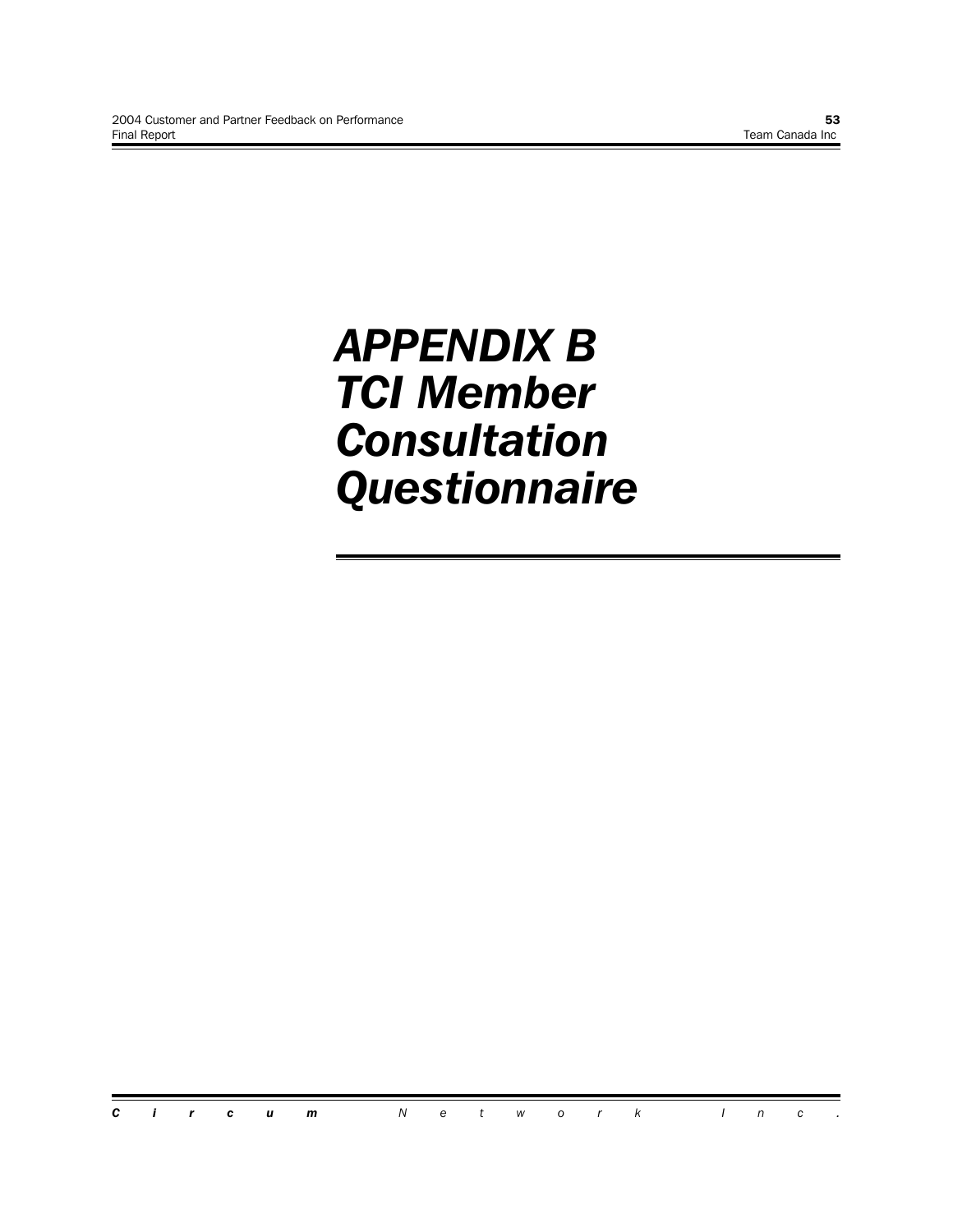Ξ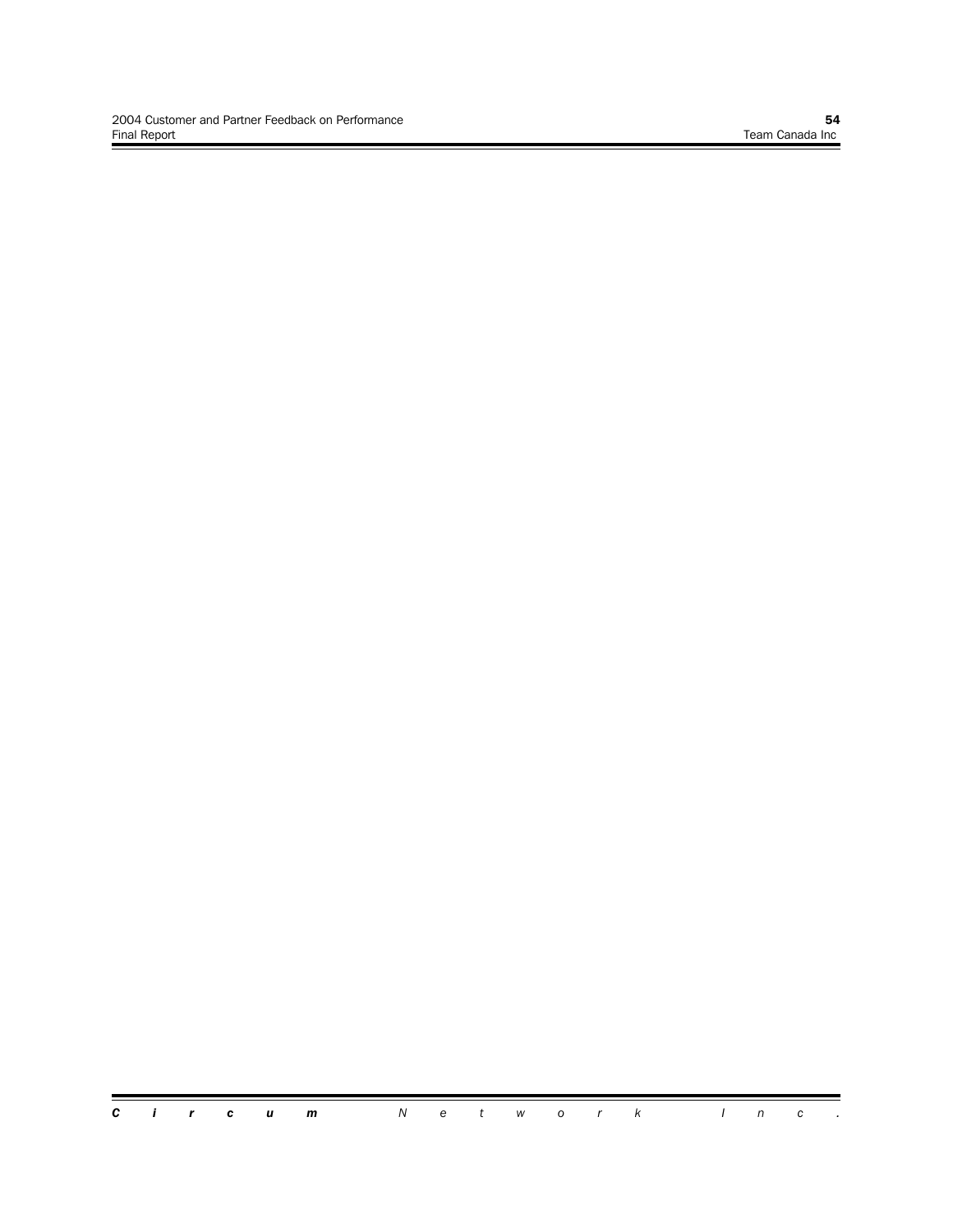### *PARTNER FEEDBACK QUESTIONNAIRE Team Canada Inc for use over the Web*

The Government of Canada's Team Canada Inc (TCI) is contacting you today to get your point of view on TCI's services and on ways to improve our service. Since your organization is a a registered partner of TCI, we would really appreciate hearing from you.

We have set up a brief Web-based survey that you can fill out at (URL). It will take you 5 to 10 minutes at the most to complete the questionnaire; your answers will remain confidential and will be reported to TCI in aggregate form only by an outside consultant.

Thanks in advance for taking the time to participate in the survey. Your opinions will be taken into account in review TCI services.

Désirée Sauvé Manager, Business Partnerships, Team Canada Inc

### Q1 **Have you consulted or used any of the following TCI products or services in the last 3 months?** (PLEASE SELECT ALL THAT APPLY.)

| TCI PUBLICATIONS: STEP-BY-STEP GUIDE TO EXPORTING OR ROADMAP TO EXPORTING 3 |  |
|-----------------------------------------------------------------------------|--|
|                                                                             |  |
|                                                                             |  |

### (IF USED SOME PRODUCT/SERVICE)

### Q2 **Which of the following uses do you routinely make of the TCI products or services?** (PLEASE SELECT ALL THAT APPLY.)

| I REFER MY CLIENTS TO THE 1-888 INFORMATION LINE 5 |  |
|----------------------------------------------------|--|
|                                                    |  |
|                                                    |  |

|  |  |  | <b>Circum</b> Network Inc. |  |  |  |  |  |  |
|--|--|--|----------------------------|--|--|--|--|--|--|
|  |  |  |                            |  |  |  |  |  |  |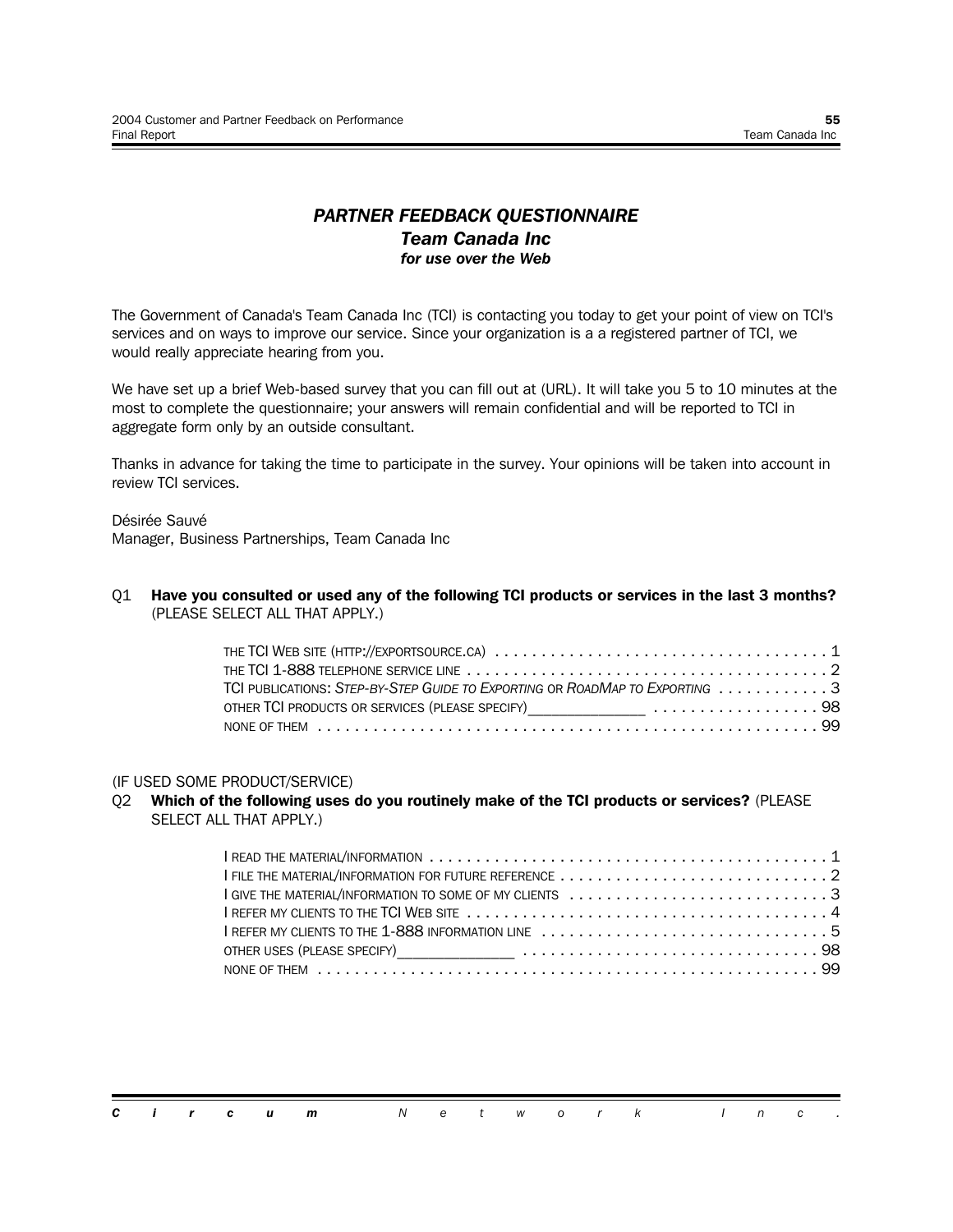#### (IF DOES NOT REFER CLIENTS TO THE 1-888 LINE)

### Q3 **Why do you not routinely refer some of your clients to the TCI 1-888 service line?** (PLEASE SELECT ALL THAT APPLY.)

| My CLIENTS DON'T HAVE TIME TO SPEND SEARCHING FOR INFORMATION 4                                    |  |
|----------------------------------------------------------------------------------------------------|--|
|                                                                                                    |  |
| MY CLIENTS ARE NOT EXPERIENCED ENOUGH IN EXPORTING TO BENEFIT FROM THE SERVICE $\dots \dots \dots$ |  |
|                                                                                                    |  |
|                                                                                                    |  |

### (IF REFERS CLIENTS TO THE 1-888 LINE)

Q4 **Would you say that, over the past year, you have referred more, fewer or the same number of clients to the TCI 1-888 service line as you had done previously?**

### (IF REFERS MORE OR FEWER CLIENTS TO THE 1-888 LINE)

Q5 **Why have you changed how often you refer clients to the TCI 1-888 service line?** (PLEASE SELECT ALL THAT APPLY.)

| MY CLIENTS PREFER TO SEARCH FOR INFORMATION ON WEB SITES AND IN PUBLISHED DOCUMENTS THAN TO              |
|----------------------------------------------------------------------------------------------------------|
|                                                                                                          |
| (IF FEWER) THE TCI 1-888 SERVICE LINE IS NOT AS FAST AS IT USED TO BE $\dots\dots\dots\dots\dots\dots$   |
| (IF FEWER) THE TCI 1-888 SERVICE LINE IS NOT AS INFORMATIVE AS IT USED TO BE $\dots\dots\dots\dots5$     |
| (IF FEWER) THE TCI 1-888 SERVICE LINE IS NOT AS HELPFUL AS IT USED TO BE $\ldots \ldots \ldots \ldots$   |
|                                                                                                          |
| (IF FEWER) THERE ARE OTHER, MORE ACCESSIBLE SOURCES OF INFORMATION  8                                    |
| (IF MORE) THE TCI 1-888 SERVICE LINE IS FASTER THAN IT USED TO BE $\dots\dots\dots\dots\dots\dots\dots$  |
| (IF MORE) THE TCI 1-888 SERVICE LINE IS MORE INFORMATIVE THAN IT USED TO BE 10                           |
| (IF MORE) THE TCI 1-888 SERVICE LINE IS MORE HELPFUL THAN IT USED TO BE $\ldots \ldots \ldots \ldots 11$ |
| (IF MORE) SOME OTHER SOURCES OF INFORMATION HAVE DISAPPEARED $\ldots \ldots \ldots \ldots \ldots \ldots$ |
|                                                                                                          |
|                                                                                                          |

|  |  | <b>Circum</b> Network Inc. |  |  |  |  |  |  |
|--|--|----------------------------|--|--|--|--|--|--|
|  |  |                            |  |  |  |  |  |  |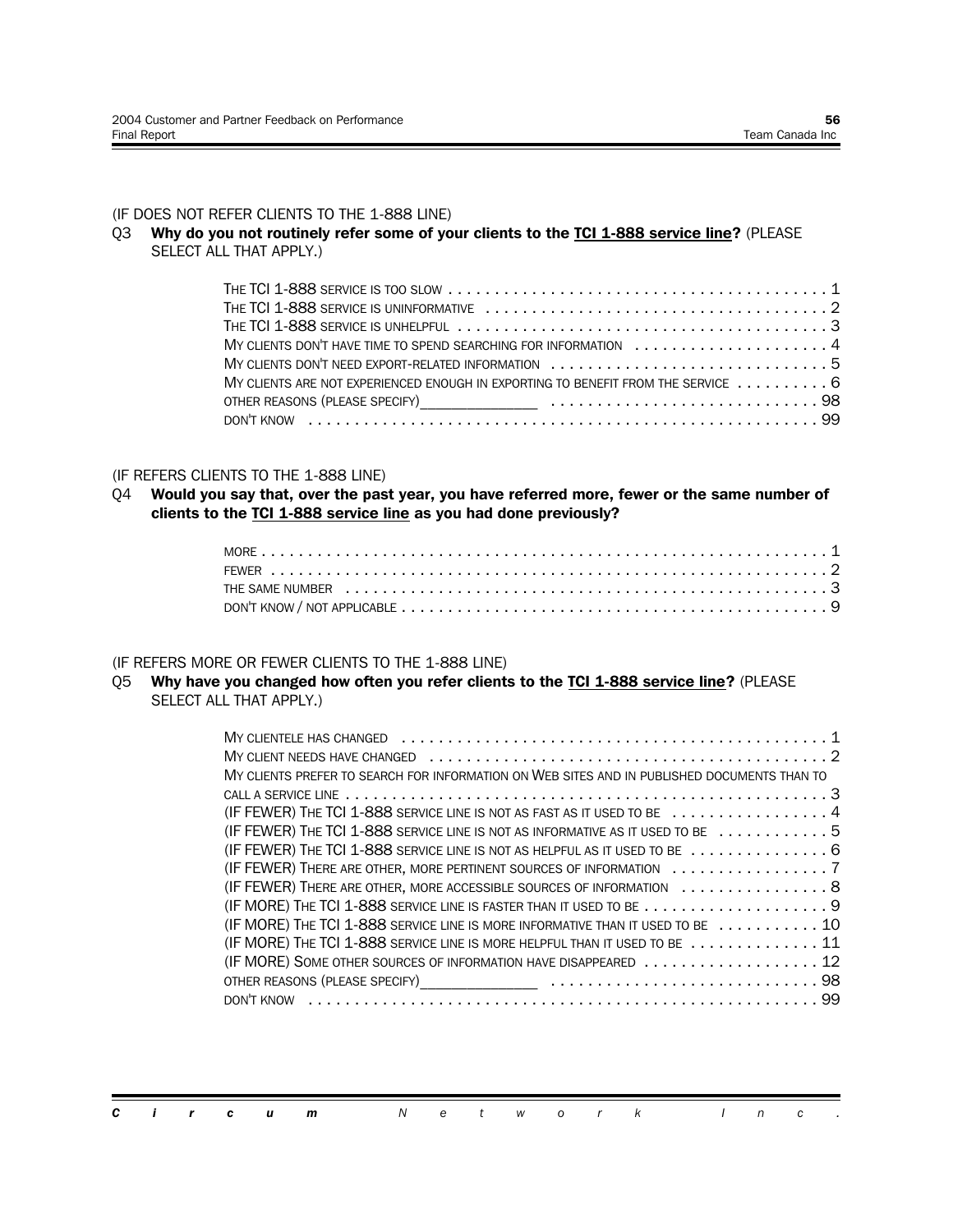| Q6 Globally, there appears to have been a decrease in use of the TCI 1-888 service line over the |
|--------------------------------------------------------------------------------------------------|
| years. Based on what you know, why could that be? (PLEASE SELECT ALL THAT APPLY.)                |

| BUSINESS PEOPLE PREFER TO SEARCH FOR INFORMATION ON WEB SITES AND IN PUBLISHED DOCUMENTS                      |
|---------------------------------------------------------------------------------------------------------------|
|                                                                                                               |
| THE TCI 1-888 SERVICE LINE IS NOT AS FAST AS IT USED TO BE 4                                                  |
| THE TCI 1-888 SERVICE LINE IS NOT AS INFORMATIVE AS IT USED TO BE 5                                           |
| THE TCI 1-888 SERVICE LINE IS NOT AS HELPFUL AS IT USED TO BE quantity and the state of the TCI 1-888 SERVICE |
|                                                                                                               |
|                                                                                                               |
|                                                                                                               |
|                                                                                                               |

### (IF MORE PERTINENT/ACCESSIBLE SOURCES OF INFORMATION)

### Q7 **Which other more pertinent or accessible sources of information do you have in mind?**

| PI FASE SPECIEY      |  |  |
|----------------------|--|--|
| DON'I<br><b>KNOW</b> |  |  |

#### Q8 **In your view, what could the TCI 1-888 service line do to better help you and your clients?**

| PLEASE SPECIFY |  |  |
|----------------|--|--|
|                |  |  |

#### Q9 **Finally, approximately how many companies do you assist in a typical year?**

| NUMBER OF COMPANIES        |  |
|----------------------------|--|
| DON'T<br><sup>-</sup> KNOW |  |

### Q10 **Of those, approximately how many currently export and how many don't export but have the potential to start exporting soon?**

| NUMBER OF CURRENT EXPORTERS   |  |
|-------------------------------|--|
| NUMBER OF POTENTIAL EXPORTERS |  |

|  |  |  | <b>Circum</b> Network Inc. |  |  |  |  |  |  |
|--|--|--|----------------------------|--|--|--|--|--|--|
|  |  |  |                            |  |  |  |  |  |  |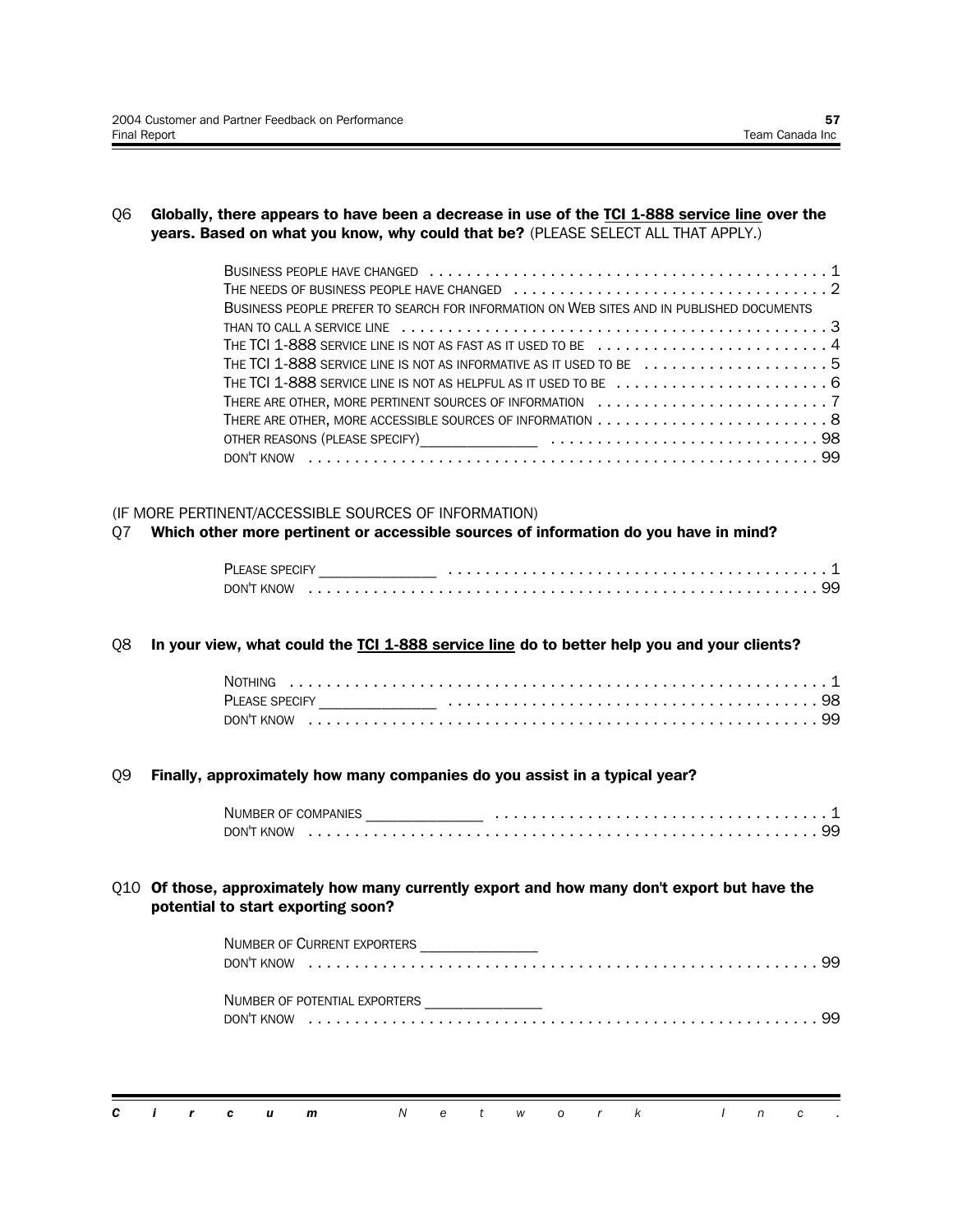### *QUESTIONNAIRE DE SUIVI AUPRÈS DES PARTENAIRES Équipe Canada inc. À remplir sur Internet*

Équipe Canada inc. (ÉCI) du gouvernement du Canada communique aujourd'hui avec vous pour savoir ce que vous pensez des services d'ÉCI et des moyens pour les améliorer. Puisque votre organisation est un partenaire enregistré d'ÉCI, votre opinion nous intéresse au plus haut point.

Nous avons conçu un bref sondage électronique que vous pourrez remplir à l'adresse (URL). Il vous suffira de 5 à 10 minutes au maximum pour répondre au questionnaire; vos réponses demeureront confidentielles et notre consultant externe n'en fera rapport à ÉCI que sous forme globale.

Merci à l'avance de bien vouloir prendre le temps de participer à ce sondage. Nous tiendrons compte de votre opinion lors de la révision des services d'ÉCI.

Désirée Sauvé Gestionnaire, Partenariats, Équipe Canada inc

### Q1 **Avez-vous consulté ou utilisé l'un ou l'autre des produits et services d'ÉCI suivants au cours des 3 derniers mois?** (SÉLECTIONNER TOUTES LES RÉPONSES PERTINENTES.)

| LES PUBLICATIONS D'ÉCI: GUIDE PAS-À-PAS À L'EXPORTATION OU CARNET DE ROUTE POUR L'EXPORTATION 3 |  |
|-------------------------------------------------------------------------------------------------|--|
|                                                                                                 |  |
|                                                                                                 |  |

### (SI ON A UTILISÉ CERTAINS PRODUITS/SERVICES)

### Q2 **De quelles façons, parmi les suivantes, utilisez-vous normalement les produits ou services d'ÉCI?** (SÉLECTIONNER TOUTES LES RÉPONSES PERTINENTES.)

| JE DONNE LE MATÉRIEL/L'INFORMATION À CERTAINS DE MES CLIENTS 3 |  |  |  |  |  |  |  |
|----------------------------------------------------------------|--|--|--|--|--|--|--|
|                                                                |  |  |  |  |  |  |  |
| JE DIRIGE MES CLIENTS VERS LA LIGNE D'INFORMATION 1-888 5      |  |  |  |  |  |  |  |
|                                                                |  |  |  |  |  |  |  |
|                                                                |  |  |  |  |  |  |  |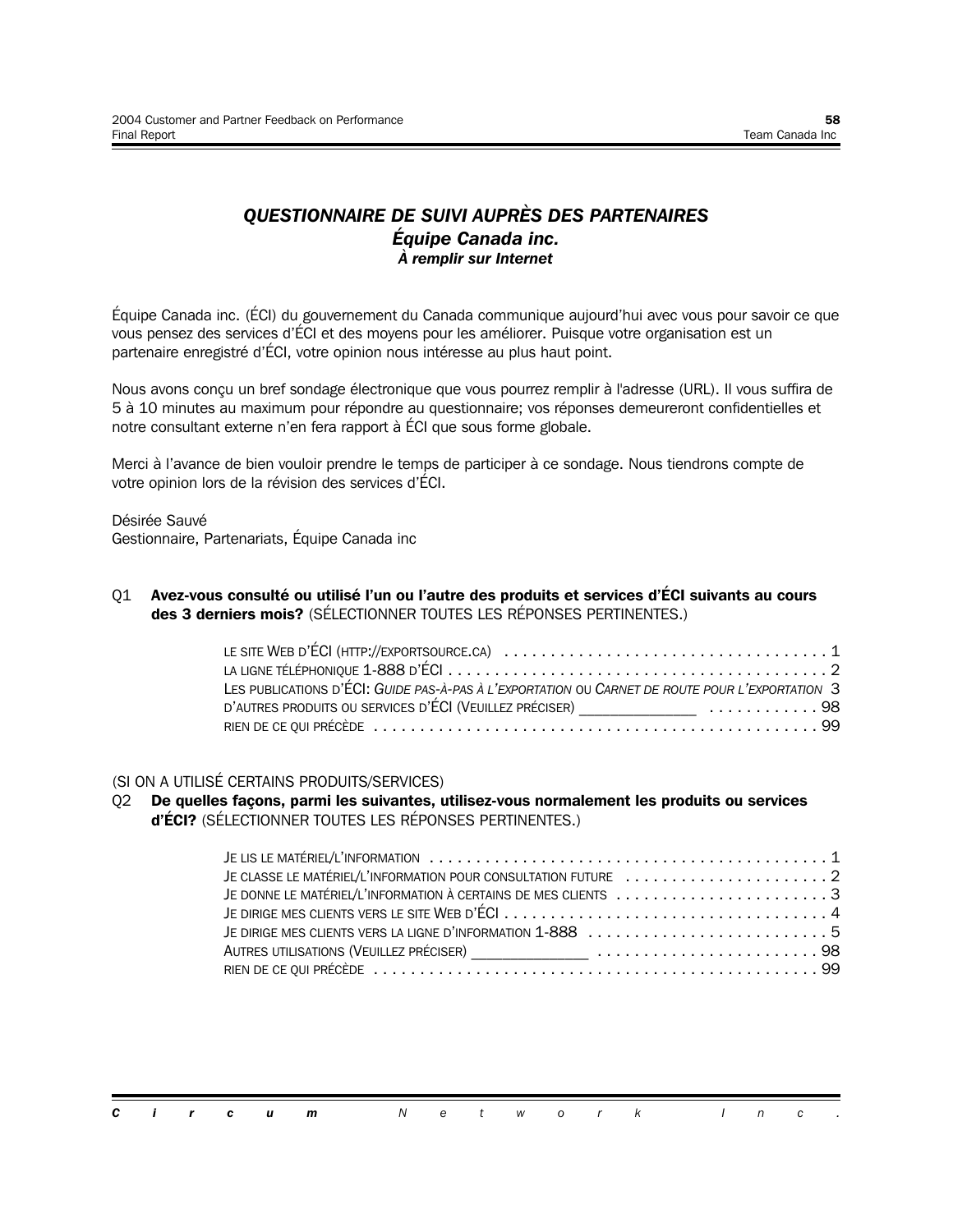### (SI NE DIRIGE PAS DE CLIENTS À LA LIGNE 1-888)

Q3 **Pourquoi ne dirigez-vous pas normalement certains de vos clients au service téléphonique 1-888 d'ÉCI?** (SÉLECTIONNER TOUTES LES RÉPONSES PERTINENTES.)

| MES CLIENTS N'ONT PAS DE TEMPS À PERDRE À CHERCHER DE L'INFORMATION $\ldots \ldots \ldots \ldots$         |
|-----------------------------------------------------------------------------------------------------------|
| MES CLIENTS N'ONT PAS BESOIN D'INFORMATION EN MATIÈRE D'EXPORTATION 5                                     |
| MES CLIENTS N'ONT PAS ASSEZ D'EXPÉRIENCE EN EXPORTATION POUR PROFITER DE CE SERVICE $\dots \dots$         |
| AUTRES RAISONS (VEUILLEZ PRÉCISER) AUTRES EN ENTRAÎTES DE LA CONSTRUCTION DES RAISONS (VEUILLEZ PRÉCISER) |
|                                                                                                           |

### (SI DIRIGE DES CLIENTS À LA LIGNE 1-888)

Q4 **Diriez-vous que, dans la dernière année, vous avez dirigé au service téléphonique 1-888 d'ÉCI plus, moins ou le même nombre de clients qu'auparavant?**

(SI DIRIGE PLUS DE CLIENTS OU MOINS DE CLIENTS À LA LIGNE 1-888)

Q5 **Pourquoi avez-vous modifié la fréquence à laquelle vous dirigez vos clients vers le service téléphonique 1-888 d'ÉCI?** (SÉLECTIONNER TOUTES LES RÉPONSES PERTINENTES.)

| MES CLIENTS PRÉFÈRENT CHERCHER DE L'INFORMATION SUR DES SITES WEB ET DANS DES PUBLICATIONS |
|--------------------------------------------------------------------------------------------|
| PLUTÔT QUE D'UTILISER UN SERVICE TÉLÉPHONIQUE 3                                            |
| (SI MOINS) LE SERVICE 1-888 D'ÉCI N'EST PLUS AUSSI RAPIDE QU'IL L'ÉTAIT 4                  |
| (SI MOINS) LE SERVICE 1-888 D'ECI N'EST PLUS AUSSI INFORMATIF QU'IL L'ÉTAIT 5              |
| (SI MOINS) LE SERVICE 1-888 D'ÉCI N'EST PLUS AUSSI UTILE QU'IL L'ÉTAIT  6                  |
|                                                                                            |
| (SI MOINS) IL Y A D'AUTRES SOURCES D'INFORMATION PLUS ACCESSIBLES  8                       |
|                                                                                            |
| (SI PLUS) LE SERVICE 1-888 D'ÉCI EST PLUS INFORMATIF QU'IL L'ÉTAIT  10                     |
|                                                                                            |
| (SI PLUS) CERTAINES AUTRES SOURCES D'INFORMATION N'EXISTENT PLUS  12                       |
|                                                                                            |
|                                                                                            |

|  |  |  | <b>Circum</b> Network Inc. |  |  |  |  |  |  |
|--|--|--|----------------------------|--|--|--|--|--|--|
|  |  |  |                            |  |  |  |  |  |  |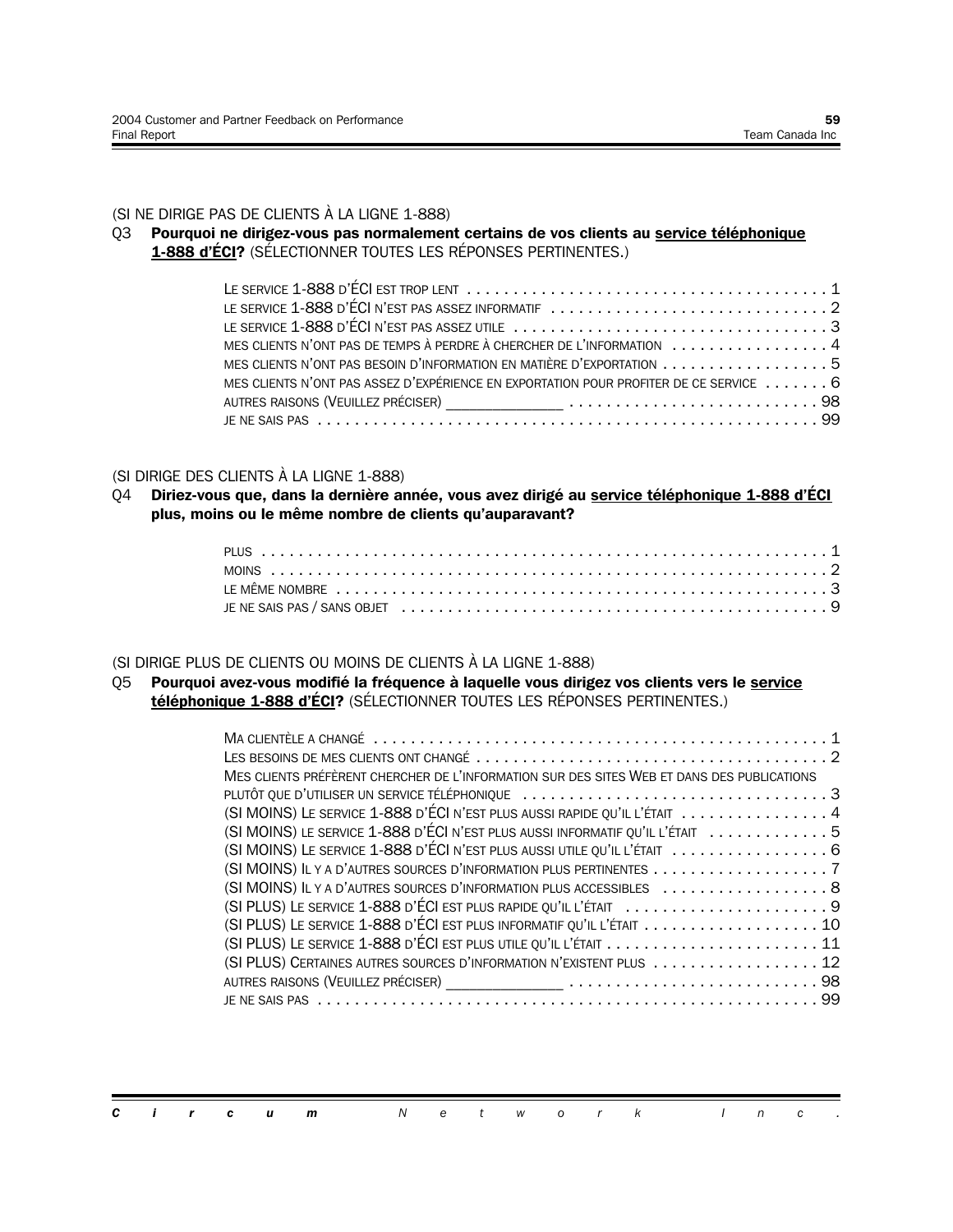Q6 **De façon générale, l'utilisation du service téléphonique 1-888 d'ÉCI semble avoir diminué au fil des années. À ce que vous sachiez, quelles sont les raisons de cette diminution?** (SÉLECTIONNER TOUTES LES RÉPONSES PERTINENTES.)

| LES GENS D'AFFAIRES PRÉFÈRENT CHERCHER DE L'INFORMATION SUR DES SITES WEB ET DANS DES |
|---------------------------------------------------------------------------------------|
|                                                                                       |
| LE SERVICE 1-888 D'ÉCI N'EST PLUS AUSSI RAPIDE QU'IL L'ÉTAIT  4                       |
|                                                                                       |
|                                                                                       |
|                                                                                       |
| ILY A D'AUTRES SOURCES D'INFORMATION PLUS ACCESSIBLES  8                              |
|                                                                                       |
|                                                                                       |

### (SI SOURCES D'INFORMATION PLUS PERTINENTES/ACCESSIBLES)

### Q7 **Quelles autres sources d'information plus pertinentes ou accessibles avez-vous à l'esprit?**

| VEUILLEZ PRÉCISER |  |  |  |  |  |  |  |  |  |  |  |  |  |  |  |
|-------------------|--|--|--|--|--|--|--|--|--|--|--|--|--|--|--|
|                   |  |  |  |  |  |  |  |  |  |  |  |  |  |  |  |

Q8 **Selon vous, que pourrait faire le service téléphonique 1-888 d'ÉCI pour mieux vous servir, vous et vos clients?**

| Veuillez préciser |  |  |  |  |  |  |
|-------------------|--|--|--|--|--|--|
|                   |  |  |  |  |  |  |

### Q9 **Enfin, à combien de compagnies environ venez-vous en aide dans une année normale?**

| DE COMPAGNIE<br><b>NOMRRE</b> |  |    |
|-------------------------------|--|----|
| JE NE SAIS<br><b>PAS</b>      |  | 99 |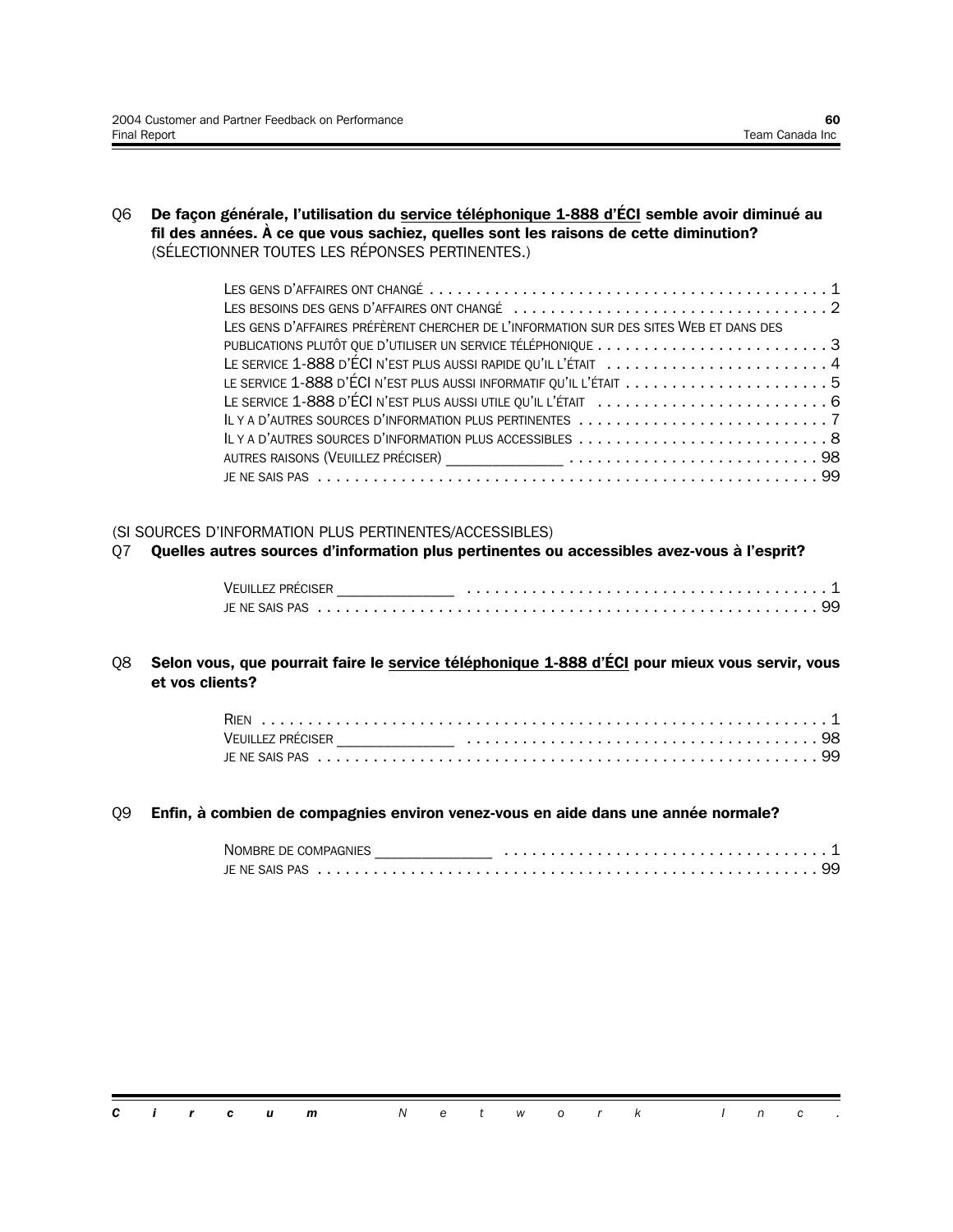## Q10 **De ce nombre, combien exportent présentement et combien n'exportent pas encore mais seront en mesure de le faire sous peu?**

| NOMBRE D'EXPORTATEURS ACTUELS    |  |
|----------------------------------|--|
|                                  |  |
|                                  |  |
| NOMBRE D'EXPORTATEURS POTENTIELS |  |
|                                  |  |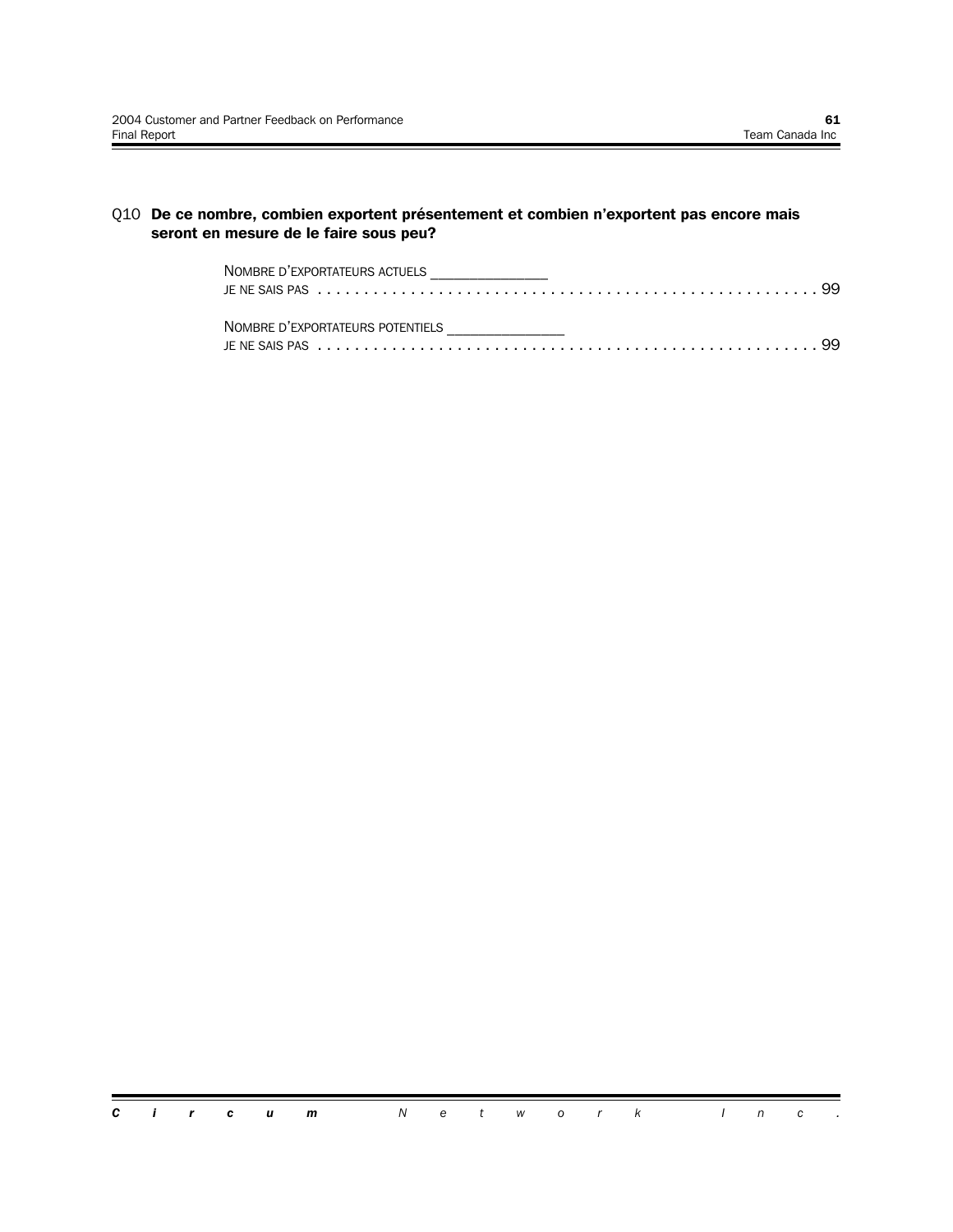Ξ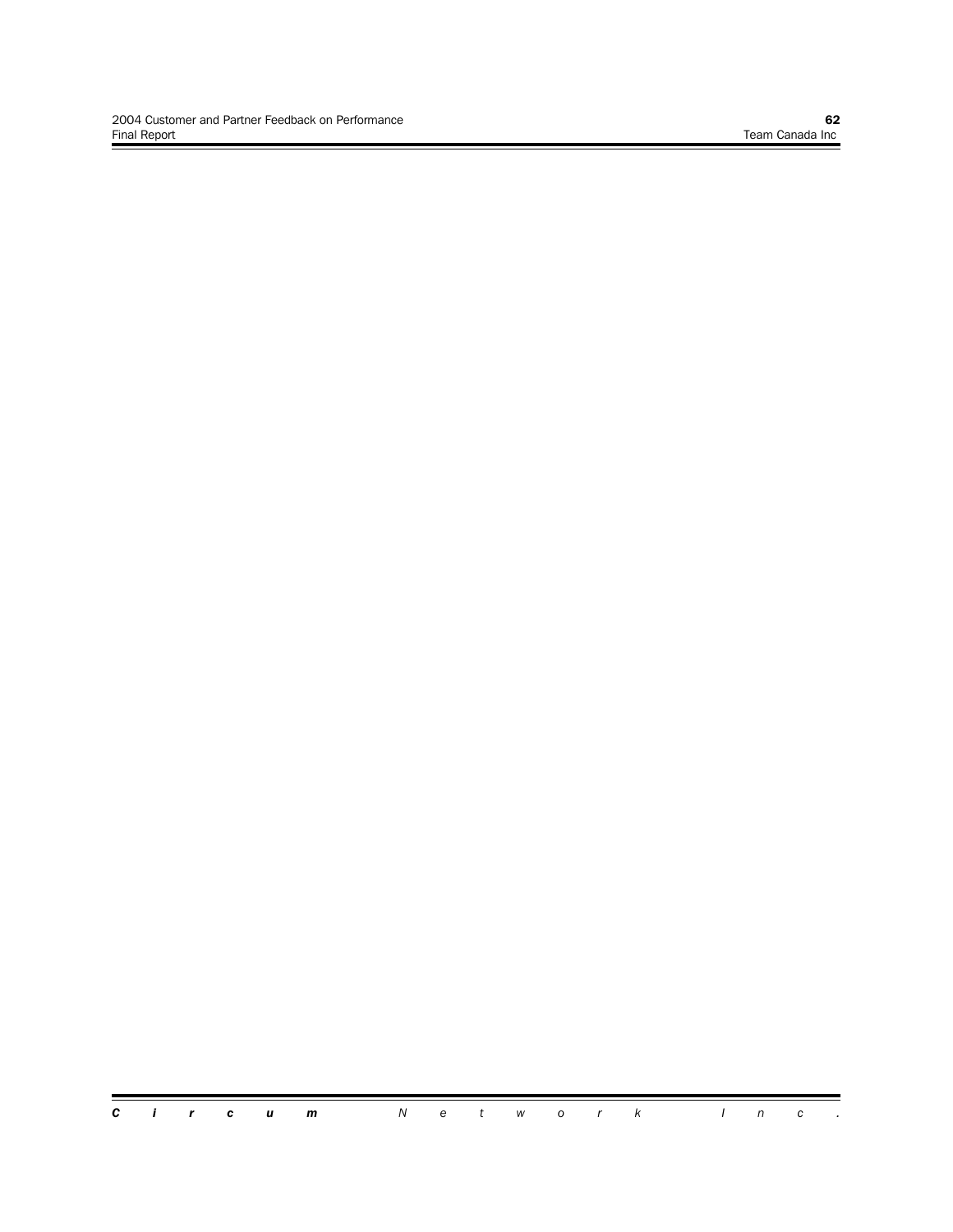# *APPENDIX C Customer comments*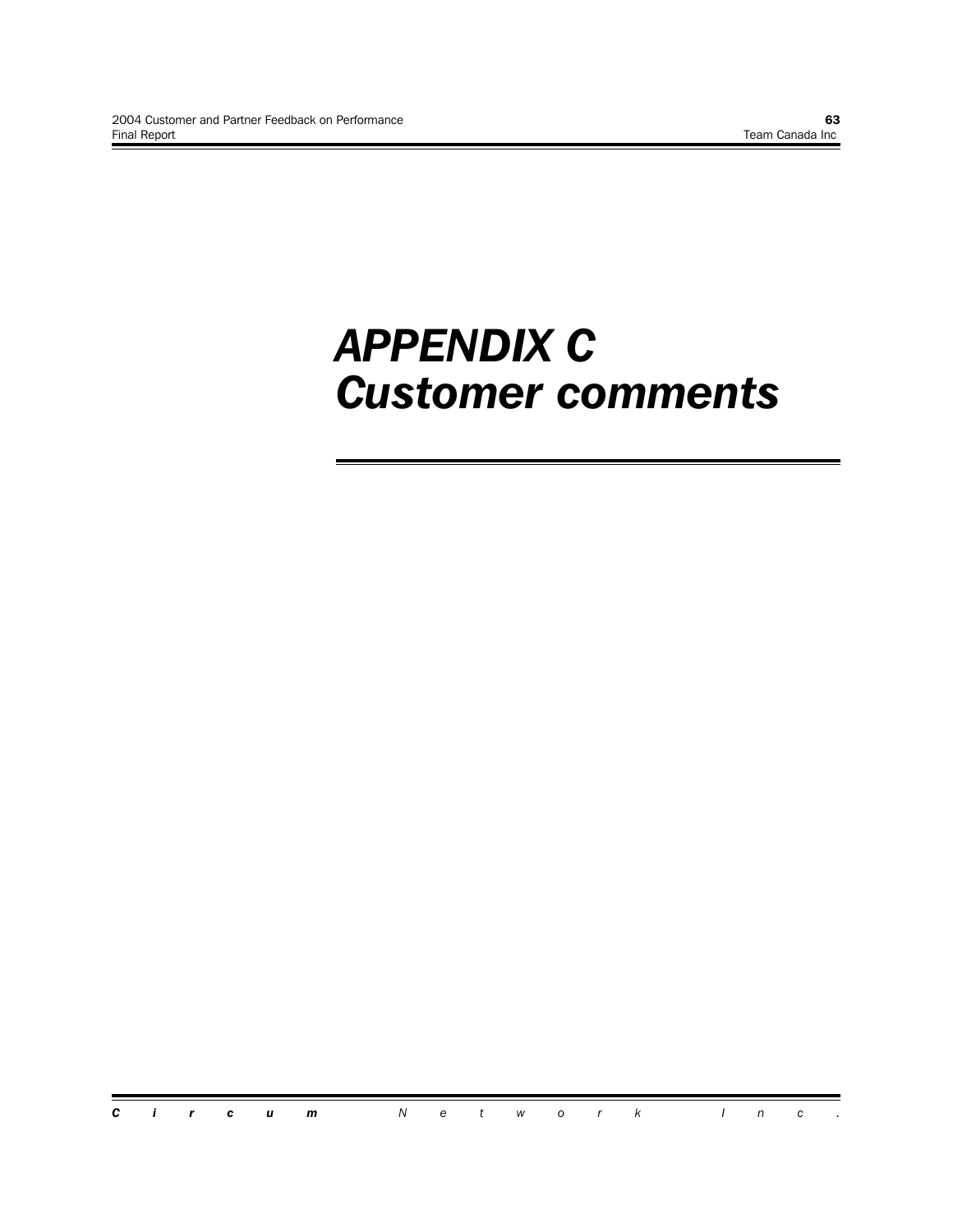Ξ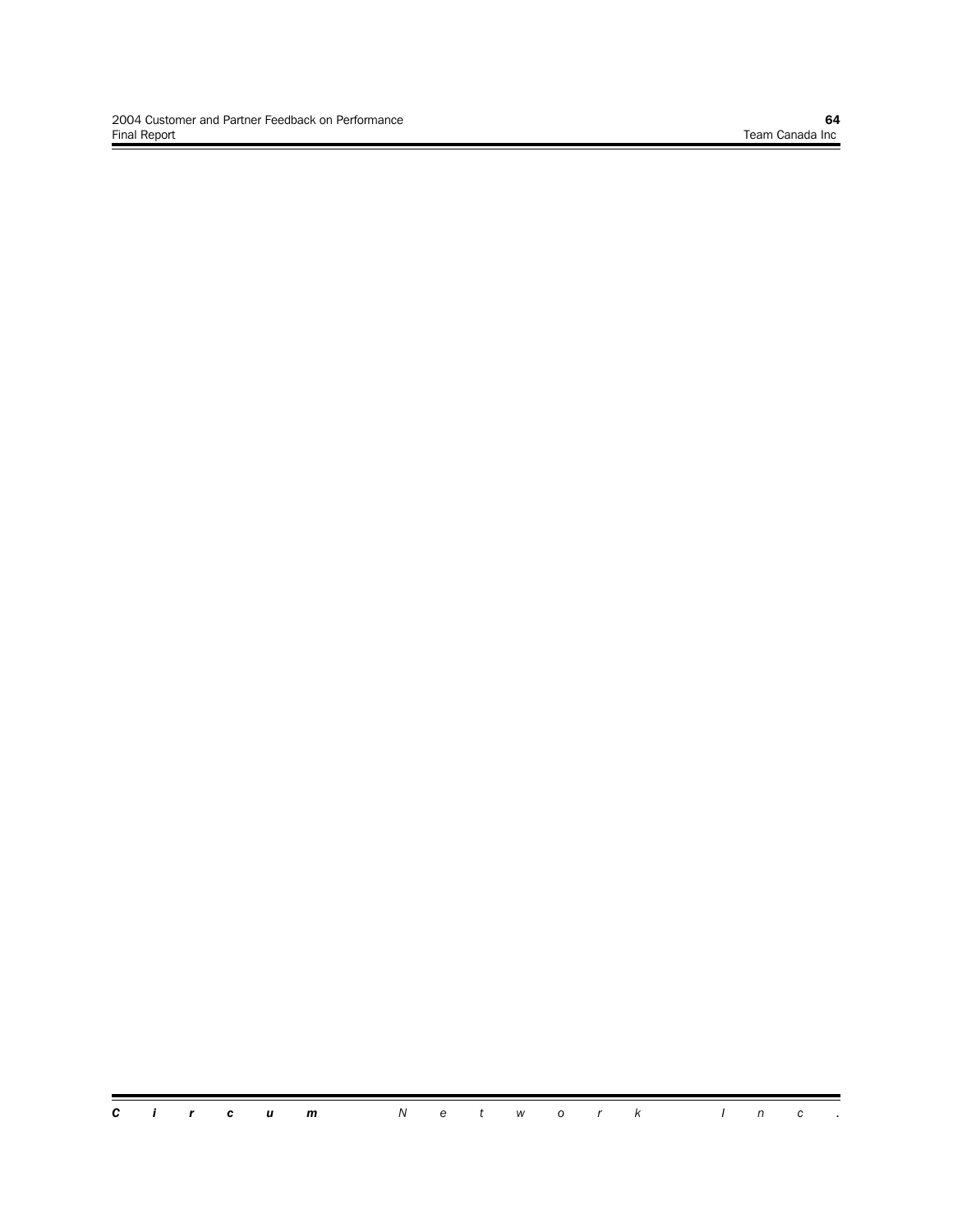#### Q10. **How would you rate the value of these referrals? Were they...**

| Not at all valuable $\dots\dots\dots\dots\dots\dots\dots\dots\dots\dots\dots\dots\dots\dots$     |  |  |  |  |  |  |  |  |  |  |  |  |  |  |  |  |  |  |  |
|--------------------------------------------------------------------------------------------------|--|--|--|--|--|--|--|--|--|--|--|--|--|--|--|--|--|--|--|
| Not very valuable $\ldots \ldots \ldots \ldots \ldots \ldots \ldots \ldots \ldots \ldots \ldots$ |  |  |  |  |  |  |  |  |  |  |  |  |  |  |  |  |  |  |  |

#### Q11 **What is the main reason for this?**

- Never succeeded in reaching the referrals.
- Overall the knowledge of the officers was not always there; they are poorly trained.
- The referrals couldn't give any information.
- Paid.
- They didn't call him back.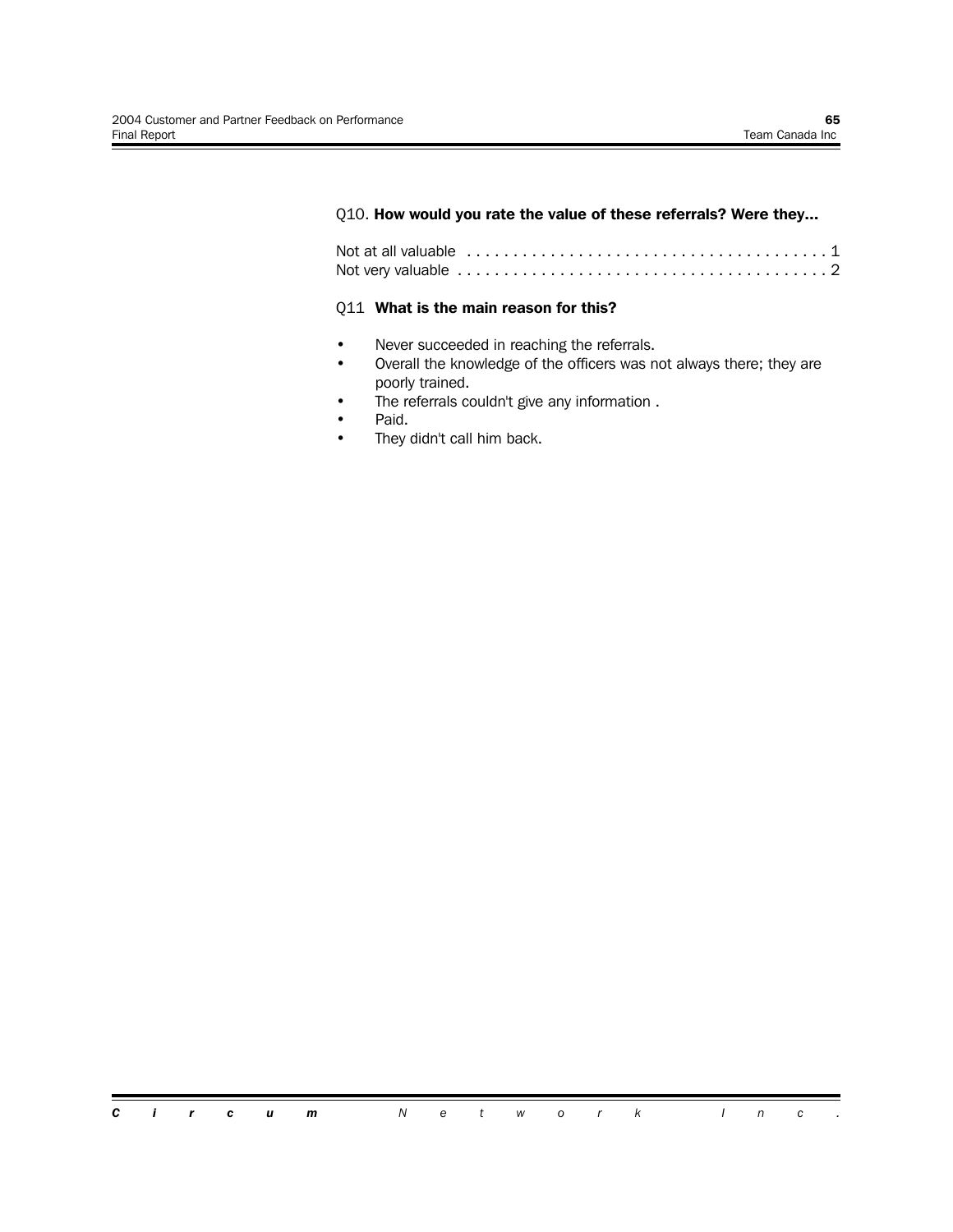## Q18. **Thinking of your most recent contact with the Export Information Service, did you get what you needed?**

#### Q19. **What didn't you get that you needed?**

- Mauvaise information sur les referrals.
- Information about if she was taking certain type of equipments to Mexico what would happen at the airport with the equipments and if there would be specific charges from Mexico on the equipments.
- Need information about a new client (new paper for IRS service from the States).
- List of referrals.
- I need more sources of information.
- N'ont pas d'information précise (juste générale).
- More detail information more specific.
- Duties and regulations information.
- Didn't get as much info as I would like to.
- Need to develop an export with the Quebec provinces and didn't get the information.
- Je n'ai pas reçu la définition des produit dangereux.
- A lack of info about duty and rates.
- Les programmes disponibles au niveau des exportations.
- All they gave me was only a number that wasn't really helpful.
- Information package.
- J'avais besoin de la liste des plus importants concurrents des VTT et au lieu on m'a donné la liste de tous véhicules toute categorie.
- Because I only received an e-mail but nobody returned my call.
- They referred me to the wrong place.
- Information on embargos/restrictions to export to Lybia.
- Didn't get valuable information.
- Didn't get financing.
- I still need to get information from a broker and I don't how to go in the process to export something.
- Need more precise information.
- Demandait des prêts pour l'aider à l'exportation.
- He didn't get all the referrals he wanted.
- Not enough info that I needed.
- I need to get a license as an exporter and importer and I don't get the information I need.
- Lack of information on certain questions.
- Information n'a pas été assez profonde (juste de la surface).
- I didn't get the correct advice for how to make deals.

*C i r cum N e twor k I n c .*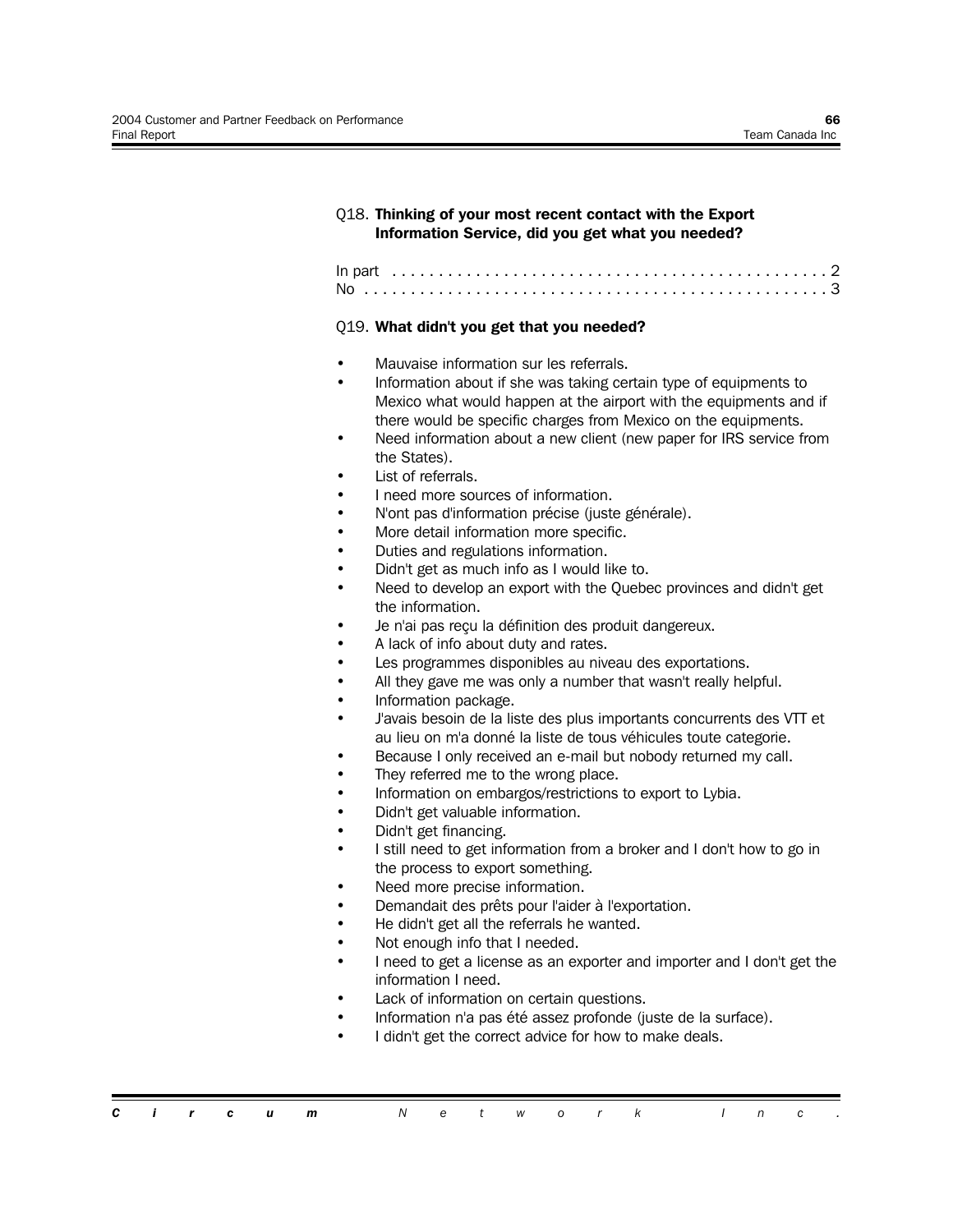- Listing of the exporter and importers.
- They send a lot of information but I would prefer to get that info live by an officer.
- I needed specific info, but they referred me to Web sites that only provided general info.
- Never have a answer with the referral.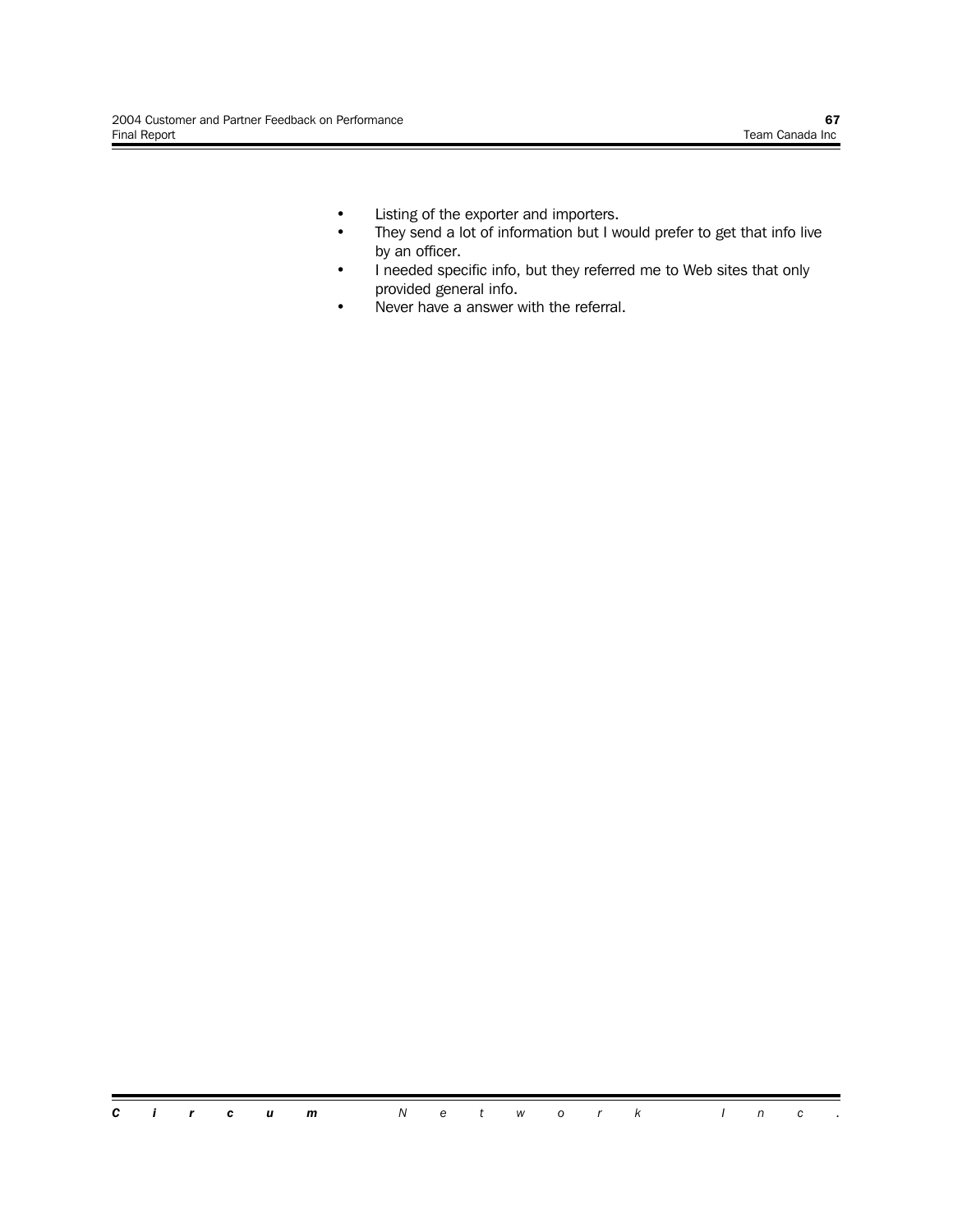#### Q20. **As far as you can tell, was the service provided without error?**

No ..................................................2

#### Q21. **What went wrong?**

- Didn't get any information.
- Ihe officer did not know what I was talking about, they could not help me.
- Never received the information.

*C i r cum N e twor k I n c .*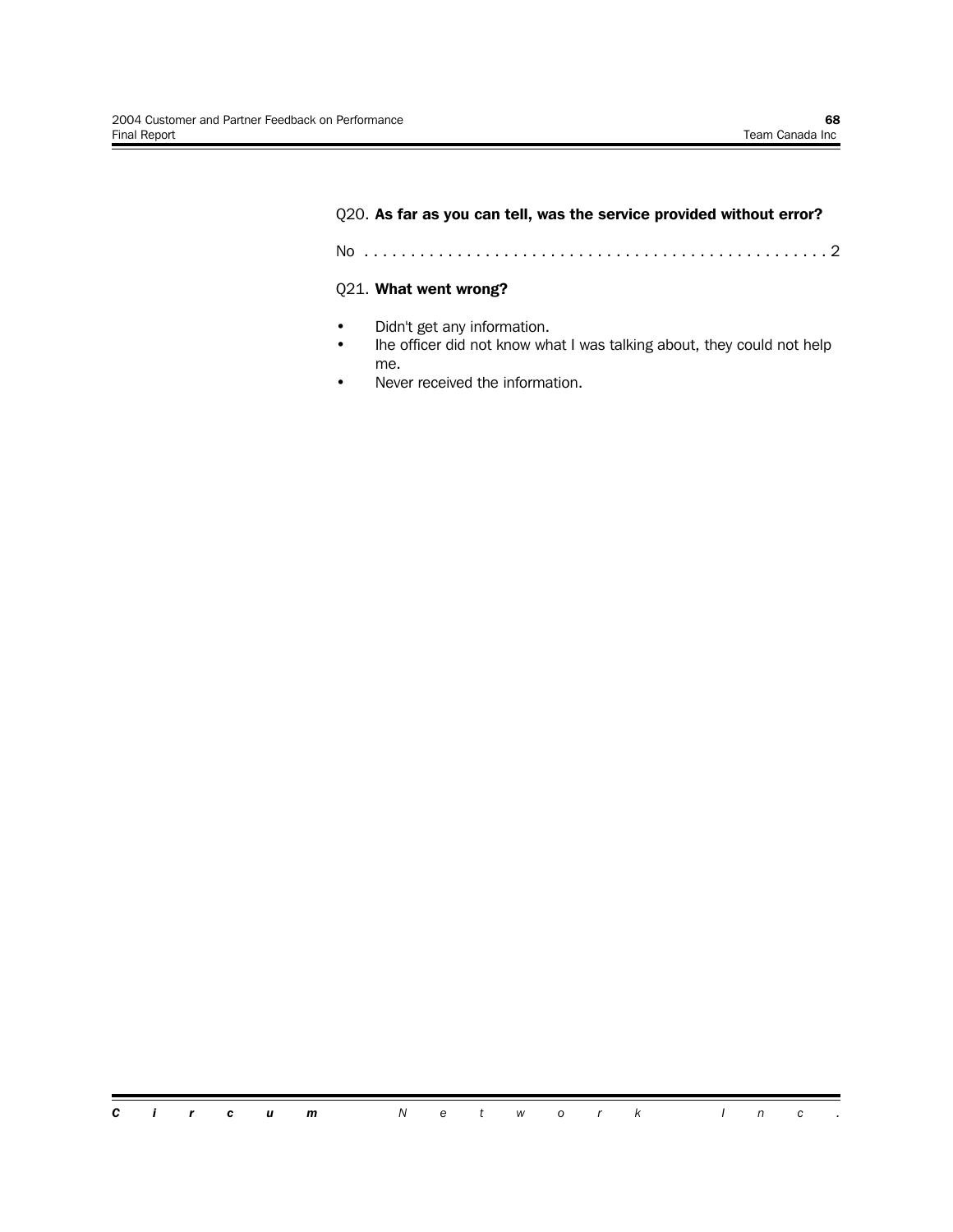## Q22. **If only one general area of the service could be improved, which one should be focussed on?**

- To have explicit information concerning assurance that products can be exported without problems, to know the charges on exportations and the required documentation for exportation.
- Enlever la boîte vocale automatique.
- Give more precise information.
- The detail of information available.
- Give more specific information.
- Quantity of information provided.
- The quality of information.
- Making the forms clearer.
- Provide more specific information for specific case.
- Confidentiality.
- The knowledge of officer.
- Extend the hours of operation.
- Availability of the information.
- Officers.
- 24/7 service.
- The simplicity of the services, there should be less choices and links.
- Regrouper tous les services à un seul numero.
- Sur la visibilité du service.
- Clear third parties references.
- Mettre à jour les informations.
- La facilité à trouver l'info au départ.
- Give more information on what needs to be done to get financial support.
- Slow down during the explanations.
- The follow-up.
- Helping people get required info.
- Les agents devraient être plus précis sur les questions posées aux clients et avoir l'option de choisir le mode de réception des documents.
- Information plus détaillée sur le site internet et mettre plus de contacts.
- The speed of the service.
- More incompassing.
- Getting specific information.
- The time it takes to get back to people.
- Le financement des organisations pour les aider à l'exportation.
- There is nothing they can do to improve.
- L'accès au service (comment se rendre au bon service).
- Give more referrals.
- Access to the information.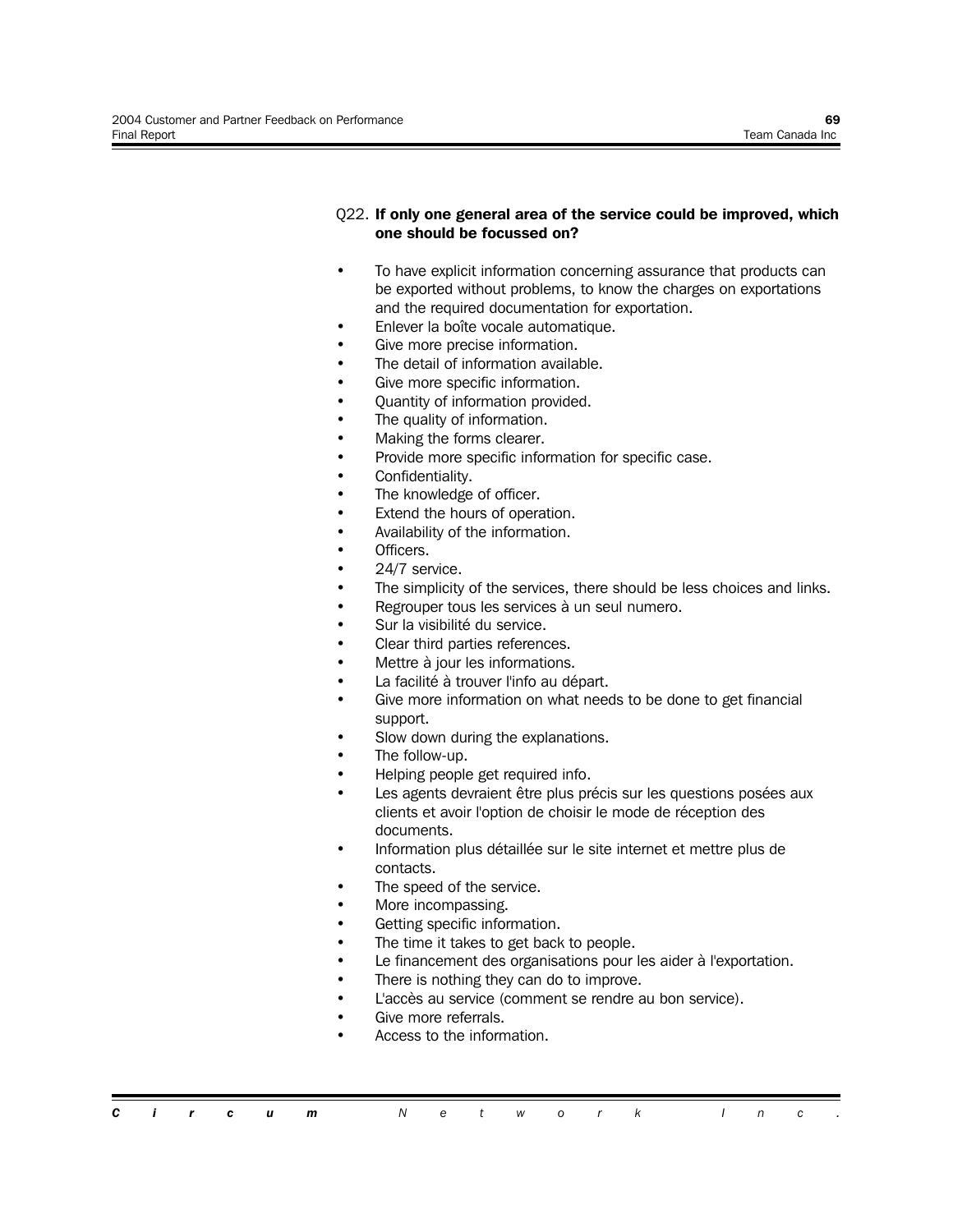- Their areas of knowledge.
- L'accès aux ressources.
- They should hold seminars on exporting (presenting distributors, clients, suppliers, etc.).
- Simplifying the info.
- They should have more information on the process we need to go through; information about the country I'm exporting to and add Mexico in the list fo the country on the Web site.
- The government agents must give the same info from one to another.
- La connaissance du personnel.
- Location and parking.
- The ease of accessing information, number on the Web site.
- Rendre le service plus accessible, plus facile à trouver.
- Give clearer information.
- Aucun aspect; tout est parfait.
- More general info for those that are only starting in that field.
- A larger band of information provided.
- The noise of the office himself; they didn't help that much with the information; they should get more information available in front of them; and referral, they could not give me an answer to my questions.
- Access to the service.
- Donner plus d'information spécifique.
- How to contact custom brokers.
- Referrals to other organizations.
- The hours of service, improve the Web site.
- The knowledge of the officers.
- Being more helpful, providing full efforts.
- More specific info.
- The referrals.
- Competence and quality information.
- Being able to give answers on more subjects.
- The info in the Web site.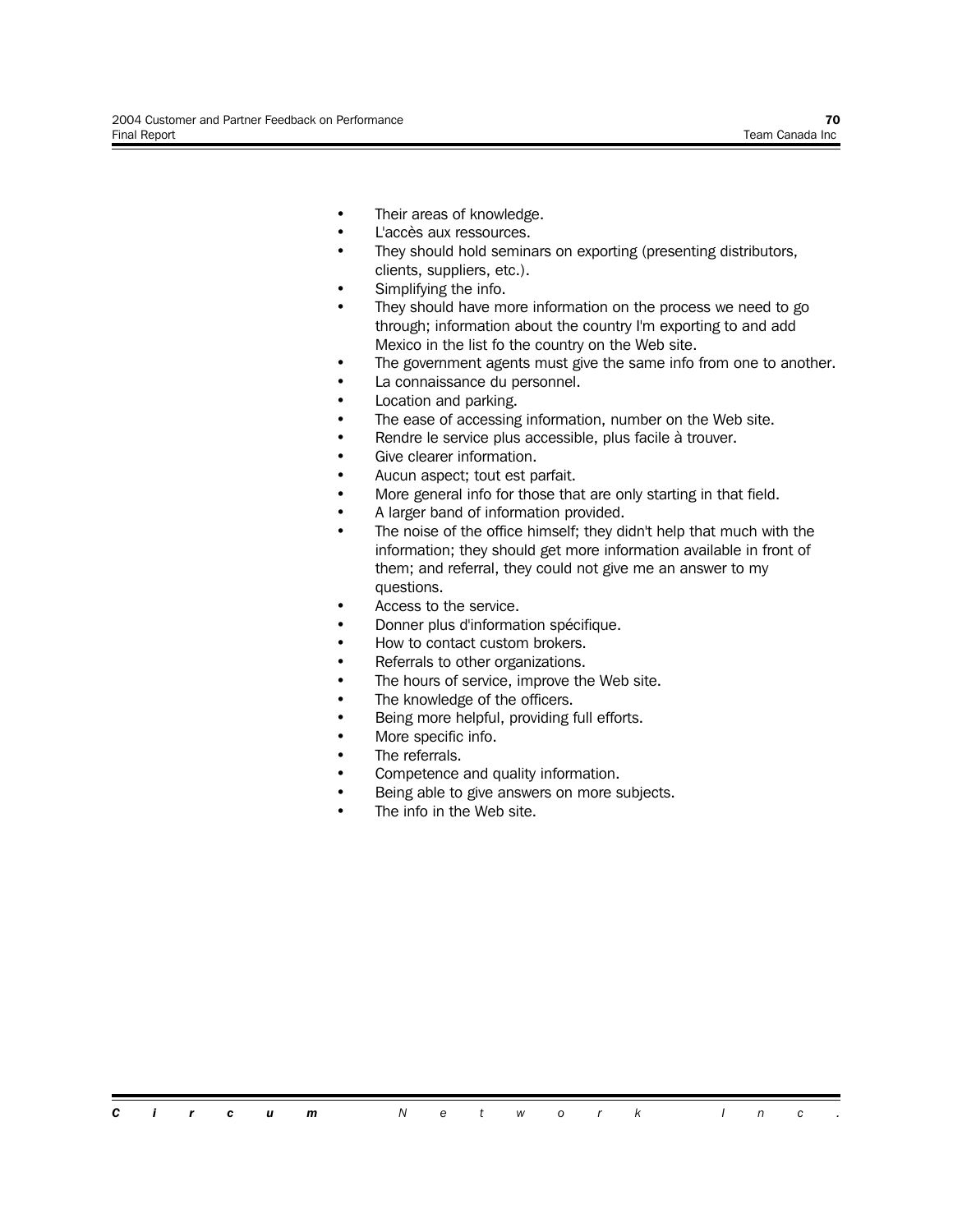## Q25. **Would you use the Export Information Service again if you required export related information?**

No ..................................................2

#### Q25. **What is the main reason for this?**

- Didn't get any answers to her questions.
- Na pas eu assez d'aide du service téléphonique.
- Because need more precise information.
- They don't give enough information.
- I feel that I am wasting my time.
- Insatisfait du service.
- I established better contact in the US.
- Never received the information requested.
- Ne peut pas se logger dans le site; pas de mot de passe valide.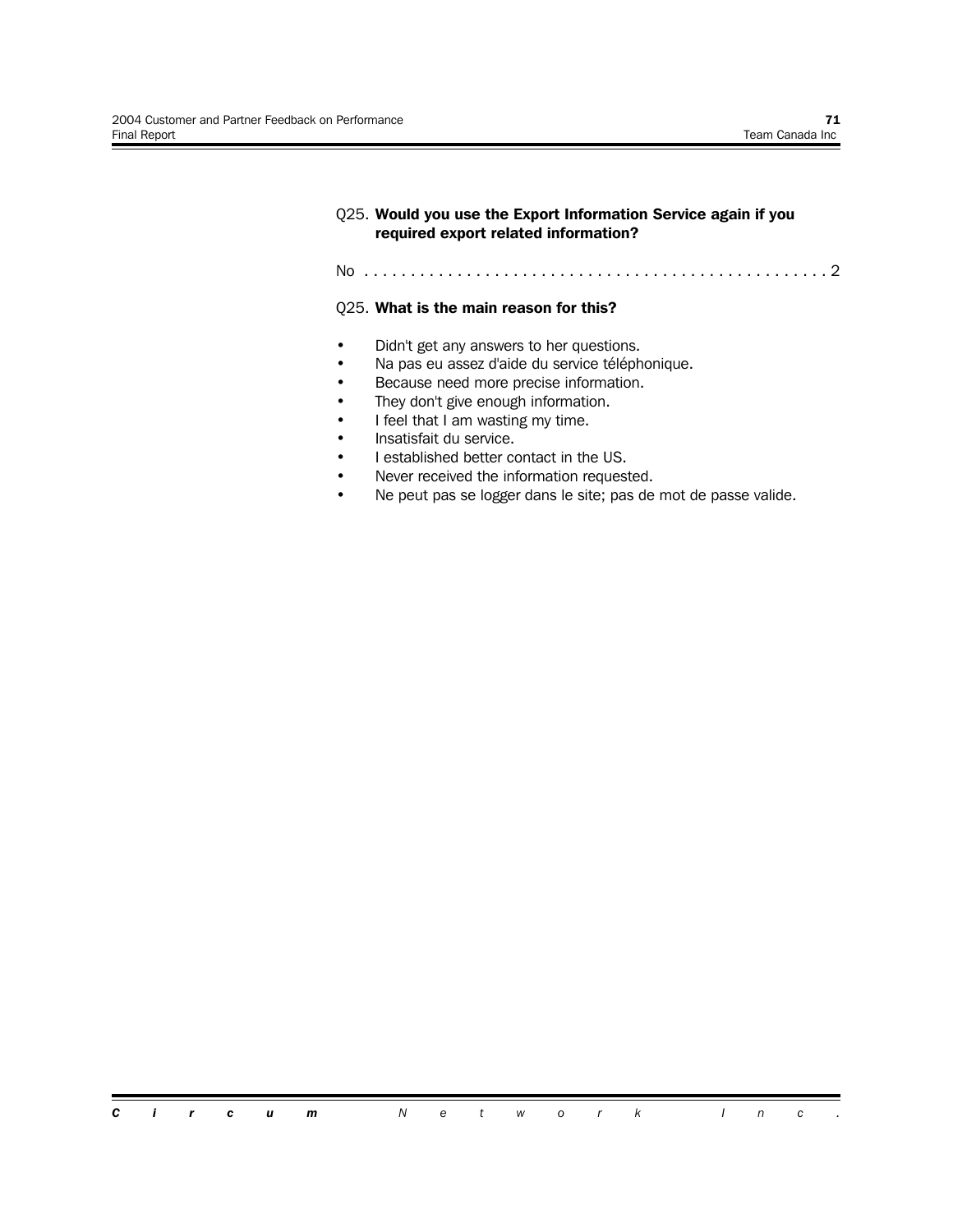## Q26. **Would you recommend Team Canada Inc Export Information Service without reservation, recommend with reservation or not recommend their services at all?**

#### Q27 **What is the main reason for this?**

- L'information trop générale.
- The fact that she did not get the information she was looking for.
- They cannot help.
- The lack of information.
- Donnent de l'information trop générale, pas assez précise.
- They give only little information.
- The officers are not qualified to deliver help.
- Again, it is difficult to find what we seek when you are not well aware of the export aspect. It should be simpler.
- Because it took a while to get the info when I called.
- Le service ne fournit pas assez d'informations.
- Didn't give the appropriate info.
- Because I didn't get the information I was looking for.
- They provided only a part of the needed information.
- Couldn't get access to the service.
- Parce que les informations ne sont pas assez précises.
- I did not get answers to my questions.
- The service only answered to some of the questions, not all of them.
- Because it's a bit complicated to understand the info.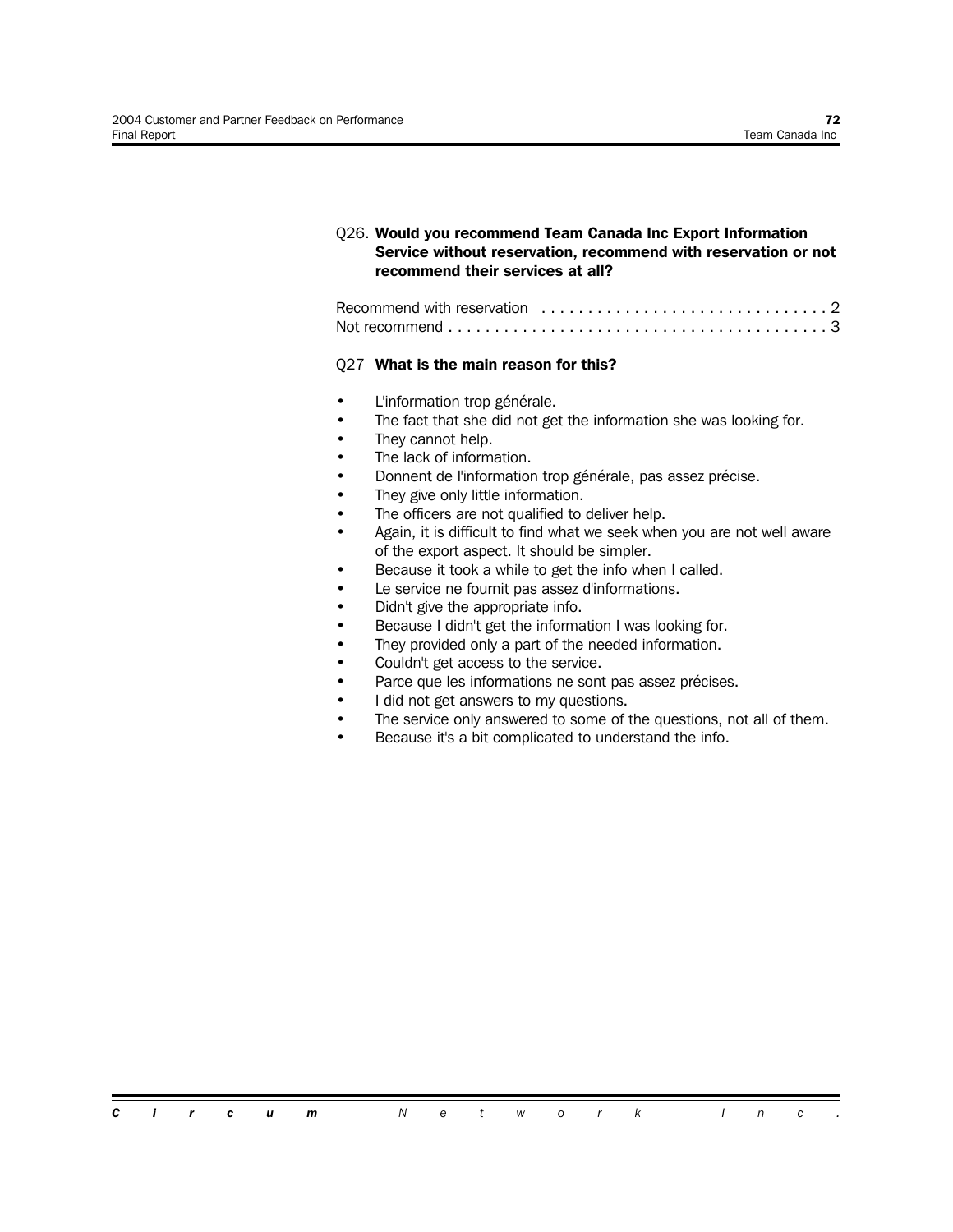## *APPENDIX D Detailed customer survey tables*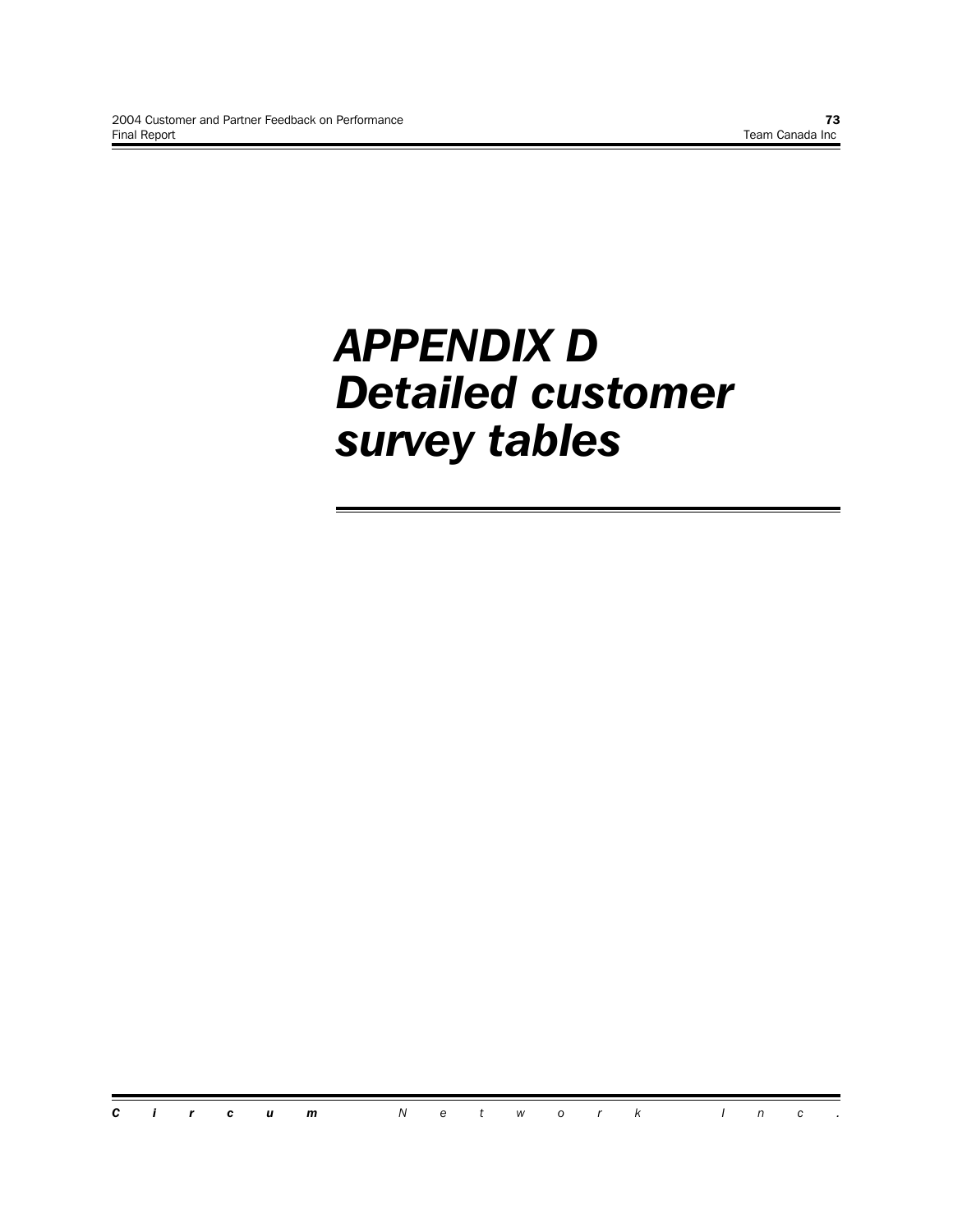Ξ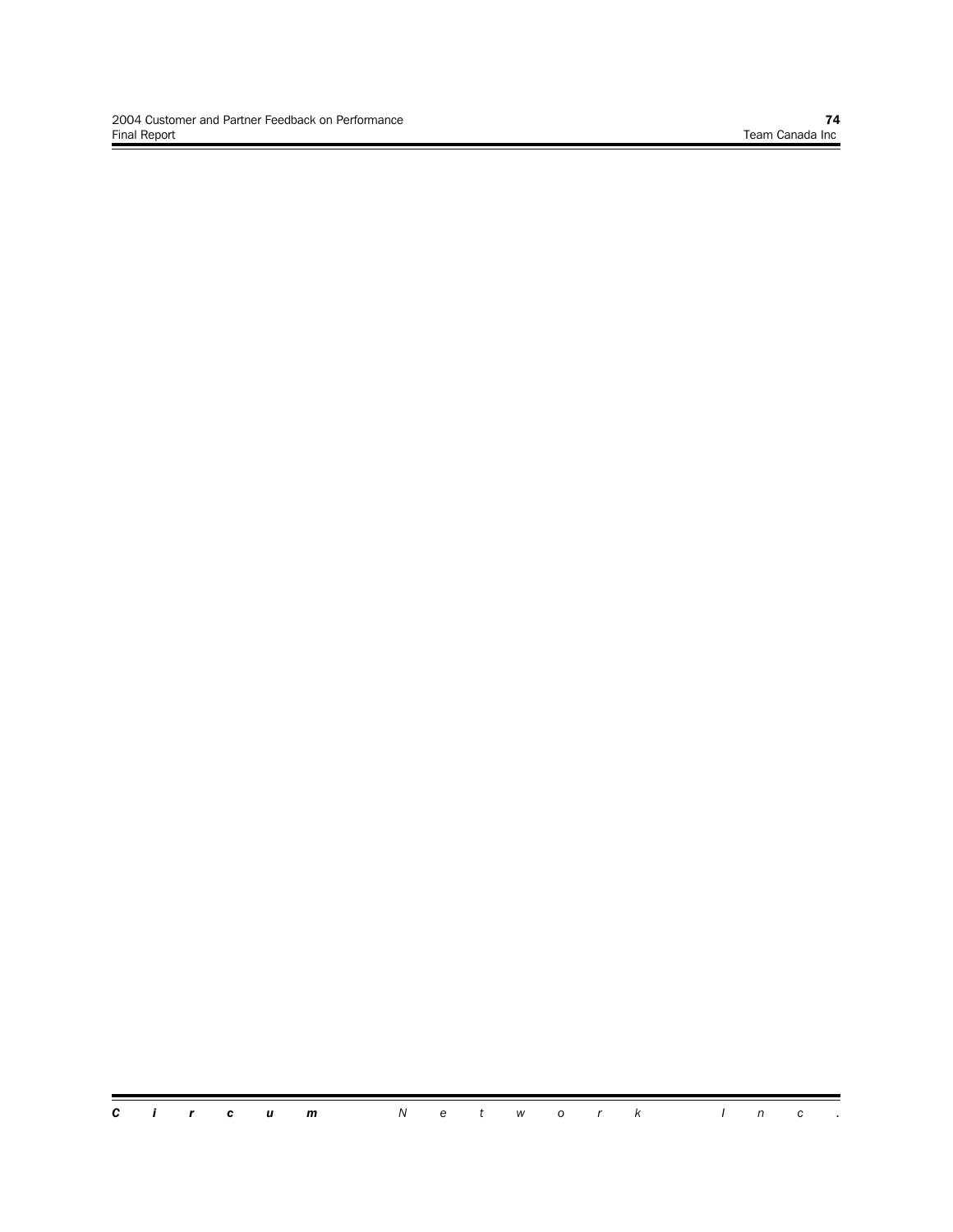| The next questions are organized into three sections dealing with the service offered to you by the Team Canada Inc export information service. First,       |              |                  |            |                                  |                                  |                |          |      |         |                          |                 |         |                          |             |      |                            |      |
|--------------------------------------------------------------------------------------------------------------------------------------------------------------|--------------|------------------|------------|----------------------------------|----------------------------------|----------------|----------|------|---------|--------------------------|-----------------|---------|--------------------------|-------------|------|----------------------------|------|
| thinking of your most recent contact with the export information service, would you say you were very dissatisfied, dissatisfied, neutral, satisfied or very |              |                  |            |                                  |                                  |                |          |      |         |                          |                 |         |                          |             |      |                            |      |
| satisfied with the following aspects of the responsiveness of the export information service to your needs?                                                  |              |                  |            |                                  |                                  |                |          |      |         |                          |                 |         |                          |             |      |                            |      |
|                                                                                                                                                              |              |                  | <b>TCI</b> | <b>Export stage according to</b> | <b>Export stage according to</b> | the respondent |          |      |         | <b>Customer location</b> |                 |         | <b>Years in business</b> |             |      | <b>Number of employees</b> |      |
|                                                                                                                                                              |              |                  |            |                                  |                                  |                |          |      |         |                          |                 |         |                          | <b>More</b> |      |                            |      |
|                                                                                                                                                              |              |                  |            | Establi-                         |                                  |                | Establi- |      |         |                          |                 | Up to 1 |                          | than 5      |      |                            |      |
|                                                                                                                                                              | <b>Total</b> | <b>Potential</b> | <b>New</b> | shed                             | <b>Potential</b>                 | <b>New</b>     | shed     | West | Ontario | Ouébec                   | <b>Atlantic</b> | vear    | 2-5 years                | vears       | < 5  | $5 - 24$                   | > 24 |
| Q <sub>2</sub> A<br>The ease of locating the information                                                                                                     |              |                  |            |                                  |                                  |                |          |      |         |                          |                 |         |                          |             |      |                            |      |
| service among government programs                                                                                                                            |              |                  |            |                                  |                                  |                |          |      |         |                          |                 |         |                          |             |      |                            |      |
| $#$ of participants:                                                                                                                                         | 156          | 55               | 13         | 77                               | 57                               | 61             | 26       | 49   | 60      | 20                       | 27              | 51      | 33                       | 59          | 102  | 36                         | 12   |
| <b>DISSATISFIED (somewhat, very)</b>                                                                                                                         | 10%          | 5%               | 8%         | 9%                               | 12%                              | 3%             | 15%      | 14%  | 7%      | 0%                       | 15%             | 12%     | 0%                       | 12%         | 7%   | 11%                        | 8%   |
| SATISFIED (somewhat, very)                                                                                                                                   | 78%          | 82%              | 85%        | 77%                              | 75%                              | 85%            | 69%      | 69%  | 82%     | 90%                      | 78%             | 78%     | 85%                      | 75%         | 83%  | 69%                        | 75%  |
| Very dissatisfied (0)                                                                                                                                        | 0%           | 0%               | 0%         | 0%                               | 0%                               | 0%             | 0%       | 0%   | 0%      | 0%                       | 0%              | 0%      | 0%                       | 0%          | 0%   | 0%                         | 0%   |
| <b>Dissatisfied (25)</b>                                                                                                                                     | 10%          | 5%               | 8%         | 9%                               | 12%                              | 3%             | 15%      | 14%  | 7%      | 0%                       | 15%             | 12%     | 0%                       | 12%         | 7%   | 11%                        | 8%   |
| Neutral (50)                                                                                                                                                 | 12%          | 13%              | 8%         | 14%                              | 12%                              | 11%            | 15%      | 16%  | 12%     | 10%                      | 7%              | 10%     | 15%                      | 14%         | 10%  | 19%                        | 17%  |
| Satisfied (75)                                                                                                                                               | 53%          | 53%              | 54%        | 52%                              | 53%                              | 57%            | 38%      | 47%  | 57%     | 50%                      | 56%             | 45%     | 67%                      | 49%         | 58%  | 44%                        | 50%  |
| Very satisfied (100)                                                                                                                                         | 26%          | 29%              | 31%        | 25%                              | 23%                              | 28%            | 31%      | 22%  | 25%     | 40%                      | 22%             | 33%     | 18%                      | 25%         | 25%  | 25%                        | 25%  |
| <b>DNK/NA</b>                                                                                                                                                | 0%           | 0%               | 0%         | 0%                               | 0%                               | 0%             | 0%       | 0%   | 0%      | 0%                       | 0%              | 0%      | 0%                       | 0%          | 0%   | 0%                         | 0%   |
| mean:                                                                                                                                                        | 73.6         | 76.4             | 76.9       | 73.1                             | 71.5                             | 77.5           | 71.2     | 69.4 | 75.0    | 82.5                     | 71.3            | 75.0    | 75.8                     | 72.0        | 75.5 | 70.8                       | 72.9 |
| Student's t:                                                                                                                                                 |              |                  |            |                                  |                                  |                |          |      |         | $\star$                  |                 |         |                          |             |      |                            |      |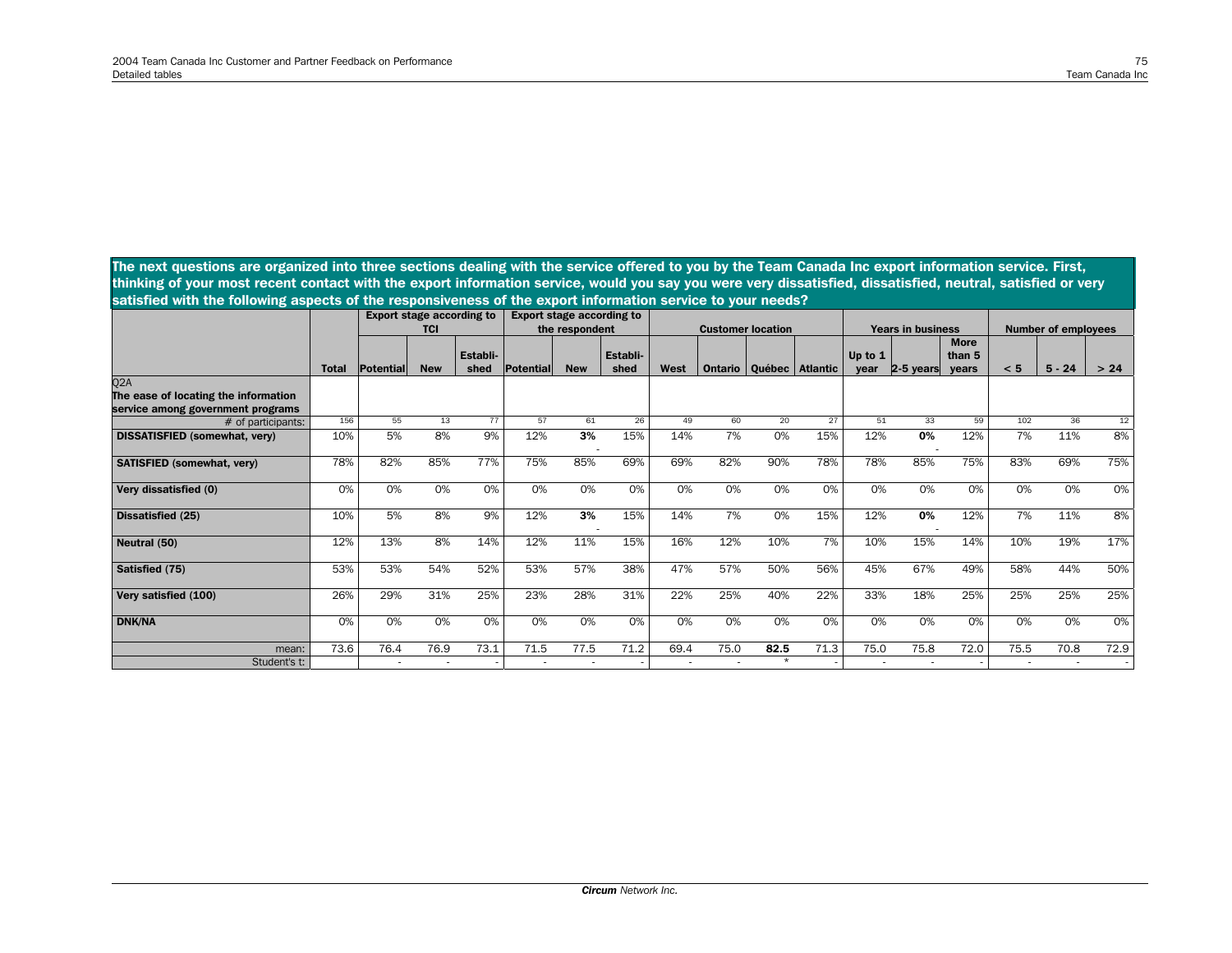|                                      |              |                  | <b>Export stage according to</b><br><b>TCI</b> |          |                  | <b>Export stage according to</b> |          |      |                |                          |                 |           |                          |                       |      |                            |       |
|--------------------------------------|--------------|------------------|------------------------------------------------|----------|------------------|----------------------------------|----------|------|----------------|--------------------------|-----------------|-----------|--------------------------|-----------------------|------|----------------------------|-------|
|                                      |              |                  |                                                |          |                  | the respondent                   |          |      |                | <b>Customer location</b> |                 |           | <b>Years in business</b> |                       |      | <b>Number of employees</b> |       |
|                                      |              |                  |                                                | Establi- |                  |                                  | Establi- |      |                |                          |                 | Up to $1$ |                          | <b>More</b><br>than 5 |      |                            |       |
|                                      | <b>Total</b> | <b>Potential</b> | <b>New</b>                                     | shed     | <b>Potential</b> | <b>New</b>                       | shed     | West | <b>Ontario</b> | Québec                   | <b>Atlantic</b> | vear      | $2-5$ years              | vears                 | < 5  | $5 - 24$                   | $>24$ |
| Q <sub>2</sub> B                     |              |                  |                                                |          |                  |                                  |          |      |                |                          |                 |           |                          |                       |      |                            |       |
| The speed of the service             |              |                  |                                                |          |                  |                                  |          |      |                |                          |                 |           |                          |                       |      |                            |       |
| $#$ of participants:                 | 156          | 57               | 13                                             | 75       | 57               | 61                               | 26       | 49   | 62             | 19                       | 26              | 53        | 32                       | 58                    | 103  | 35                         | 12    |
| <b>DISSATISFIED (somewhat, very)</b> | 2%           | 2%               | 0%                                             | 3%       | 0%               | 3%                               | 4%       | 2%   | 2%             | 0%                       | 4%              | 6%        | 0%                       | 0%                    | 3%   | 0%                         | 0%    |
| SATISFIED (somewhat, very)           | 93%          | 93%              | 100%                                           | 92%      | 95%              | 92%                              | 88%      | 94%  | 90%            | 100%                     | 92%             | 91%       | 94%                      | 95%                   | 91%  | 100%                       | 83%   |
| Very dissatisfied (0)                | 1%           | 0%               | 0%                                             | 1%       | 0%               | 2%                               | 0%       | 0%   | 0%             | 0%                       | 4%              | 2%        | 0%                       | 0%                    | 1%   | 0%                         | 0%    |
| <b>Dissatisfied (25)</b>             | 1%           | 2%               | 0%                                             | 1%       | 0%               | 2%                               | 4%       | 2%   | 2%             | 0%                       | 0%              | 4%        | 0%                       | $0\%$                 | 2%   | 0%                         | 0%    |
| Neutral (50)                         | 5%           | 5%               | 0%                                             | 5%       | 5%               | 5%                               | 8%       | 4%   | 8%             | 0%                       | 4%              | 4%        | 6%                       | 5%                    | 6%   | 0%                         | 17%   |
| Satisfied (75)                       | 40%          | 39%              | 38%                                            | 43%      | 49%              | 34%                              | 38%      | 43%  | 42%            | 37%                      | 35%             | 43%       | 38%                      | 38%                   | 44%  | 37%                        | 33%   |
| Very satisfied (100)                 | 53%          | 54%              | 62%                                            | 49%      | 46%              | 57%                              | 50%      | 51%  | 48%            | 63%                      | 58%             | 47%       | 56%                      | 57%                   | 48%  | 63%                        | 50%   |
| <b>DNK/NA</b>                        | 0%           | 0%               | 0%                                             | $0\%$    | 0%               | 0%                               | 0%       | 0%   | 0%             | 0%                       | 0%              | $0\%$     | 0%                       | $0\%$                 | 0%   | 0%                         | 0%    |
| mean:                                | 85.7         | 86.4             | 90.4                                           | 84.3     | 85.1             | 86.1                             | 83.7     | 85.7 | 84.3           | 90.8                     | 85.6            | 82.5      | 87.5                     | 87.9                  | 83.7 | 90.7                       | 83.3  |
| Student's t:                         |              |                  |                                                |          |                  |                                  |          |      |                |                          |                 |           |                          |                       |      | $\star$                    |       |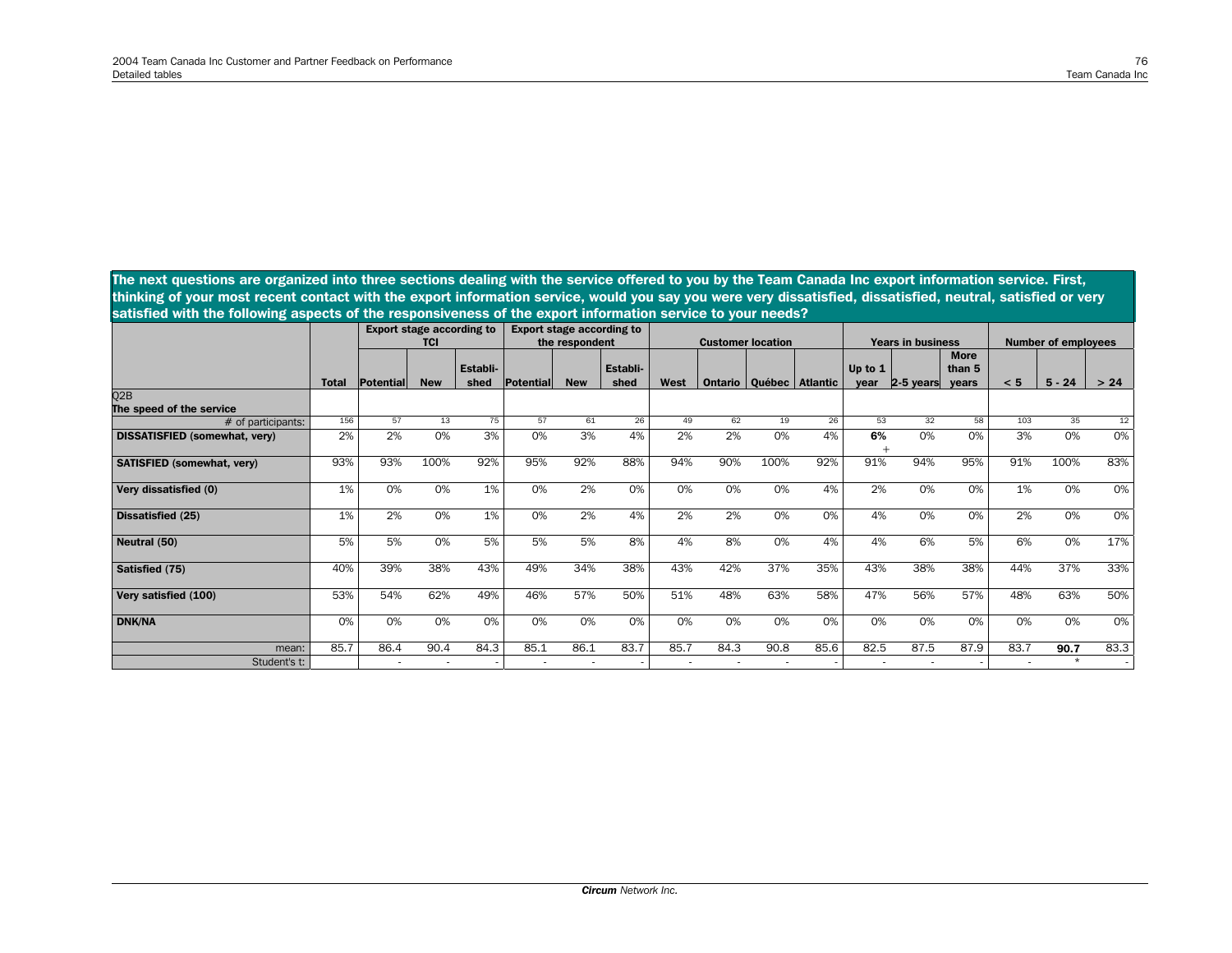|                                      |              |                  | <b>Export stage according to</b><br><b>TCI</b><br>Establi- |      |                  | <b>Export stage according to</b> |          |      |                          |        |                 |           |                          |             |      |                            |      |
|--------------------------------------|--------------|------------------|------------------------------------------------------------|------|------------------|----------------------------------|----------|------|--------------------------|--------|-----------------|-----------|--------------------------|-------------|------|----------------------------|------|
|                                      |              |                  |                                                            |      |                  | the respondent                   |          |      | <b>Customer location</b> |        |                 |           | <b>Years in business</b> |             |      | <b>Number of employees</b> |      |
|                                      |              |                  |                                                            |      |                  |                                  |          |      |                          |        |                 |           |                          | <b>More</b> |      |                            |      |
|                                      |              |                  |                                                            |      |                  |                                  | Establi- |      |                          |        |                 | Up to $1$ |                          | than 5      |      |                            |      |
|                                      | <b>Total</b> | <b>Potential</b> | <b>New</b>                                                 | shed | <b>Potential</b> | <b>New</b>                       | shed     | West | Ontario                  | Québec | <b>Atlantic</b> | year      | $2-5$ years              | vears       | < 5  | $5 - 24$                   | > 24 |
| Q <sub>2</sub> C                     |              |                  |                                                            |      |                  |                                  |          |      |                          |        |                 |           |                          |             |      |                            |      |
| The flexibility of the service       |              |                  |                                                            |      |                  |                                  |          |      |                          |        |                 |           |                          |             |      |                            |      |
| $#$ of participants:                 | 143          | 53               | 12                                                         | 68   | 55               | 55                               | 23       | 45   | 56                       | 18     | 24              | 51        | 28                       | 51          | 96   | 31                         | 10   |
| <b>DISSATISFIED (somewhat, very)</b> | 3%           | 4%               | 0%                                                         | 4%   | 2%               | 4%                               | 9%       | 7%   | 4%                       | 0%     | 0%              | 4%        | 4%                       | 4%          | 4%   | 0%                         | 10%  |
| <b>SATISFIED (somewhat, very)</b>    | 85%          | 89%              | 100%                                                       | 81%  | 85%              | 89%                              | 74%      | 84%  | 82%                      | 94%    | 88%             | 86%       | 93%                      | 80%         | 86%  | 84%                        | 70%  |
| Very dissatisfied (0)                | 0%           | 0%               | 0%                                                         | 0%   | 0%               | 0%                               | 0%       | 0%   | 0%                       | 0%     | 0%              | 0%        | 0%                       | 0%          | 0%   | 0%                         | 0%   |
| <b>Dissatisfied (25)</b>             | 3%           | 4%               | 0%                                                         | 4%   | 2%               | 4%                               | 9%       | 7%   | 4%                       | 0%     | 0%              | 4%        | 4%                       | 4%          | 4%   | 0%                         | 10%  |
| Neutral (50)                         | 11%          | 8%               | 0%                                                         | 15%  | 13%              | 7%                               | 17%      | 9%   | 14%                      | 6%     | 13%             | 10%       | 4%                       | 16%         | 9%   | 16%                        | 20%  |
| Satisfied (75)                       | 54%          | 57%              | 75%                                                        | 49%  | 58%              | 55%                              | 43%      | 56%  | 59%                      | 44%    | 46%             | 59%       | 57%                      | 51%         | 56%  | 61%                        | 30%  |
| Very satisfied (100)                 | 31%          | 32%              | 25%                                                        | 32%  | 27%              | 35%                              | 30%      | 29%  | 23%                      | 50%    | 42%             | 27%       | 36%                      | 29%         | 30%  | 23%                        | 40%  |
| <b>DNK/NA</b>                        | 0%           | 0%               | 0%                                                         | 0%   | 0%               | 0%                               | 0%       | 0%   | 0%                       | 0%     | 0%              | 0%        | 0%                       | 0%          | 0%   | 0%                         | 0%   |
| mean:                                | 78.3         | 79.2             | 81.3                                                       | 77.2 | 77.7             | 80.0                             | 73.9     | 76.7 | 75.4                     | 86.1   | 82.3            | 77.5      | 81.3                     | 76.5        | 78.1 | 76.6                       | 75.0 |
| Student's t:                         |              |                  |                                                            |      |                  |                                  |          |      |                          |        |                 |           |                          |             |      |                            |      |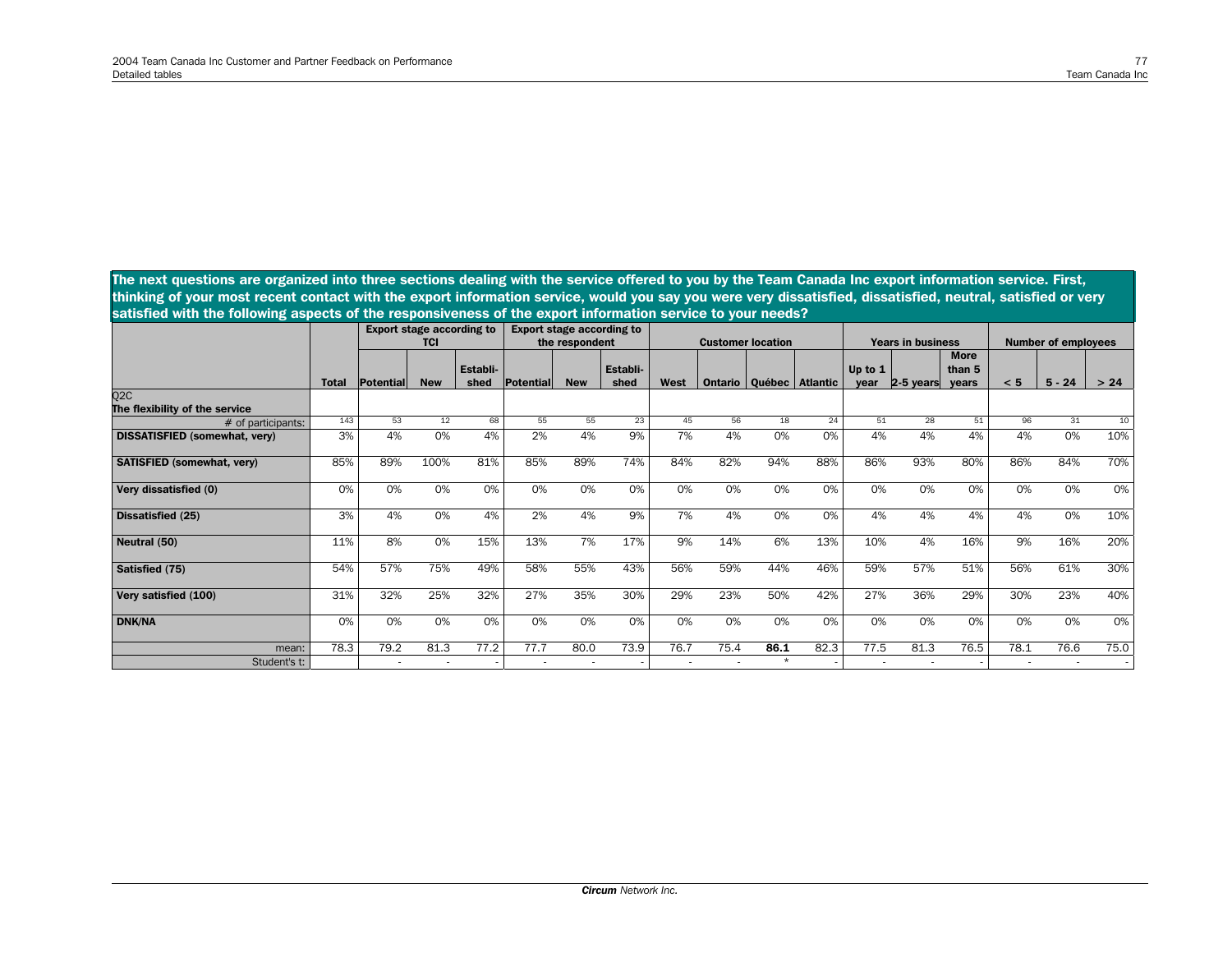|                                        |              |                  | <b>Export stage according to</b><br><b>TCI</b><br>Establi- |      |                  | <b>Export stage according to</b> |                  |      |                |                          |                 |                   |                          |                 |      |                            |       |
|----------------------------------------|--------------|------------------|------------------------------------------------------------|------|------------------|----------------------------------|------------------|------|----------------|--------------------------|-----------------|-------------------|--------------------------|-----------------|------|----------------------------|-------|
|                                        |              |                  |                                                            |      |                  | the respondent                   |                  |      |                | <b>Customer location</b> |                 |                   | <b>Years in business</b> |                 |      | <b>Number of employees</b> |       |
|                                        |              |                  |                                                            |      |                  |                                  |                  |      |                |                          |                 |                   |                          | <b>More</b>     |      |                            |       |
|                                        | <b>Total</b> | <b>Potential</b> | <b>New</b>                                                 | shed | <b>Potential</b> | <b>New</b>                       | Establi-<br>shed | West | <b>Ontario</b> | Québec                   | <b>Atlantic</b> | Up to $1$<br>vear | $2-5$ years              | than 5<br>vears | < 5  | $5 - 24$                   | $>24$ |
| Q <sub>2</sub> D                       |              |                  |                                                            |      |                  |                                  |                  |      |                |                          |                 |                   |                          |                 |      |                            |       |
| The efforts made by officers to assess |              |                  |                                                            |      |                  |                                  |                  |      |                |                          |                 |                   |                          |                 |      |                            |       |
| your needs                             |              |                  |                                                            |      |                  |                                  |                  |      |                |                          |                 |                   |                          |                 |      |                            |       |
| $#$ of participants:                   | 156          | 57               | 13                                                         | 75   | 58               | 60                               | 26               | 48   | 61             | 20                       | 27              | 53                | 32                       | 59              | 103  | 35                         | 12    |
| <b>DISSATISFIED (somewhat, very)</b>   | 2%           | 0%               | 0%                                                         | 4%   | 2%               | 2%                               | 4%               | 2%   | 0%             | 0%                       | 7%              | 2%                | 3%                       | 2%              | 2%   | 3%                         | 0%    |
| SATISFIED (somewhat, very)             | 95%          | 96%              | 92%                                                        | 93%  | 97%              | 95%                              | 88%              | 96%  | 97%            | 95%                      | 89%             | 98%               | 94%                      | 92%             | 97%  | 91%                        | 83%   |
| Very dissatisfied (0)                  | 1%           | 0%               | 0%                                                         | 1%   | 0%               | 2%                               | 0%               | 0%   | 0%             | 0%                       | 4%              | 2%                | 0%                       | 0%              | 1%   | 0%                         | 0%    |
| <b>Dissatisfied (25)</b>               | 1%           | 0%               | 0%                                                         | 3%   | 2%               | 0%                               | 4%               | 2%   | 0%             | 0%                       | 4%              | 0%                | 3%                       | 2%              | 1%   | 3%                         | 0%    |
| Neutral (50)                           | 3%           | 4%               | 8%                                                         | 3%   | 2%               | 3%                               | 8%               | 2%   | 3%             | 5%                       | 4%              | 0%                | 3%                       | 7%              | 1%   | 6%                         | 17%   |
| Satisfied (75)                         | 37%          | 44%              | 15%                                                        | 32%  | 45%              | 35%                              | 23%              | 31%  | 52%<br>$+++$   | 20%                      | 22%             | 45%               | 25%                      | 32%             | 39%  | 34%                        | 25%   |
| Very satisfied (100)                   | 58%          | 53%              | 77%                                                        | 61%  | 52%              | 60%                              | 65%              | 65%  | 44%            | 75%                      | 67%             | 53%               | 69%                      | 59%             | 58%  | 57%                        | 58%   |
| <b>DNK/NA</b>                          | 0%           | 0%               | 0%                                                         | 0%   | 0%               | 0%                               | 0%               | 0%   | 0%             | 0%                       | 0%              | 0%                | 0%                       | 0%              | 0%   | 0%                         | 0%    |
| mean:                                  | 87.7         | 87.3             | 92.3                                                       | 87.3 | 86.6             | 87.9                             | 87.5             | 89.6 | 85.2           | 92.5                     | 86.1            | 86.8              | 89.8                     | 87.3            | 88.1 | 86.4                       | 85.4  |
| Student's t:                           |              |                  |                                                            |      |                  |                                  |                  |      |                |                          |                 |                   |                          |                 |      |                            |       |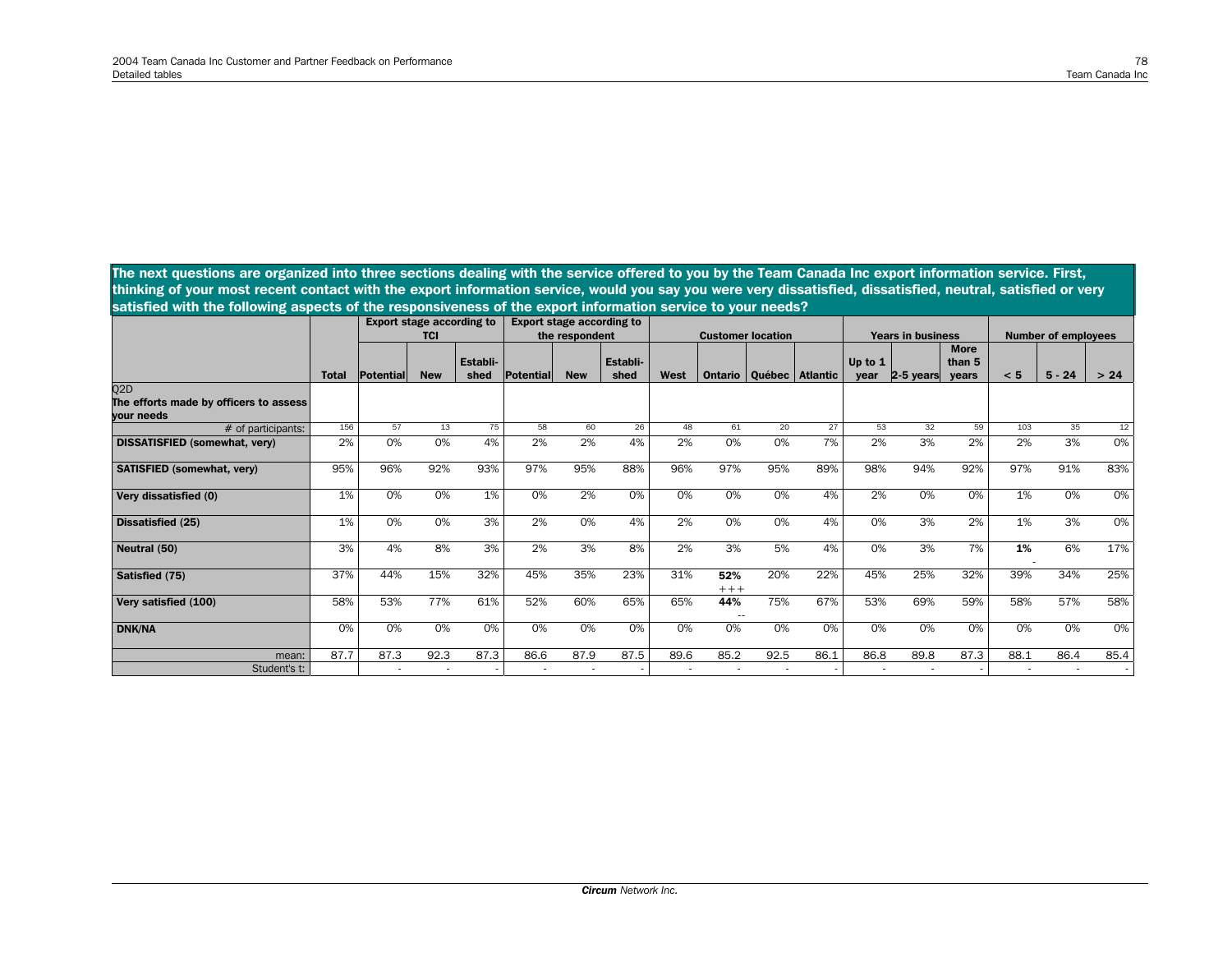|                                      |              |                  | <b>Export stage according to</b><br><b>TCI</b> |          |                  | <b>Export stage according to</b> |          |      |                |                          |                 |           |                          |             |      |                            |      |
|--------------------------------------|--------------|------------------|------------------------------------------------|----------|------------------|----------------------------------|----------|------|----------------|--------------------------|-----------------|-----------|--------------------------|-------------|------|----------------------------|------|
|                                      |              |                  |                                                |          |                  | the respondent                   |          |      |                | <b>Customer location</b> |                 |           | <b>Years in business</b> |             |      | <b>Number of employees</b> |      |
|                                      |              |                  |                                                |          |                  |                                  |          |      |                |                          |                 |           |                          | <b>More</b> |      |                            |      |
|                                      |              |                  |                                                | Establi- |                  |                                  | Establi- |      |                |                          |                 | Up to $1$ |                          | than 5      |      |                            |      |
|                                      | <b>Total</b> | <b>Potential</b> | <b>New</b>                                     | shed     | <b>Potential</b> | <b>New</b>                       | shed     | West | <b>Ontario</b> | Québec                   | <b>Atlantic</b> | year      | $2-5$ years              | years       | < 5  | $5 - 24$                   | > 24 |
| Q2E                                  |              |                  |                                                |          |                  |                                  |          |      |                |                          |                 |           |                          |             |      |                            |      |
| The helpfulness of officers          |              |                  |                                                |          |                  |                                  |          |      |                |                          |                 |           |                          |             |      |                            |      |
| $#$ of participants:                 | 157          | 57               | 13                                             | 76       | 58               | 61                               | 26       | 49   | 62             | 20                       | 26              | 52        | 33                       | 59          | 103  | 36                         | 12   |
| <b>DISSATISFIED (somewhat, very)</b> | 1%           | 2%               | 0%                                             | 1%       | 2%               | 0%                               | 4%       | 0%   | 0%             | 0%                       | 8%              | 0%        | 0%                       | 3%          | 0%   | 6%                         | 0%   |
|                                      |              |                  |                                                |          |                  |                                  |          |      |                |                          |                 |           |                          |             |      |                            |      |
| <b>SATISFIED (somewhat, very)</b>    | 94%          | 89%              | 100%                                           | 95%      | 95%              | 93%                              | 88%      | 92%  | 95%            | 95%                      | 92%             | 96%       | 91%                      | 93%         | 94%  | 92%                        | 92%  |
|                                      |              |                  |                                                |          |                  |                                  |          |      |                |                          |                 |           |                          |             |      |                            |      |
| Very dissatisfied (0)                | 0%           | 0%               | 0%                                             | 0%       | 0%               | 0%                               | 0%       | 0%   | 0%             | 0%                       | 0%              | 0%        | 0%                       | 0%          | 0%   | 0%                         | 0%   |
|                                      |              |                  |                                                |          |                  |                                  |          |      |                |                          |                 |           |                          |             |      |                            |      |
| <b>Dissatisfied (25)</b>             | 1%           | 2%               | 0%                                             | 1%       | 2%               | 0%                               | 4%       | 0%   | 0%             | 0%                       | 8%              | 0%        | 0%                       | 3%          | 0%   | 6%                         | 0%   |
|                                      |              |                  |                                                |          |                  |                                  |          |      |                |                          |                 |           |                          |             |      |                            |      |
| Neutral (50)                         | 5%           | 9%               | 0%                                             | 4%       | 3%               | 7%                               | 8%       | 8%   | 5%             | 5%                       | 0%              | 4%        | 9%                       | 3%          | 6%   | 3%                         | 8%   |
|                                      |              |                  |                                                |          |                  |                                  |          |      |                |                          |                 |           |                          |             |      |                            |      |
| Satisfied (75)                       | 41%          | 39%              | 46%                                            | 41%      | 45%              | 44%                              | 31%      | 41%  | 45%            | 40%                      | 31%             | 44%       | 42%                      | 36%         | 45%  | 39%                        | 25%  |
|                                      |              |                  |                                                |          |                  |                                  |          |      |                |                          |                 |           |                          |             |      |                            |      |
| Very satisfied (100)                 | 53%          | 51%              | 54%                                            | 54%      | 50%              | 49%                              | 58%      | 51%  | 50%            | 55%                      | 62%             | 52%       | 48%                      | 58%         | 50%  | 53%                        | 67%  |
|                                      |              |                  |                                                |          |                  |                                  |          |      |                |                          |                 |           |                          |             |      |                            |      |
| <b>DNK/NA</b>                        | 0%           | 0%               | 0%                                             | 0%       | 0%               | 0%                               | 0%       | 0%   | 0%             | 0%                       | 0%              | 0%        | 0%                       | 0%          | 0%   | 0%                         | 0%   |
|                                      |              |                  |                                                |          |                  |                                  |          |      |                |                          |                 |           |                          |             |      |                            |      |
| mean:                                | 86.3         | 84.6             | 88.5                                           | 86.8     | 85.8             | 85.7                             | 85.6     | 85.7 | 86.3           | 87.5                     | 86.5            | 87.0      | 84.8                     | 86.9        | 85.9 | 84.7                       | 89.6 |
| Student's t:                         |              |                  |                                                |          |                  |                                  |          |      |                |                          |                 |           |                          |             |      |                            |      |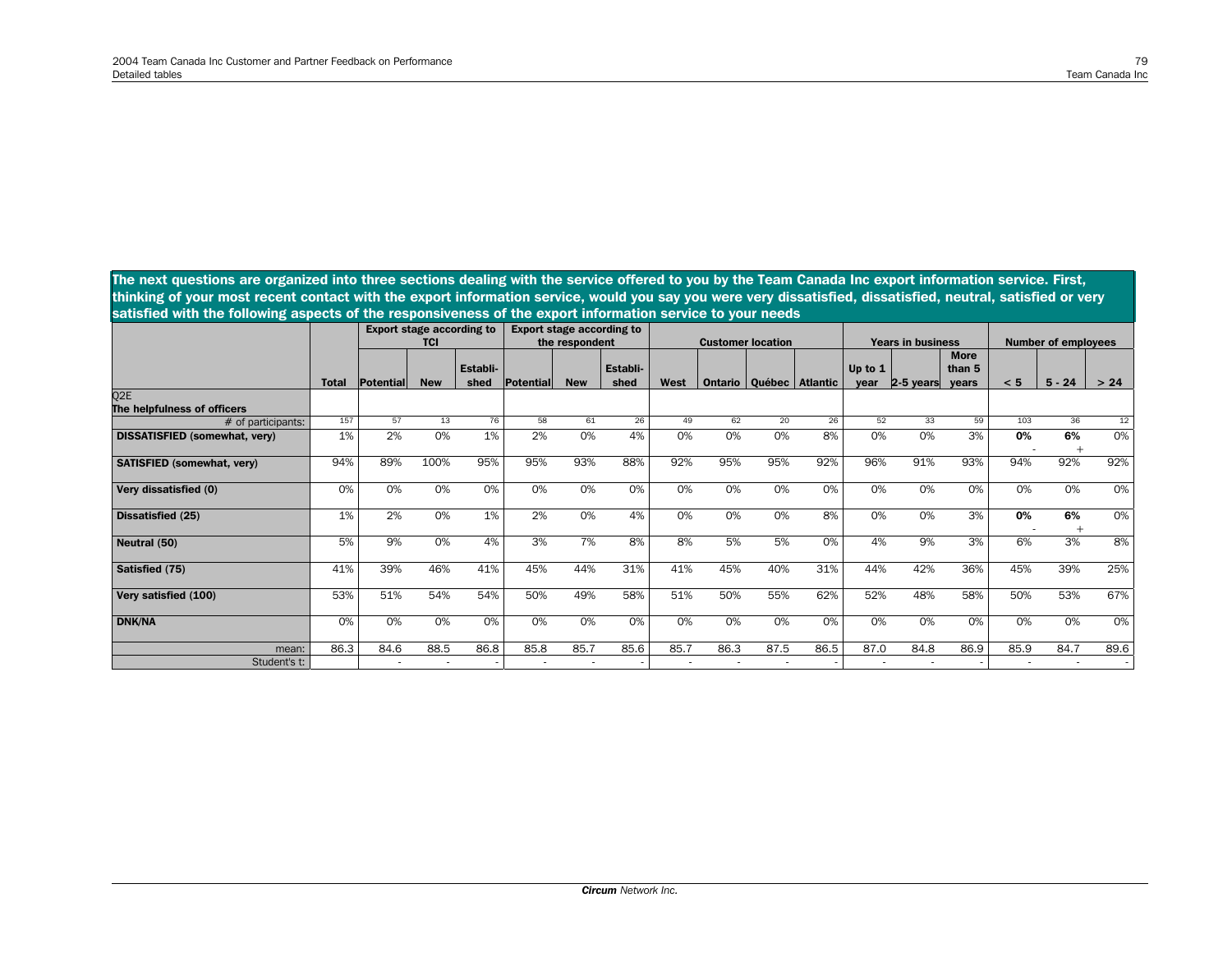|                                                     |              |      | <b>Export stage according to</b><br><b>TCI</b><br>Establi-<br><b>Potential</b><br><b>New</b><br>shed |      |                  | <b>Export stage according to</b> |          |      |                          |        |                 |           |                          |                       |      |                            |      |
|-----------------------------------------------------|--------------|------|------------------------------------------------------------------------------------------------------|------|------------------|----------------------------------|----------|------|--------------------------|--------|-----------------|-----------|--------------------------|-----------------------|------|----------------------------|------|
|                                                     |              |      |                                                                                                      |      |                  | the respondent                   |          |      | <b>Customer location</b> |        |                 |           | <b>Years in business</b> |                       |      | <b>Number of employees</b> |      |
|                                                     |              |      |                                                                                                      |      |                  |                                  | Establi- |      |                          |        |                 | Up to $1$ |                          | <b>More</b><br>than 5 |      |                            |      |
|                                                     | <b>Total</b> |      |                                                                                                      |      | <b>Potential</b> | <b>New</b>                       | shed     | West | <b>Ontario</b>           | Québec | <b>Atlantic</b> | year      | $2-5$ years              | years                 | < 5  | $5 - 24$                   | > 24 |
| Q <sub>2F</sub><br>The ease of understanding of the |              |      |                                                                                                      |      |                  |                                  |          |      |                          |        |                 |           |                          |                       |      |                            |      |
| information provided                                |              |      |                                                                                                      |      |                  |                                  |          |      |                          |        |                 |           |                          |                       |      |                            |      |
| $#$ of participants:                                | 153          | 55   | 13                                                                                                   | 74   | 54               | 61                               | 26       | 48   | 60                       | 20     | 25              | 52        | 32                       | 57                    | 102  | 33                         | 12   |
| <b>DISSATISFIED (somewhat, very)</b>                | 1%           | 0%   | 0%                                                                                                   | 3%   | 0%               | 2%                               | 4%       | 2%   | 0%                       | 0%     | 4%              | 4%        | 0%                       | 0%                    | 2%   | 0%                         | 0%   |
| SATISFIED (somewhat, very)                          | 95%          | 96%  | 100%                                                                                                 | 93%  | 100%             | 93%                              | 88%      | 92%  | 98%                      | 100%   | 92%             | 92%       | 97%                      | 96%                   | 95%  | 100%                       | 83%  |
| Very dissatisfied (0)                               | 1%           | 0%   | 0%                                                                                                   | 1%   | 0%               | 2%                               | 0%       | 0%   | 0%                       | 0%     | 4%              | 2%        | 0%                       | 0%                    | 1%   | 0%                         | 0%   |
| <b>Dissatisfied (25)</b>                            | 1%           | 0%   | 0%                                                                                                   | 1%   | 0%               | 0%                               | 4%       | 2%   | 0%                       | 0%     | 0%              | 2%        | 0%                       | 0%                    | 1%   | 0%                         | 0%   |
| Neutral (50)                                        | 3%           | 4%   | 0%                                                                                                   | 4%   | 0%               | 5%                               | 8%       | 6%   | 2%                       | 0%     | 4%              | 4%        | 3%                       | 4%                    | 3%   | 0%                         | 17%  |
| Satisfied (75)                                      | 58%          | 55%  | 62%                                                                                                  | 57%  | 67%              | 56%                              | 50%      | 58%  | 63%                      | 50%    | 52%             | 58%       | 66%                      | 51%                   | 62%  | 58%                        | 42%  |
| Very satisfied (100)                                | 37%          | 42%  | 38%                                                                                                  | 36%  | 33%              | 38%                              | 38%      | 33%  | 35%                      | 50%    | 40%             | 35%       | 31%                      | 46%                   | 33%  | 42%                        | 42%  |
| <b>DNK/NA</b>                                       | 0%           | 0%   | 0%                                                                                                   | 0%   | 0%               | 0%                               | 0%       | 0%   | 0%                       | 0%     | 0%              | 0%        | 0%                       | 0%                    | 0%   | 0%                         | 0%   |
| mean:                                               | 82.7         | 84.5 | 84.6                                                                                                 | 81.4 | 83.3             | 82.0                             | 80.8     | 80.7 | 83.3                     | 87.5   | 81.0            | 80.3      | 82.0                     | 85.5                  | 81.4 | 85.6                       | 81.3 |
| Student's t:                                        |              |      |                                                                                                      |      |                  |                                  |          |      |                          |        |                 |           |                          |                       |      |                            |      |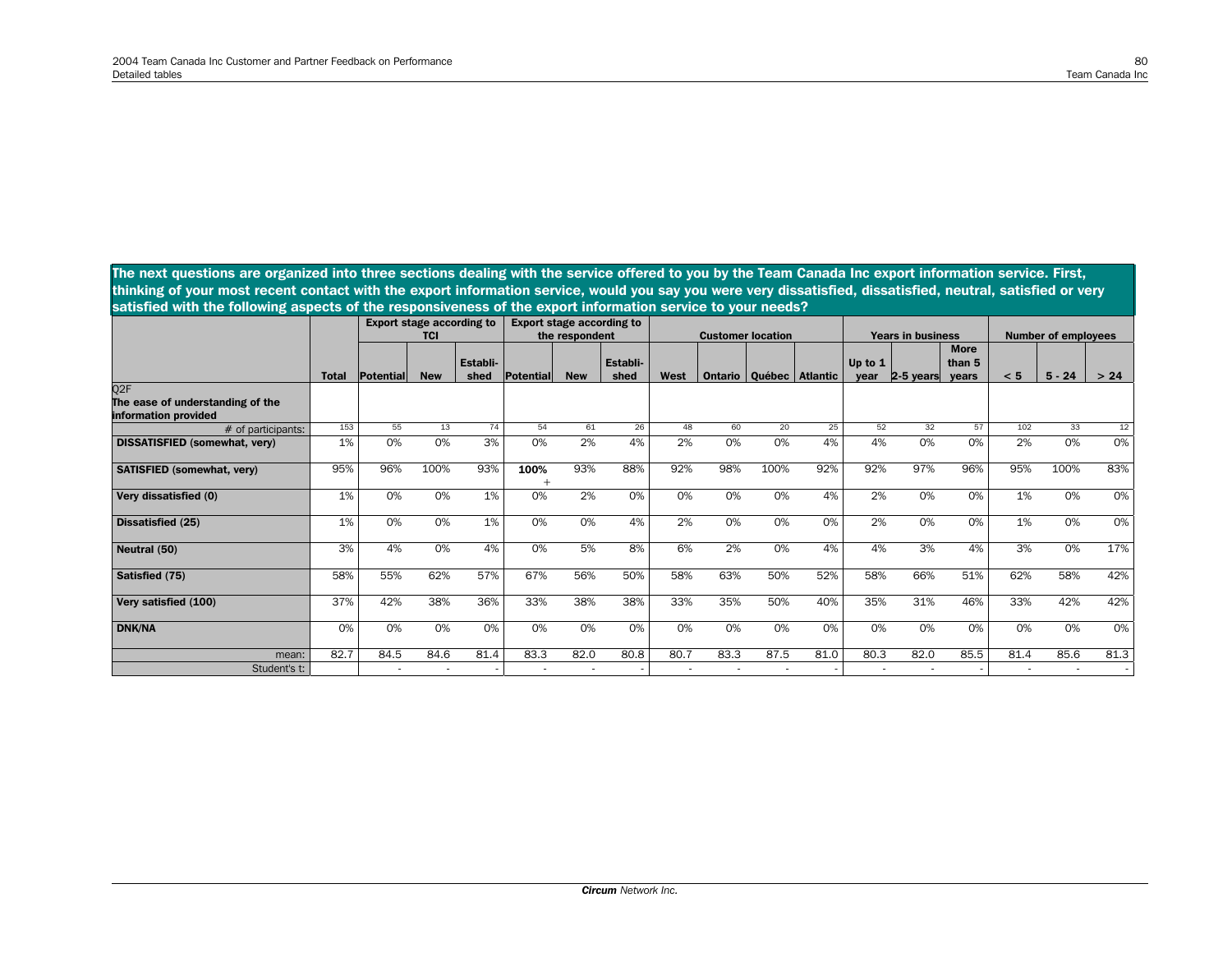| Overall, would you say you were very dissatisfied, dissatisfied, neutral,satisfied or very satisfied with the responsiveness of the export information service to |              |                  |                                  |          |                  |                                  |          |      |                |                          |      |           |                          |             |      |                            |      |
|-------------------------------------------------------------------------------------------------------------------------------------------------------------------|--------------|------------------|----------------------------------|----------|------------------|----------------------------------|----------|------|----------------|--------------------------|------|-----------|--------------------------|-------------|------|----------------------------|------|
| your needs as defined in the previous prompts?                                                                                                                    |              |                  |                                  |          |                  |                                  |          |      |                |                          |      |           |                          |             |      |                            |      |
|                                                                                                                                                                   |              |                  | <b>Export stage according to</b> |          |                  | <b>Export stage according to</b> |          |      |                |                          |      |           |                          |             |      |                            |      |
|                                                                                                                                                                   |              |                  | <b>TCI</b>                       |          |                  | the respondent                   |          |      |                | <b>Customer location</b> |      |           | <b>Years in business</b> | <b>More</b> |      | <b>Number of employees</b> |      |
|                                                                                                                                                                   |              |                  |                                  | Establi- |                  |                                  | Establi- |      |                |                          |      | Up to $1$ |                          | than 5      |      |                            |      |
|                                                                                                                                                                   | <b>Total</b> | <b>Potential</b> | <b>New</b>                       | shed     | <b>Potential</b> | <b>New</b>                       | shed     | West | <b>Ontario</b> | Québec   Atlantic        |      | vear      | 2-5 years                | vears       | < 5  | $5 - 24$                   | > 24 |
| Q <sub>3</sub>                                                                                                                                                    |              |                  |                                  |          |                  |                                  |          |      |                |                          |      |           |                          |             |      |                            |      |
| $#$ of participants:                                                                                                                                              | 158          | 57               | 13                               | 77       | 58               | 62                               | 26       | 49   | 62             | 20                       | 27   | 53        | 33                       | 59          | 104  | 36                         | 12   |
| <b>DISSATISFIED (somewhat, very)</b>                                                                                                                              | 6%           | 5%               | 8%                               | 5%       | 5%               | 5%                               | 12%      | 8%   | 2%             | 10%                      | 7%   | 11%       | 3%                       | 3%          | 8%   | 3%                         | 0%   |
| SATISFIED (somewhat, very)                                                                                                                                        | 89%          | 91%              | 85%                              | 88%      | 88%              | 94%                              | 77%      | 88%  | 92%            | 90%                      | 85%  | 87%       | 94%                      | 88%         | 90%  | 92%                        | 75%  |
| Very dissatisfied (0)                                                                                                                                             | 3%           | 4%               | 8%                               | 1%       | 3%               | 2%                               | 4%       | 0%   | 0%             | 10%                      | 7%   | 6%        | 0%                       | 2%          | 3%   | 3%                         | 0%   |
| <b>Dissatisfied (25)</b>                                                                                                                                          | 3%           | 2%               | 0%                               | 4%       | 2%               | 3%                               | 8%       | 8%   | 2%             | 0%                       | 0%   | 6%        | 3%                       | 2%          | 5%   | 0%                         | 0%   |
| Neutral (50)                                                                                                                                                      | 5%           | 4%               | 8%                               | 6%       | 7%               | 2%                               | 12%      | 4%   | 6%             | 0%                       | 7%   | 2%        | 3%                       | 8%          | 2%   | 6%                         | 25%  |
| Satisfied (75)                                                                                                                                                    | 50%          | 51%              | 62%                              | 47%      | 60%              | 48%                              | 38%      | 51%  | 55%            | 50%                      | 37%  | 55%       | 55%                      | 42%         | 54%  | 53%                        | 17%  |
| Very satisfied (100)                                                                                                                                              | 39%          | 40%              | 23%                              | 42%      | 28%              | 45%                              | 38%      | 37%  | 37%            | 40%                      | 48%  | 32%       | 39%                      | 46%         | 37%  | 39%                        | 58%  |
| <b>DNK/NA</b>                                                                                                                                                     | 0%           | 0%               | 0%                               | 0%       | 0%               | 0%                               | 0%       | 0%   | 0%             | 0%                       | 0%   | 0%        | 0%                       | 0%          | 0%   | 0%                         | 0%   |
| mean:                                                                                                                                                             | 80.1         | 80.7             | 73.1                             | 80.8     | 76.7             | 83.1                             | 75.0     | 79.1 | 81.9           | 77.5                     | 79.6 | 75.5      | 82.6                     | 82.2        | 79.1 | 81.3                       | 83.3 |
| Student's t:                                                                                                                                                      |              |                  |                                  |          |                  |                                  |          |      |                |                          |      |           |                          |             |      |                            |      |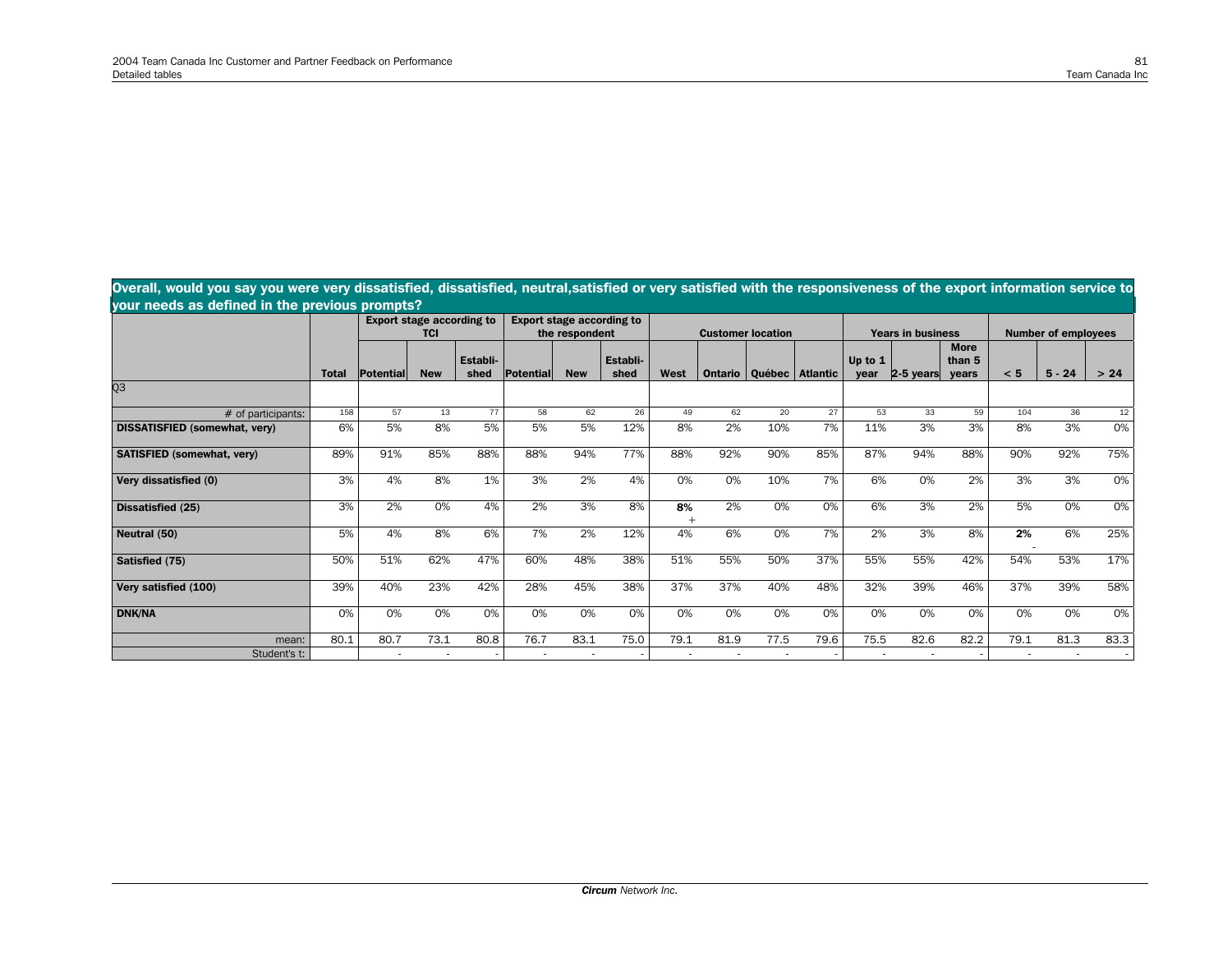**Would you say that the responsiveness of the export information service to your needs exceeded your expectations, met your expectations or failed to meet your expectations?**

|                                         |              |           | <b>Export stage according to</b><br><b>TCI</b> |                  |                  | <b>Export stage according to</b><br>the respondent |                  |      | <b>Customer location</b> |        |          |                   | <b>Years in business</b> |                                |     | <b>Number of employees</b> |      |
|-----------------------------------------|--------------|-----------|------------------------------------------------|------------------|------------------|----------------------------------------------------|------------------|------|--------------------------|--------|----------|-------------------|--------------------------|--------------------------------|-----|----------------------------|------|
|                                         | <b>Total</b> | Potential | <b>New</b>                                     | Establi-<br>shed | <b>Potential</b> | <b>New</b>                                         | Establi-<br>shed | West | <b>Ontario</b>           | Québec | Atlantic | Up to $1$<br>year | 2-5 years                | <b>More</b><br>than 5<br>years | < 5 | $5 - 24$                   | > 24 |
| Q4A                                     |              |           |                                                |                  |                  |                                                    |                  |      |                          |        |          |                   |                          |                                |     |                            |      |
| $#$ of participants:                    | 151          | 53        | 13                                             | 74               | 56               | 57                                                 | 26               | 48   | 58                       | 18     | 27       | 52                | 32                       | 55                             | 102 | 33                         | 11   |
| <b>Exceeded your expectations</b>       | 13%          | 13%       | 15%                                            | 15%              | 11%              | 14%                                                | 23%              | 17%  | 12%                      | 17%    | 7%       | 13%               | 16%                      | 15%                            | 12% | 21%                        | 9%   |
| Met your expectations                   | 54%          | 58%       | 46%                                            | 50%              | 68%<br>$++$      | 51%                                                | 31%              | 54%  | 50%                      | 61%    | 59%      | 54%               | 66%                      | 49%                            | 58% | 58%                        | 27%  |
| <b>Failed to meet your expectations</b> | 9%           | 8%        | 8%                                             | 12%              | 2%               | 12%                                                | 19%              | 10%  | 7%                       | 11%    | 11%      | 12%               | 3%                       | 11%                            | 10% | 3%                         | 18%  |
| <b>DNK/NA</b>                           | 23%          | 21%       | 31%                                            | 23%              | 20%              | 23%                                                | 27%              | 19%  | 31%                      | 11%    | 22%      | 21%               | 16%                      | 25%                            | 21% | 18%                        | 45%  |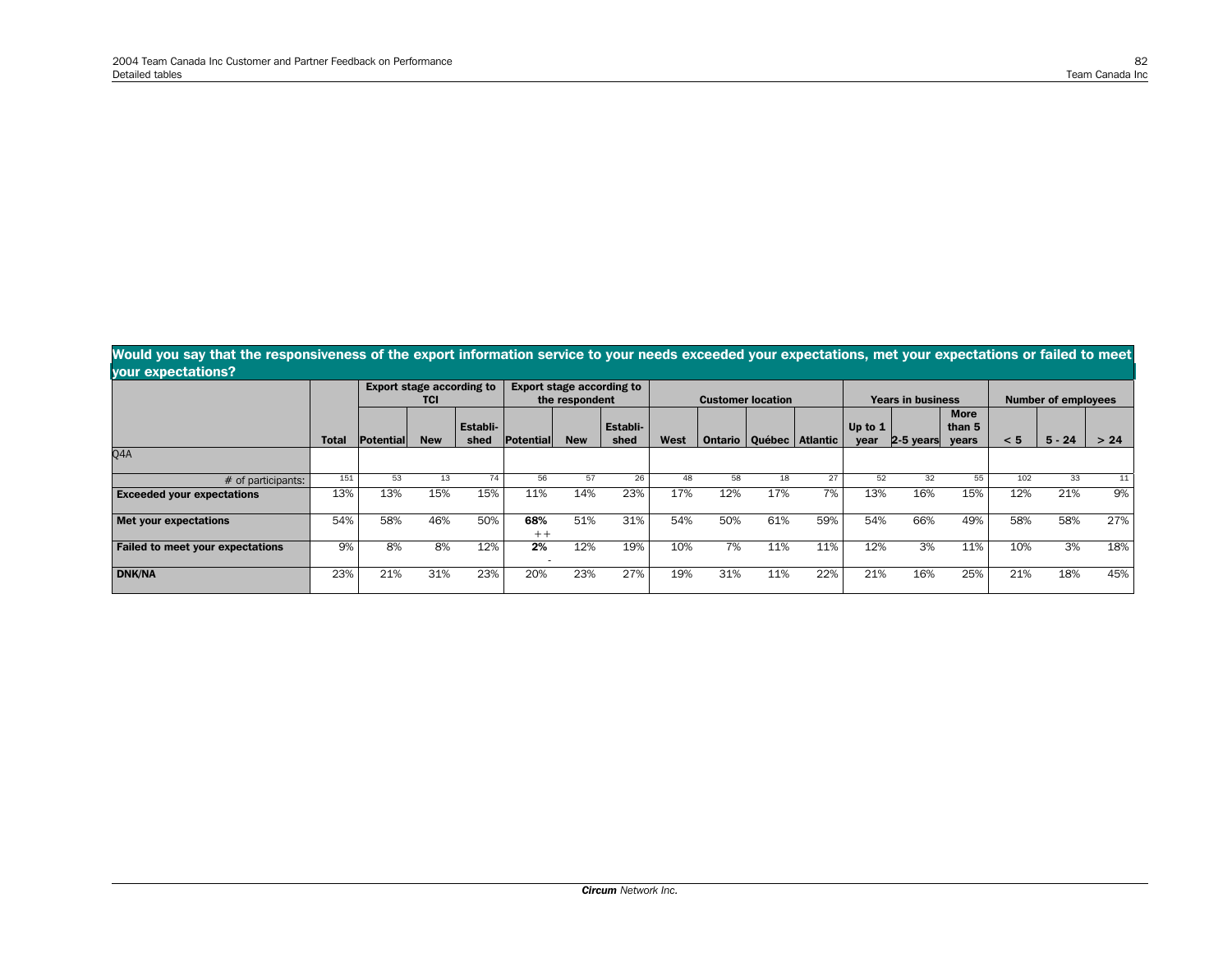| Of the following six aspects of service, which one is the most important to you in dealing with the export information service |              |                  |                                         |                  |                  |                                                    |                  |      |                |                          |     |                   |                          |                                |           |                            |      |
|--------------------------------------------------------------------------------------------------------------------------------|--------------|------------------|-----------------------------------------|------------------|------------------|----------------------------------------------------|------------------|------|----------------|--------------------------|-----|-------------------|--------------------------|--------------------------------|-----------|----------------------------|------|
|                                                                                                                                |              |                  | <b>Export stage according to</b><br>TCI |                  |                  | <b>Export stage according to</b><br>the respondent |                  |      |                | <b>Customer location</b> |     |                   | <b>Years in business</b> |                                |           | <b>Number of employees</b> |      |
|                                                                                                                                | <b>Total</b> | <b>Potential</b> | <b>New</b>                              | Establi-<br>shed | <b>Potential</b> | <b>New</b>                                         | Establi-<br>shed | West | <b>Ontario</b> | Québec   Atlantic        |     | Up to $1$<br>year | $2-5$ years              | <b>More</b><br>than 5<br>vears | < 5       | $5 - 24$                   | > 24 |
| 04BB                                                                                                                           |              |                  |                                         |                  |                  |                                                    |                  |      |                |                          |     |                   |                          |                                |           |                            |      |
| $#$ of participants:                                                                                                           | 158          | 57               | 13                                      | 77               | 58               | 62                                                 | 26               | 49   | 62             | 20                       | 27  | 53                | 33                       | 59                             | 104       | 36                         | 12   |
| The helpfulness of officers                                                                                                    | 27%          | 30%              | 8%                                      | 25%              | 24%              | 27%                                                | 27%              | 39%  | 18%            | 20%                      | 33% | 28%               | 30%                      | 27%                            | 29%       | 22%                        | 25%  |
| The ease of locating the information<br>service among government programs                                                      | 23%          | 25%              | 15%                                     | 25%              | 28%              | 21%                                                | 19%              | 14%  | 27%            | 25%                      | 26% | 21%               | 15%                      | 27%                            | 16%<br>-- | 39%<br>$++$                | 25%  |
| The efforts made by officers to<br>assess your needs                                                                           | 16%          | 12%              | 31%                                     | 17%              | 16%              | 16%                                                | 23%              | 18%  | 18%            | 15%                      | 11% | 13%               | 21%                      | 17%                            | 17%       | 11%                        | 33%  |
| The ease of understanding of the<br>information provided                                                                       | 15%          | 16%              | 31%                                     | 12%              | 17%              | 11%                                                | 12%              | 12%  | 15%            | 25%                      | 11% | 17%               | 18%                      | 10%                            | 15%       | 11%                        | 17%  |
| The speed of the service                                                                                                       | 11%          | 11%              | 8%                                      | 12%              | 9%               | 15%                                                | 8%               | 10%  | 11%            | 5%                       | 15% | 11%               | 6%                       | 12%                            | 12%       | 11%                        | 0%   |
| <b>DNK/NA</b>                                                                                                                  | 5%           | 7%               | 8%                                      | 4%               | 5%               | 8%                                                 | 0%               | 2%   | 6%             | 10%                      | 4%  | 8%                | 0%                       | 5%                             | 7%        | 3%                         | 0%   |
| The flexibility of the service                                                                                                 | 3%           | $0\%$            | 0%                                      | 6%               | 2%               | 2%                                                 | 12%              | 4%   | 5%             | 0%                       | 0%  | 2%                | 9%                       | 2%                             | 4%        | 3%                         | 0%   |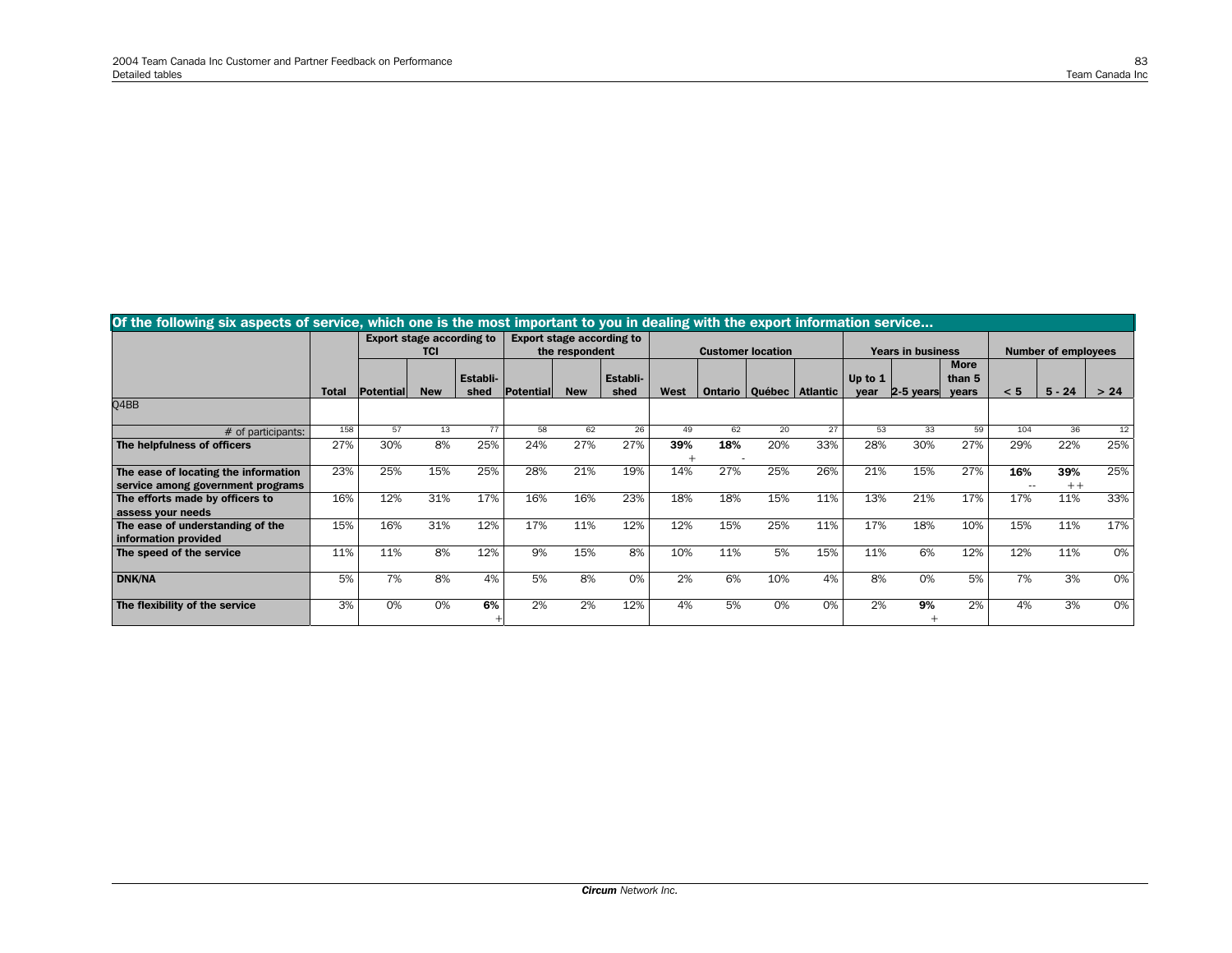| Thinking of your most recent contact with the export information service, would you say you were very dissatisfied, dissatisfied, neutral, satisfied or very<br>satisfied with the following aspects of the reliability of the export information service? |              |                  |                                                |                  |                  |                                                    |                  |       |         |                          |                 |                 |                          |                                |      |                            |      |
|------------------------------------------------------------------------------------------------------------------------------------------------------------------------------------------------------------------------------------------------------------|--------------|------------------|------------------------------------------------|------------------|------------------|----------------------------------------------------|------------------|-------|---------|--------------------------|-----------------|-----------------|--------------------------|--------------------------------|------|----------------------------|------|
|                                                                                                                                                                                                                                                            |              |                  | <b>Export stage according to</b><br><b>TCI</b> |                  |                  | <b>Export stage according to</b><br>the respondent |                  |       |         | <b>Customer location</b> |                 |                 | <b>Years in business</b> |                                |      | <b>Number of employees</b> |      |
|                                                                                                                                                                                                                                                            | <b>Total</b> | <b>Potential</b> | <b>New</b>                                     | Establi-<br>shed | <b>Potential</b> | <b>New</b>                                         | Establi-<br>shed | West  | Ontario | Ouébec                   | <b>Atlantic</b> | Up to 1<br>vear | 2-5 years                | <b>More</b><br>than 5<br>vears | < 5  | $5 - 24$                   | > 24 |
| Q5A<br>The knowledge of the officers                                                                                                                                                                                                                       |              |                  |                                                |                  |                  |                                                    |                  |       |         |                          |                 |                 |                          |                                |      |                            |      |
| $#$ of participants:                                                                                                                                                                                                                                       | 158          | 57               | 13                                             | 77               | 58               | 62                                                 | 26               | 49    | 62      | 20                       | 27              | 53              | 33                       | 59                             | 104  | 36                         | 12   |
| <b>DISSATISFIED (somewhat, very)</b>                                                                                                                                                                                                                       | 4%           | 4%               | 0%                                             | 6%               | 2%               | 6%                                                 | 8%               | 4%    | 5%      | 0%                       | 7%              | 9%              | 3%                       | 2%                             | 6%   | 3%                         | 0%   |
| SATISFIED (somewhat, very)                                                                                                                                                                                                                                 | 87%          | 91%              | 92%                                            | 83%              | 93%              | 85%                                                | 77%              | 86%   | 87%     | 85%                      | 93%             | 87%             | 85%                      | 88%                            | 88%  | 92%                        | 58%  |
| Very dissatisfied (0)                                                                                                                                                                                                                                      | 1%           | 2%               | $0\%$                                          | 1%               | 0%               | 3%                                                 | 0%               | $0\%$ | 2%      | 0%                       | 4%              | 4%              | $0\%$                    | 0%                             | 2%   | 0%                         | 0%   |
| Dissatisfied (25)                                                                                                                                                                                                                                          | 3%           | 2%               | 0%                                             | 5%               | 2%               | 3%                                                 | 8%               | 4%    | 3%      | 0%                       | 4%              | 6%              | 3%                       | 2%                             | 4%   | 3%                         | 0%   |
| Neutral (50)                                                                                                                                                                                                                                               | 8%           | 5%               | 8%                                             | 10%              | 5%               | 8%                                                 | 15%              | 10%   | 8%      | 15%                      | 0%              | 4%              | 12%                      | 10%                            | 6%   | 6%                         | 42%  |
| Satisfied (75)                                                                                                                                                                                                                                             | 46%          | 40%              | 54%                                            | 47%              | 57%              | 40%                                                | 46%              | 51%   | 44%     | 35%                      | 48%             | 49%             | 42%                      | 42%                            | 48%  | 50%                        | 17%  |
| Very satisfied (100)                                                                                                                                                                                                                                       | 42%          | 51%              | 38%                                            | 36%              | 36%              | 45%                                                | 31%              | 35%   | 44%     | 50%                      | 44%             | 38%             | 42%                      | 46%                            | 40%  | 42%                        | 42%  |
| <b>DNK/NA</b>                                                                                                                                                                                                                                              | 0%           | 0%               | 0%                                             | $0\%$            | 0%               | 0%                                                 | 0%               | 0%    | 0%      | 0%                       | 0%              | 0%              | 0%                       | $0\%$                          | O%   | 0%                         | 0%   |
| mean:                                                                                                                                                                                                                                                      | 80.9         | 84.2             | 82.7                                           | 77.9             | 81.9             | 80.2                                               | 75.0             | 79.1  | 81.0    | 83.8                     | 81.5            | 77.8            | 81.1                     | 83.1                           | 80.3 | 82.6                       | 75.0 |
| Student's t:                                                                                                                                                                                                                                               |              |                  |                                                |                  |                  |                                                    |                  |       |         |                          |                 |                 |                          |                                |      |                            |      |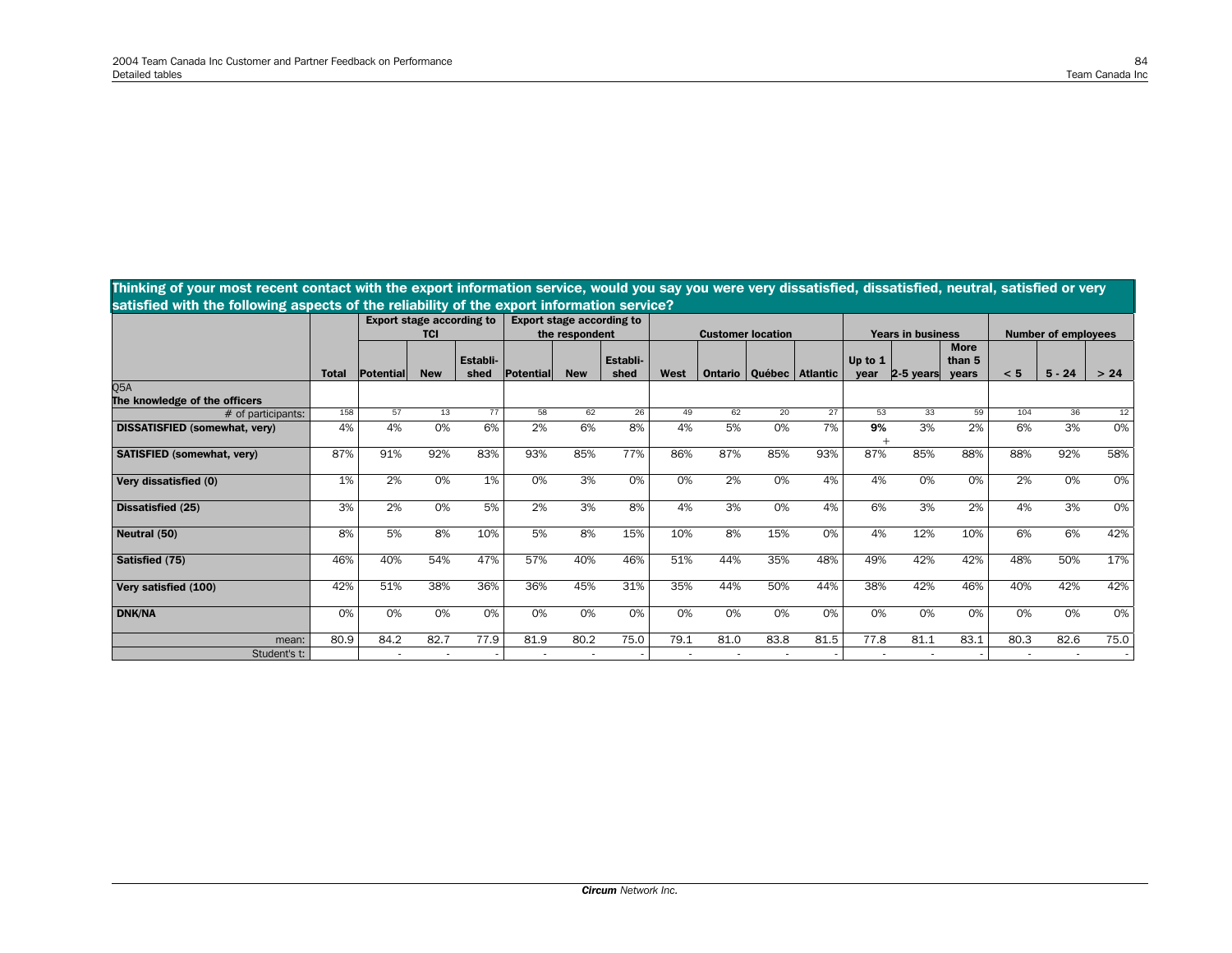| Thinking of your most recent contact with the export information service, would you say you were very dissatisfied, dissatisfied, neutral, satisfied or very<br>satisfied with the following aspects of the reliability of the export information service? |              |                  |                                                |                  |                  |                                                    |                  |      |         |                          |                 |                 |                          |                                |      |                            |      |
|------------------------------------------------------------------------------------------------------------------------------------------------------------------------------------------------------------------------------------------------------------|--------------|------------------|------------------------------------------------|------------------|------------------|----------------------------------------------------|------------------|------|---------|--------------------------|-----------------|-----------------|--------------------------|--------------------------------|------|----------------------------|------|
|                                                                                                                                                                                                                                                            |              |                  | <b>Export stage according to</b><br><b>TCI</b> |                  |                  | <b>Export stage according to</b><br>the respondent |                  |      |         | <b>Customer location</b> |                 |                 | <b>Years in business</b> |                                |      | <b>Number of employees</b> |      |
|                                                                                                                                                                                                                                                            | <b>Total</b> | <b>Potential</b> | <b>New</b>                                     | Establi-<br>shed | <b>Potential</b> | <b>New</b>                                         | Establi-<br>shed | West | Ontario | Ouébec                   | <b>Atlantic</b> | Up to 1<br>vear | 2-5 years                | <b>More</b><br>than 5<br>vears | < 5  | $5 - 24$                   | > 24 |
| Q5B<br>The courtesy of the officers                                                                                                                                                                                                                        |              |                  |                                                |                  |                  |                                                    |                  |      |         |                          |                 |                 |                          |                                |      |                            |      |
| $#$ of participants:                                                                                                                                                                                                                                       | 158          | 57               | 13                                             | 77               | 58               | 62                                                 | 26               | 49   | 62      | 20                       | 27              | 53              | 33                       | 59                             | 104  | 36                         | 12   |
| <b>DISSATISFIED (somewhat, very)</b>                                                                                                                                                                                                                       | 1%           | 0%               | 0%                                             | 3%               | 0%               | 2%                                                 | 4%               | 2%   | 0%      | 0%                       | 4%              | 4%              | 0%                       | 0%                             | 2%   | 0%                         | 0%   |
| SATISFIED (somewhat, very)                                                                                                                                                                                                                                 | 96%          | 98%              | 100%                                           | 94%              | 98%              | 97%                                                | 88%              | 96%  | 95%     | 100%                     | 96%             | 96%             | 97%                      | 97%                            | 96%  | 100%                       | 83%  |
| Very dissatisfied (0)                                                                                                                                                                                                                                      | 1%           | 0%               | 0%                                             | 1%               | 0%               | 2%                                                 | 0%               | 0%   | 0%      | 0%                       | 4%              | 2%              | 0%                       | 0%                             | 1%   | 0%                         | 0%   |
| Dissatisfied (25)                                                                                                                                                                                                                                          | 1%           | 0%               | 0%                                             | 1%               | 0%               | 0%                                                 | 4%               | 2%   | 0%      | 0%                       | 0%              | 2%              | 0%                       | 0%                             | 1%   | 0%                         | 0%   |
| Neutral (50)                                                                                                                                                                                                                                               | 3%           | 2%               | 0%                                             | 4%               | 2%               | 2%                                                 | 8%               | 2%   | 5%      | 0%                       | 0%              | 0%              | 3%                       | 3%                             | 2%   | 0%                         | 17%  |
| Satisfied (75)                                                                                                                                                                                                                                             | 31%          | 35%              | 15%                                            | 31%              | 38%              | 27%                                                | 27%              | 27%  | 39%     | 20%                      | 30%             | 28%             | 36%                      | 25%                            | 29%  | 36%                        | 25%  |
| Very satisfied (100)                                                                                                                                                                                                                                       | 65%          | 63%              | 85%                                            | 62%              | 60%              | 69%                                                | 62%              | 69%  | 56%     | 80%                      | 67%             | 68%             | 61%                      | 71%                            | 67%  | 64%                        | 58%  |
| <b>DNK/NA</b>                                                                                                                                                                                                                                              | 0%           | 0%               | 0%                                             | $0\%$            | 0%               | 0%                                                 | 0%               | 0%   | 0%      | 0%                       | 0%              | 0%              | 0%                       | 0%                             | 0%   | 0%                         | 0%   |
| mean:                                                                                                                                                                                                                                                      | 89.9         | 90.4             | 96.2                                           | 88.0             | 89.7             | 90.7                                               | 86.5             | 90.8 | 87.9    | 95.0                     | 88.9            | 89.6            | 89.4                     | 91.9                           | 90.1 | 91.0                       | 85.4 |
| Student's t:                                                                                                                                                                                                                                               |              |                  | $\star$                                        |                  |                  |                                                    |                  |      |         |                          |                 |                 |                          |                                |      |                            |      |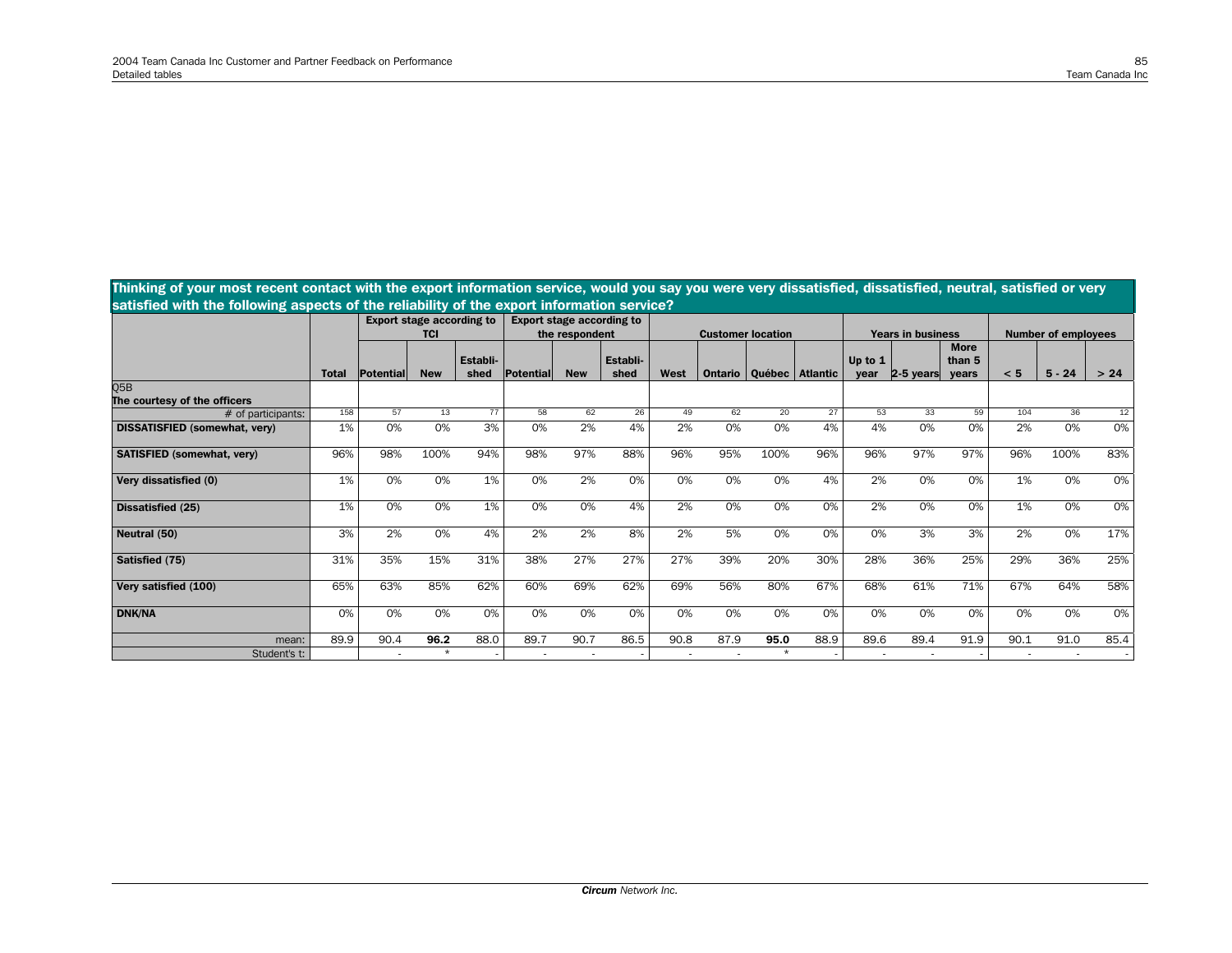| Thinking of your most recent contact with the export information service, would you say you were very dissatisfied, dissatisfied, neutral, satisfied or very<br>satisfied with the following aspects of the reliability of the export information service? |              |                  |                                                |                  |                  |                                                    |                  |          |                          |          |                 |                 |                          |                                |          |                            |         |
|------------------------------------------------------------------------------------------------------------------------------------------------------------------------------------------------------------------------------------------------------------|--------------|------------------|------------------------------------------------|------------------|------------------|----------------------------------------------------|------------------|----------|--------------------------|----------|-----------------|-----------------|--------------------------|--------------------------------|----------|----------------------------|---------|
|                                                                                                                                                                                                                                                            |              |                  | <b>Export stage according to</b><br><b>TCI</b> |                  |                  | <b>Export stage according to</b><br>the respondent |                  |          | <b>Customer location</b> |          |                 |                 | <b>Years in business</b> |                                |          | <b>Number of employees</b> |         |
|                                                                                                                                                                                                                                                            | <b>Total</b> | <b>Potential</b> | <b>New</b>                                     | Establi-<br>shed | <b>Potential</b> | <b>New</b>                                         | Establi-<br>shed | West     | Ontario                  | Ouébec   | <b>Atlantic</b> | Up to 1<br>vear | 2-5 years                | <b>More</b><br>than 5<br>vears | < 5      | $5 - 24$                   | > 24    |
| Q5C<br><b>Keeping information confidential</b>                                                                                                                                                                                                             |              |                  |                                                |                  |                  |                                                    |                  |          |                          |          |                 |                 |                          |                                |          |                            |         |
| $#$ of participants:<br><b>DISSATISFIED (somewhat, very)</b>                                                                                                                                                                                               | 120<br>3%    | 40<br>0%         | 11<br>0%                                       | 61<br>5%         | 45<br>2%         | 46<br>2%                                           | 20<br>5%         | 43<br>2% | 39<br>3%                 | 14<br>0% | 24<br>4%        | 43<br>5%        | 23<br>0%                 | 47<br>0%                       | 78<br>3% | 30<br>0%                   | 8<br>0% |
| SATISFIED (somewhat, very)                                                                                                                                                                                                                                 | 83%          | 88%              | 91%                                            | 82%              | 78%              | 83%                                                | 90%              | 79%      | 87%                      | 79%      | 83%             | 74%             | 91%                      | 87%                            | 82%      | 90%                        | 63%     |
| Very dissatisfied (0)                                                                                                                                                                                                                                      | 1%           | 0%               | 0%                                             | 2%               | 0%               | 2%                                                 | 0%               | 0%       | 0%                       | 0%       | 4%              | 2%              | 0%                       | 0%                             | 1%       | 0%                         | 0%      |
| Dissatisfied (25)                                                                                                                                                                                                                                          | 2%           | 0%               | 0%                                             | 3%               | 2%               | 0%                                                 | 5%               | 2%       | 3%                       | 0%       | 0%              | 2%              | 0%                       | 0%                             | 1%       | 0%                         | 0%      |
| Neutral (50)                                                                                                                                                                                                                                               | 15%          | 13%              | 9%                                             | 13%              | 20%              | 15%                                                | 5%               | 19%      | 10%                      | 21%      | 13%             | 21%             | 9%                       | 13%                            | 15%      | 10%                        | 38%     |
| Satisfied (75)                                                                                                                                                                                                                                             | 48%          | 53%              | 45%                                            | 49%              | 53%              | 48%                                                | 50%              | 37%      | 59%                      | 50%      | 50%             | 44%             | 61%                      | 45%                            | 50%      | 57%                        | 13%     |
| Very satisfied (100)                                                                                                                                                                                                                                       | 34%          | 35%              | 45%                                            | 33%              | 24%              | 35%                                                | 40%              | 42%      | 28%                      | 29%      | 33%             | 30%             | 30%                      | 43%                            | 32%      | 33%                        | 50%     |
| <b>DNK/NA</b>                                                                                                                                                                                                                                              | 0%           | 0%               | 0%                                             | $0\%$            | 0%               | 0%                                                 | 0%               | 0%       | 0%                       | 0%       | 0%              | 0%              | 0%                       | $0\%$                          | O%       | 0%                         | 0%      |
| mean:                                                                                                                                                                                                                                                      | 78.3         | 80.6             | 84.1                                           | 77.0             | 75.0             | 78.3                                               | 81.3             | 79.7     | 78.2                     | 76.8     | 77.1            | 74.4            | 80.4                     | 82.4                           | 77.6     | 80.8                       | 78.1    |
| Student's t:                                                                                                                                                                                                                                               |              |                  |                                                |                  |                  |                                                    |                  |          |                          |          |                 |                 |                          |                                |          |                            |         |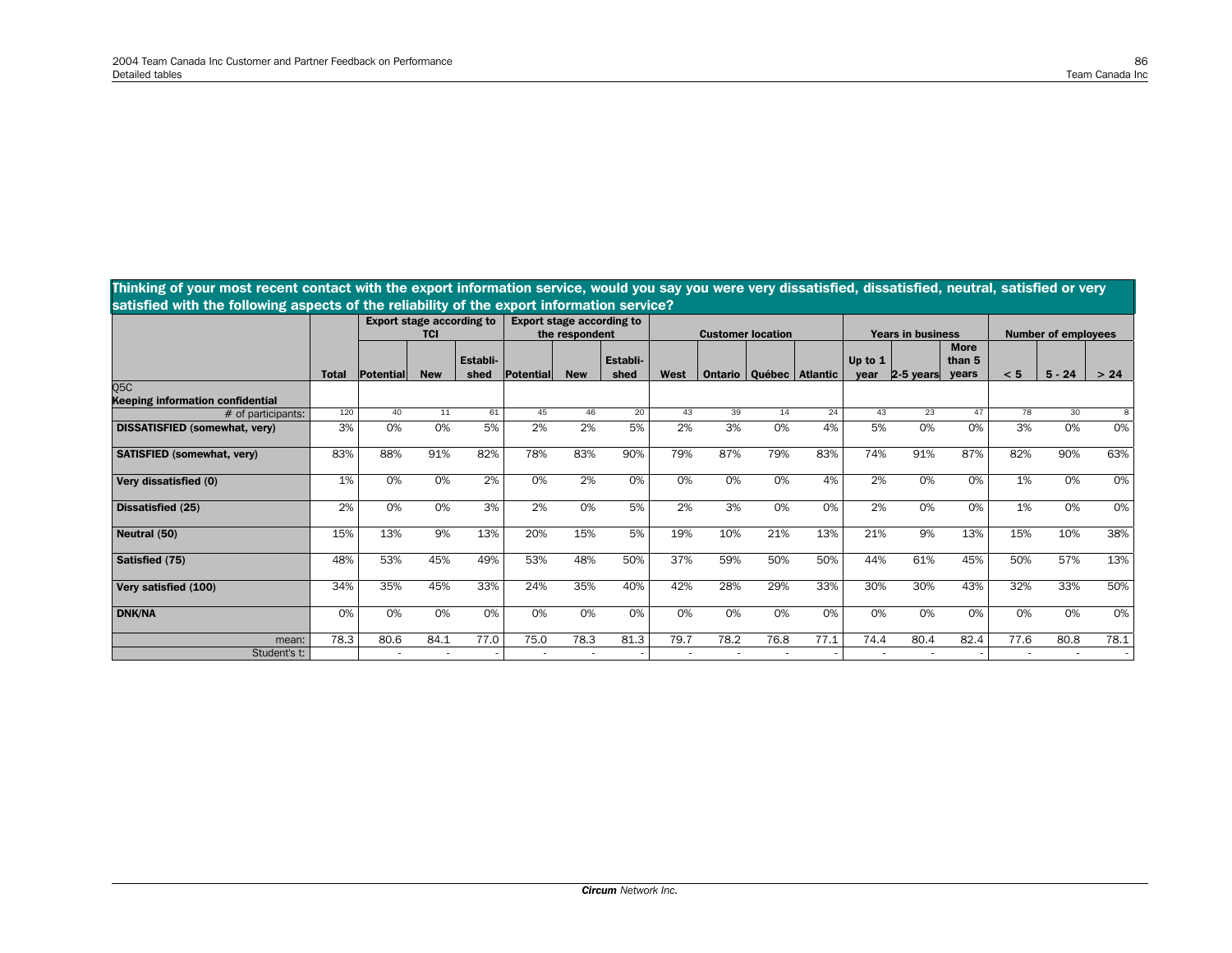| Thinking of your most recent contact with the export information service, would you say you were very dissatisfied, dissatisfied, neutral, satisfied or very<br>satisfied with the following aspects of the reliability of the export information service? |              |                  |                                                |                  |                                  |                |                  |      |                |                          |      |                   |                          |                                |      |                            |      |
|------------------------------------------------------------------------------------------------------------------------------------------------------------------------------------------------------------------------------------------------------------|--------------|------------------|------------------------------------------------|------------------|----------------------------------|----------------|------------------|------|----------------|--------------------------|------|-------------------|--------------------------|--------------------------------|------|----------------------------|------|
|                                                                                                                                                                                                                                                            |              |                  | <b>Export stage according to</b><br><b>TCI</b> |                  | <b>Export stage according to</b> | the respondent |                  |      |                | <b>Customer location</b> |      |                   | <b>Years in business</b> |                                |      | <b>Number of employees</b> |      |
|                                                                                                                                                                                                                                                            | <b>Total</b> | <b>Potential</b> | <b>New</b>                                     | Establi-<br>shed | Potential                        | <b>New</b>     | Establi-<br>shed | West | <b>Ontario</b> | <b>Ouébec</b>   Atlantic |      | Up to $1$<br>vear | 2-5 years                | <b>More</b><br>than 5<br>vears | < 5  | $5 - 24$                   | > 24 |
| Q5D<br>The guidance provided by officers                                                                                                                                                                                                                   |              |                  |                                                |                  |                                  |                |                  |      |                |                          |      |                   |                          |                                |      |                            |      |
| $#$ of participants:                                                                                                                                                                                                                                       | 153          | 56               | 13                                             | 74               | 55                               | 61             | 25               | 46   | 60             | 20                       | 27   | 51                | 33                       | 57                             | 101  | 35                         | 11   |
| <b>DISSATISFIED (somewhat, very)</b>                                                                                                                                                                                                                       | 4%           | 2%               | 0%                                             | 7%               | 2%                               | 3%             | 12%              | 4%   | 3%             | 0%                       | 7%   | 4%                | 3%                       | 4%                             | 4%   | 3%                         | 0%   |
| <b>SATISFIED (somewhat, very)</b>                                                                                                                                                                                                                          | 86%          | 93%              | 92%                                            | 81%              | 89%                              | 87%            | 72%              | 93%  | 87%            | 80%                      | 78%  | 92%               | 79%                      | 84%                            | 89%  | 80%                        | 82%  |
| Very dissatisfied (0)                                                                                                                                                                                                                                      | 1%           | 0%               | 0%                                             | 3%               | 2%                               | 2%             | 0%               | 0%   | 2%             | 0%                       | 4%   | 2%                | 0%                       | $0\%$                          | 1%   | 0%                         | 0%   |
| <b>Dissatisfied (25)</b>                                                                                                                                                                                                                                   | 3%           | 2%               | 0%                                             | 4%               | $0\%$                            | 2%             | 12%              | 4%   | 2%             | 0%                       | 4%   | 2%                | 3%                       | 4%                             | 3%   | 3%                         | 0%   |
| Neutral (50)                                                                                                                                                                                                                                               | 10%          | 5%               | 8%                                             | 12%              | 9%                               | 10%            | 16%              | 2%   | 10%            | 20%                      | 15%  | 4%                | 18%                      | 12%                            | 7%   | 17%                        | 18%  |
| Satisfied (75)                                                                                                                                                                                                                                             | 44%          | 46%              | 54%                                            | 38%              | 55%                              | 41%            | 32%              | 57%  | 43%            | 35%                      | 30%  | 45%               | 42%                      | 40%                            | 47%  | 37%                        | 45%  |
| Very satisfied (100)                                                                                                                                                                                                                                       | 42%          | 46%              | 38%                                            | 43%              | 35%                              | 46%            | 40%              | 37%  | 43%            | 45%                      | 48%  | 47%               | 36%                      | 44%                            | 43%  | 43%                        | 36%  |
| <b>DNK/NA</b>                                                                                                                                                                                                                                              | 0%           | O%               | O%                                             | $0\%$            | $0\%$                            | 0%             | 0%               | 0%   | O%             | 0%                       | 0%   | 0%                | 0%                       | O%                             | O%   | 0%                         | 0%   |
| mean:                                                                                                                                                                                                                                                      | 80.9         | 84.4             | 82.7                                           | 78.7             | 80.0                             | 82.0           | 75.0             | 81.5 | 81.3           | 81.3                     | 78.7 | 83.3              | 78.0                     | 81.1                           | 81.7 | 80.0                       | 79.5 |
| Student's t:                                                                                                                                                                                                                                               |              |                  |                                                |                  |                                  |                |                  |      |                |                          |      |                   |                          |                                |      |                            |      |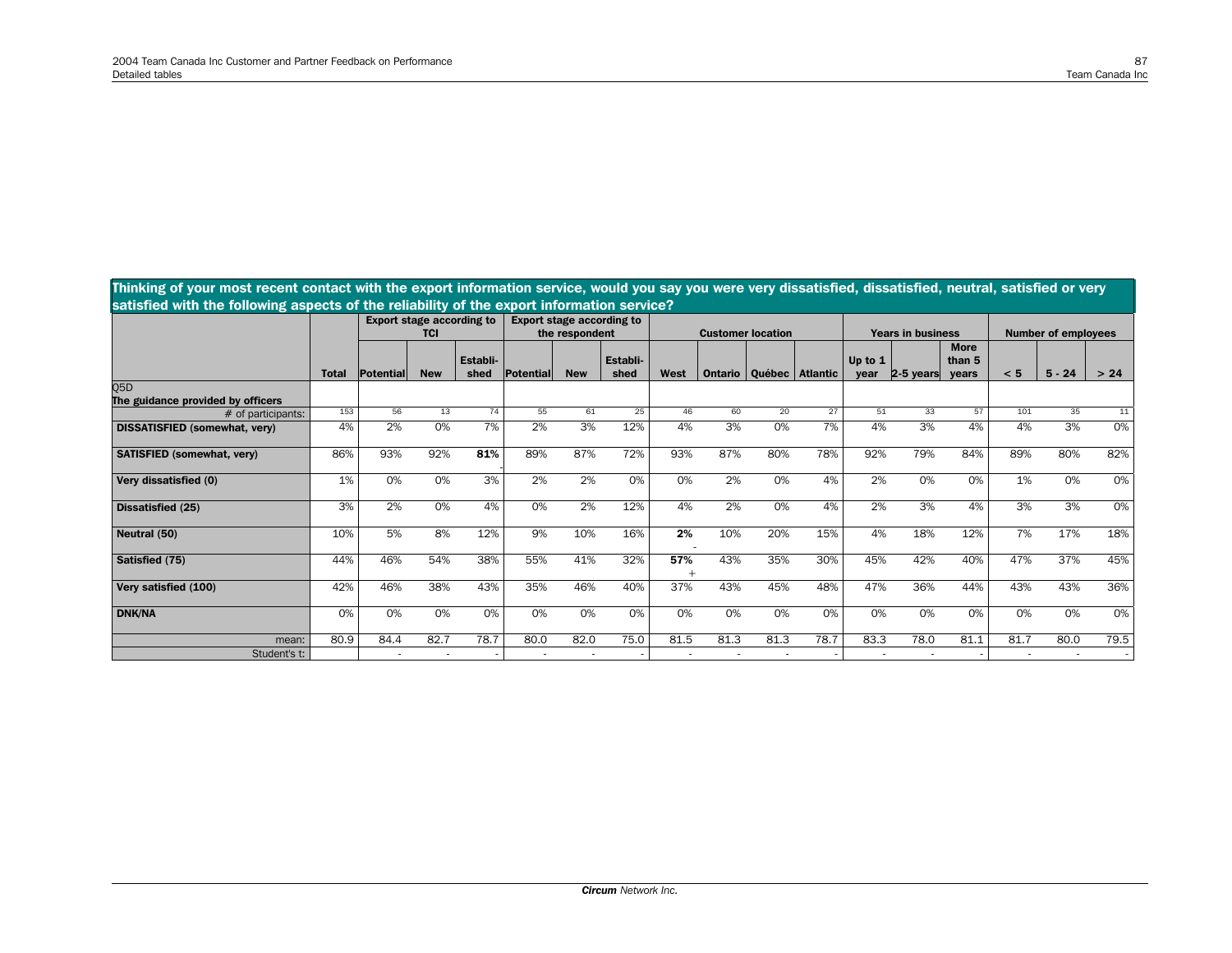| Thinking of your most recent contact with the export information service, would you say you were very dissatisfied, dissatisfied, neutral, satisfied or very |              |                  |                                  |                  |                  |                                  |                  |         |                          |                         |                 |                 |                          |                 |      |                            |      |
|--------------------------------------------------------------------------------------------------------------------------------------------------------------|--------------|------------------|----------------------------------|------------------|------------------|----------------------------------|------------------|---------|--------------------------|-------------------------|-----------------|-----------------|--------------------------|-----------------|------|----------------------------|------|
| satisfied with the following aspects of the reliability of the export information service?                                                                   |              |                  |                                  |                  |                  |                                  |                  |         |                          |                         |                 |                 |                          |                 |      |                            |      |
|                                                                                                                                                              |              |                  | <b>Export stage according to</b> |                  |                  | <b>Export stage according to</b> |                  |         |                          |                         |                 |                 |                          |                 |      |                            |      |
|                                                                                                                                                              |              |                  | <b>TCI</b>                       |                  |                  | the respondent                   |                  |         | <b>Customer location</b> |                         |                 |                 | <b>Years in business</b> |                 |      | <b>Number of employees</b> |      |
|                                                                                                                                                              |              |                  |                                  |                  |                  |                                  |                  |         |                          |                         |                 |                 |                          | <b>More</b>     |      |                            |      |
|                                                                                                                                                              | <b>Total</b> | <b>Potential</b> | <b>New</b>                       | Establi-<br>shed | <b>Potential</b> | <b>New</b>                       | Establi-<br>shed | West    |                          | <b>Ontario</b>   Québec | <b>Atlantic</b> | Up to 1<br>year | $2-5$ years              | than 5<br>vears | < 5  | $5 - 24$                   | > 24 |
| Q5E                                                                                                                                                          |              |                  |                                  |                  |                  |                                  |                  |         |                          |                         |                 |                 |                          |                 |      |                            |      |
| The identification of services offered                                                                                                                       |              |                  |                                  |                  |                  |                                  |                  |         |                          |                         |                 |                 |                          |                 |      |                            |      |
| by other organizations                                                                                                                                       |              |                  |                                  |                  |                  |                                  |                  |         |                          |                         |                 |                 |                          |                 |      |                            |      |
| $#$ of participants:                                                                                                                                         | 131          | 49               | 9                                | 63               | 53               | 50                               | 18               | 36      | 54                       | 17                      | 24              | 47              | 26                       | 47              | 91   | 29                         |      |
| <b>DISSATISFIED (somewhat, very)</b>                                                                                                                         | 10%          | 8%               | 0%                               | 14%              | 9%               | 10%                              | 17%              | 6%      | 15%                      | 6%                      | 8%              | 11%             | 8%                       | 11%             | 9%   | 10%                        | 14%  |
| SATISFIED (somewhat, very)                                                                                                                                   | 65%          | 73%              | 78%                              | 56%              | 66%              | 58%                              | 72%              | 75%     | 65%                      | 47%                     | 63%             | 70%             | 58%                      | 62%             | 66%  | 59%                        | 71%  |
| Very dissatisfied (0)                                                                                                                                        | 2%           | 2%               | 0%                               | 3%               | 4%               | 2%                               | 0%               | 0%      | 2%                       | $0\%$                   | 8%              | 2%              | 0%                       | 4%              | 1%   | 7%                         | 0%   |
| Dissatisfied (25)                                                                                                                                            | 8%           | 6%               | 0%                               | 11%              | 6%               | 8%                               | 17%              | 6%      | 13%                      | 6%                      | 0%              | 9%              | 8%                       | 6%              | 8%   | 3%                         | 14%  |
| Neutral (50)                                                                                                                                                 | 25%          | 18%              | 22%                              | 30%              | 25%              | 32%                              | 11%              | 19%     | 20%                      | 47%                     | 29%             | 19%             | 35%                      | 28%             | 25%  | 31%                        | 14%  |
| Satisfied (75)                                                                                                                                               | 47%          | 53%              | 33%                              | 41%              | 47%              | 40%                              | 61%              | 47%     | 46%                      | 29%                     | 58%             | 51%             | 50%                      | 38%             | 48%  | 38%                        | 57%  |
| Very satisfied (100)                                                                                                                                         | 18%          | 20%              | 44%                              | 14%              | 19%              | 18%                              | 11%              | 28%     | 19%                      | 18%                     | 4%              | 19%             | 8%                       | 23%             | 18%  | 21%                        | 14%  |
| <b>DNK/NA</b>                                                                                                                                                | 0%           | 0%               | 0%                               | $0\%$            | 0%               | 0%                               | 0%               | $0\%$   | $0\%$                    | $0\%$                   | 0%              | 0%              | 0%                       | 0%              | 0%   | 0%                         | 0%   |
| mean:                                                                                                                                                        | 67.7         | 70.9             | 80.6                             | 63.1             | 67.9             | 66.0                             | 66.7             | 74.3    | 66.7                     | 64.7                    | 62.5            | 69.1            | 64.4                     | 67.6            | 68.4 | 65.5                       | 67.9 |
| Student's t:                                                                                                                                                 |              |                  |                                  | $\star$          |                  |                                  |                  | $\star$ |                          |                         |                 |                 |                          |                 |      |                            |      |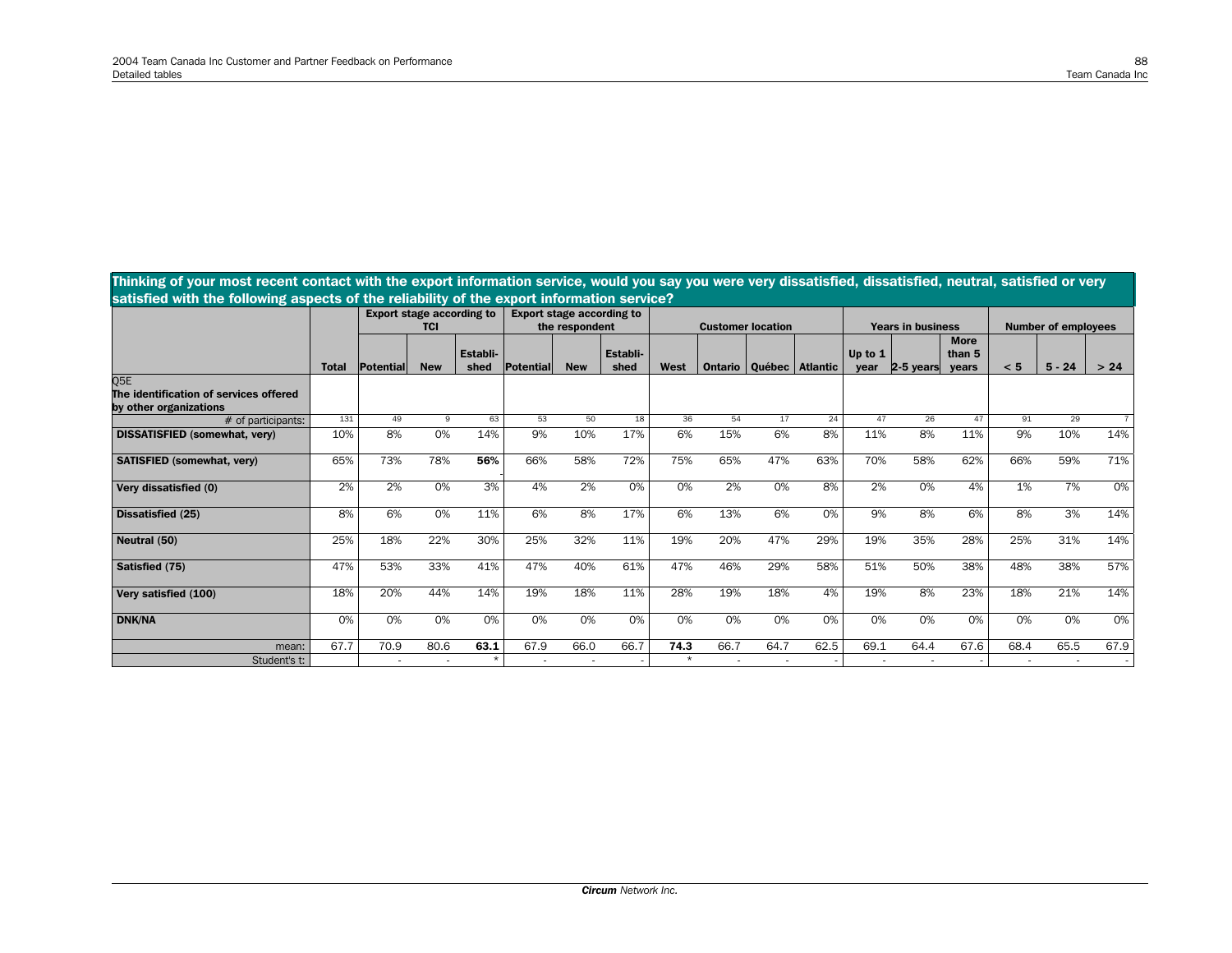| Thinking of your most recent contact with the export information service, would you say you were very dissatisfied, dissatisfied, neutral, satisfied or very<br>satisfied with the following aspects of the reliability of the export information service? |              |                  |                                                |                  |                  |                                                    |                  |      |                          |        |                 |                 |                          |                                |      |                            |      |
|------------------------------------------------------------------------------------------------------------------------------------------------------------------------------------------------------------------------------------------------------------|--------------|------------------|------------------------------------------------|------------------|------------------|----------------------------------------------------|------------------|------|--------------------------|--------|-----------------|-----------------|--------------------------|--------------------------------|------|----------------------------|------|
|                                                                                                                                                                                                                                                            |              |                  | <b>Export stage according to</b><br><b>TCI</b> |                  |                  | <b>Export stage according to</b><br>the respondent |                  |      | <b>Customer location</b> |        |                 |                 | <b>Years in business</b> |                                |      | <b>Number of employees</b> |      |
|                                                                                                                                                                                                                                                            | <b>Total</b> | <b>Potential</b> | <b>New</b>                                     | Establi-<br>shed | <b>Potential</b> | <b>New</b>                                         | Establi-<br>shed | West | <b>Ontario</b>           | Québec | <b>Atlantic</b> | Up to 1<br>vear | 2-5 years                | <b>More</b><br>than 5<br>vears | < 5  | $5 - 24$                   | > 24 |
| Q5F                                                                                                                                                                                                                                                        |              |                  |                                                |                  |                  |                                                    |                  |      |                          |        |                 |                 |                          |                                |      |                            |      |
| The clarity of the information provided<br>$#$ of participants:                                                                                                                                                                                            | 155          | 55               | 13                                             | 76               | 56               | 61                                                 | 26               | 49   | 61                       | 20     | 25              | 52              | 33                       | 58                             | 102  | 35                         | 12   |
| <b>DISSATISFIED (somewhat, very)</b>                                                                                                                                                                                                                       | 3%           | 0%               | 0%                                             | 7%               | 2%               | 5%                                                 | 4%               | 2%   | 5%                       | 0%     | 4%              | 4%              | 0%                       | 3%                             | 3%   | 0%                         | 8%   |
| SATISFIED (somewhat, very)                                                                                                                                                                                                                                 | 87%          | 91%              | 100%                                           | 83%              | 93%              | 82%                                                | 81%              | 84%  | 90%                      | 85%    | 88%             | 85%             | 91%                      | 88%                            | 87%  | 91%                        | 75%  |
| Very dissatisfied (0)                                                                                                                                                                                                                                      | 1%           | 0%               | 0%                                             | 1%               | 0%               | 2%                                                 | 0%               | 0%   | 0%                       | 0%     | 4%              | 2%              | 0%                       | 0%                             | 1%   | 0%                         | 0%   |
| Dissatisfied (25)                                                                                                                                                                                                                                          | 3%           | 0%               | 0%                                             | 5%               | 2%               | 3%                                                 | 4%               | 2%   | 5%                       | 0%     | 0%              | 2%              | 0%                       | 3%                             | 2%   | 0%                         | 8%   |
| Neutral (50)                                                                                                                                                                                                                                               | 10%          | 9%               | 0%                                             | 11%              | 5%               | 13%                                                | 15%              | 14%  | 5%                       | 15%    | 8%              | 12%             | 9%                       | 9%                             | 10%  | 9%                         | 17%  |
| Satisfied (75)                                                                                                                                                                                                                                             | 54%          | 55%              | 69%                                            | 47%              | 64%              | 49%                                                | 42%              | 53%  | 56%                      | 45%    | 56%             | 58%             | 61%                      | 45%                            | 58%  | 51%                        | 25%  |
| Very satisfied (100)                                                                                                                                                                                                                                       | 34%          | 36%              | 31%                                            | 36%              | 29%              | 33%                                                | 38%              | 31%  | 34%                      | 40%    | 32%             | 27%             | 30%                      | 43%                            | 29%  | 40%                        | 50%  |
| <b>DNK/NA</b>                                                                                                                                                                                                                                              | 0%           | 0%               | 0%                                             | 0%               | 0%               | 0%                                                 | 0%               | 0%   | $0\%$                    | 0%     | 0%              | 0%              | 0%                       | $0\%$                          | O%   | 0%                         | 0%   |
| mean:                                                                                                                                                                                                                                                      | 79.2         | 81.8             | 82.7                                           | 77.6             | 79.9             | 77.0                                               | 78.8             | 78.1 | 79.9                     | 81.3   | 78.0            | 76.4            | 80.3                     | 81.9                           | 78.2 | 82.9                       | 79.2 |
| Student's t:                                                                                                                                                                                                                                               |              |                  |                                                |                  |                  |                                                    |                  |      |                          |        |                 |                 |                          |                                |      |                            |      |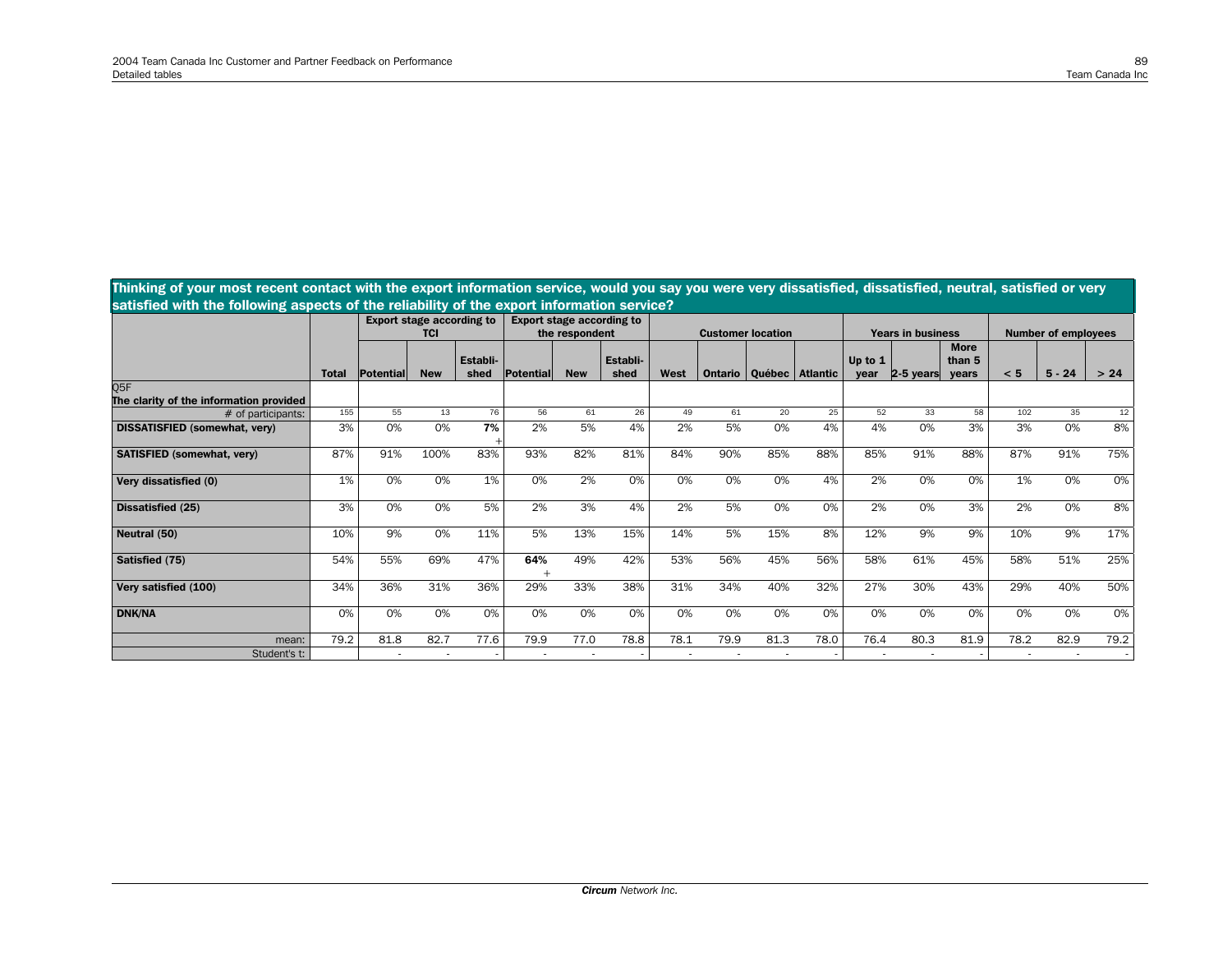| Thinking of your most recent contact with the export information service, would you say you were very dissatisfied, dissatisfied, neutral, satisfied or very |              |                  |            |                                  |                  |                                  |          |      |                          |        |                 |           |                          |             |      |                            |      |
|--------------------------------------------------------------------------------------------------------------------------------------------------------------|--------------|------------------|------------|----------------------------------|------------------|----------------------------------|----------|------|--------------------------|--------|-----------------|-----------|--------------------------|-------------|------|----------------------------|------|
| satisfied with the following aspects of the reliability of the export information service?                                                                   |              |                  |            |                                  |                  |                                  |          |      |                          |        |                 |           |                          |             |      |                            |      |
|                                                                                                                                                              |              |                  |            | <b>Export stage according to</b> |                  | <b>Export stage according to</b> |          |      |                          |        |                 |           |                          |             |      |                            |      |
|                                                                                                                                                              |              |                  | <b>TCI</b> |                                  |                  | the respondent                   |          |      | <b>Customer location</b> |        |                 |           | <b>Years in business</b> |             |      | <b>Number of employees</b> |      |
|                                                                                                                                                              |              |                  |            |                                  |                  |                                  |          |      |                          |        |                 |           |                          | <b>More</b> |      |                            |      |
|                                                                                                                                                              |              |                  |            | Establi-                         |                  |                                  | Establi- |      |                          |        |                 | Up to $1$ |                          | than 5      |      | $5 - 24$                   |      |
| Q5G                                                                                                                                                          | <b>Total</b> | <b>Potential</b> | <b>New</b> | shed                             | <b>Potential</b> | <b>New</b>                       | shed     | West | Ontario                  | Québec | <b>Atlantic</b> | vear      | $2-5$ years              | vears       | < 5  |                            | > 24 |
| The availability of the information you                                                                                                                      |              |                  |            |                                  |                  |                                  |          |      |                          |        |                 |           |                          |             |      |                            |      |
| needed                                                                                                                                                       |              |                  |            |                                  |                  |                                  |          |      |                          |        |                 |           |                          |             |      |                            |      |
| $#$ of participants:                                                                                                                                         | 154          | 53               | 13         | 77                               | 57               | 59                               | 26       | 49   | 59                       | 20     | 26              | 50        | 33                       | 58          | 101  | 35                         | 12   |
| <b>DISSATISFIED (somewhat, very)</b>                                                                                                                         | 10%          | 4%               | 0%         | 17%                              | 7%               | 12%                              | 19%      | 10%  | 5%                       | 20%    | 15%             | 6%        | 15%                      | 12%         | 8%   | 17%                        | 8%   |
|                                                                                                                                                              |              |                  |            | $+ +$                            |                  |                                  |          |      |                          |        |                 |           |                          |             |      |                            |      |
| SATISFIED (somewhat, very)                                                                                                                                   | 78%          | 89%              | 92%        | 69%                              | 82%              | 76%                              | 65%      | 73%  | 83%                      | 75%    | 77%             | 84%       | 79%                      | 72%         | 82%  | 71%                        | 58%  |
|                                                                                                                                                              |              |                  |            |                                  |                  |                                  |          |      |                          |        |                 |           |                          |             |      |                            |      |
| Very dissatisfied (0)                                                                                                                                        | 2%           | 2%               | 0%         | 3%                               | 0%               | 3%                               | 4%       | 2%   | 0%                       | 0%     | 8%              | 2%        | 0%                       | 3%          | 2%   | 3%                         | 0%   |
| Dissatisfied (25)                                                                                                                                            | 8%           | 2%               | 0%         | 14%                              | 7%               | 8%                               | 15%      | 8%   | 5%                       | 20%    | 8%              | 4%        | 15%                      | 9%          | 6%   | 14%                        | 8%   |
|                                                                                                                                                              |              |                  |            | $+ +$                            |                  |                                  |          |      |                          |        |                 |           |                          |             |      |                            |      |
| Neutral (50)                                                                                                                                                 | 12%          | 8%               | 8%         | 14%                              | 11%              | 12%                              | 15%      | 16%  | 12%                      | 5%     | 8%              | 10%       | 6%                       | 16%         | 10%  | 11%                        | 33%  |
|                                                                                                                                                              |              |                  |            |                                  |                  |                                  |          |      |                          |        |                 |           |                          |             |      |                            |      |
| Satisfied (75)                                                                                                                                               | 47%          | 51%              | 69%        | 40%                              | 58%              | 42%                              | 31%      | 39%  | 56%                      | 35%    | 50%             | 54%       | 52%                      | 38%         | 52%  | 37%                        | 42%  |
|                                                                                                                                                              |              |                  |            |                                  |                  |                                  |          |      |                          |        |                 |           |                          |             |      |                            |      |
| Very satisfied (100)                                                                                                                                         | 31%          | 38%              | 23%        | 29%                              | 25%              | 34%                              | 35%      | 35%  | 27%                      | 40%    | 27%             | 30%       | 27%                      | 34%         | 30%  | 34%                        | 17%  |
| <b>DNK/NA</b>                                                                                                                                                | 0%           | 0%               | 0%         | 0%                               | 0%               | 0%                               | 0%       | 0%   | 0%                       | 0%     | 0%              | 0%        | 0%                       | 0%          | 0%   | 0%                         | 0%   |
|                                                                                                                                                              |              |                  |            |                                  |                  |                                  |          |      |                          |        |                 |           |                          |             |      |                            |      |
| mean:                                                                                                                                                        | 74.2         | 80.2             | 78.8       | 69.5                             | 75.0             | 73.7                             | 69.2     | 74.0 | 76.3                     | 73.8   | 70.2            | 76.5      | 72.7                     | 72.8        | 75.5 | 71.4                       | 66.7 |
| Student's t:                                                                                                                                                 |              | $\star$          |            | $***$                            |                  |                                  |          |      |                          |        |                 |           |                          |             |      |                            |      |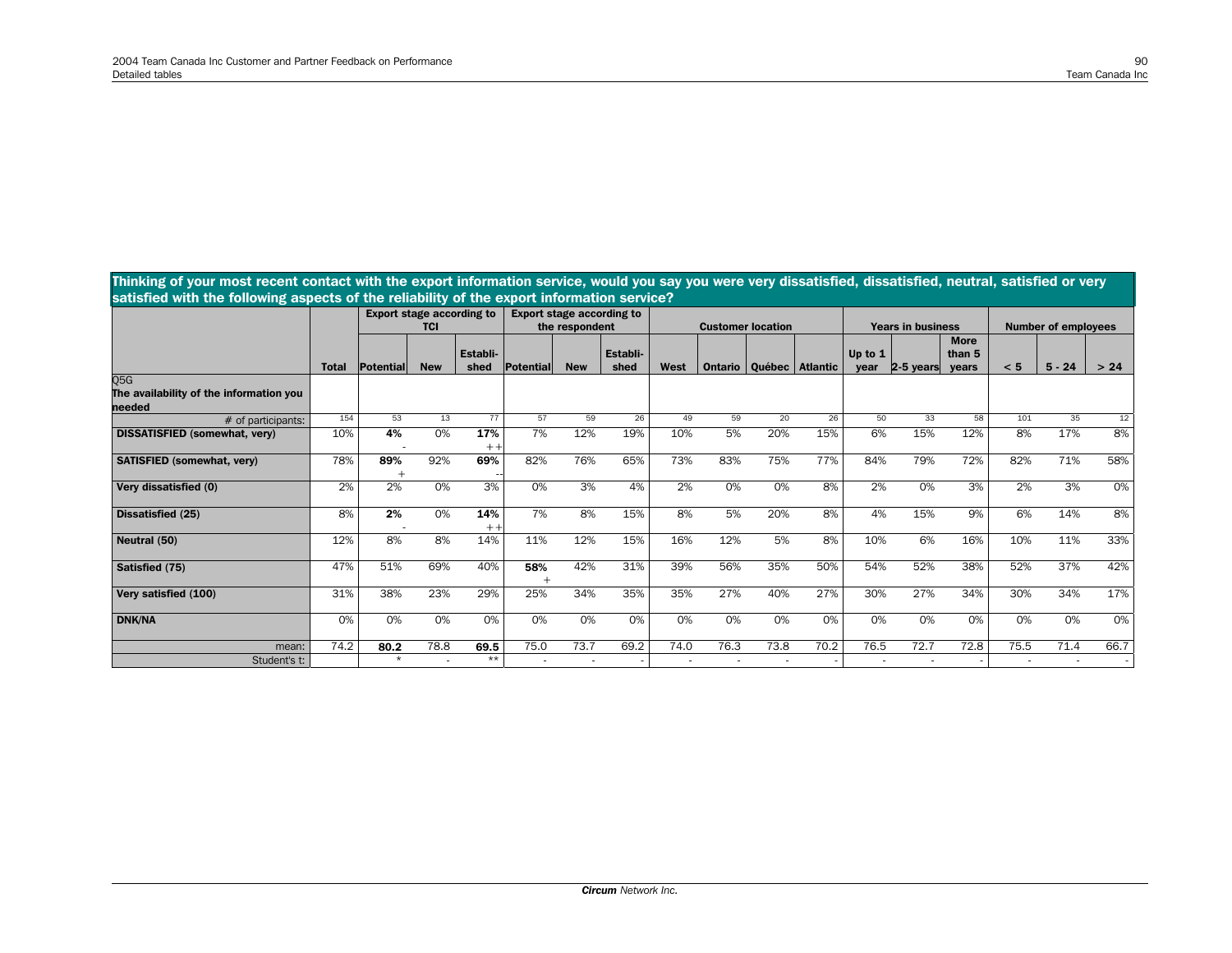| Overall, would you say you were very dissatisfied, dissatisfied, neutral, satisfied or very satisfied with the reliability of the export information service? |              |                  |                                         |          |                  |                                                    |          |      |                |                          |                 |         |                          |                       |      |                            |      |
|---------------------------------------------------------------------------------------------------------------------------------------------------------------|--------------|------------------|-----------------------------------------|----------|------------------|----------------------------------------------------|----------|------|----------------|--------------------------|-----------------|---------|--------------------------|-----------------------|------|----------------------------|------|
|                                                                                                                                                               |              |                  | <b>Export stage according to</b><br>TCI |          |                  | <b>Export stage according to</b><br>the respondent |          |      |                | <b>Customer location</b> |                 |         | <b>Years in business</b> |                       |      | <b>Number of employees</b> |      |
|                                                                                                                                                               |              |                  |                                         | Establi- |                  |                                                    | Establi- |      |                |                          |                 | Up to 1 |                          | <b>More</b><br>than 5 |      |                            |      |
|                                                                                                                                                               | <b>Total</b> | <b>Potential</b> | <b>New</b>                              | shed     | <b>Potential</b> | <b>New</b>                                         | shed     | West | <b>Ontario</b> | Québec                   | <b>Atlantic</b> | vear    | 2-5 years                | vears                 | < 5  | $5 - 24$                   | >24  |
| 06                                                                                                                                                            |              |                  |                                         |          |                  |                                                    |          |      |                |                          |                 |         |                          |                       |      |                            |      |
| $#$ of participants:                                                                                                                                          | 158          | 57               | 13                                      | 77       | 58               | 62                                                 | 26       | 49   | 62             | 20                       | 27              | 53      | 33                       | 59                    | 104  | 36                         | 12   |
| <b>DISSATISFIED (somewhat, very)</b>                                                                                                                          | 7%           | 4%               | 0%                                      | 10%      | 5%               | 5%                                                 | 19%      | 12%  | 2%             | 5%                       | 11%             | 9%      | 3%                       | 8%                    | 8%   | 6%                         | 8%   |
| <b>SATISFIED (somewhat, very)</b>                                                                                                                             | 86%          | 93%              | 92%                                     | 79%      | 90%              | 87%                                                | 69%      | 84%  | 89%            | 85%                      | 85%             | 87%     | 85%                      | 85%                   | 88%  | 86%                        | 67%  |
| Very dissatisfied (0)                                                                                                                                         | 1%           | 2%               | 0%                                      | 1%       | 2%               | 2%                                                 | 0%       | 0%   | 0%             | 5%                       | 4%              | 4%      | 0%                       | 0%                    | 2%   | 0%                         | 0%   |
| <b>Dissatisfied (25)</b>                                                                                                                                      | 6%           | 2%               | 0%                                      | 9%       | 3%               | 3%                                                 | 19%      | 12%  | 2%             | 0%                       | 7%              | 6%      | 3%                       | 8%                    | 6%   | 6%                         | 8%   |
| Neutral (50)                                                                                                                                                  | 7%           | 4%               | 8%                                      | 10%      | 5%               | 8%                                                 | 12%      | 4%   | 10%            | 10%                      | 4%              | 4%      | 12%                      | 7%                    | 4%   | 8%                         | 25%  |
| Satisfied (75)                                                                                                                                                | 49%          | 53%              | 46%                                     | 44%      | 55%              | 45%                                                | 42%      | 49%  | 52%            | 35%                      | 52%             | 47%     | 55%                      | 44%                   | 50%  | 53%                        | 25%  |
| Very satisfied (100)                                                                                                                                          | 37%          | 40%              | 46%                                     | 35%      | 34%              | 42%                                                | 27%      | 35%  | 37%            | 50%                      | 33%             | 40%     | 30%                      | 41%                   | 38%  | 33%                        | 42%  |
| <b>DNK/NA</b>                                                                                                                                                 | 0%           | 0%               | 0%                                      | 0%       | 0%               | 0%                                                 | 0%       | 0%   | 0%             | 0%                       | 0%              | 0%      | 0%                       | 0%                    | 0%   | 0%                         | 0%   |
| mean:                                                                                                                                                         | 78.8         | 82.0             | 84.6                                    | 75.6     | 79.3             | 80.6                                               | 69.2     | 76.5 | 81.0           | 81.3                     | 75.9            | 78.3    | 78.0                     | 79.2                  | 79.3 | 78.5                       | 75.0 |
| Student's t:                                                                                                                                                  |              |                  |                                         |          |                  |                                                    |          |      |                |                          |                 |         |                          |                       |      |                            |      |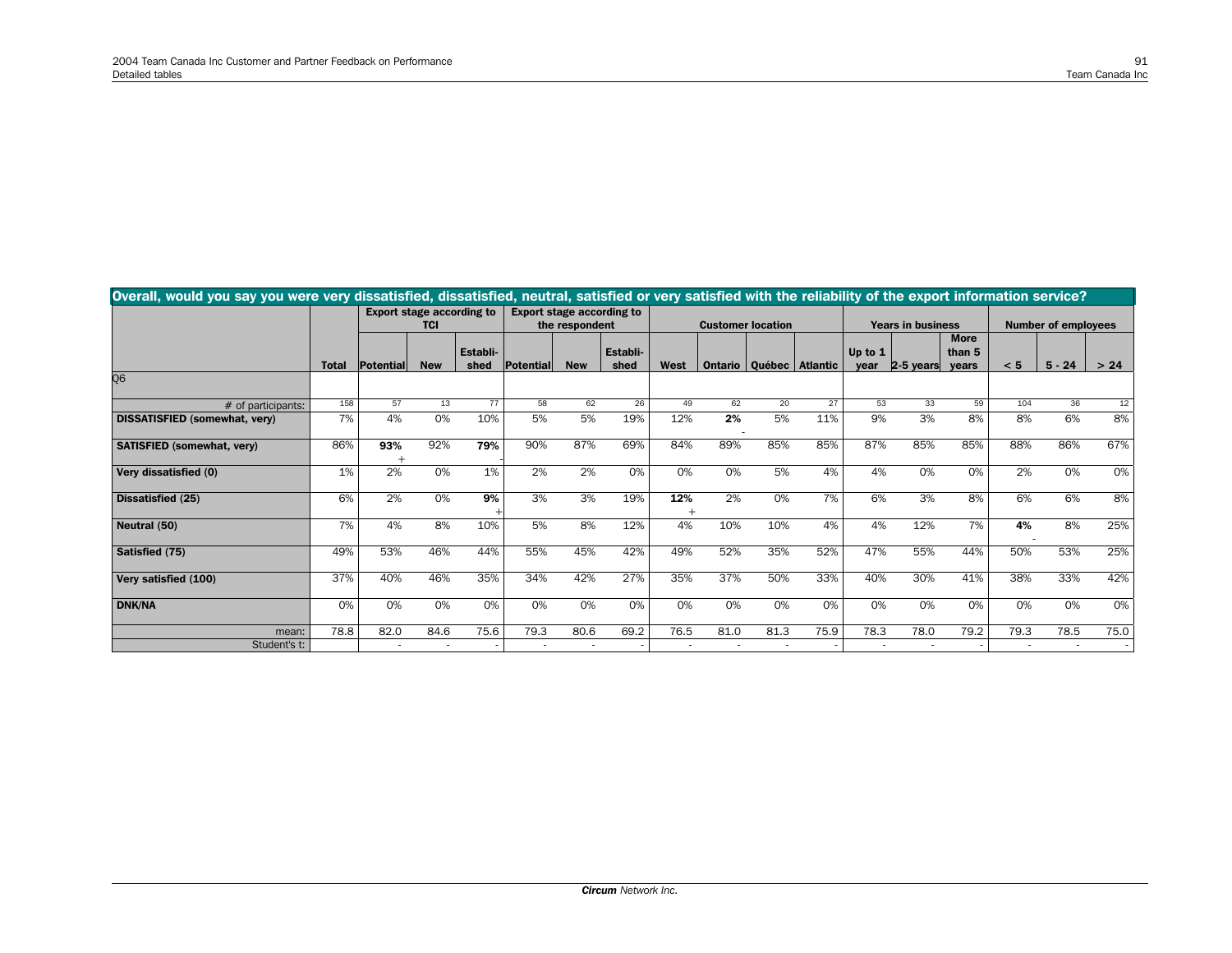| Would you say that the reliability of the export information service exceeded your expectations, met your expectations or failed to meet your expectations? |       |                                  |            |                  |                                  |                |                  |      |                          |                   |     |                   |                          |                         |     |                            |      |
|-------------------------------------------------------------------------------------------------------------------------------------------------------------|-------|----------------------------------|------------|------------------|----------------------------------|----------------|------------------|------|--------------------------|-------------------|-----|-------------------|--------------------------|-------------------------|-----|----------------------------|------|
|                                                                                                                                                             |       | <b>Export stage according to</b> | <b>TCI</b> |                  | <b>Export stage according to</b> | the respondent |                  |      | <b>Customer location</b> |                   |     |                   | <b>Years in business</b> |                         |     | <b>Number of employees</b> |      |
|                                                                                                                                                             | Total | <b>Potential</b>                 | <b>New</b> | Establi-<br>shed | <b>Potential</b>                 | <b>New</b>     | Establi-<br>shed | West | <b>Ontario</b>           | Québec   Atlantic |     | Up to $1$<br>year | 2-5 years                | More<br>than 5<br>years | < 5 | $5 - 24$                   | > 24 |
| O <sub>7</sub> A                                                                                                                                            |       |                                  |            |                  |                                  |                |                  |      |                          |                   |     |                   |                          |                         |     |                            |      |
| $#$ of participants:                                                                                                                                        | 151   | 53                               | 13         | 74               | 56                               | 57             | 26               | 48   | 58                       | 18                | 27  | 52                | 32                       | 55                      | 102 | 33                         | 11   |
| <b>Exceeded your expectations</b>                                                                                                                           | 13%   | 17%                              | 23%        | 11%              | 13%                              | 14%            | 19%              | 19%  | 10%                      | 17%               | 7%  | 17%               | 16%                      | 9%                      | 16% | 9%                         | 9%   |
| Met your expectations                                                                                                                                       | 54%   | 51%                              | 38%        | 57%              | 66%                              | 47%            | 42%              | 48%  | 52%                      | 67%               | 63% | 50%               | 66%                      | 56%                     | 53% | 70%                        | 36%  |
| Failed to meet your expectations                                                                                                                            | 9%    | 11%                              | 8%         | 8%               | 2%                               | 14%            | 12%              | 13%  | 7%                       | 6%                | 7%  | 12%               | 3%                       | 7%                      | 10% | 3%                         | 9%   |
| <b>DNK/NA</b>                                                                                                                                               | 24%   | 21%                              | 31%        | 24%              | 20%                              | 25%            | 27%              | 21%  | 31%                      | 11%               | 22% | 21%               | 16%                      | 27%                     | 22% | 18%                        | 45%  |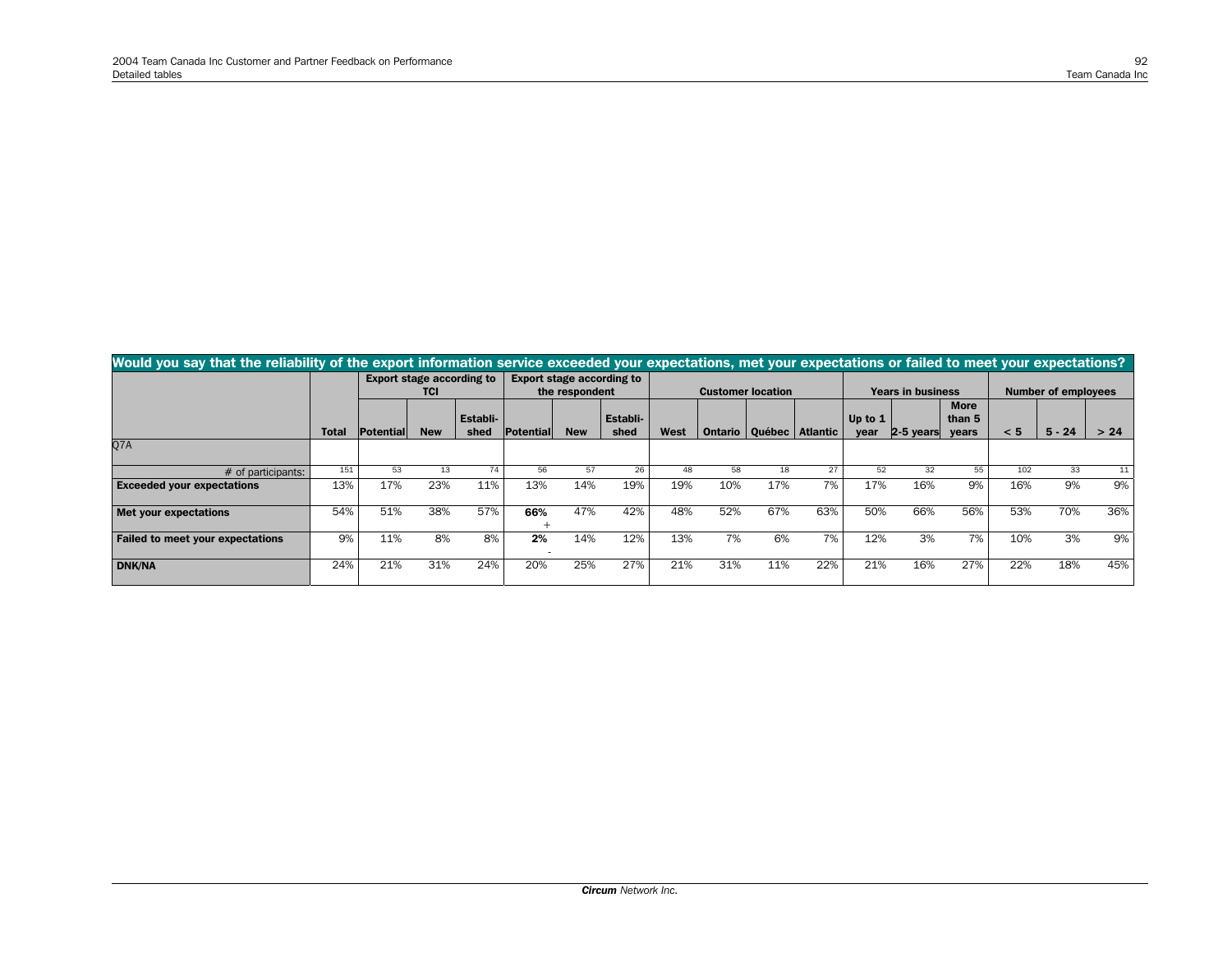| Of the following seven aspects of service, which one is the most important to you in dealing with the export information service |              |                  |            |                                  |                                  |                |                  |      |                |                          |     |                   |                          |                                |     |                            |      |
|----------------------------------------------------------------------------------------------------------------------------------|--------------|------------------|------------|----------------------------------|----------------------------------|----------------|------------------|------|----------------|--------------------------|-----|-------------------|--------------------------|--------------------------------|-----|----------------------------|------|
|                                                                                                                                  |              |                  | <b>TCI</b> | <b>Export stage according to</b> | <b>Export stage according to</b> | the respondent |                  |      |                | <b>Customer location</b> |     |                   | <b>Years in business</b> |                                |     | <b>Number of employees</b> |      |
|                                                                                                                                  | <b>Total</b> | <b>Potential</b> | <b>New</b> | Establi-<br>shed                 | <b>Potential</b>                 | <b>New</b>     | Establi-<br>shed | West | <b>Ontario</b> | Québec Atlantic          |     | Up to $1$<br>vear | $2-5$ years              | <b>More</b><br>than 5<br>vears | < 5 | $5 - 24$                   | > 24 |
| Q7BB                                                                                                                             |              |                  |            |                                  |                                  |                |                  |      |                |                          |     |                   |                          |                                |     |                            |      |
| $#$ of participants:                                                                                                             | 158          | 57               | 13         | 77                               | 58                               | 62             | 26               | 49   | 62             | 20                       | 27  | 53                | 33                       | 59                             | 104 | 36                         | 12   |
| The knowledge of the officers                                                                                                    | 28%          | 25%              | 38%        | 29%                              | 31%                              | 21%            | 23%              | 35%  | 26%            | 30%                      | 19% | 28%               | 33%                      | 24%                            | 28% | 25%                        | 25%  |
| The availability of the information you<br>needed                                                                                | 23%          | 18%              | 15%        | 27%                              | 26%                              | 23%            | 23%              | 18%  | 24%            | 20%                      | 30% | 23%               | 21%                      | 27%                            | 21% | 31%                        | 25%  |
| The guidance provided by officers                                                                                                | 17%          | 18%              | 15%        | 16%                              | 12%                              | 24%            | 19%              | 16%  | 18%            | 10%                      | 22% | 13%               | 24%                      | 17%                            | 16% | 19%                        | 25%  |
| The clarity of the information<br>provided                                                                                       | 11%          | 12%              | 8%         | 12%                              | 7%                               | 13%            | 15%              | 10%  | 13%            | 10%                      | 7%  | 8%                | 6%                       | 14%                            | 10% | 11%                        | 17%  |
| The courtesy of the officers                                                                                                     | 9%           | 11%              | 0%         | 10%                              | 12%                              | 6%             | 8%               | 12%  | 5%             | 15%                      | 11% | 9%                | 6%                       | 10%                            | 10% | 8%                         | 8%   |
| Keeping information confidential                                                                                                 | 6%           | 7%               | 15%        | 3%                               | 7%                               | 5%             | 4%               | 6%   | 5%             | 0%                       | 11% | 8%                | 3%                       | 7%                             | 6%  | 6%                         | 0%   |
| <b>DNK/NA</b>                                                                                                                    | 5%           | 11%              | 8%         | 1%                               | 5%                               | 6%             | 4%               | 2%   | 8%             | 10%                      | 0%  | 9%                | 3%                       | 2%                             | 8%  | 0%                         | 0%   |
| The identification of services offered<br>by other organizations                                                                 | 1%           | $0\%$            | 0%         | 3%                               | 0%                               | 2%             | 4%               | 0%   | 2%             | 5%                       | 0%  | 2%                | 3%                       | 0%                             | 2%  | 0%                         | 0%   |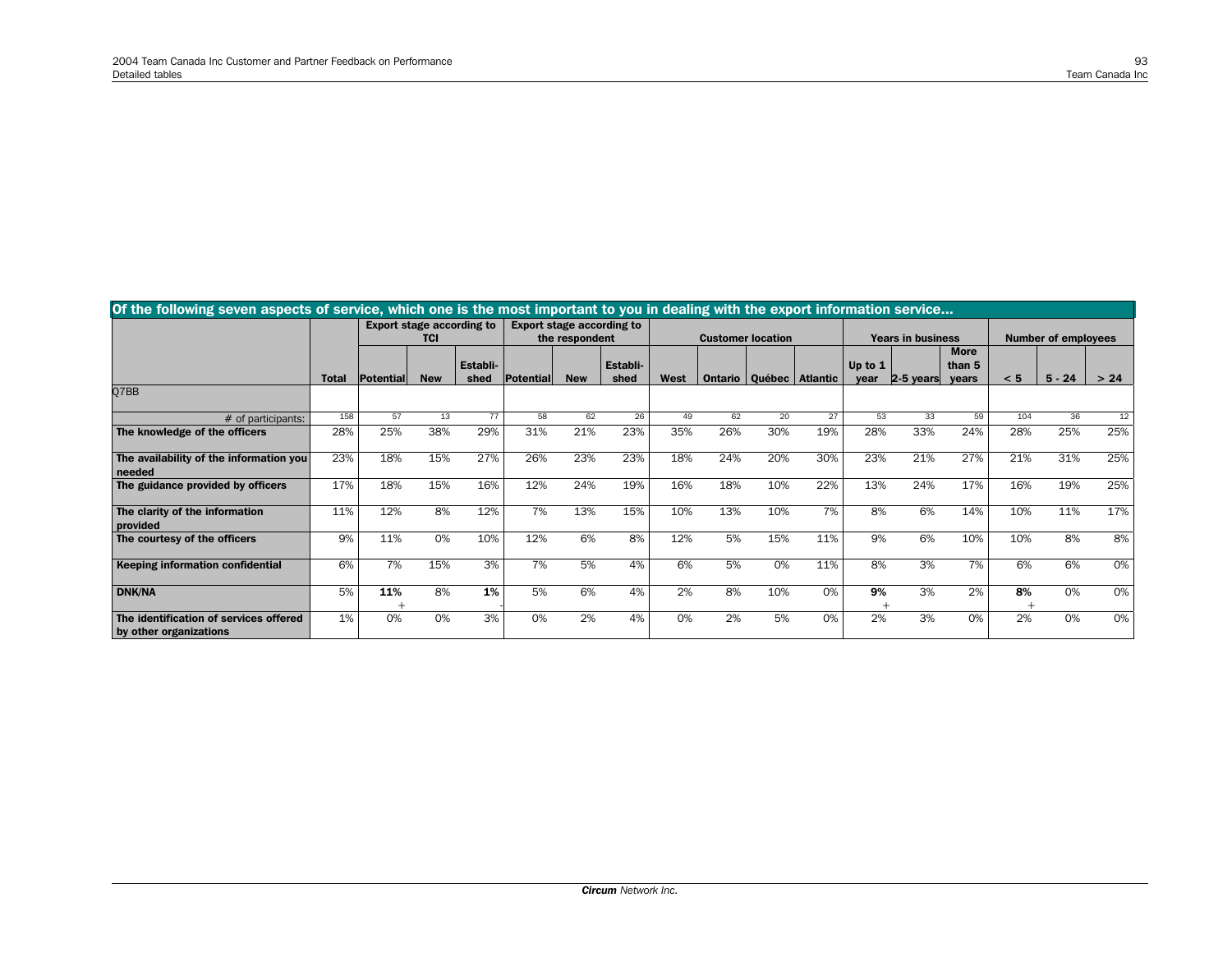**In the context of the most recent contact, did the export information service make any referrals to other sources of information or people who might be of assistance to you and your organization?**

| $\alpha$ assistance to you and your organization: |              |                                  |            |                  |                  |                |                                  |      |                |                          |     |                   |                          |                                |     |                            |      |
|---------------------------------------------------|--------------|----------------------------------|------------|------------------|------------------|----------------|----------------------------------|------|----------------|--------------------------|-----|-------------------|--------------------------|--------------------------------|-----|----------------------------|------|
|                                                   |              | <b>Export stage according to</b> | <b>TCI</b> |                  |                  | the respondent | <b>Export stage according to</b> |      |                | <b>Customer location</b> |     |                   | <b>Years in business</b> |                                |     | <b>Number of employees</b> |      |
|                                                   | <b>Total</b> | <b>Potential</b>                 | <b>New</b> | Establi-<br>shed | <b>Potential</b> | <b>New</b>     | Establi-<br>shed                 | West | <b>Ontario</b> | Québec   Atlantic        |     | Up to $1$<br>year | $2-5$ years              | <b>More</b><br>than 5<br>years | < 5 | $5 - 24$                   | > 24 |
| Q <sub>8</sub>                                    |              |                                  |            |                  |                  |                |                                  |      |                |                          |     |                   |                          |                                |     |                            |      |
| $#$ of participants:                              | 158          | 57                               | 13         | 77               | 58               | 62             | 26                               | 49   | 62             | 20                       | 27  | 53                | 33                       | 59                             | 104 | 36                         | 12   |
| Yes                                               | 76%          | 79%                              | 69%        | 78%              | 67%              | 82%            | 81%                              | 86%  | 77%            | 65%                      | 63% | 74%               | 73%                      | 80%                            | 76% | 69%                        | 92%  |
| <b>No</b>                                         | 22%          | 19%                              | 31%        | 21%              | 29%              | 16%            | 19%                              | 14%  | 21%            | 30%                      | 33% | 25%               | 24%                      | 19%                            | 21% | 31%                        | 8%   |
| <b>DNK/NA</b>                                     | 2%           | 2%                               | 0%         | 1%               | 3%               | 2%             | 0%                               | 0%   | 2%             | 5%                       | 4%  | 2%                | 3%                       | 2%                             | 3%  | 0%                         | 0%   |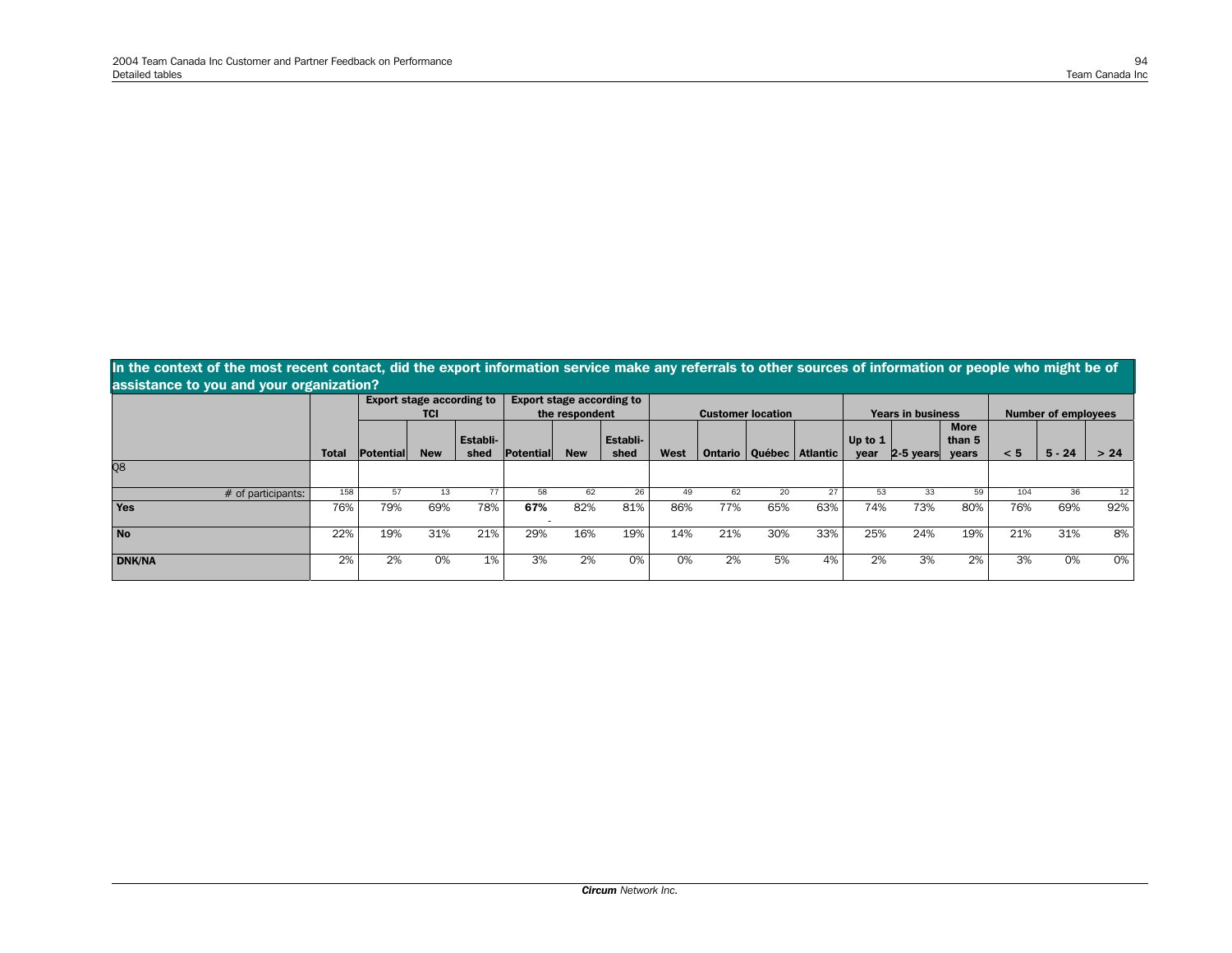| Did you follow-up with any of these referrals? |              |                                  |            |          |                                  |            |          |                          |                |        |                 |           |                          |             |                            |          |      |  |
|------------------------------------------------|--------------|----------------------------------|------------|----------|----------------------------------|------------|----------|--------------------------|----------------|--------|-----------------|-----------|--------------------------|-------------|----------------------------|----------|------|--|
|                                                |              | <b>Export stage according to</b> |            |          | <b>Export stage according to</b> |            |          |                          |                |        |                 |           |                          |             |                            |          |      |  |
|                                                |              | <b>TCI</b>                       |            |          | the respondent                   |            |          | <b>Customer location</b> |                |        |                 |           | <b>Years in business</b> |             | <b>Number of employees</b> |          |      |  |
|                                                |              |                                  |            |          |                                  |            |          |                          |                |        |                 |           |                          | <b>More</b> |                            |          |      |  |
|                                                |              |                                  |            | Establi- |                                  |            | Establi- |                          |                |        |                 | Up to $1$ |                          | than 5      |                            |          |      |  |
|                                                | <b>Total</b> | <b>Potential</b>                 | <b>New</b> | shed     | <b>Potential</b>                 | <b>New</b> | shed     | West                     | <b>Ontario</b> | Québec | <b>Atlantic</b> | year      | $2-5$ years              | years       | < 5                        | $5 - 24$ | > 24 |  |
| Q9                                             |              |                                  |            |          |                                  |            |          |                          |                |        |                 |           |                          |             |                            |          |      |  |
| $#$ of participants:                           | 120          | 45                               | q          | 60       | 39                               | 51         | 21       | 42                       | 48             | 13     |                 | 39        | 24                       | 47          | 79                         | 25       | 11   |  |
| Yes                                            | 70%          | 71%                              | 67%        | 70%      | 64%                              | 78%        | 71%      | 57%                      | 77%            | 77%    | 76%             | 72%       | 88%                      | 64%         | 75%                        | 68%      | 64%  |  |
| No                                             | 29%          | 27%                              | 33%        | 30%      | 36%                              | 20%        | 29%      | 43%                      | 21%            | 23%    | 24%             | 28%       | 13%                      | 36%         | 24%                        | 32%      | 36%  |  |
| <b>DNK/NA</b>                                  | 1%           | 2%                               | 0%         | 0%       | 0%                               | 2%         | 0%       | $0\%$                    | 2%             | 0%     | 0%              | 0%        | 0%                       | $0\%$       | 1%                         | 0%       | 0%   |  |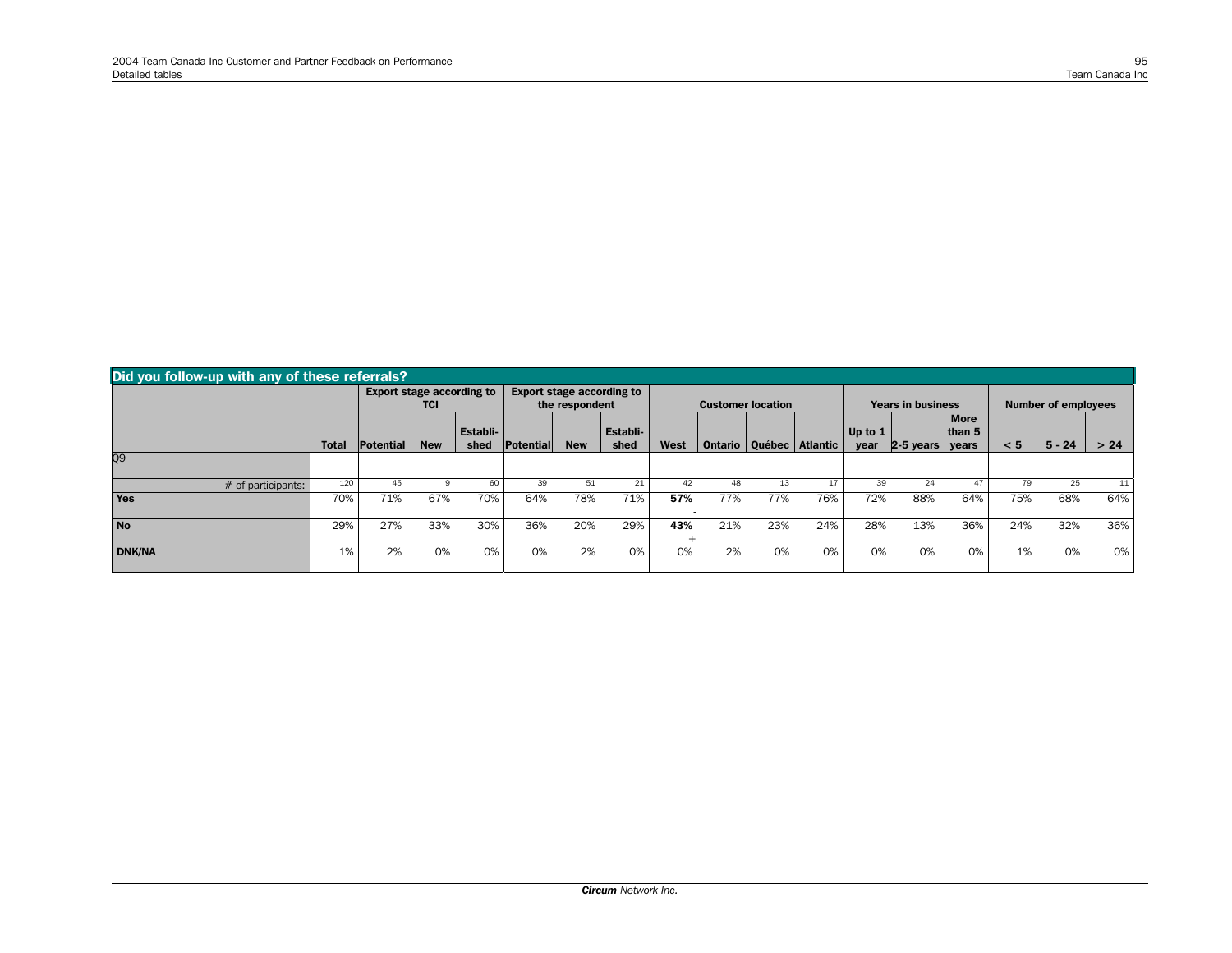| How would you rate the value of these referrals? were they |              |                                  |            |          |                                  |            |          |                          |                |        |                 |                          |             |                       |                            |          |      |
|------------------------------------------------------------|--------------|----------------------------------|------------|----------|----------------------------------|------------|----------|--------------------------|----------------|--------|-----------------|--------------------------|-------------|-----------------------|----------------------------|----------|------|
|                                                            |              | <b>Export stage according to</b> |            |          | <b>Export stage according to</b> |            |          |                          |                |        |                 |                          |             |                       |                            |          |      |
|                                                            |              | <b>TCI</b>                       |            |          | the respondent                   |            |          | <b>Customer location</b> |                |        |                 | <b>Years in business</b> |             |                       | <b>Number of employees</b> |          |      |
|                                                            |              |                                  |            | Establi- |                                  |            | Establi- |                          |                |        |                 | Up to $1$                |             | <b>More</b><br>than 5 |                            |          |      |
|                                                            | <b>Total</b> | <b>Potential</b>                 | <b>New</b> | shed     | <b>Potential</b>                 | <b>New</b> | shed     | West                     | <b>Ontario</b> | Québec | <b>Atlantic</b> | year                     | $2-5$ years | years                 | < 5                        | $5 - 24$ | > 24 |
| Q10                                                        |              |                                  |            |          |                                  |            |          |                          |                |        |                 |                          |             |                       |                            |          |      |
| $#$ of participants:                                       | 84           | 32                               | 6          | 42       | 25                               | 40         | 15       | 24                       | 37             | 10     | 13              | 28                       | 21          | 30                    | 59                         | 17       |      |
| Not at all valuable (0)                                    | 6%           | 3%                               | 17%        | 7%       | 0%                               | 10%        | 7%       | 8%                       | 8%             | 0%     | 0%              | 7%                       | 0%          | 10%                   | 5%                         | 6%       | 14%  |
| Not very valuable (33)                                     | 1%           | 0%                               | 0%         | 2%       | 0%                               | 0%         | 7%       | 0%                       | 3%             | 0%     | 0%              | 0%                       | 0%          | 3%                    | 0%                         | 0%       | 14%  |
| Somewhat valuable (67)                                     | 49%          | 53%                              | 33%        | 48%      | 64%                              | 45%        | 40%      | 50%                      | 46%            | 50%    | 54%             | 54%                      | 48%         | 47%                   | 53%                        | 41%      | 43%  |
| Very valuable (100)                                        | 40%          | 41%                              | 50%        | 38%      | 32%                              | 43%        | 40%      | 38%                      | 38%            | 50%    | 46%             | 39%                      | 48%         | 33%                   | 41%                        | 47%      | 14%  |
| <b>DNK/NA</b>                                              | 4%           | 3%                               | 0%         | 5%       | 4%                               | 3%         | 7%       | 4%                       | 5%             | 0%     | 0%              | 0%                       | 5%          | 7%                    | 2%                         | 6%       | 14%  |
| mean:                                                      | 76.3         | 78.7                             | 72.3       | 74.3     | 78.0                             | 74.5       | 73.9     | 74.1                     | 73.5           | 83.5   | 82.2            | 75.2                     | 83.5        | 70.4                  | 77.2                       | 79.3     | 55.7 |
| Student's t:                                               |              |                                  |            |          |                                  |            |          |                          |                |        |                 |                          |             |                       |                            |          |      |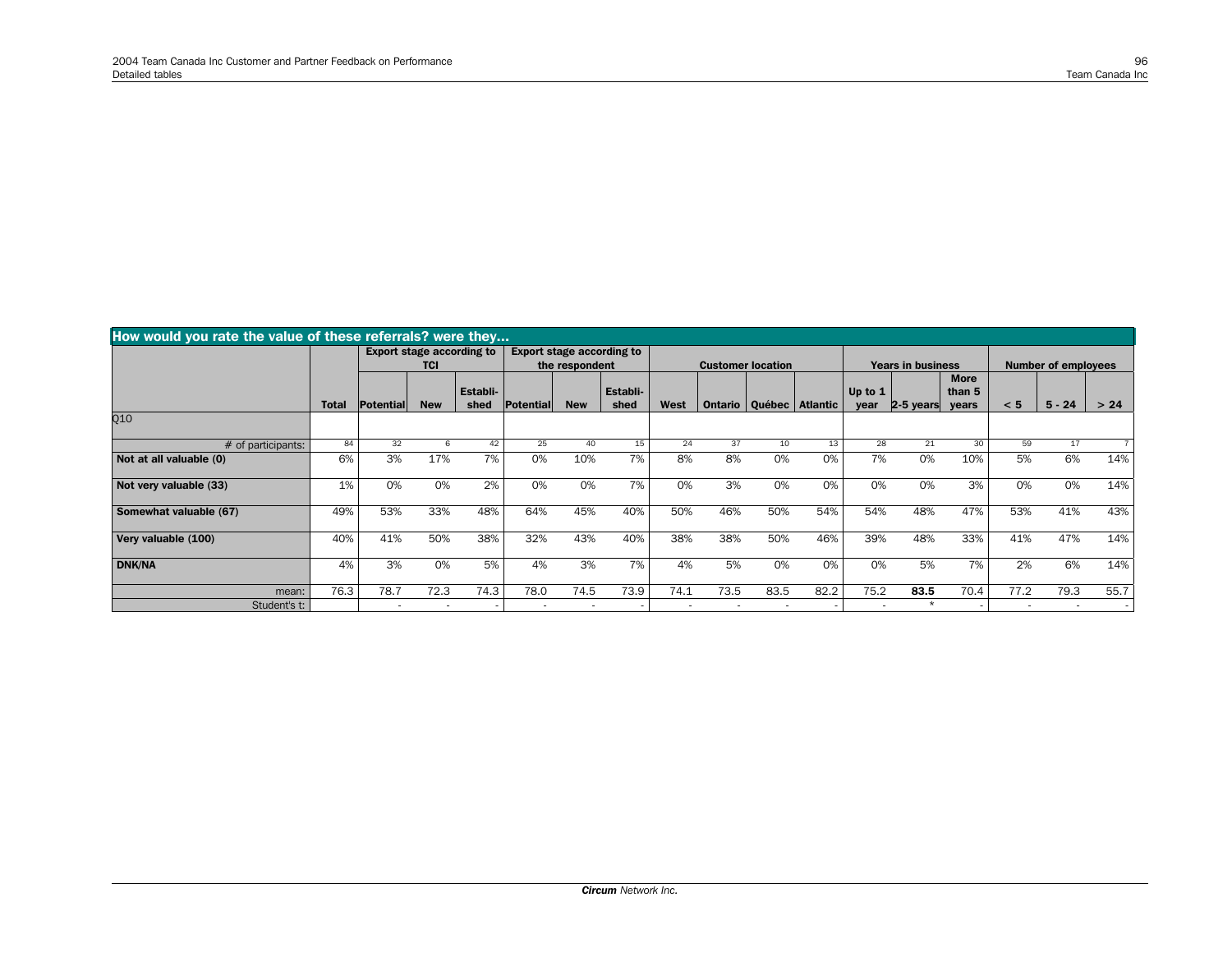| Thinking of your most recent contact with the export information service,would you say you were very dissatisfied, dissatisfied, neutral, satisfied or very |              |                  |                                  |          |                  |                                  |          |      |                |                          |      |           |                          |             |      |                            |       |
|-------------------------------------------------------------------------------------------------------------------------------------------------------------|--------------|------------------|----------------------------------|----------|------------------|----------------------------------|----------|------|----------------|--------------------------|------|-----------|--------------------------|-------------|------|----------------------------|-------|
| satisfied with the following aspects of the access to the export information service?                                                                       |              |                  |                                  |          |                  |                                  |          |      |                |                          |      |           |                          |             |      |                            |       |
|                                                                                                                                                             |              |                  | <b>Export stage according to</b> |          |                  | <b>Export stage according to</b> |          |      |                |                          |      |           |                          |             |      |                            |       |
|                                                                                                                                                             |              |                  | <b>TCI</b>                       |          |                  | the respondent                   |          |      |                | <b>Customer location</b> |      |           | <b>Years in business</b> | <b>More</b> |      | <b>Number of employees</b> |       |
|                                                                                                                                                             |              |                  |                                  | Establi- |                  |                                  | Establi- |      |                |                          |      | Up to $1$ |                          | than 5      |      |                            |       |
|                                                                                                                                                             | <b>Total</b> | <b>Potential</b> | <b>New</b>                       | shed     | <b>Potential</b> | <b>New</b>                       | shed     | West | <b>Ontario</b> | Québec   Atlantic        |      | vear      | $2-5$ years              | vears       | < 5  | $5 - 24$                   | $>24$ |
| Q12A                                                                                                                                                        |              |                  |                                  |          |                  |                                  |          |      |                |                          |      |           |                          |             |      |                            |       |
| The hours of service                                                                                                                                        | 151          | 54               | 12                               | 74       | 55               | 60                               | 25       | 49   | 57             | 18                       | 27   | 52        | 31                       | 56          | 100  | 34                         | 11    |
| $#$ of participants:                                                                                                                                        |              |                  |                                  |          |                  |                                  |          |      |                |                          |      |           |                          |             |      |                            |       |
| <b>DISSATISFIED (somewhat, very)</b>                                                                                                                        | 2%           | 0%               | 0%                               | 4%       | 0%               | 3%                               | 4%       | 2%   | 2%             | 0%                       | 4%   | 4%        | 3%                       | 0%          | 3%   | 0%                         | 0%    |
| SATISFIED (somewhat, very)                                                                                                                                  | 89%          | 94%              | 100%                             | 86%      | 87%              | 90%                              | 88%      | 92%  | 91%            | 83%                      | 85%  | 87%       | 87%                      | 91%         | 90%  | 88%                        | 82%   |
| Very dissatisfied (0)                                                                                                                                       | 1%           | 0%               | 0%                               | 1%       | $0\%$            | 2%                               | $0\%$    | 0%   | 0%             | 0%                       | 4%   | 2%        | 0%                       | 0%          | 1%   | 0%                         | 0%    |
| Dissatisfied (25)                                                                                                                                           | 1%           | 0%               | 0%                               | 3%       | 0%               | 2%                               | 4%       | 2%   | 2%             | 0%                       | 0%   | 2%        | 3%                       | 0%          | 2%   | 0%                         | 0%    |
| Neutral (50)                                                                                                                                                | 9%           | 6%               | 0%                               | 9%       | 13%              | 7%                               | 8%       | 6%   | 7%             | 17%                      | 11%  | 10%       | 10%                      | 9%          | 7%   | 12%                        | 18%   |
| Satisfied (75)                                                                                                                                              | 58%          | 63%              | 75%                              | 53%      | 69%              | 50%                              | 56%      | 67%  | 63%            | 28%                      | 52%  | 58%       | 58%                      | 54%         | 62%  | 47%                        | 45%   |
| Very satisfied (100)                                                                                                                                        | 31%          | 31%              | 25%                              | 34%      | 18%              | 40%                              | 32%      | 24%  | 28%            | 56%                      | 33%  | 29%       | 29%                      | 38%         | 28%  | 41%                        | 36%   |
| <b>DNK/NA</b>                                                                                                                                               | 0%           | 0%               | 0%                               | 0%       | 0%               | 0%                               | 0%       | 0%   | 0%             | 0%                       | 0%   | 0%        | 0%                       | 0%          | O%   | 0%                         | 0%    |
| mean:                                                                                                                                                       | 79.5         | 81.5             | 81.3                             | 78.7     | 76.4             | 81.3                             | 79.0     | 78.6 | 79.4           | 84.7                     | 77.8 | 77.4      | 78.2                     | 82.1        | 78.5 | 82.4                       | 79.5  |
| Student's t:                                                                                                                                                |              |                  |                                  |          |                  |                                  |          |      |                |                          |      |           |                          |             |      |                            |       |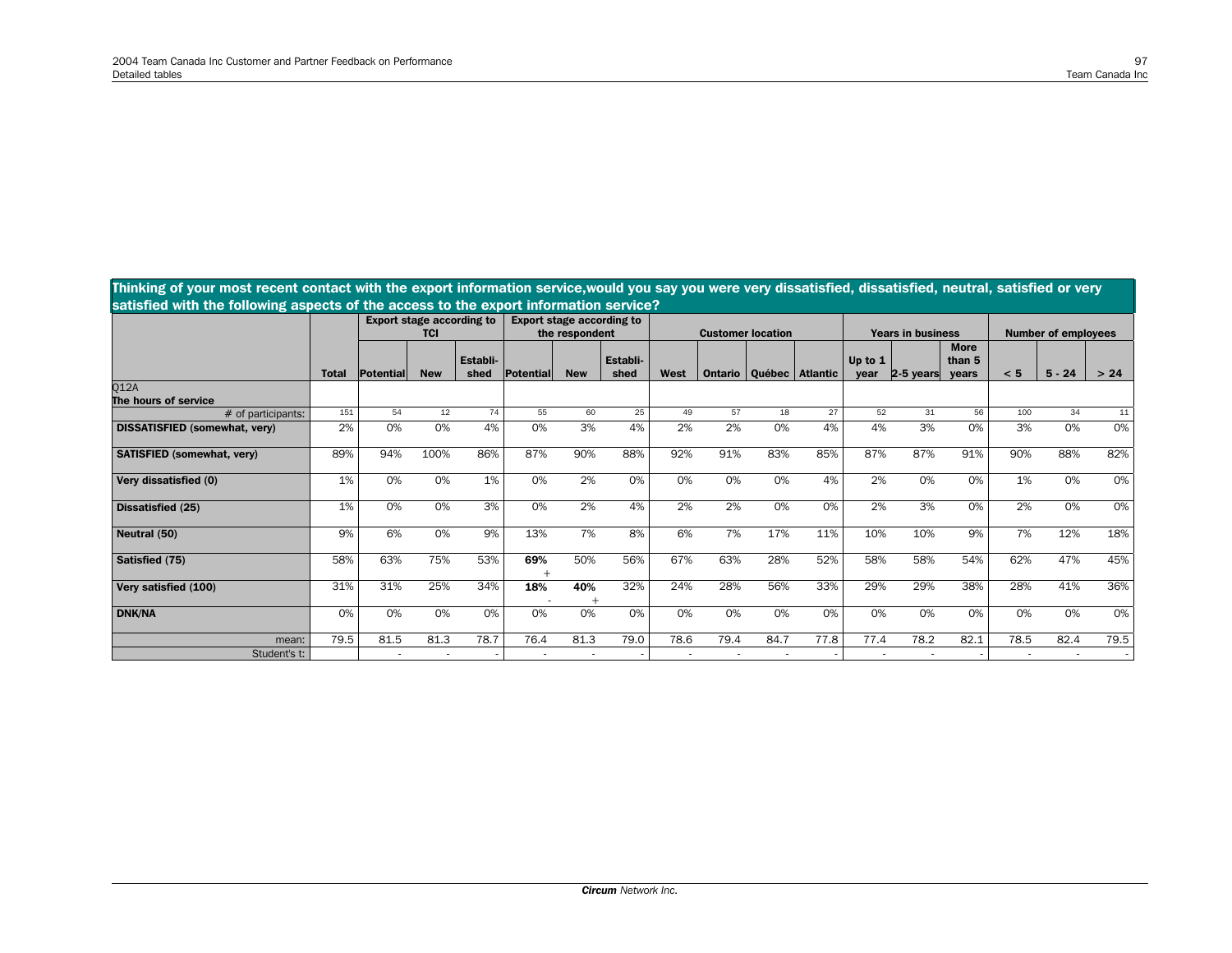| Thinking of your most recent contact with the export information service, would you say you were very dissatisfied, dissatisfied, neutral, satisfied or very<br>satisfied with the following aspects of the access to the export information service? |              |                  |                                                |                  |                  |                                                    |                  |      |                |                          |                 |                 |                          |                                |      |                            |      |
|-------------------------------------------------------------------------------------------------------------------------------------------------------------------------------------------------------------------------------------------------------|--------------|------------------|------------------------------------------------|------------------|------------------|----------------------------------------------------|------------------|------|----------------|--------------------------|-----------------|-----------------|--------------------------|--------------------------------|------|----------------------------|------|
|                                                                                                                                                                                                                                                       |              |                  | <b>Export stage according to</b><br><b>TCI</b> |                  |                  | <b>Export stage according to</b><br>the respondent |                  |      |                | <b>Customer location</b> |                 |                 | <b>Years in business</b> |                                |      | <b>Number of employees</b> |      |
|                                                                                                                                                                                                                                                       | <b>Total</b> | <b>Potential</b> | <b>New</b>                                     | Establi-<br>shed | <b>Potential</b> | <b>New</b>                                         | Establi-<br>shed | West | <b>Ontario</b> | <b>Québec</b>            | <b>Atlantic</b> | Up to 1<br>vear | $2-5$ years              | <b>More</b><br>than 5<br>vears | < 5  | $5 - 24$                   | > 24 |
| Q12B<br>The ease of reaching officers                                                                                                                                                                                                                 |              |                  |                                                |                  |                  |                                                    |                  |      |                |                          |                 |                 |                          |                                |      |                            |      |
| $#$ of participants:                                                                                                                                                                                                                                  | 157          | 56               | 13                                             | 77               | 58               | 62                                                 | 25               | 49   | 62             | 20                       | 26              | 53              | 33                       | 58                             | 104  | 35                         | 12   |
| <b>DISSATISFIED (somewhat, very)</b>                                                                                                                                                                                                                  | 4%           | 0%               | 8%                                             | 6%               | 2%               | 5%                                                 | 8%               | 6%   | 3%             | 0%                       | 4%              | 6%              | 3%                       | 3%                             | 5%   | 0%                         | 8%   |
| <b>SATISFIED (somewhat, very)</b>                                                                                                                                                                                                                     | 90%          | 93%              | 92%                                            | 87%              | 93%              | 90%                                                | 84%              | 86%  | 90%            | 95%                      | 96%             | 91%             | 85%                      | 91%                            | 90%  | 97%                        | 67%  |
| Very dissatisfied (0)                                                                                                                                                                                                                                 | 1%           | 0%               | 8%                                             | 1%               | 2%               | 2%                                                 | 0%               | 2%   | 0%             | 0%                       | 4%              | 4%              | 0%                       | 0%                             | 2%   | 0%                         | 0%   |
| Dissatisfied (25)                                                                                                                                                                                                                                     | 3%           | 0%               | 0%                                             | 5%               | 0%               | 3%                                                 | 8%               | 4%   | 3%             | 0%                       | 0%              | 2%              | 3%                       | 3%                             | 3%   | 0%                         | 8%   |
| Neutral (50)                                                                                                                                                                                                                                          | 6%           | 7%               | 0%                                             | 6%               | 5%               | 5%                                                 | 8%               | 8%   | 6%             | 5%                       | 0%              | 4%              | 12%                      | 5%                             | 5%   | 3%                         | 25%  |
| Satisfied (75)                                                                                                                                                                                                                                        | 51%          | 54%              | 46%                                            | 48%              | 64%              | 45%                                                | 44%              | 51%  | 52%            | 40%                      | 58%             | 53%             | 64%                      | 40%                            | 54%  | 54%                        | 17%  |
| Very satisfied (100)                                                                                                                                                                                                                                  | 39%          | 39%              | 46%                                            | 39%              | 29%              | 45%                                                | 40%              | 35%  | 39%            | 55%                      | 38%             | 38%             | 21%                      | 52%                            | 37%  | 43%                        | 50%  |
| <b>DNK/NA</b>                                                                                                                                                                                                                                         | 0%           | 0%               | 0%                                             | 0%               | 0%               | 0%                                                 | 0%               | 0%   | $0\%$          | 0%                       | 0%              | 0%              | 0%                       | 0%                             | 0%   | 0%                         | 0%   |
| mean:                                                                                                                                                                                                                                                 | 81.2         | 83.0             | 80.8                                           | 79.5             | 79.7             | 82.3                                               | 79.0             | 78.1 | 81.5           | 87.5                     | 81.7            | 79.7            | 75.8                     | 84.9                           | 80.0 | 85.0                       | 77.1 |
| Student's t:                                                                                                                                                                                                                                          |              |                  |                                                |                  |                  |                                                    |                  |      |                |                          |                 |                 |                          |                                |      |                            |      |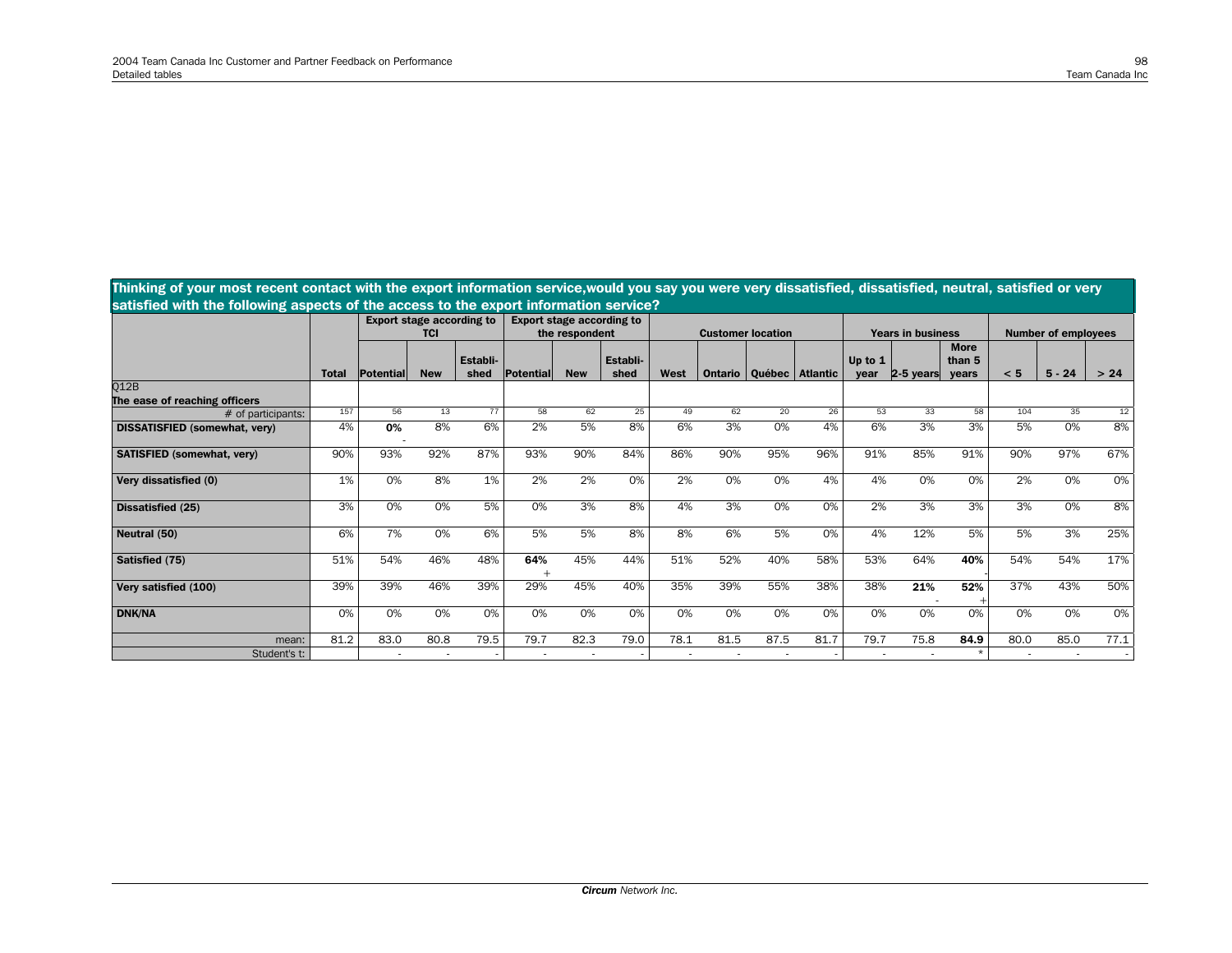**Very satisfied (100)** 40% 39% 40% 42%

0%

| Thinking of your most recent contact with the export information service,would you say you were very dissatisfied, dissatisfied, neutral, satisfied or very |              |                                  |            |                  |                  |                                                    |                  |      |         |                          |                   |                   |                          |                                |     |                            |      |
|-------------------------------------------------------------------------------------------------------------------------------------------------------------|--------------|----------------------------------|------------|------------------|------------------|----------------------------------------------------|------------------|------|---------|--------------------------|-------------------|-------------------|--------------------------|--------------------------------|-----|----------------------------|------|
| satisfied with the following aspects of the access to the export information service?                                                                       |              |                                  |            |                  |                  |                                                    |                  |      |         |                          |                   |                   |                          |                                |     |                            |      |
|                                                                                                                                                             |              | <b>Export stage according to</b> | TCI        |                  |                  | <b>Export stage according to</b><br>the respondent |                  |      |         | <b>Customer location</b> |                   |                   | <b>Years in business</b> |                                |     | <b>Number of employees</b> |      |
|                                                                                                                                                             | <b>Total</b> | <b>Potential</b>                 | <b>New</b> | Establi-<br>shed | <b>Potential</b> | <b>New</b>                                         | Establi-<br>shed | West | Ontario |                          | Québec   Atlantic | Up to $1$<br>year | 2-5 years                | <b>More</b><br>than 5<br>vears | < 5 | $5 - 24$                   | > 24 |
| <b>Q12C</b><br>The timeliness of responses to                                                                                                               |              |                                  |            |                  |                  |                                                    |                  |      |         |                          |                   |                   |                          |                                |     |                            |      |
| telephone messages<br>$#$ of participants:                                                                                                                  | 129          | 41                               | 10         | 69               | 49               | 46                                                 | 25               | 39   | 51      | 15                       | 24                | 42                | 25                       | 52                             | 84  | 30                         | 11   |
| <b>DISSATISFIED (somewhat, very)</b>                                                                                                                        | 5%           | 2%                               | 0%         | 7%               | 2%               | 7%                                                 | 8%               | 5%   | 6%      | 0%                       | 4%                | 5%                | 8%                       | 4%                             | 6%  | 0%                         | 9%   |
| <b>SATISFIED (somewhat, very)</b>                                                                                                                           | 87%          | 90%                              | 90%        | 86%              | 94%              | 78%                                                | 88%              | 82%  | 84%     | 100%                     | 92%               | 83%               | 84%                      | 92%                            | 86% | 93%                        | 73%  |
| Very dissatisfied (0)                                                                                                                                       | 2%           | 0%                               | 0%         | 3%               | O%               | 4%                                                 | 0%               | 3%   | 0%      | 0%                       | 4%                | 2%                | 0%                       | 2%                             | 2%  | 0%                         | 0%   |
| <b>Dissatisfied (25)</b>                                                                                                                                    | 3%           | 2%                               | 0%         | 4%               | 2%               | 2%                                                 | 8%               | 3%   | 6%      | 0%                       | 0%                | 2%                | 8%                       | 2%                             | 4%  | 0%                         | 9%   |
| Neutral (50)                                                                                                                                                | 9%           | 7%                               | 10%        | 7%               | 4%               | 15%                                                | 4%               | 13%  | 10%     | 0%                       | 4%                | 12%               | 8%                       | 4%                             | 8%  | 7%                         | 18%  |
| Satisfied (75)                                                                                                                                              | 47%          | 51%                              | 50%        | 43%              | 65%<br>$+ +$     | 28%<br>---                                         | 56%              | 44%  | 45%     | 53%                      | 54%               | 48%               | 56%                      | 44%                            | 48% | 53%                        | 27%  |

29%

50%

+0%

**DNK/NA** 0% 0% 0% 0% 0% 0% 0% 0% 0% 0% 0% 0% 0% 0% 0% 0% 0%

mean: 80.0 81.7 82.5 79.3 80.1 79.3 78.0 78.2 79.4 86.7 80.2 78.0 76.0 83.7 78.9 83.3 77.3Student's t: - - - - - - - - - - - - - - - -

32% 38% 39% 47% 38% 36% 28% 48% 38% 40% 45%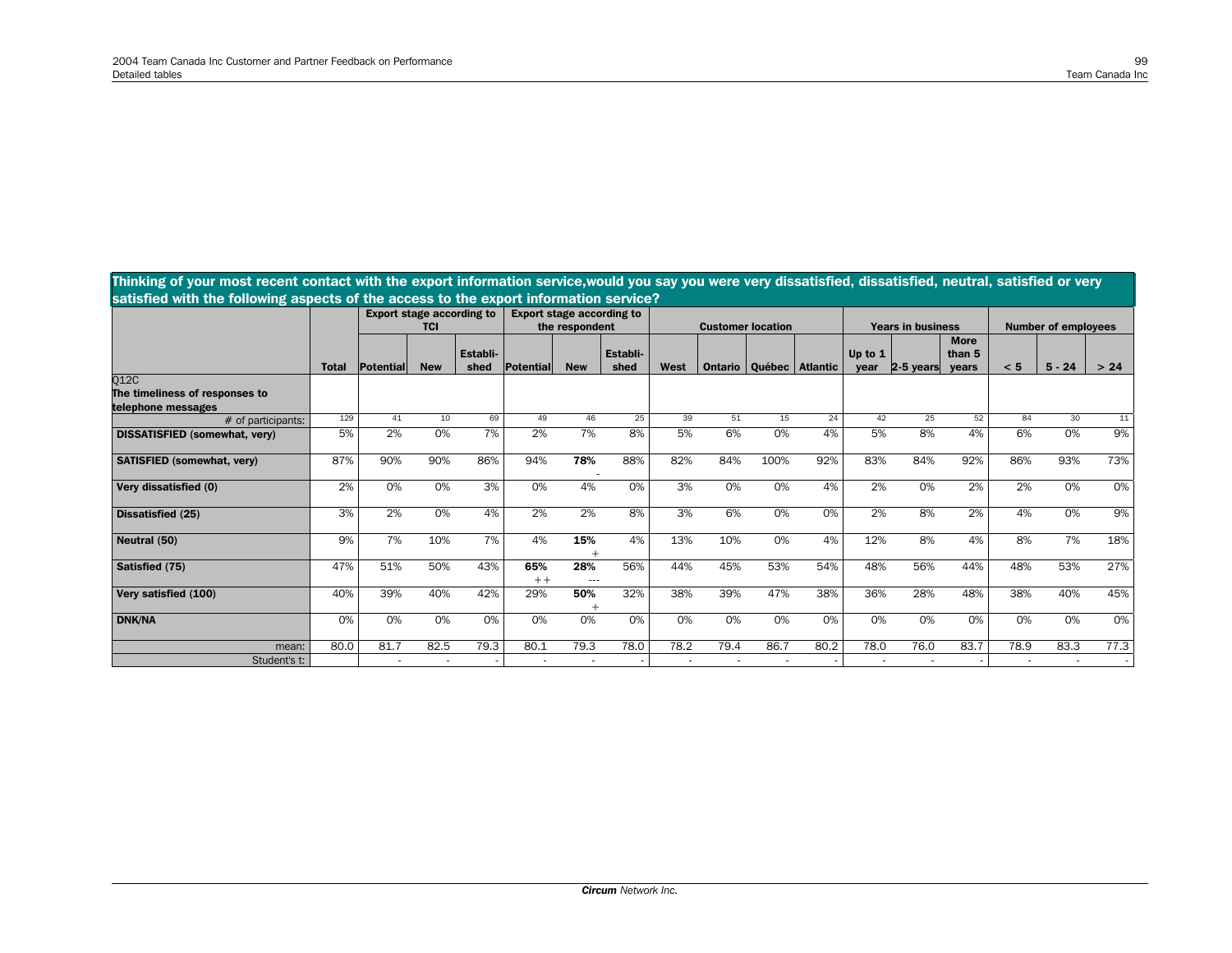| Thinking of your most recent contact with the export information service,would you say you were very dissatisfied, dissatisfied, neutral, satisfied or very |              |                  |            |                                  |                                  |                |                  |      |                          |                   |      |           |                          |             |       |                            |      |
|-------------------------------------------------------------------------------------------------------------------------------------------------------------|--------------|------------------|------------|----------------------------------|----------------------------------|----------------|------------------|------|--------------------------|-------------------|------|-----------|--------------------------|-------------|-------|----------------------------|------|
| satisfied with the following aspects of the access to the export information service?                                                                       |              |                  |            |                                  |                                  |                |                  |      |                          |                   |      |           |                          |             |       |                            |      |
|                                                                                                                                                             |              |                  |            | <b>Export stage according to</b> | <b>Export stage according to</b> |                |                  |      |                          |                   |      |           |                          |             |       |                            |      |
|                                                                                                                                                             |              |                  | <b>TCI</b> |                                  |                                  | the respondent |                  |      | <b>Customer location</b> |                   |      |           | <b>Years in business</b> |             |       | <b>Number of employees</b> |      |
|                                                                                                                                                             |              |                  |            |                                  |                                  |                |                  |      |                          |                   |      |           |                          | <b>More</b> |       |                            |      |
|                                                                                                                                                             | <b>Total</b> | <b>Potential</b> | <b>New</b> | Establi-<br>shed                 | <b>Potential</b>                 | <b>New</b>     | Establi-<br>shed | West | <b>Ontario</b>           | Québec   Atlantic |      | Up to $1$ | 2-5 years                | than 5      | < 5   | $5 - 24$                   | > 24 |
| Q12D                                                                                                                                                        |              |                  |            |                                  |                                  |                |                  |      |                          |                   |      | year      |                          | years       |       |                            |      |
| The waiting time to get in touch with                                                                                                                       |              |                  |            |                                  |                                  |                |                  |      |                          |                   |      |           |                          |             |       |                            |      |
| officers                                                                                                                                                    |              |                  |            |                                  |                                  |                |                  |      |                          |                   |      |           |                          |             |       |                            |      |
| $#$ of participants:                                                                                                                                        | 157          | 56               | 13         | 77                               | 58                               | 61             | 26               | 49   | 61                       | 20                | 27   | 52        | 33                       | 59          | 103   | 36                         | 12   |
| <b>DISSATISFIED (somewhat, very)</b>                                                                                                                        | 2%           | 0%               | 0%         | 4%                               | 2%                               | 2%             | 4%               | 2%   | 0%                       | 0%                | 7%   | 4%        | 0%                       | 2%          | 2%    | 3%                         | 0%   |
|                                                                                                                                                             |              |                  |            |                                  |                                  |                |                  |      |                          |                   |      |           |                          |             |       |                            |      |
| SATISFIED (somewhat, very)                                                                                                                                  | 89%          | 91%              | 100%       | 86%                              | 90%                              | 89%            | 85%              | 90%  | 89%                      | 85%               | 93%  | 87%       | 88%                      | 90%         | 90%   | 86%                        | 83%  |
| Very dissatisfied (0)                                                                                                                                       | 1%           | 0%               | 0%         | 1%                               | 0%                               | 2%             | 0%               | 0%   | 0%                       | 0%                | 4%   | 2%        | 0%                       | 0%          | 1%    | 0%                         | 0%   |
| <b>Dissatisfied (25)</b>                                                                                                                                    | 1%           | 0%               | 0%         | 3%                               | 2%                               | $0\%$          | 4%               | 2%   | 0%                       | 0%                | 4%   | 2%        | 0%                       | 2%          | 1%    | 3%                         | 0%   |
| Neutral (50)                                                                                                                                                | 9%           | 9%               | 0%         | 10%                              | 9%                               | 10%            | 12%              | 8%   | 11%                      | 15%               | 0%   | 10%       | 12%                      | 8%          | 8%    | 11%                        | 17%  |
| Satisfied (75)                                                                                                                                              | 56%          | 54%              | 62%        | 55%                              | 64%                              | 48%            | 58%              | 57%  | 61%                      | 35%               | 59%  | 54%       | 67%                      | 47%         | 58%   | 50%                        | 50%  |
| Very satisfied (100)                                                                                                                                        | 33%          | 38%              | 38%        | 31%                              | 26%                              | 41%            | 27%              | 33%  | 28%                      | 50%               | 33%  | 33%       | 21%                      | 42%         | 32%   | 36%                        | 33%  |
| <b>DNK/NA</b>                                                                                                                                               | 0%           | 0%               | 0%         | 0%                               | 0%                               | 0%             | 0%               | 0%   | 0%                       | 0%                | 0%   | 0%        | 0%                       | 0%          | $0\%$ | 0%                         | 0%   |
| mean:                                                                                                                                                       | 79.9         | 82.1             | 84.6       | 77.9                             | 78.4                             | 81.6           | 76.9             | 80.1 | 79.1                     | 83.8              | 78.7 | 78.4      | 77.3                     | 82.6        | 79.9  | 79.9                       | 79.2 |
| Student's t:                                                                                                                                                |              |                  |            |                                  |                                  |                |                  |      |                          |                   |      |           |                          |             |       |                            |      |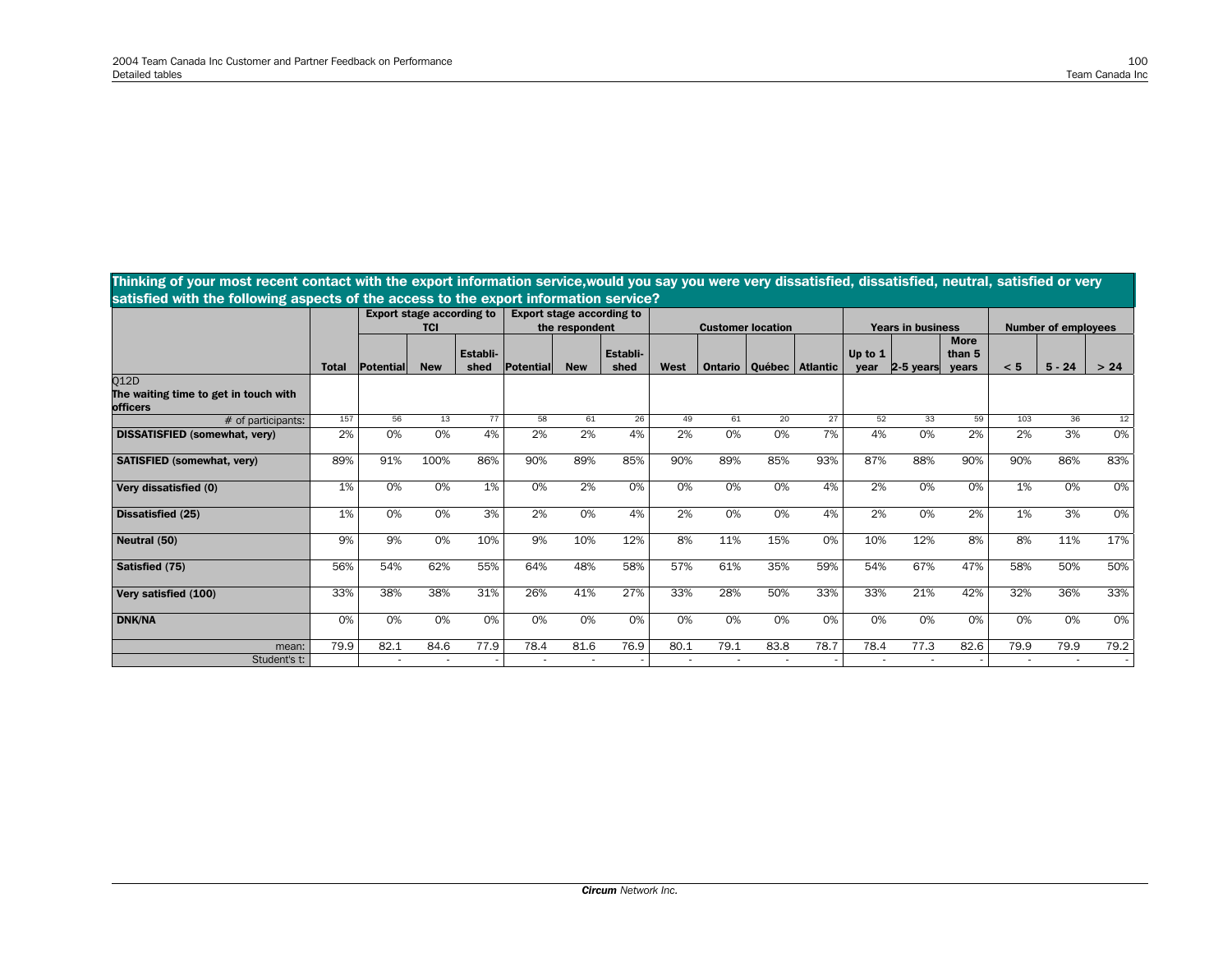| Thinking of your most recent contact with the export information service, would you say you were very dissatisfied, dissatisfied, neutral, satisfied or very |              |                  |                                  |          |                  |                                  |          |       |                          |        |                 |         |                          |                       |       |                            |      |
|--------------------------------------------------------------------------------------------------------------------------------------------------------------|--------------|------------------|----------------------------------|----------|------------------|----------------------------------|----------|-------|--------------------------|--------|-----------------|---------|--------------------------|-----------------------|-------|----------------------------|------|
| satisfied with the following aspects of the access to the export information service?                                                                        |              |                  |                                  |          |                  |                                  |          |       |                          |        |                 |         |                          |                       |       |                            |      |
|                                                                                                                                                              |              |                  | <b>Export stage according to</b> |          |                  | <b>Export stage according to</b> |          |       |                          |        |                 |         |                          |                       |       |                            |      |
|                                                                                                                                                              |              |                  | <b>TCI</b>                       |          |                  | the respondent                   |          |       | <b>Customer location</b> |        |                 |         | <b>Years in business</b> |                       |       | <b>Number of employees</b> |      |
|                                                                                                                                                              |              |                  |                                  | Establi- |                  |                                  | Establi- |       |                          |        |                 | Up to 1 |                          | <b>More</b><br>than 5 |       |                            |      |
|                                                                                                                                                              | <b>Total</b> | <b>Potential</b> | <b>New</b>                       | shed     | <b>Potential</b> | <b>New</b>                       | shed     | West  | Ontario                  | Ouébec | <b>Atlantic</b> | vear    | $2-5$ years              | years                 | < 5   | $5 - 24$                   | > 24 |
| Q12E                                                                                                                                                         |              |                  |                                  |          |                  |                                  |          |       |                          |        |                 |         |                          |                       |       |                            |      |
| <b>Communications in the official</b>                                                                                                                        |              |                  |                                  |          |                  |                                  |          |       |                          |        |                 |         |                          |                       |       |                            |      |
| language of your choice                                                                                                                                      |              |                  |                                  |          |                  |                                  |          |       |                          |        |                 |         |                          |                       |       |                            |      |
| $#$ of participants:                                                                                                                                         | 157          | 57               | 13                               | 76       | 58               | 61                               | 26       | 49    | 62                       | 20     | 26              | 52      | 33                       | 59                    | 103   | 36                         | 12   |
| <b>DISSATISFIED (somewhat, very)</b>                                                                                                                         | 1%           | 0%               | 0%                               | 1%       | 2%               | 0%                               | 0%       | 2%    | 0%                       | 0%     | 0%              | 0%      | 0%                       | 0%                    | 1%    | 0%                         | 0%   |
| <b>SATISFIED (somewhat, very)</b>                                                                                                                            | 99%          | 98%              | 100%                             | 99%      | 97%              | 100%                             | 100%     | 98%   | 98%                      | 100%   | 100%            | 98%     | 100%                     | 100%                  | 98%   | 100%                       | 100% |
| Very dissatisfied (0)                                                                                                                                        | 0%           | 0%               | 0%                               | 0%       | 0%               | 0%                               | 0%       | 0%    | 0%                       | 0%     | 0%              | 0%      | 0%                       | 0%                    | 0%    | 0%                         | 0%   |
| Dissatisfied (25)                                                                                                                                            | 1%           | 0%               | 0%                               | 1%       | 2%               | 0%                               | 0%       | 2%    | 0%                       | 0%     | 0%              | 0%      | 0%                       | $0\%$                 | 1%    | 0%                         | 0%   |
| Neutral (50)                                                                                                                                                 | 1%           | 2%               | 0%                               | O%       | 2%               | 0%                               | 0%       | $0\%$ | 2%                       | 0%     | 0%              | 2%      | 0%                       | $0\%$                 | 1%    | 0%                         | 0%   |
| Satisfied (75)                                                                                                                                               | 47%          | 47%              | 38%                              | 46%      | 55%              | 43%                              | 50%      | 49%   | 50%                      | 30%    | 50%             | 50%     | 55%                      | 41%                   | 51%   | 44%                        | 33%  |
| Very satisfied (100)                                                                                                                                         | 52%          | 51%              | 62%                              | 53%      | 41%              | 57%                              | 50%      | 49%   | 48%                      | 70%    | 50%             | 48%     | 45%                      | 59%                   | 47%   | 56%                        | 67%  |
| <b>DNK/NA</b>                                                                                                                                                | 0%           | 0%               | 0%                               | $0\%$    | 0%               | 0%                               | 0%       | 0%    | 0%                       | 0%     | 0%              | 0%      | 0%                       | 0%                    | $0\%$ | 0%                         | 0%   |
| mean:                                                                                                                                                        | 87.4         | 87.3             | 90.4                             | 87.5     | 84.1             | 89.3                             | 87.5     | 86.2  | 86.7                     | 92.5   | 87.5            | 86.5    | 86.4                     | 89.8                  | 85.9  | 88.9                       | 91.7 |
| Student's t:                                                                                                                                                 |              |                  |                                  |          | $\star$          |                                  |          |       |                          |        |                 |         |                          |                       |       |                            |      |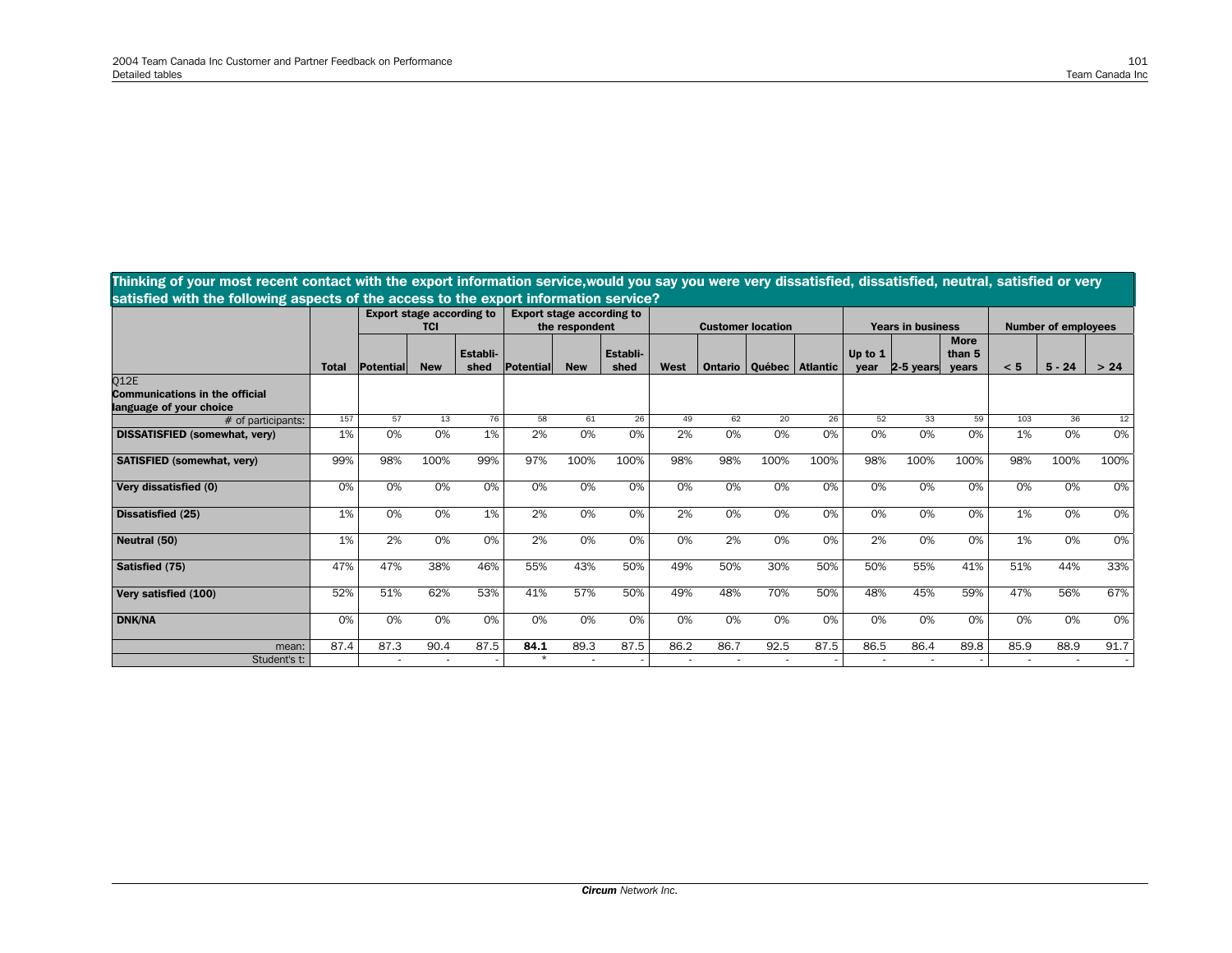| Overall, would you say you were very dissatisfied, dissatisfied, neutral, satisfied or very satisfied with the access to export information service? |              |                  |                                  |          |                  |                                  |          |      |         |                          |      |           |                          |             |      |                            |       |
|------------------------------------------------------------------------------------------------------------------------------------------------------|--------------|------------------|----------------------------------|----------|------------------|----------------------------------|----------|------|---------|--------------------------|------|-----------|--------------------------|-------------|------|----------------------------|-------|
|                                                                                                                                                      |              |                  | <b>Export stage according to</b> |          |                  | <b>Export stage according to</b> |          |      |         |                          |      |           |                          |             |      |                            |       |
|                                                                                                                                                      |              |                  | <b>TCI</b>                       |          |                  | the respondent                   |          |      |         | <b>Customer location</b> |      |           | <b>Years in business</b> |             |      | <b>Number of employees</b> |       |
|                                                                                                                                                      |              |                  |                                  |          |                  |                                  |          |      |         |                          |      |           |                          | <b>More</b> |      |                            |       |
|                                                                                                                                                      |              |                  |                                  | Establi- |                  |                                  | Establi- |      |         |                          |      | Up to $1$ |                          | than 5      |      |                            |       |
|                                                                                                                                                      | <b>Total</b> | <b>Potential</b> | <b>New</b>                       | shed     | <b>Potential</b> | <b>New</b>                       | shed     | West | Ontario | Québec   Atlantic        |      | year      | 2-5 years                | years       | < 5  | $5 - 24$                   | $>24$ |
| Q13                                                                                                                                                  |              |                  |                                  |          |                  |                                  |          |      |         |                          |      |           |                          |             |      |                            |       |
| $#$ of participants:                                                                                                                                 | 157          | 57               | 12                               | 77       | 58               | 62                               | 26       | 48   | 62      | 20                       | 27   | 52        | 33                       | 59          | 104  | 36                         | 12    |
| <b>DISSATISFIED (somewhat, very)</b>                                                                                                                 | 6%           | 4%               | 8%                               | 8%       | 3%               | 6%                               | 12%      | 4%   | 5%      | 10%                      | 7%   | 6%        | 6%                       | 7%          | 5%   | 8%                         | 8%    |
| <b>SATISFIED (somewhat, very)</b>                                                                                                                    | 91%          | 95%              | 92%                              | 88%      | 93%              | 90%                              | 85%      | 92%  | 94%     | 80%                      | 93%  | 90%       | 91%                      | 90%         | 92%  | 89%                        | 83%   |
| Very dissatisfied (0)                                                                                                                                | 1%           | 0%               | 8%                               | 1%       | 2%               | 2%                               | 0%       | 0%   | 0%      | 10%                      | 0%   | 2%        | 3%                       | 0%          | 1%   | 3%                         | 0%    |
| <b>Dissatisfied (25)</b>                                                                                                                             | 4%           | 4%               | 0%                               | 6%       | 2%               | 5%                               | 12%      | 4%   | 5%      | 0%                       | 7%   | 4%        | 3%                       | 7%          | 4%   | 6%                         | 8%    |
| Neutral (50)                                                                                                                                         | 3%           | 2%               | 0%                               | 4%       | 3%               | 3%                               | 4%       | 4%   | 2%      | 10%                      | 0%   | 4%        | 3%                       | 3%          | 3%   | 3%                         | 8%    |
| Satisfied (75)                                                                                                                                       | 52%          | 54%              | 58%                              | 49%      | 67%<br>$+ +$     | 42%                              | 42%      | 60%  | 58%     | 35%                      | 37%  | 54%       | 64%                      | 41%         | 54%  | 53%                        | 33%   |
| Very satisfied (100)                                                                                                                                 | 39%          | 40%              | 33%                              | 39%      | 26%              | 48%                              | 42%      | 31%  | 35%     | 45%                      | 56%  | 37%       | 27%                      | 49%         | 38%  | 36%                        | 50%   |
| <b>DNK/NA</b>                                                                                                                                        | 0%           | 0%               | 0%                               | 0%       | 0%               | 0%                               | 0%       | 0%   | 0%      | 0%                       | 0%   | 0%        | 0%                       | 0%          | 0%   | 0%                         | 0%    |
| mean:                                                                                                                                                | 80.7         | 82.9             | 77.1                             | 79.5     | 78.4             | 82.7                             | 78.8     | 79.7 | 81.0    | 76.3                     | 85.2 | 79.8      | 77.3                     | 83.1        | 81.3 | 78.5                       | 81.3  |
| Student's t:                                                                                                                                         |              |                  |                                  |          |                  |                                  |          |      |         |                          |      |           |                          |             |      |                            |       |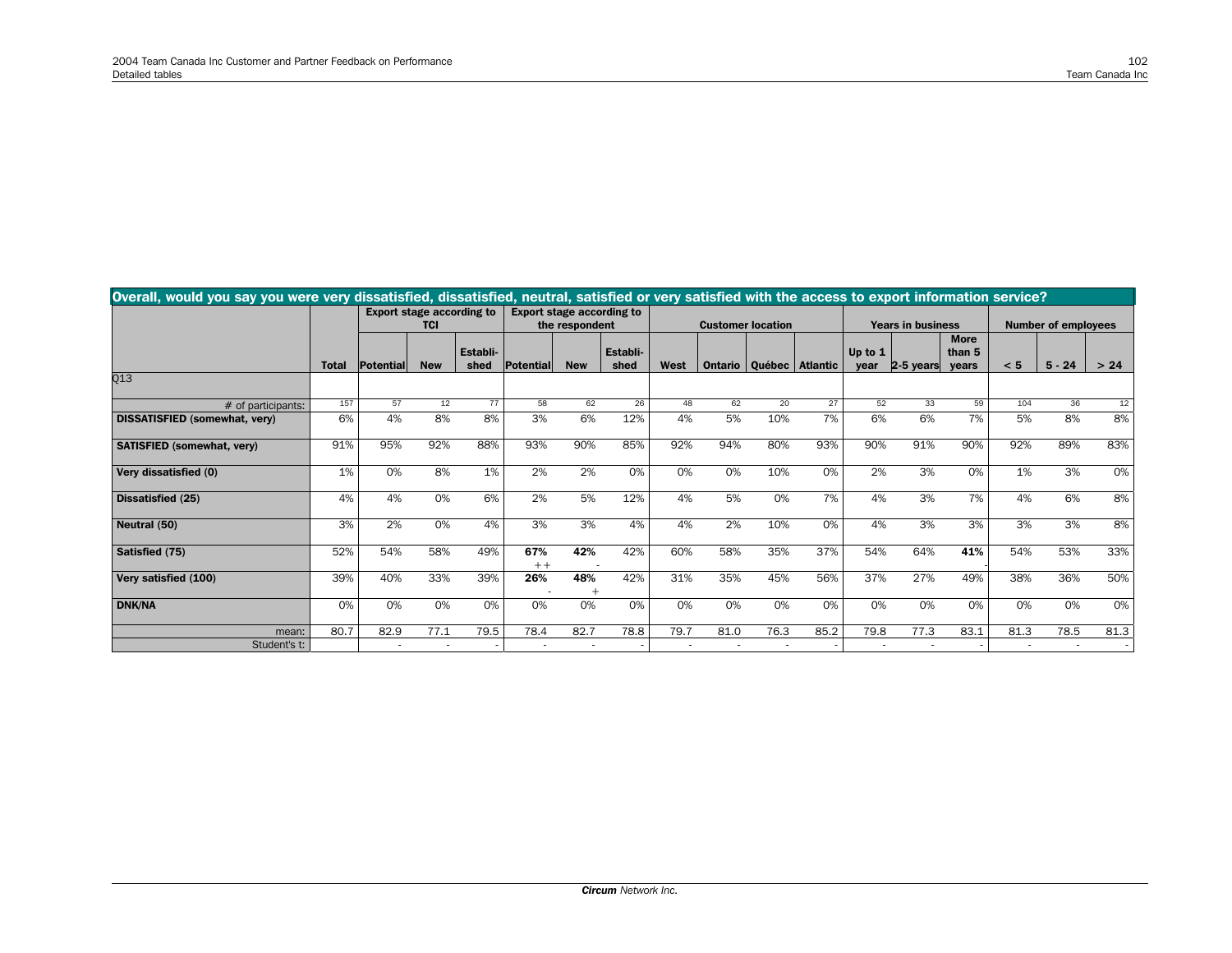| Would you say that the access to the export information service exceeded your expectations, met your expectations or failed to meet your expectations? |              |                  |            |                                  |                  |                                  |          |      |     |                             |     |           |                          |        |          |                            |      |
|--------------------------------------------------------------------------------------------------------------------------------------------------------|--------------|------------------|------------|----------------------------------|------------------|----------------------------------|----------|------|-----|-----------------------------|-----|-----------|--------------------------|--------|----------|----------------------------|------|
|                                                                                                                                                        |              |                  |            | <b>Export stage according to</b> |                  | <b>Export stage according to</b> |          |      |     |                             |     |           |                          |        |          |                            |      |
|                                                                                                                                                        |              |                  | <b>TCI</b> |                                  |                  | the respondent                   |          |      |     | <b>Customer location</b>    |     |           | <b>Years in business</b> |        |          | <b>Number of employees</b> |      |
|                                                                                                                                                        |              |                  |            |                                  |                  |                                  |          |      |     |                             |     |           |                          | More   |          |                            |      |
|                                                                                                                                                        |              |                  |            | Establi-                         |                  |                                  | Establi- |      |     |                             |     | Up to $1$ |                          | than 5 |          |                            |      |
|                                                                                                                                                        | <b>Total</b> | <b>Potential</b> | <b>New</b> | shed                             | <b>Potential</b> | <b>New</b>                       | shed     | West |     | Ontario   Québec   Atlantic |     | year      | $2-5$ years              | years  | $\leq 5$ | $5 - 24$                   | > 24 |
| <b>Q14A</b>                                                                                                                                            |              |                  |            |                                  |                  |                                  |          |      |     |                             |     |           |                          |        |          |                            |      |
| $#$ of participants:                                                                                                                                   | 151          | 53               | 13         | 74                               | 56               | 57                               | 26       | 48   | 58  | 18                          | 27  | 52        | 32                       | 55     | 102      | 33                         | 11   |
| <b>Exceeded your expectations</b>                                                                                                                      | 14%          | 19%              | 23%        | 8%                               | 18%              | 16%                              | O%       | 10%  | 16% | 17%                         | 15% | 21%       | 6%                       | 13%    | 14%      | 18%                        | 9%   |
| Met your expectations                                                                                                                                  | 54%          | 51%              | 38%        | 59%                              | 59%              | 49%                              | 62%      | 56%  | 47% | 72%                         | 56% | 46%       | 78%<br>$++$              | 51%    | 57%      | 58%                        | 36%  |
| Failed to meet your expectations                                                                                                                       | 9%           | 9%               | 8%         | 9%                               | 4%               | 12%                              | 12%      | 15%  | 7%  | O%                          | 7%  | 12%       | 0%                       | 11%    | 9%       | 6%                         | 9%   |
| <b>DNK/NA</b>                                                                                                                                          | 23%          | 21%              | 31%        | 23%                              | 20%              | 23%                              | 27%      | 19%  | 31% | 11%                         | 22% | 21%       | 16%                      | 25%    | 21%      | 18%                        | 45%  |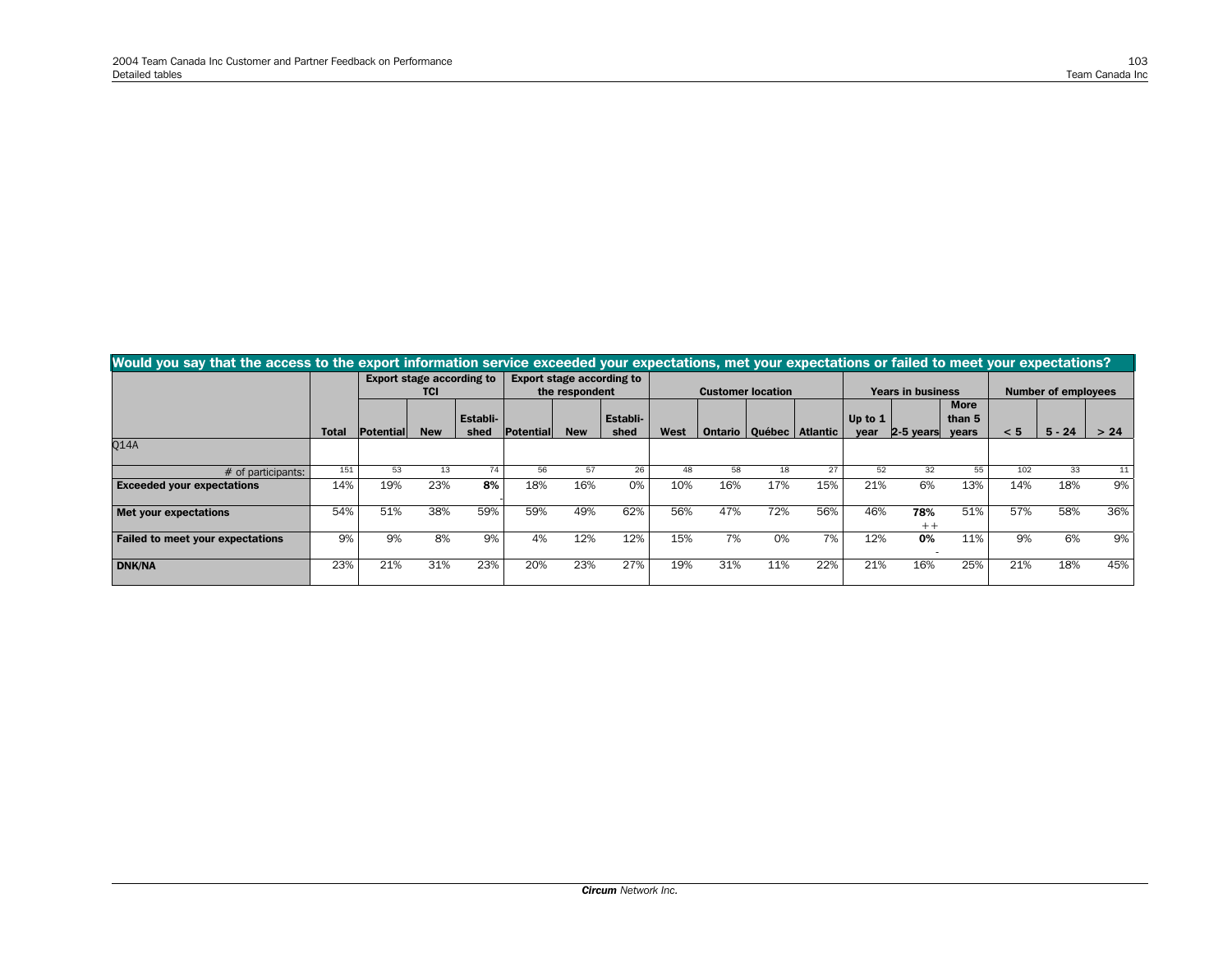| Of the following five aspects of service, which one is the most important to you in dealing with the export information service |              |                  |            |                                  |                                  |                |                  |      |                          |                   |     |                   |                          |                                |     |                            |      |
|---------------------------------------------------------------------------------------------------------------------------------|--------------|------------------|------------|----------------------------------|----------------------------------|----------------|------------------|------|--------------------------|-------------------|-----|-------------------|--------------------------|--------------------------------|-----|----------------------------|------|
|                                                                                                                                 |              |                  | <b>TCI</b> | <b>Export stage according to</b> | <b>Export stage according to</b> | the respondent |                  |      | <b>Customer location</b> |                   |     |                   | <b>Years in business</b> |                                |     | <b>Number of employees</b> |      |
|                                                                                                                                 | <b>Total</b> | <b>Potential</b> | <b>New</b> | Establi-<br>shed                 | <b>Potential</b>                 | <b>New</b>     | Establi-<br>shed | West | <b>Ontario</b>           | Québec   Atlantic |     | Up to $1$<br>year | $2-5$ years              | <b>More</b><br>than 5<br>years | < 5 | $5 - 24$                   | > 24 |
| Q14BB                                                                                                                           |              |                  |            |                                  |                                  |                |                  |      |                          |                   |     |                   |                          |                                |     |                            |      |
| $#$ of participants:                                                                                                            | 158          | 57               | 13         | 77                               | 58                               | 62             | 26               | 49   | 62                       | 20                | 27  | 53                | 33                       | 59                             | 104 | 36                         | 12   |
| The ease of reaching officers                                                                                                   | 38%          | 40%              | 31%        | 36%                              | 36%                              | 39%            | 42%              | 37%  | 37%                      | 40%               | 41% | 40%               | 39%                      | 41%                            | 38% | 36%                        | 58%  |
| The waiting time to get in touch with<br><b>officers</b>                                                                        | 20%          | 18%              | 15%        | 21%                              | 21%                              | 21%            | 19%              | 20%  | 23%                      | 15%               | 15% | 15%               | 18%                      | 22%                            | 16% | 31%                        | 17%  |
| The timeliness of responses to<br>telephone messages                                                                            | 19%          | 19%              | 15%        | 21%                              | 14%                              | 18%            | 27%              | 27%  | 16%                      | 5%                | 22% | 15%               | 24%                      | 22%                            | 19% | 17%                        | 25%  |
| <b>Communications in the official</b><br>language of your choice                                                                | 9%           | 9%               | 23%        | 8%                               | 17%                              | 5%             | 4%               | 4%   | 10%                      | 20%               | 11% | 15%               | 6%                       | 5%                             | 11% | 8%                         | 0%   |
| <b>DNK/NA</b>                                                                                                                   | 8%           | 9%               | 8%         | 8%                               | 9%                               | 8%             | 4%               | 6%   | 10%                      | 10%               | 4%  | 9%                | 3%                       | 5%                             | 11% | 0%                         | 0%   |
| The hours of service                                                                                                            | 6%           | 5%               | 8%         | 6%                               | 3%                               | 10%            | 4%               | 6%   | 5%                       | 10%               | 7%  | 6%                | 9%                       | 5%                             | 6%  | 8%                         | 0%   |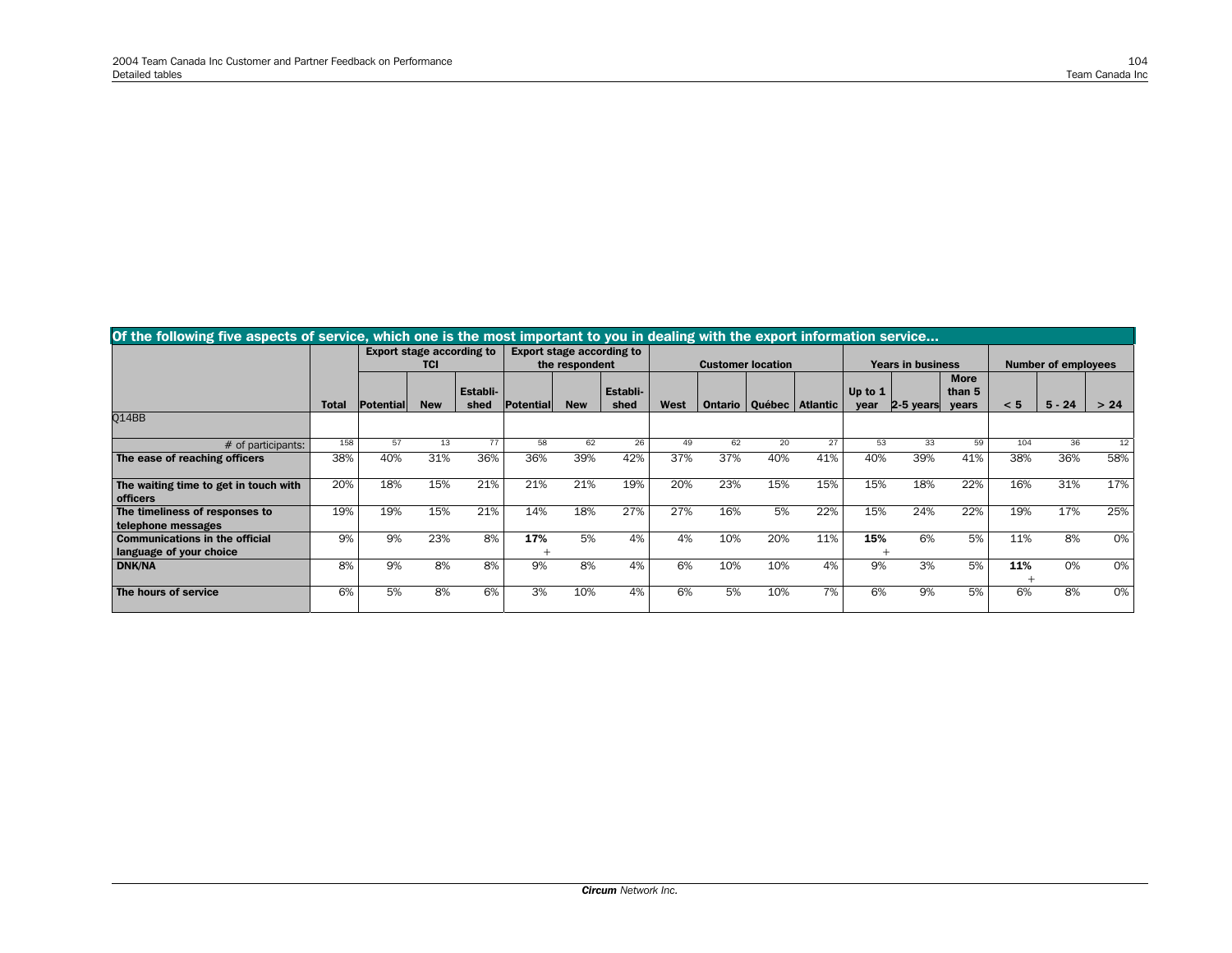## **The last time you called the export information service, was your call answered within three rings, or did it take longer, or was you call put on hold before someone answered?Export stage according to Export stage according to TCI the respondent Customer location Years in business Number of employees Total Potential NewEstablished Potential New Establi- shed West Ontario Québec Atlantic Up to 1 year 2-5 years More than 5years < 5 5 - 24 > 24**

|                            |              |                  |            | ESLAVII- |                  |            | ESLAVII- |      |     |                             |     | UP W T |             | ulali ə |     |          |      |
|----------------------------|--------------|------------------|------------|----------|------------------|------------|----------|------|-----|-----------------------------|-----|--------|-------------|---------|-----|----------|------|
|                            | <b>Total</b> | <b>Potential</b> | <b>New</b> | shed     | <b>Potential</b> | <b>New</b> | shed     | West |     | Ontario   Québec   Atlantic |     | year   | $2-5$ years | years   | < 5 | $5 - 24$ | > 24 |
| 015                        |              |                  |            |          |                  |            |          |      |     |                             |     |        |             |         |     |          |      |
|                            |              |                  |            |          |                  |            |          |      |     |                             |     |        |             |         |     |          |      |
| # of participants:         | 158          | 57               | 13         | 77       | 58               | 62         | 26       | 49   | 62  | 20                          | 27  | 53     | 33          | 59      | 104 | 36       | 12   |
| <b>Within three rings</b>  | 42%          | 46%              | 46%        | 43%      | 38%              | 47%        | 42%      | 39%  | 37% | 50%                         | 56% | 43%    | 33%         | 51%     | 41% | 44%      | 42%  |
|                            |              |                  |            |          |                  |            |          |      |     |                             |     |        |             |         |     |          |      |
| Longer                     | 4%           | 2%               | 8%         | 5%       | 3%               | 5%         | 4%       | 6%   | 3%  | 0%                          | 7%  | 8%     | 0%          | 3%      | 5%  | 0%       | 8%   |
|                            |              |                  |            |          |                  |            |          |      |     |                             |     |        |             |         |     |          |      |
| Put on hold before someone | 13%          | 14%              | 8%         | 16%      | 16%              | 13%        | 15%      | 6%   | 18% | 35%                         | 0%  | 11%    | 21%         | 10%     | 13% | 14%      | 17%  |
| answered                   |              |                  |            |          |                  |            |          |      |     |                             |     |        |             |         |     |          |      |
| Other, specify             | 1%           | 0%               | 0%         | 1%       | 2%               | 2%         | 0%       | 2%   | 0%  | 0%                          | 4%  | 2%     | 3%          | $0\%$   | 2%  | 0%       | 0%   |
|                            |              |                  |            |          |                  |            |          |      |     |                             |     |        |             |         |     |          |      |
| <b>DNK/NA</b>              | 39%          | 39%              | 38%        | 35%      | 41%              | 34%        | 38%      | 47%  | 42% | 15%                         | 33% | 36%    | 42%         | 36%     | 38% | 42%      | 33%  |
|                            |              |                  |            |          |                  |            |          |      |     |                             |     |        |             |         |     |          |      |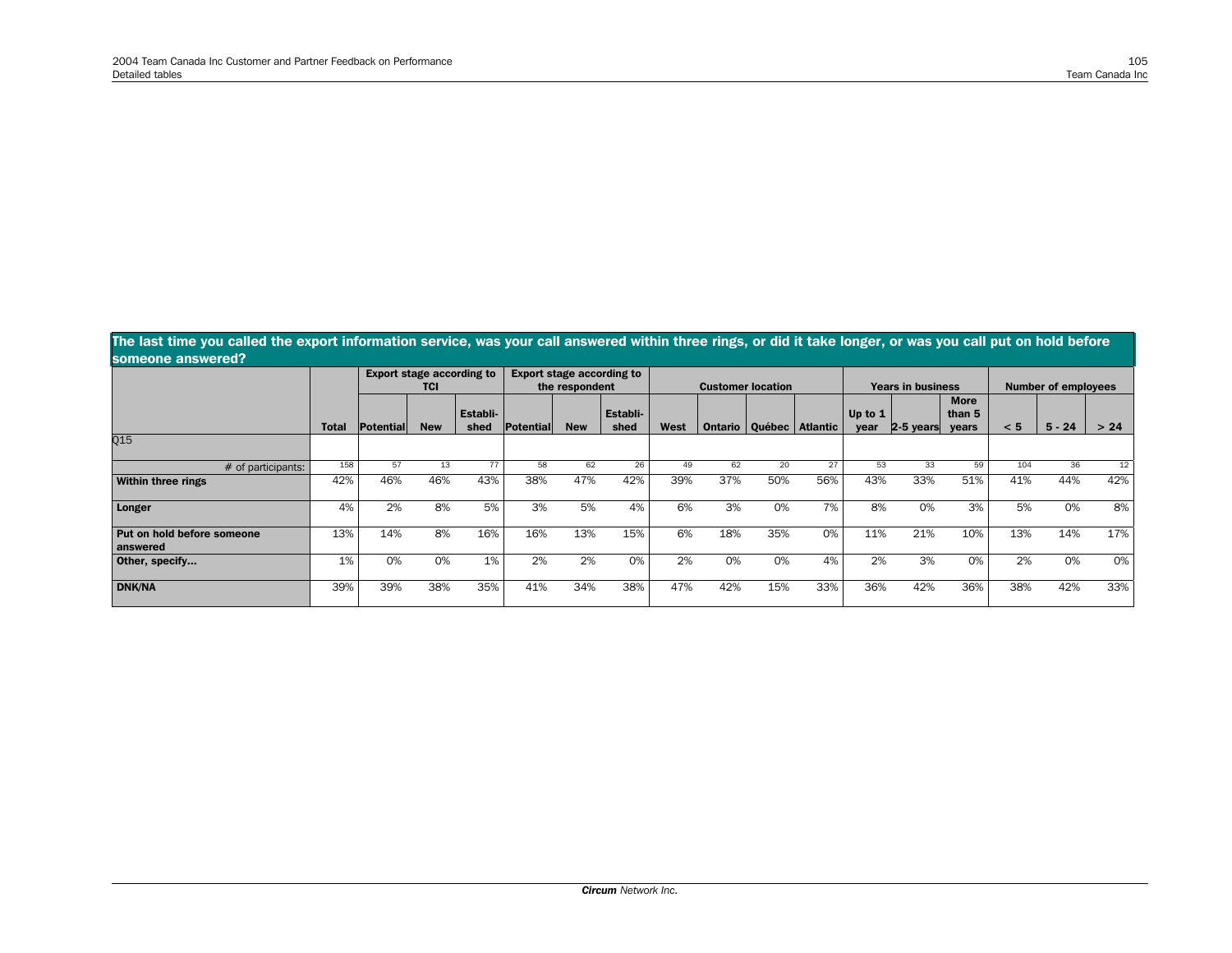| On the whole, would you say you were very dissatisfied, dissatisfied, neutral, satisfied or very satisfied with your most recent contact with the export |              |                  |                                                |                  |                                  |                |                  |      |                |                          |                 |                   |                          |                                |      |                            |      |
|----------------------------------------------------------------------------------------------------------------------------------------------------------|--------------|------------------|------------------------------------------------|------------------|----------------------------------|----------------|------------------|------|----------------|--------------------------|-----------------|-------------------|--------------------------|--------------------------------|------|----------------------------|------|
| <b>Information service?</b>                                                                                                                              |              |                  |                                                |                  |                                  |                |                  |      |                |                          |                 |                   |                          |                                |      |                            |      |
|                                                                                                                                                          |              |                  | <b>Export stage according to</b><br><b>TCI</b> |                  | <b>Export stage according to</b> | the respondent |                  |      |                | <b>Customer location</b> |                 |                   | <b>Years in business</b> |                                |      | <b>Number of employees</b> |      |
|                                                                                                                                                          | <b>Total</b> | <b>Potential</b> | <b>New</b>                                     | Establi-<br>shed | <b>Potential</b>                 | <b>New</b>     | Establi-<br>shed | West | <b>Ontario</b> | <b>Québec</b>            | <b>Atlantic</b> | Up to $1$<br>vear | $2-5$ years              | <b>More</b><br>than 5<br>vears | < 5  | $5 - 24$                   | > 24 |
| Q16                                                                                                                                                      |              |                  |                                                |                  |                                  |                |                  |      |                |                          |                 |                   |                          |                                |      |                            |      |
| $#$ of participants:                                                                                                                                     | 158          | 57               | 13                                             | 77               | 58                               | 62             | 26               | 49   | 62             | 20                       | 27              | 53                | 33                       | 59                             | 104  | 36                         | 12   |
| <b>DISSATISFIED (somewhat, very)</b>                                                                                                                     | 8%           | 5%               | 0%                                             | 12%              | 2%                               | 11%            | 15%              | 8%   | 5%             | 5%                       | 15%             | 8%                | 6%                       | 10%                            | 6%   | 14%                        | 8%   |
| SATISFIED (somewhat, very)                                                                                                                               | 85%          | 88%              | 100%                                           | 79%              | 91%                              | 81%            | 77%              | 84%  | 87%            | 85%                      | 85%             | 87%               | 85%                      | 85%                            | 87%  | 81%                        | 83%  |
| Very dissatisfied (0)                                                                                                                                    | 2%           | 0%               | 0%                                             | 4%               | 0%                               | 3%             | 4%               | 4%   | 0%             | 0%                       | 4%              | 2%                | 3%                       | 2%                             | 2%   | 3%                         | 0%   |
| Dissatisfied (25)                                                                                                                                        | 6%           | 5%               | 0%                                             | 8%               | 2%                               | 8%             | 12%              | 4%   | 5%             | 5%                       | 11%             | 6%                | 3%                       | 8%                             | 4%   | 11%                        | 8%   |
| Neutral (50)                                                                                                                                             | 7%           | 7%               | 0%                                             | 9%               | 7%                               | 8%             | 8%               | 8%   | 8%             | 10%                      | 0%              | 6%                | 9%                       | 5%                             | 8%   | 6%                         | 8%   |
| Satisfied (75)                                                                                                                                           | 44%          | 44%              | 62%                                            | 39%              | 59%<br>$+ +$                     | 31%            | 42%              | 47%  | 48%            | 35%                      | 33%             | 43%               | 48%                      | 42%                            | 46%  | 44%                        | 25%  |
| Very satisfied (100)                                                                                                                                     | 42%          | 44%              | 38%                                            | 40%              | 33%                              | 50%            | 35%              | 37%  | 39%            | 50%                      | 52%             | 43%               | 36%                      | 42%                            | 40%  | 36%                        | 58%  |
| <b>DNK/NA</b>                                                                                                                                            | 0%           | 0%               | 0%                                             | 0%               | 0%                               | 0%             | 0%               | 0%   | 0%             | 0%                       | 0%              | 0%                | 0%                       | 0%                             | 0%   | 0%                         | 0%   |
| mean:                                                                                                                                                    | 79.4         | 81.6             | 84.6                                           | 76.0             | 80.6                             | 79.0           | 73.1             | 77.0 | 80.2           | 82.5                     | 79.6            | 80.2              | 78.0                     | 78.8                           | 79.8 | 75.0                       | 83.3 |
| Student's t:                                                                                                                                             |              |                  |                                                |                  |                                  |                |                  |      |                |                          |                 |                   |                          |                                |      |                            |      |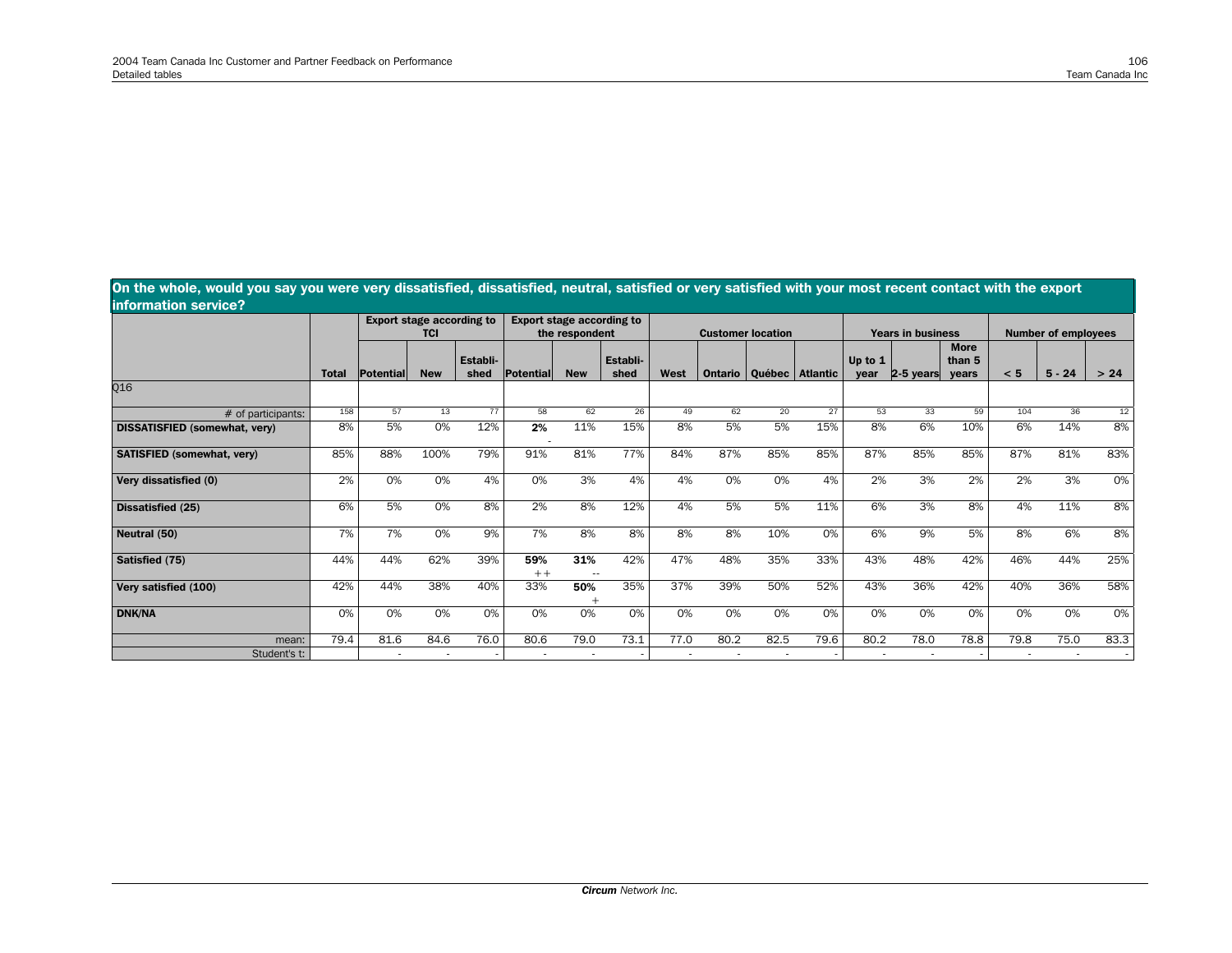| Overall, would you say that the export information service exceeded your expectations, met your expectations or failed to meet your expectations? |              |                  |            |                                  |                                  |                |          |      |                |                          |     |           |                          |             |     |                            |      |
|---------------------------------------------------------------------------------------------------------------------------------------------------|--------------|------------------|------------|----------------------------------|----------------------------------|----------------|----------|------|----------------|--------------------------|-----|-----------|--------------------------|-------------|-----|----------------------------|------|
|                                                                                                                                                   |              |                  |            | <b>Export stage according to</b> | <b>Export stage according to</b> |                |          |      |                |                          |     |           |                          |             |     |                            |      |
|                                                                                                                                                   |              |                  | <b>TCI</b> |                                  |                                  | the respondent |          |      |                | <b>Customer location</b> |     |           | <b>Years in business</b> |             |     | <b>Number of employees</b> |      |
|                                                                                                                                                   |              |                  |            |                                  |                                  |                |          |      |                |                          |     |           |                          | <b>More</b> |     |                            |      |
|                                                                                                                                                   |              |                  |            | Establi-                         |                                  |                | Establi- |      |                |                          |     | Up to $1$ |                          | than 5      |     |                            |      |
|                                                                                                                                                   | <b>Total</b> | <b>Potential</b> | <b>New</b> | shed                             | <b>Potential</b>                 | <b>New</b>     | shed     | West | <b>Ontario</b> | Québec   Atlantic        |     | year      | $2-5$ years              | years       | < 5 | $5 - 24$                   | > 24 |
| 017A                                                                                                                                              |              |                  |            |                                  |                                  |                |          |      |                |                          |     |           |                          |             |     |                            |      |
| $#$ of participants:                                                                                                                              | 151          | 53               | 13         | 74                               | 56                               | 57             | 26       | 48   | 58             | 18                       | 27  | 52        | 32                       | 55          | 102 | 33                         | 11   |
| <b>Exceeded your expectations</b>                                                                                                                 | 17%          | 17%              | 31%        | 16%                              | 16%                              | 21%            | 12%      | 19%  | 19%            | 22%                      | 4%  | 17%       | 19%                      | 15%         | 20% | 12%                        | 9%   |
| Met your expectations                                                                                                                             | 48%          | 49%              | 31%        | 47%                              | 59%                              | 42%            | 38%      | 44%  | 43%            | 56%                      | 63% | 48%       | 56%                      | 47%         | 46% | 64%                        | 36%  |
| <b>Failed to meet your expectations</b>                                                                                                           | 12%          | 13%              | 8%         | 14%                              | 5%                               | 14%            | 23%      | 19%  | 7%             | 11%                      | 11% | 13%       | 9%                       | 13%         | 14% | 6%                         | 9%   |
| <b>DNK/NA</b>                                                                                                                                     | 23%          | 21%              | 31%        | 23%                              | 20%                              | 23%            | 27%      | 19%  | 31%            | 11%                      | 22% | 21%       | 16%                      | 25%         | 21% | 18%                        | 45%  |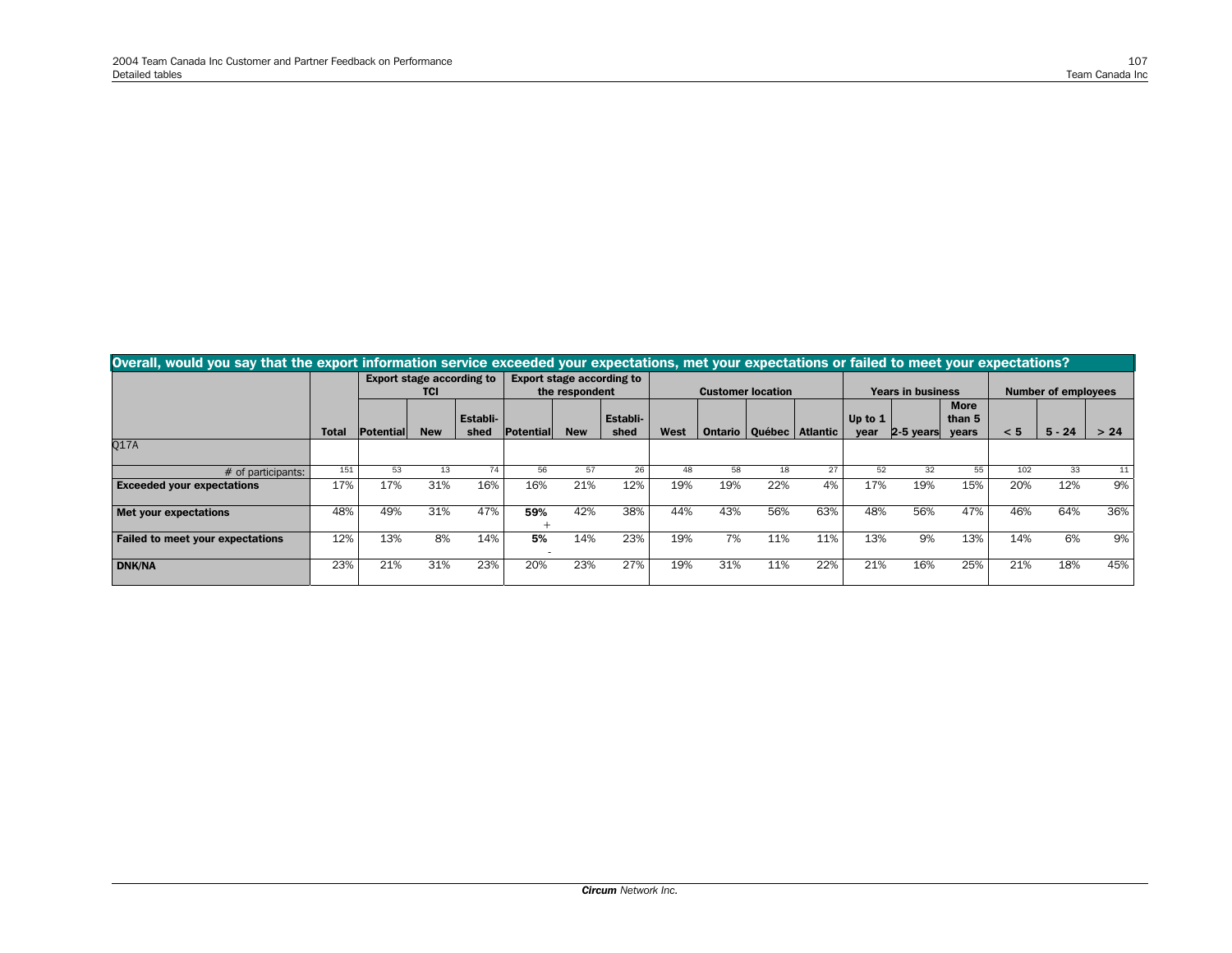| Thinking of your most recent contact with the export information service, did you get what you needed? |              |                                  |            |          |                  |                                  |          |      |                |                          |     |           |                          |             |     |                            |      |
|--------------------------------------------------------------------------------------------------------|--------------|----------------------------------|------------|----------|------------------|----------------------------------|----------|------|----------------|--------------------------|-----|-----------|--------------------------|-------------|-----|----------------------------|------|
|                                                                                                        |              | <b>Export stage according to</b> |            |          |                  | <b>Export stage according to</b> |          |      |                |                          |     |           |                          |             |     |                            |      |
|                                                                                                        |              |                                  | <b>TCI</b> |          |                  | the respondent                   |          |      |                | <b>Customer location</b> |     |           | <b>Years in business</b> |             |     | <b>Number of employees</b> |      |
|                                                                                                        |              |                                  |            |          |                  |                                  |          |      |                |                          |     |           |                          | <b>More</b> |     |                            |      |
|                                                                                                        |              |                                  |            | Establi- |                  |                                  | Establi- |      |                |                          |     | Up to $1$ |                          | than 5      |     |                            |      |
|                                                                                                        | <b>Total</b> | Potential                        | <b>New</b> | shed     | <b>Potential</b> | <b>New</b>                       | shed     | West | <b>Ontario</b> | Québec   Atlantic        |     | year      | $2-5$ years              | years       | < 5 | $5 - 24$                   | > 24 |
| 018                                                                                                    |              |                                  |            |          |                  |                                  |          |      |                |                          |     |           |                          |             |     |                            |      |
| $#$ of participants:                                                                                   | 158          | 57                               | 13         | 77       | 58               | 62                               | 26       | 49   | 62             | 20                       | 27  | 53        | 33                       | 59          | 104 | 36                         | 12   |
| <b>Yes</b>                                                                                             | 74%          | 72%                              | 92%        | 71%      | 79%              | 71%                              | 58%      | 73%  | 71%            | 85%                      | 74% | 72%       | 70%                      | 75%         | 77% | 67%                        | 67%  |
| In part                                                                                                | 11%          | 12%                              | 0%         | 14%      | 12%              | 15%                              | 8%       | 8%   | 13%            | 15%                      | 11% | 8%        | 18%                      | 14%         | 9%  | 25%                        | 0%   |
|                                                                                                        |              |                                  |            |          |                  |                                  |          |      |                |                          |     |           |                          |             |     | $++$                       |      |
| <b>No</b>                                                                                              | 14%          | 14%                              | 8%         | 14%      | 7%               | 15%                              | 35%      | 18%  | 16%            | 0%                       | 11% | 19%       | 12%                      | 12%         | 13% | 8%                         | 33%  |
|                                                                                                        |              |                                  |            |          |                  |                                  |          |      |                |                          |     |           |                          |             |     |                            |      |
| <b>DNK/NA</b>                                                                                          | 1%           | 2%                               | 0%         | 0%       | 2%               | 0%                               | 0%       | 0%   | $0\%$          | 0%                       | 4%  | 2%        | 0%                       | 0%          | 1%  | 0%                         | 0%   |
|                                                                                                        |              |                                  |            |          |                  |                                  |          |      |                |                          |     |           |                          |             |     |                            |      |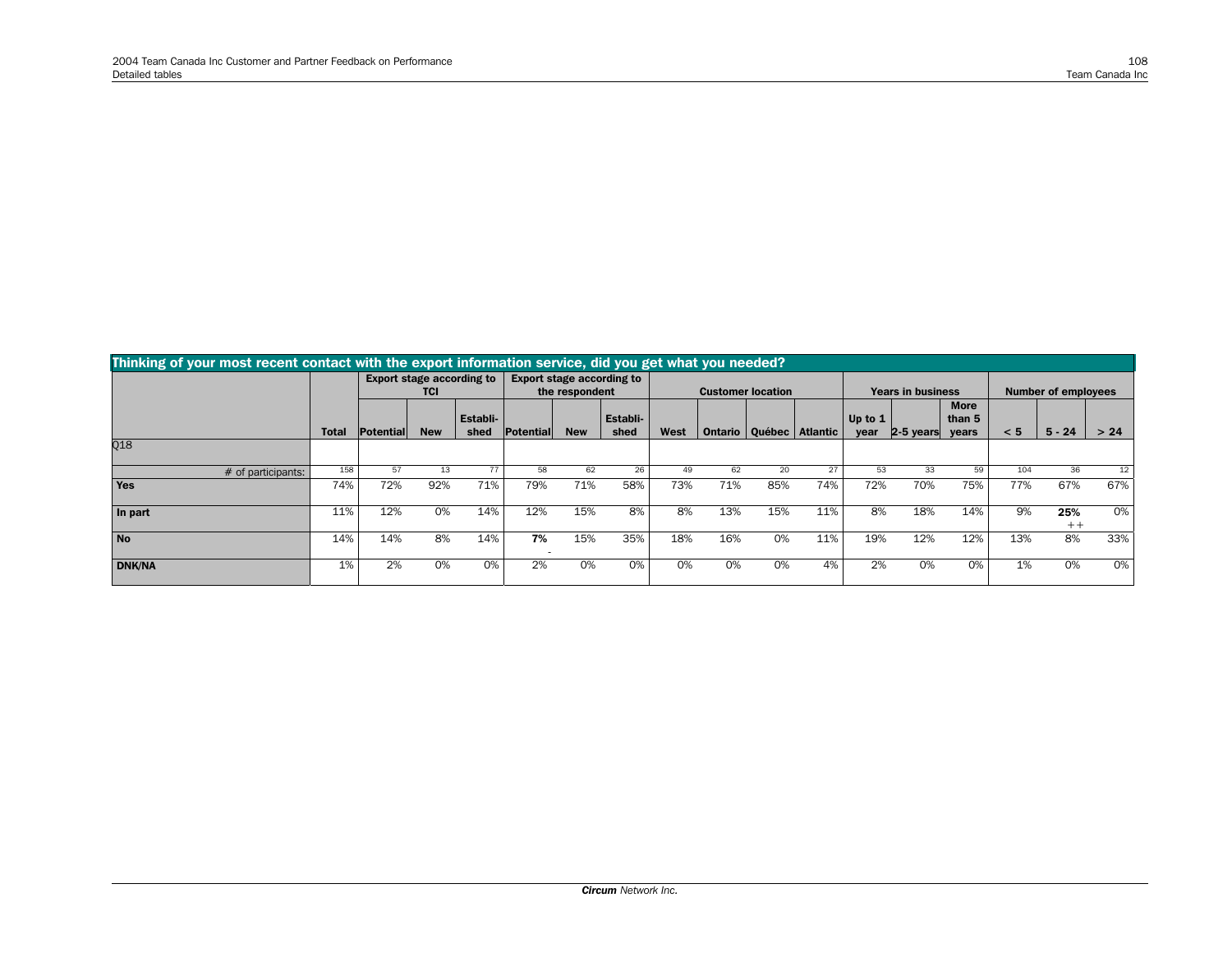| As far as you can tell, was the service provided without error? |              |                                  |            |          |                                  |                |          |      |     |                             |     |           |                          |             |     |                            |                 |
|-----------------------------------------------------------------|--------------|----------------------------------|------------|----------|----------------------------------|----------------|----------|------|-----|-----------------------------|-----|-----------|--------------------------|-------------|-----|----------------------------|-----------------|
|                                                                 |              | <b>Export stage according to</b> |            |          | <b>Export stage according to</b> |                |          |      |     |                             |     |           |                          |             |     |                            |                 |
|                                                                 |              |                                  | <b>TCI</b> |          |                                  | the respondent |          |      |     | <b>Customer location</b>    |     |           | <b>Years in business</b> |             |     | <b>Number of employees</b> |                 |
|                                                                 |              |                                  |            |          |                                  |                |          |      |     |                             |     |           |                          | <b>More</b> |     |                            |                 |
|                                                                 |              |                                  |            | Establi- |                                  |                | Establi- |      |     |                             |     | Up to $1$ |                          | than 5      |     |                            |                 |
|                                                                 | <b>Total</b> | <b>Potential</b>                 | <b>New</b> | shed     | <b>Potential</b>                 | <b>New</b>     | shed     | West |     | Ontario   Québec   Atlantic |     | year      | $2-5$ years              | years       | < 5 | $5 - 24$                   | > 24            |
| 020                                                             |              |                                  |            |          |                                  |                |          |      |     |                             |     |           |                          |             |     |                            |                 |
| $#$ of participants:                                            | 158          | 57                               | 13         | 77       | 58                               | 62             | 26       | 49   | 62  | 20                          | 27  | 53        | 33                       | 59          | 104 | 36                         | 12 <sup>1</sup> |
| Yes                                                             | 94%          | 96%                              | 92%        | 91%      | 97%                              | 94%            | 85%      | 96%  | 95% | 95%                         | 85% | 94%       | 97%                      | 90%         | 96% | 94%                        | 67%             |
|                                                                 |              |                                  |            |          |                                  |                |          |      |     |                             |     |           |                          |             |     |                            |                 |
| <b>No</b>                                                       | 2%           | O%                               | 0%         | 4%       | 0%                               | 3%             | 4%       | 2%   | 2%  | O%                          | 4%  | 2%        | O%                       | 3%          | 2%  | 0%                         | 8%              |
|                                                                 |              |                                  |            |          |                                  |                |          |      |     |                             |     |           |                          |             |     |                            |                 |
| <b>DNK/NA</b>                                                   | 4%           | 4%                               | 8%         | 5%       | 3%                               | 3%             | 12%      | 2%   | 3%  | 5%                          | 11% | 4%        | 3%                       | 7%          | 2%  | 6%                         | 25%             |
|                                                                 |              |                                  |            |          |                                  |                |          |      |     |                             |     |           |                          |             |     |                            |                 |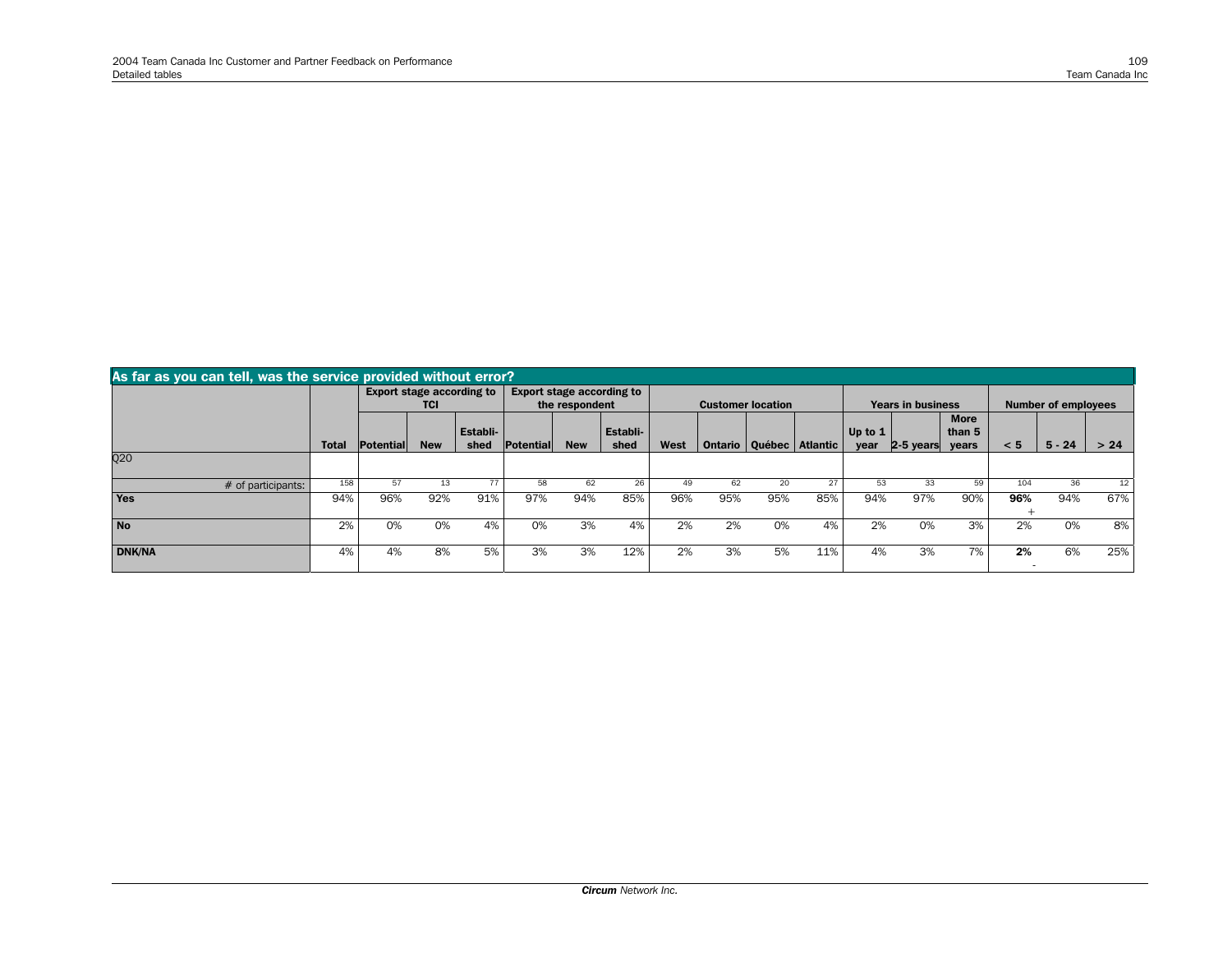| As a result of your dealings with the export information service, would you say that you are no more, somewhat more or a lot more |              |                  |            |                                  |                                  |                |                  |      |                |                          |                 |                   |                          |                                |      |                            |      |
|-----------------------------------------------------------------------------------------------------------------------------------|--------------|------------------|------------|----------------------------------|----------------------------------|----------------|------------------|------|----------------|--------------------------|-----------------|-------------------|--------------------------|--------------------------------|------|----------------------------|------|
|                                                                                                                                   |              |                  | <b>TCI</b> | <b>Export stage according to</b> | <b>Export stage according to</b> | the respondent |                  |      |                | <b>Customer location</b> |                 |                   | <b>Years in business</b> |                                |      | <b>Number of employees</b> |      |
|                                                                                                                                   | <b>Total</b> | <b>Potential</b> | <b>New</b> | Establi-<br>shed                 | <b>Potential</b>                 | <b>New</b>     | Establi-<br>shed | West | <b>Ontario</b> | Québec                   | <b>Atlantic</b> | Up to $1$<br>year | $2-5$ years              | <b>More</b><br>than 5<br>years | < 5  | $5 - 24$                   | > 24 |
| Q23A                                                                                                                              |              |                  |            |                                  |                                  |                |                  |      |                |                          |                 |                   |                          |                                |      |                            |      |
| Aware of other information sources or                                                                                             |              |                  |            |                                  |                                  |                |                  |      |                |                          |                 |                   |                          |                                |      |                            |      |
| other government services relating to                                                                                             |              |                  |            |                                  |                                  |                |                  |      |                |                          |                 |                   |                          |                                |      |                            |      |
| export                                                                                                                            |              |                  |            |                                  |                                  |                |                  |      |                |                          |                 |                   |                          |                                |      |                            |      |
| $#$ of participants:                                                                                                              | 158          | 57               | 13         | 77                               | 58                               | 62             | 26               | 49   | 62             | 20                       | 27              | 53                | 33                       | 59                             | 104  | 36                         | 12   |
| AT LEAST SOMEWHAT                                                                                                                 | 83%          | 86%              | 85%        | 79%                              | 86%                              | 85%            | 69%              | 82%  | 84%            | 90%                      | 78%             | 83%               | 82%                      | 83%                            | 85%  | 86%                        | 67%  |
| No more $(0)$                                                                                                                     | 16%          | 11%              | 15%        | 21%                              | 14%                              | 11%            | 31%              | 16%  | 15%            | 10%                      | 22%             | 13%               | 18%                      | 17%                            | 13%  | 14%                        | 33%  |
| Somewhat more (50)                                                                                                                | 47%          | 49%              | 54%        | 44%                              | 50%                              | 47%            | 42%              | 35%  | 56%            | 45%                      | 52%             | 43%               | 48%                      | 49%                            | 47%  | 50%                        | 50%  |
| A lot more (100)                                                                                                                  | 35%          | 37%              | 31%        | 35%                              | 36%                              | 39%            | 27%              | 47%  | 27%            | 45%                      | 26%             | 40%               | 33%                      | 34%                            | 38%  | 36%                        | 17%  |
| <b>DNK/NA</b>                                                                                                                     | 1%           | 4%               | 0%         | $0\%$                            | 0%                               | 3%             | 0%               | 2%   | 2%             | 0%                       | 0%              | 4%                | 0%                       | 0%                             | 2%   | 0%                         | 0%   |
| mean:                                                                                                                             | 59.9         | 63.6             | 57.7       | 57.1                             | 61.2                             | 64.2           | 48.1             | 65.6 | 56.6           | 67.5                     | 51.9            | 63.7              | 57.6                     | 58.5                           | 62.3 | 61.1                       | 41.7 |
| Student's t:                                                                                                                      |              |                  |            |                                  |                                  |                |                  |      |                |                          |                 |                   |                          |                                |      |                            |      |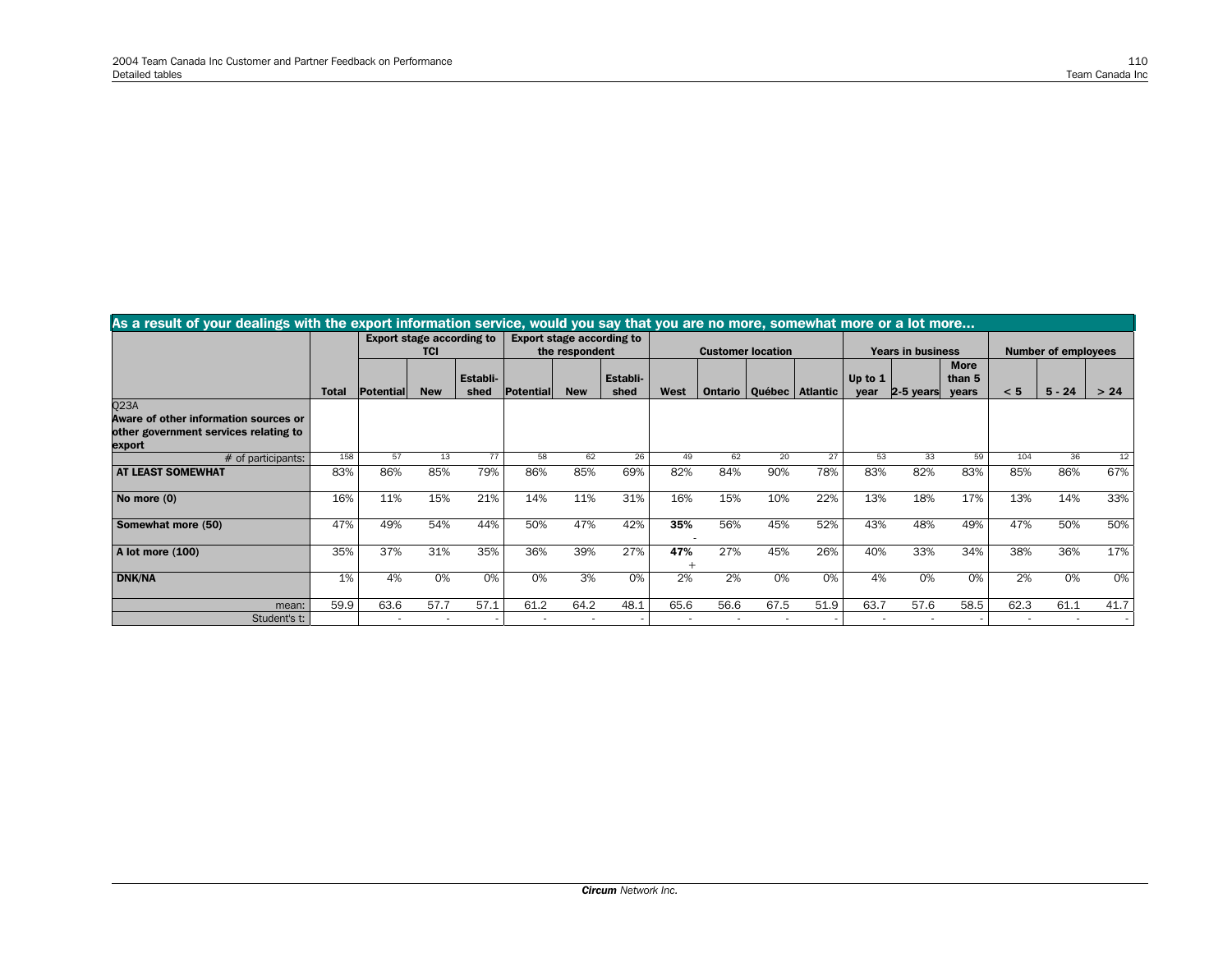| As a result of your dealings with the export information service, would you say that you are no more, somewhat more or a lot more |              |                  |                                                |                  |                  |                                                    |                  |      |                |                          |                   |                   |                          |                                |      |                            |      |
|-----------------------------------------------------------------------------------------------------------------------------------|--------------|------------------|------------------------------------------------|------------------|------------------|----------------------------------------------------|------------------|------|----------------|--------------------------|-------------------|-------------------|--------------------------|--------------------------------|------|----------------------------|------|
|                                                                                                                                   |              |                  | <b>Export stage according to</b><br><b>TCI</b> |                  |                  | <b>Export stage according to</b><br>the respondent |                  |      |                | <b>Customer location</b> |                   |                   | <b>Years in business</b> |                                |      | <b>Number of employees</b> |      |
|                                                                                                                                   | <b>Total</b> | <b>Potential</b> | <b>New</b>                                     | Establi-<br>shed | <b>Potential</b> | <b>New</b>                                         | Establi-<br>shed | West | <b>Ontario</b> |                          | Québec   Atlantic | Up to $1$<br>year | 2-5 years                | <b>More</b><br>than 5<br>years | < 5  | $5 - 24$                   | > 24 |
| Q23B                                                                                                                              |              |                  |                                                |                  |                  |                                                    |                  |      |                |                          |                   |                   |                          |                                |      |                            |      |
| Aware of other services offered by                                                                                                |              |                  |                                                |                  |                  |                                                    |                  |      |                |                          |                   |                   |                          |                                |      |                            |      |
| <b>Team Canada Inc</b>                                                                                                            |              |                  |                                                |                  |                  |                                                    |                  |      |                |                          |                   |                   |                          |                                |      |                            |      |
| $#$ of participants:                                                                                                              | 158          | 57               | 13                                             | 77               | 58               | 62                                                 | 26               | 49   | 62             | 20                       | 27                | 53                | 33                       | 59                             | 104  | 36                         | 12   |
| AT LEAST SOMEWHAT                                                                                                                 | 71%          | 77%              | 77%                                            | 66%              | 76%              | 73%                                                | 62%              | 65%  | 77%            | 70%                      | 67%               | 81%               | 67%                      | 64%                            | 74%  | 69%                        | 58%  |
| No more $(0)$                                                                                                                     | 28%          | 21%              | 23%                                            | 34%              | 22%              | 27%                                                | 38%              | 33%  | 23%            | 30%                      | 33%               | 17%               | 33%                      | 36%                            | 25%  | 31%                        | 42%  |
| Somewhat more (50)                                                                                                                | 41%          | 47%              | 31%                                            | 38%              | 45%              | 39%                                                | 31%              | 35%  | 52%            | 25%                      | 37%               | 40%               | 42%                      | 36%                            | 41%  | 44%                        | 25%  |
| A lot more (100)                                                                                                                  | 30%          | 30%              | 46%                                            | 29%              | 31%              | 34%                                                | 31%              | 31%  | 26%            | 45%                      | 30%               | 42%               | 24%                      | 29%                            | 33%  | 25%                        | 33%  |
| <b>DNK/NA</b>                                                                                                                     | 1%           | 2%               | 0%                                             | 0%               | 2%               | 0%                                                 | 0%               | 2%   | O%             | 0%                       | 0%                | 2%                | 0%                       | $0\%$                          | 1%   | 0%                         | 0%   |
| mean:                                                                                                                             | 51.0         | 54.5             | 61.5                                           | 47.4             | 54.4             | 53.2                                               | 46.2             | 49.0 | 51.6           | 57.5                     | 48.1              | 62.5              | 45.5                     | 46.6                           | 53.9 | 47.2                       | 45.8 |
| Student's t:                                                                                                                      |              |                  |                                                |                  |                  |                                                    |                  |      |                |                          |                   | $\star$           |                          |                                |      |                            |      |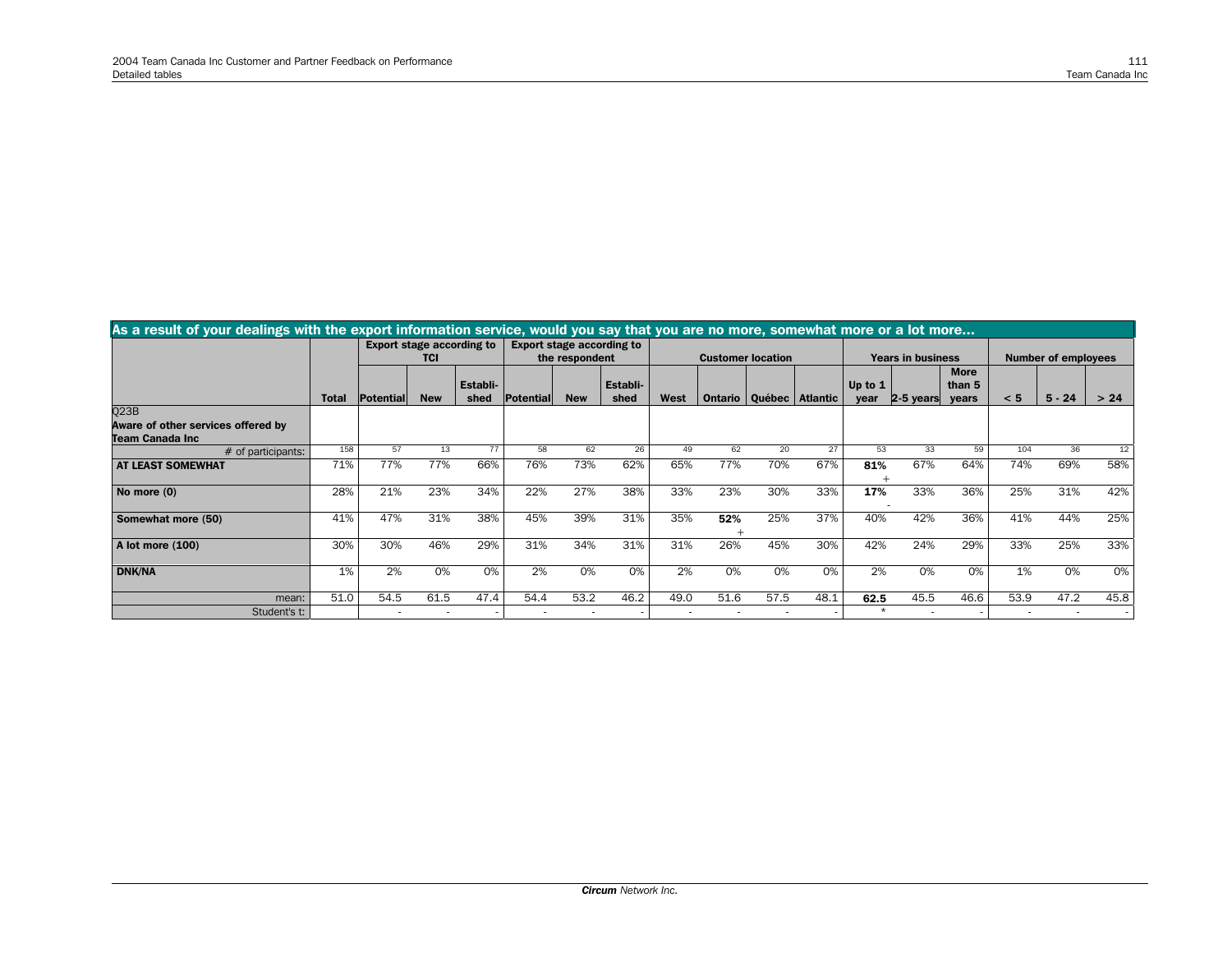| As a result of your dealings with the export information service, would you say that you are no more, somewhat more or a lot more |              |                  |                                         |                  |                                  |                |                  |      |                |                          |                 |                   |                          |                                |      |                            |      |
|-----------------------------------------------------------------------------------------------------------------------------------|--------------|------------------|-----------------------------------------|------------------|----------------------------------|----------------|------------------|------|----------------|--------------------------|-----------------|-------------------|--------------------------|--------------------------------|------|----------------------------|------|
|                                                                                                                                   |              |                  | <b>Export stage according to</b><br>TCI |                  | <b>Export stage according to</b> | the respondent |                  |      |                | <b>Customer location</b> |                 |                   | <b>Years in business</b> |                                |      | <b>Number of employees</b> |      |
|                                                                                                                                   | <b>Total</b> | <b>Potential</b> | <b>New</b>                              | Establi-<br>shed | <b>Potential</b>                 | <b>New</b>     | Establi-<br>shed | West | <b>Ontario</b> | Québec                   | <b>Atlantic</b> | Up to $1$<br>year | $2-5$ years              | <b>More</b><br>than 5<br>years | < 5  | $5 - 24$                   | > 24 |
| Q23C                                                                                                                              |              |                  |                                         |                  |                                  |                |                  |      |                |                          |                 |                   |                          |                                |      |                            |      |
| Knowledgeable about exporting                                                                                                     |              |                  |                                         |                  |                                  |                |                  |      |                |                          |                 |                   |                          |                                |      |                            |      |
| $#$ of participants:                                                                                                              | 158          | 57               | 13                                      | 77               | 58                               | 62             | 26               | 49   | 62             | 20                       | 27              | 53                | 33                       | 59                             | 104  | 36                         | 12   |
| AT LEAST SOMEWHAT                                                                                                                 | 84%          | 86%              | 85%                                     | 83%              | 88%                              | 85%            | 73%              | 86%  | 84%            | 100%                     | 70%             | 85%               | 88%                      | 80%                            | 86%  | 86%                        | 67%  |
| No more (0)                                                                                                                       | 15%          | 11%              | 15%                                     | 17%              | 10%                              | 13%            | 27%              | 14%  | 15%            | 0%                       | 26%             | 11%               | 12%                      | 20%                            | 13%  | 14%                        | 33%  |
| Somewhat more (50)                                                                                                                | 58%          | 54%              | 69%                                     | 60%              | 67%                              | 55%            | 54%              | 57%  | 58%            | 80%                      | 44%             | 57%               | 58%                      | 59%                            | 59%  | 58%                        | 58%  |
| A lot more (100)                                                                                                                  | 26%          | 32%              | 15%                                     | 23%              | 21%                              | 31%            | 19%              | 29%  | 26%            | 20%                      | 26%             | 28%               | 30%                      | 20%                            | 27%  | 28%                        | 8%   |
| <b>DNK/NA</b>                                                                                                                     | 1%           | 4%               | 0%                                      | $0\%$            | 2%                               | 2%             | 0%               | 0%   | 2%             | 0%                       | 4%              | 4%                | O%                       | 0%                             | 2%   | 0%                         | 0%   |
| mean:                                                                                                                             | 55.8         | 60.9             | 50.0                                    | 53.2             | 55.3                             | 59.0           | 46.2             | 57.1 | 55.7           | 60.0                     | 50.0            | 58.8              | 59.1                     | 50.0                           | 57.4 | 56.9                       | 37.5 |
| Student's t:                                                                                                                      |              |                  |                                         |                  |                                  |                |                  |      |                |                          |                 |                   |                          |                                |      |                            |      |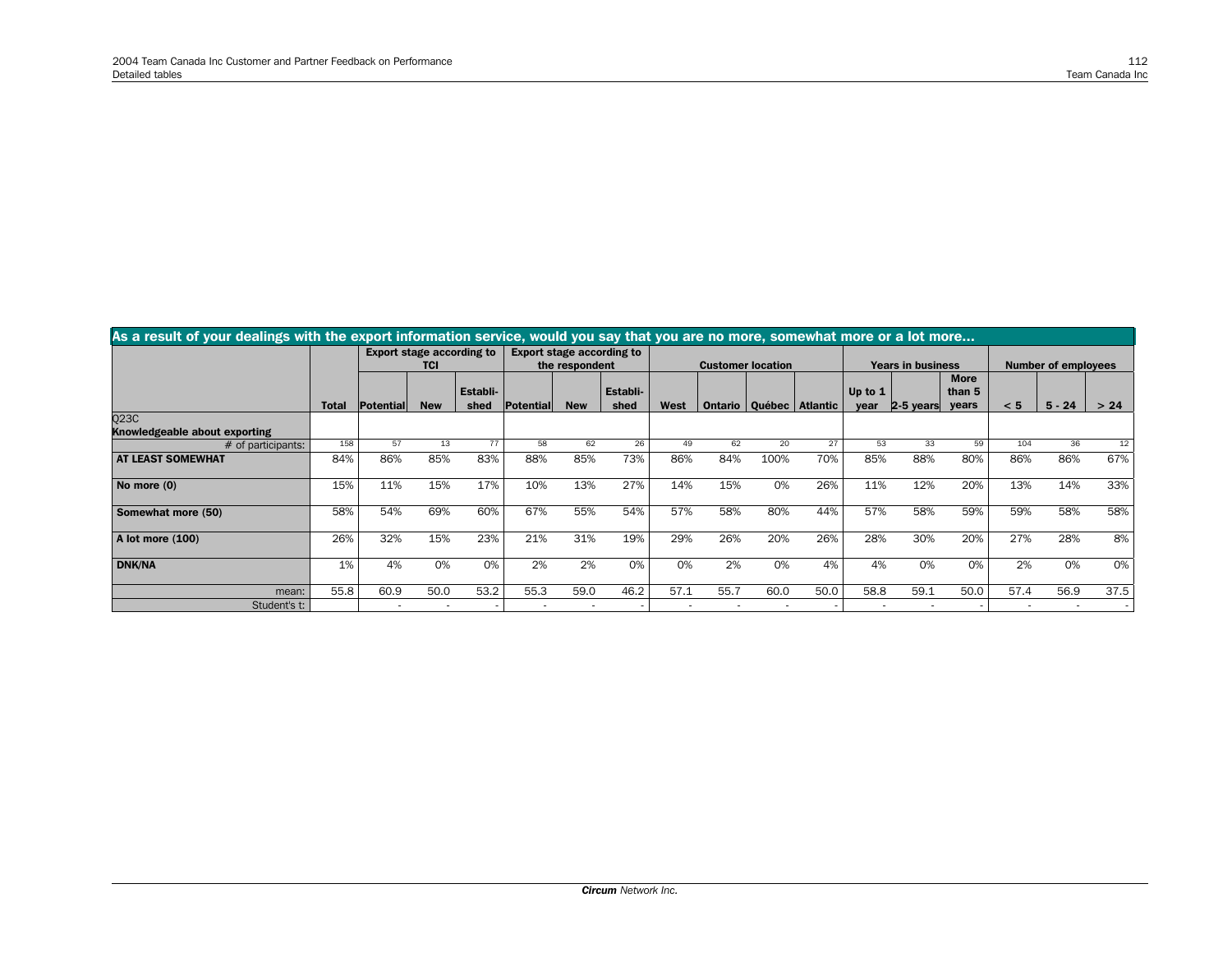| As a result of your dealings with the export information service, would you say that you are no more, somewhat more or a lot more |              |                  |                                  |          |                  |                                  |          |      |                |                          |                          |           |                          |             |      |                            |      |
|-----------------------------------------------------------------------------------------------------------------------------------|--------------|------------------|----------------------------------|----------|------------------|----------------------------------|----------|------|----------------|--------------------------|--------------------------|-----------|--------------------------|-------------|------|----------------------------|------|
|                                                                                                                                   |              |                  | <b>Export stage according to</b> |          |                  | <b>Export stage according to</b> |          |      |                |                          |                          |           |                          |             |      |                            |      |
|                                                                                                                                   |              |                  | <b>TCI</b>                       |          |                  | the respondent                   |          |      |                | <b>Customer location</b> |                          |           | <b>Years in business</b> |             |      | <b>Number of employees</b> |      |
|                                                                                                                                   |              |                  |                                  |          |                  |                                  |          |      |                |                          |                          |           |                          | <b>More</b> |      |                            |      |
|                                                                                                                                   |              |                  |                                  | Establi- |                  |                                  | Establi- |      |                |                          |                          | Up to $1$ |                          | than 5      |      |                            |      |
|                                                                                                                                   | <b>Total</b> | <b>Potential</b> | <b>New</b>                       | shed     | <b>Potential</b> | <b>New</b>                       | shed     | West | <b>Ontario</b> |                          | <b>Ouébec</b>   Atlantic | year      | $2-5$ years              | years       | < 5  | 5.<br>24                   | > 24 |
| Q23D                                                                                                                              |              |                  |                                  |          |                  |                                  |          |      |                |                          |                          |           |                          |             |      |                            |      |
| Prepared to take the next step in                                                                                                 |              |                  |                                  |          |                  |                                  |          |      |                |                          |                          |           |                          |             |      |                            |      |
| exporting a product or service                                                                                                    |              |                  |                                  |          |                  |                                  |          |      |                |                          |                          |           |                          |             |      |                            |      |
| $#$ of participants:                                                                                                              | 158          | 57               | 13                               | 77       | 58               | 62                               | 26       | 49   | 62             | 20                       | 27                       | 53        | 33                       | 59          | 104  | 36                         | 12   |
| AT LEAST SOMEWHAT                                                                                                                 | 72%          | 79%              | 92%                              | 66%      | 74%              | 84%                              | 42%      | 73%  | 71%            | 75%                      | 70%                      | 83%       | 79%                      | 61%         | 75%  | 75%                        | 42%  |
|                                                                                                                                   |              |                  |                                  |          |                  | $+ +$                            |          |      |                |                          |                          |           |                          |             |      |                            |      |
| No more $(0)$                                                                                                                     | 24%          | 16%              | 8%                               | 32%      | 22%              | 15%                              | 54%      | 22%  | 26%            | 25%                      | 22%                      | 11%       | 21%                      | 34%         | 21%  | 25%                        | 42%  |
|                                                                                                                                   |              |                  |                                  | $+ +$    |                  |                                  |          |      |                |                          |                          |           |                          | $+ +$       |      |                            |      |
| Somewhat more (50)                                                                                                                | 39%          | 49%              | 54%                              | 34%      | 47%              | 39%                              | 23%      | 31%  | 48%            | 35%                      | 33%                      | 43%       | 55%                      | 25%         | 40%  | 42%                        | 17%  |
|                                                                                                                                   |              |                  |                                  |          |                  |                                  |          |      |                |                          |                          |           |                          |             |      |                            |      |
| A lot more (100)                                                                                                                  | 34%          | 30%              | 38%                              | 32%      | 28%              | 45%                              | 19%      | 43%  | 23%            | 40%                      | 37%                      | 40%       | 24%                      | 36%         | 35%  | 33%                        | 25%  |
|                                                                                                                                   |              |                  |                                  |          |                  |                                  |          |      |                |                          |                          |           |                          |             |      |                            |      |
| <b>DNK/NA</b>                                                                                                                     | 4%           | 5%               | 0%                               | 1%       | 3%               | 2%                               | 4%       | 4%   | 3%             | 0%                       | 7%                       | 6%        | 0%                       | 5%          | 4%   | 0%                         | 17%  |
|                                                                                                                                   |              |                  |                                  |          |                  |                                  |          |      |                |                          |                          |           |                          |             |      |                            |      |
| mean:                                                                                                                             | 54.9         | 57.4             | 65.4                             | 50.0     | 52.7             | 65.6                             | 32.0     | 60.6 | 48.3           | 57.5                     | 58.0                     | 65.0      | 51.5                     | 50.9        | 57.0 | 54.2                       | 40.0 |
| Student's t:                                                                                                                      |              |                  |                                  |          |                  | $***$                            | $***$    |      |                |                          |                          |           |                          |             |      |                            |      |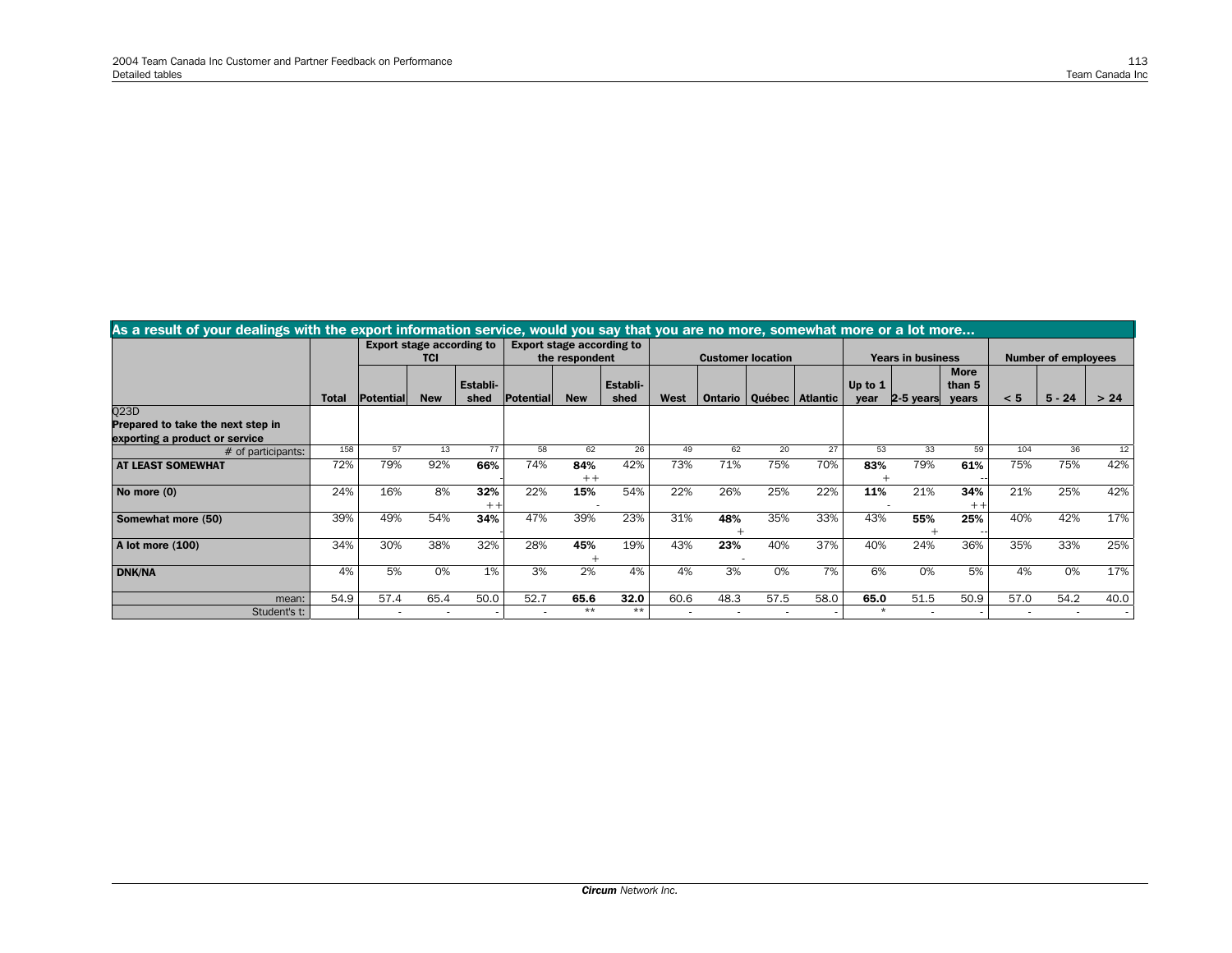| As a result of your dealings with the export information service, would you say that you are no more, somewhat more or a lot more |              |                  |                                                |                  |                  |                                                    |                  |      |                |                          |      |                   |                          |                                |      |                            |      |
|-----------------------------------------------------------------------------------------------------------------------------------|--------------|------------------|------------------------------------------------|------------------|------------------|----------------------------------------------------|------------------|------|----------------|--------------------------|------|-------------------|--------------------------|--------------------------------|------|----------------------------|------|
|                                                                                                                                   |              |                  | <b>Export stage according to</b><br><b>TCI</b> |                  |                  | <b>Export stage according to</b><br>the respondent |                  |      |                | <b>Customer location</b> |      |                   | <b>Years in business</b> |                                |      | <b>Number of employees</b> |      |
|                                                                                                                                   | <b>Total</b> | <b>Potential</b> | <b>New</b>                                     | Establi-<br>shed | <b>Potential</b> | <b>New</b>                                         | Establi-<br>shed | West | <b>Ontario</b> | Québec   Atlantic        |      | Up to $1$<br>year | 2-5 years                | <b>More</b><br>than 5<br>years | < 5  | $5 - 24$                   | > 24 |
| Q23E                                                                                                                              |              |                  |                                                |                  |                  |                                                    |                  |      |                |                          |      |                   |                          |                                |      |                            |      |
| Closer to exporting a product or<br>service                                                                                       |              |                  |                                                |                  |                  |                                                    |                  |      |                |                          |      |                   |                          |                                |      |                            |      |
| $#$ of participants:                                                                                                              | 158          | 57               | 13                                             | 77               | 58               | 62                                                 | 26               | 49   | 62             | 20                       | 27   | 53                | 33                       | 59                             | 104  | 36                         | 12   |
| AT LEAST SOMEWHAT                                                                                                                 | 70%          | 77%              | 77%                                            | 66%              | 72%              | 84%<br>$++$                                        | 46%              | 65%  | 76%            | 75%                      | 63%  | 81%               | 76%                      | 59%                            | 75%  | 69%                        | 50%  |
| No more $(0)$                                                                                                                     | 27%          | 18%              | 23%                                            | 32%              | 24%              | 16%                                                | 50%              | 33%  | 23%            | 25%                      | 26%  | 15%               | 24%                      | 36%                            | 22%  | 31%                        | 33%  |
| Somewhat more (50)                                                                                                                | 41%          | 47%              | 38%                                            | 38%              | 55%<br>$++$      | 37%                                                | 23%              | 35%  | 48%            | 45%                      | 30%  | 47%               | 45%                      | 31%                            | 41%  | 47%                        | 25%  |
| A lot more (100)                                                                                                                  | 30%          | 30%              | 38%                                            | 29%              | 17%              | 47%<br>$++++$                                      | 23%              | 31%  | 27%            | 30%                      | 33%  | 34%               | 30%                      | 29%                            | 34%  | 22%                        | 25%  |
| <b>DNK/NA</b>                                                                                                                     | 3%           | 5%               | 0%                                             | 1%               | 3%               | 0%                                                 | 4%               | 2%   | 2%             | 0%                       | 11%  | 4%                | 0%                       | 5%                             | 3%   | 0%                         | 17%  |
| mean:                                                                                                                             | 51.6         | 56.5             | 57.7                                           | 48.0             | 46.4             | 65.3                                               | 36.0             | 49.0 | 52.5           | 52.5                     | 54.2 | 59.8              | 53.0                     | 46.4                           | 55.9 | 45.8                       | 45.0 |
| Student's t:                                                                                                                      |              |                  |                                                |                  |                  | $***$                                              |                  |      |                |                          |      |                   |                          |                                |      |                            |      |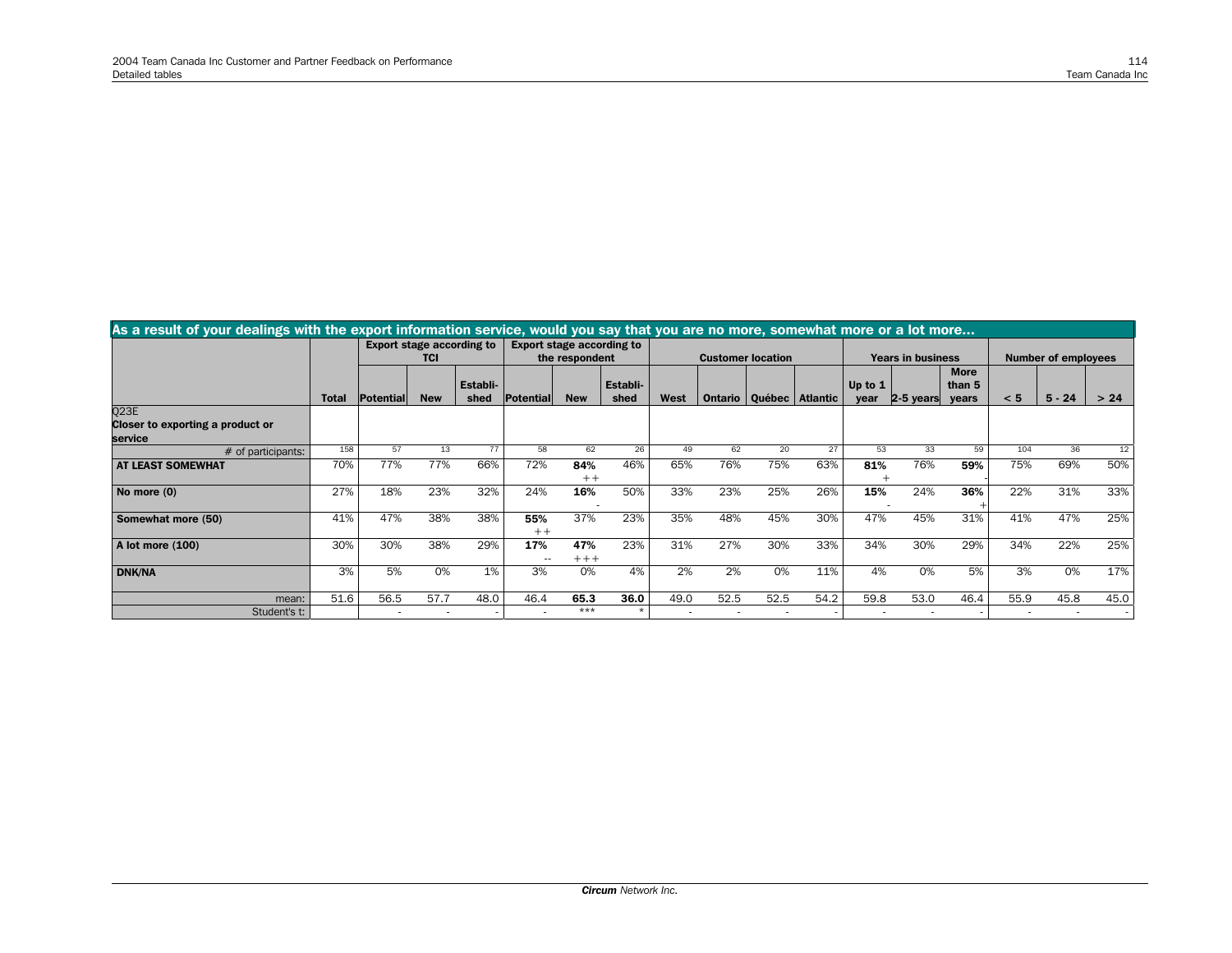|                                       | As a result of your dealings with the export information service, would you say that you are no more, somewhat more or a lot more<br><b>Export stage according to</b><br><b>Export stage according to</b> |                  |            |          |                  |                |          |      |                |                          |                 |           |                          |             |      |                            |      |
|---------------------------------------|-----------------------------------------------------------------------------------------------------------------------------------------------------------------------------------------------------------|------------------|------------|----------|------------------|----------------|----------|------|----------------|--------------------------|-----------------|-----------|--------------------------|-------------|------|----------------------------|------|
|                                       |                                                                                                                                                                                                           |                  |            |          |                  |                |          |      |                |                          |                 |           |                          |             |      |                            |      |
|                                       |                                                                                                                                                                                                           |                  | <b>TCI</b> |          |                  | the respondent |          |      |                | <b>Customer location</b> |                 |           | <b>Years in business</b> |             |      | <b>Number of employees</b> |      |
|                                       |                                                                                                                                                                                                           |                  |            |          |                  |                |          |      |                |                          |                 |           |                          | <b>More</b> |      |                            |      |
|                                       |                                                                                                                                                                                                           |                  |            | Establi- |                  |                | Establi- |      |                |                          |                 | Up to $1$ |                          | than 5      |      |                            |      |
|                                       | <b>Total</b>                                                                                                                                                                                              | <b>Potential</b> | <b>New</b> | shed     | <b>Potential</b> | <b>New</b>     | shed     | West | <b>Ontario</b> | Québec                   | <b>Atlantic</b> | year      | $2-5$ years              | years       | < 5  | $5 - 24$                   | > 24 |
| Q23F                                  |                                                                                                                                                                                                           |                  |            |          |                  |                |          |      |                |                          |                 |           |                          |             |      |                            |      |
| Likely to seek additional information |                                                                                                                                                                                                           |                  |            |          |                  |                |          |      |                |                          |                 |           |                          |             |      |                            |      |
| on exporting                          |                                                                                                                                                                                                           |                  |            |          |                  |                |          |      |                |                          |                 |           |                          |             |      |                            |      |
| # of participants:                    | 158                                                                                                                                                                                                       | 57               | 13         | 77       | 58               | 62             | 26       | 49   | 62             | 20                       | 27              | 53        | 33                       | 59          | 104  | 36                         | 12   |
| AT LEAST SOMEWHAT                     | 84%                                                                                                                                                                                                       | 86%              | 92%        | 83%      | 86%              | 90%            | 73%      | 82%  | 89%            | 90%                      | 70%             | 92%       | 85%                      | 80%         | 87%  | 86%                        | 67%  |
|                                       |                                                                                                                                                                                                           |                  |            |          |                  |                |          |      |                |                          |                 |           |                          |             |      |                            |      |
| No more $(0)$                         | 13%                                                                                                                                                                                                       | 9%               | 8%         | 16%      | 10%              | 10%            | 23%      | 16%  | 10%            | 10%                      | 19%             | 4%        | 12%                      | 17%         | 10%  | 14%                        | 25%  |
|                                       |                                                                                                                                                                                                           |                  |            |          |                  |                |          |      |                |                          |                 |           |                          |             |      |                            |      |
| Somewhat more (50)                    | 40%                                                                                                                                                                                                       | 44%              | 31%        | 39%      | 40%              | 40%            | 35%      | 33%  | 55%            | 40%                      | 19%             | 36%       | 48%                      | 36%         | 44%  | 36%                        | 25%  |
|                                       |                                                                                                                                                                                                           |                  |            |          |                  |                |          |      | $++$           |                          |                 |           |                          |             |      |                            |      |
| A lot more (100)                      | 44%                                                                                                                                                                                                       | 42%              | 62%        | 44%      | 47%              | 50%            | 38%      | 49%  | 34%            | 50%                      | 52%             | 57%       | 36%                      | 44%         | 42%  | 50%                        | 42%  |
|                                       |                                                                                                                                                                                                           |                  |            |          |                  |                |          |      |                |                          |                 |           |                          |             |      |                            |      |
| <b>DNK/NA</b>                         | 3%                                                                                                                                                                                                        | 5%               | 0%         | 1%       | 3%               | 0%             | 4%       | 2%   | 2%             | 0%                       | 11%             | 4%        | 3%                       | 3%          | 4%   | 0%                         | 8%   |
|                                       |                                                                                                                                                                                                           |                  |            |          |                  |                |          |      |                |                          |                 |           |                          |             |      |                            |      |
| mean:                                 | 65.7                                                                                                                                                                                                      | 67.6             | 76.9       | 64.5     | 68.8             | 70.2           | 58.0     | 66.7 | 62.3           | 70.0                     | 68.8            | 77.5      | 62.5                     | 64.0        | 67.0 | 68.1                       | 59.1 |
| Student's t:                          |                                                                                                                                                                                                           |                  |            |          |                  |                |          |      |                |                          |                 | $\star$   |                          |             |      |                            |      |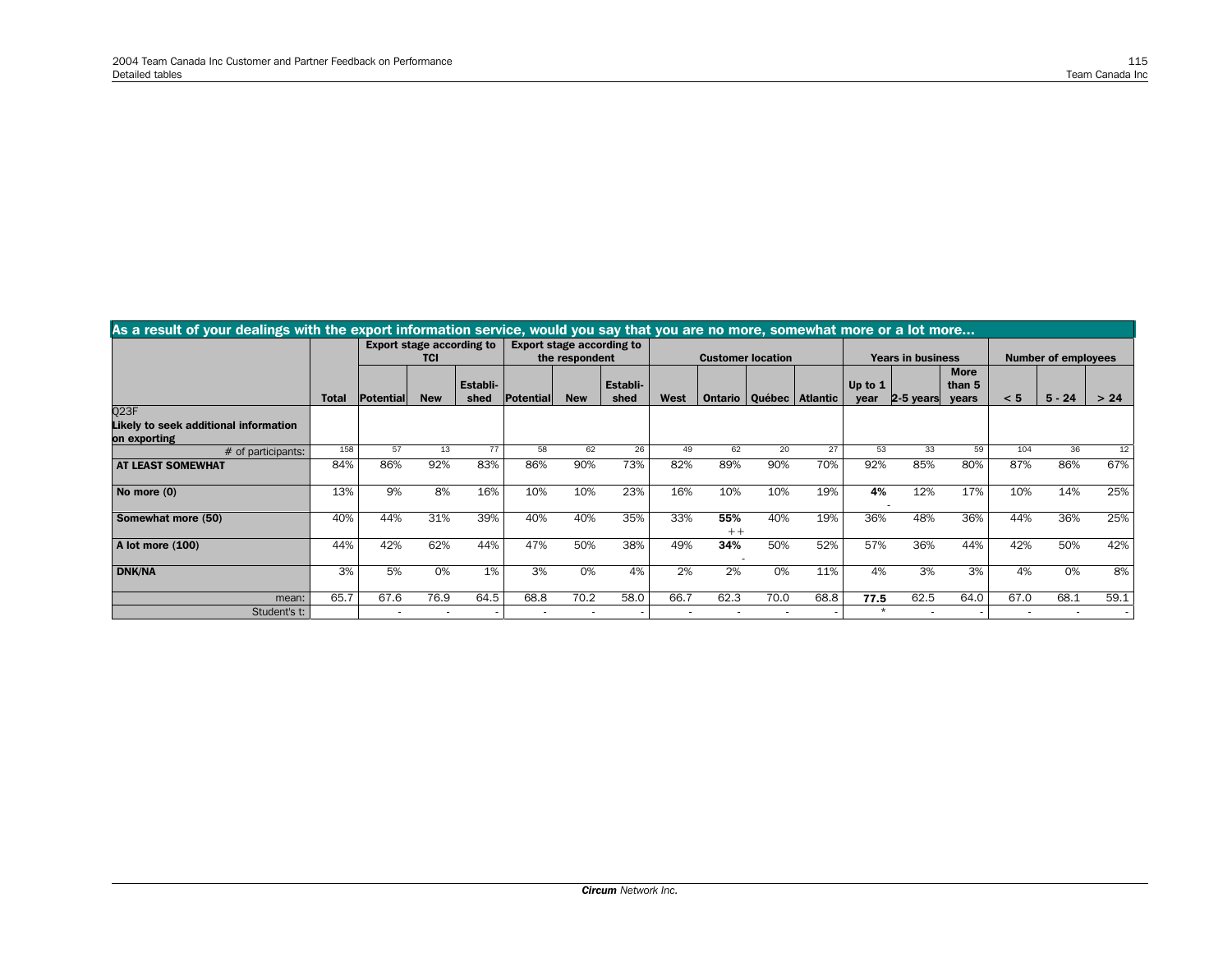| As a result of your dealings with the export information service, would you say that you are no more, somewhat more or a lot more |              |                  |            |                                  |                  |                                                    |                  |      |                          |                   |      |                   |                          |                                |      |                            |      |
|-----------------------------------------------------------------------------------------------------------------------------------|--------------|------------------|------------|----------------------------------|------------------|----------------------------------------------------|------------------|------|--------------------------|-------------------|------|-------------------|--------------------------|--------------------------------|------|----------------------------|------|
|                                                                                                                                   |              |                  | <b>TCI</b> | <b>Export stage according to</b> |                  | <b>Export stage according to</b><br>the respondent |                  |      | <b>Customer location</b> |                   |      |                   | <b>Years in business</b> |                                |      | <b>Number of employees</b> |      |
|                                                                                                                                   | <b>Total</b> | <b>Potential</b> | <b>New</b> | Establi-<br>shed                 | <b>Potential</b> | <b>New</b>                                         | Establi-<br>shed | West | <b>Ontario</b>           | Québec   Atlantic |      | Up to $1$<br>year | $2-5$ years              | <b>More</b><br>than 5<br>years | < 5  | $5 - 24$                   | > 24 |
| 023G                                                                                                                              |              |                  |            |                                  |                  |                                                    |                  |      |                          |                   |      |                   |                          |                                |      |                            |      |
| Likely to improve your export practices                                                                                           |              |                  |            |                                  |                  |                                                    |                  |      |                          |                   |      |                   |                          |                                |      |                            |      |
| $#$ of participants:                                                                                                              | 158          | 57               | 13         | 77                               | 58               | 62                                                 | 26               | 49   | 62                       | 20                | 27   | 53                | 33                       | 59                             | 104  | 36                         | 12   |
| AT LEAST SOMEWHAT                                                                                                                 | 76%          | 75%              | 92%        | 74%                              | 76%              | 81%                                                | 73%              | 82%  | 74%                      | 75%               | 70%  | 87%               | 67%                      | 75%                            | 78%  | 78%                        | 67%  |
| No more (0)                                                                                                                       | 18%          | 16%              | 0%         | 22%                              | 21%              | 15%                                                | 23%              | 14%  | 19%                      | 20%               | 19%  | 9%                | 24%                      | 17%                            | 16%  | 17%                        | 17%  |
| Somewhat more (50)                                                                                                                | 36%          | 35%              | 38%        | 35%                              | 41%              | 29%                                                | 42%              | 39%  | 45%                      | 15%               | 26%  | 36%               | 33%                      | 34%                            | 38%  | 33%                        | 33%  |
| A lot more (100)                                                                                                                  | 40%          | 40%              | 54%        | 39%                              | 34%              | 52%                                                | 31%              | 43%  | 29%                      | 60%               | 44%  | 51%               | 33%                      | 41%                            | 39%  | 44%                        | 33%  |
| <b>DNK/NA</b>                                                                                                                     | 6%           | 9%               | 8%         | 4%                               | 3%               | 5%                                                 | 4%               | 4%   | 6%                       | 5%                | 11%  | 4%                | 9%                       | 8%                             | 6%   | 6%                         | 17%  |
| mean:                                                                                                                             | 61.8         | 63.5             | 79.2       | 58.8                             | 57.1             | 69.5                                               | 54.0             | 64.9 | 55.2                     | 71.1              | 64.6 | 71.6              | 55.0                     | 63.0                           | 62.2 | 64.7                       | 60.0 |
| Student's t:                                                                                                                      |              |                  |            |                                  |                  |                                                    |                  |      |                          |                   |      |                   |                          |                                |      |                            |      |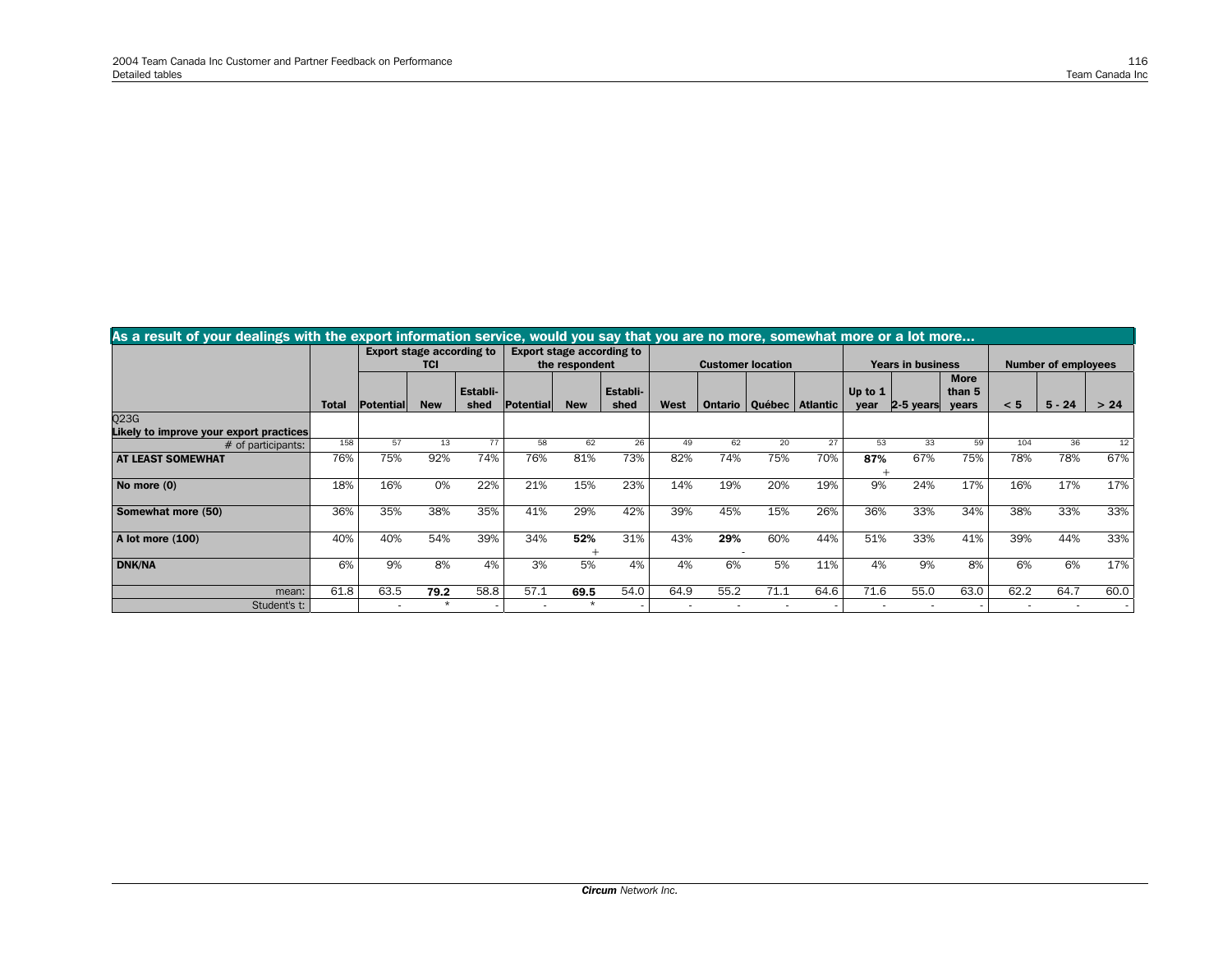| Would you use the export information service again if you required export related information? |              |                                  |            |          |                  |                                  |          |      |                |                          |     |           |                          |             |     |                            |      |
|------------------------------------------------------------------------------------------------|--------------|----------------------------------|------------|----------|------------------|----------------------------------|----------|------|----------------|--------------------------|-----|-----------|--------------------------|-------------|-----|----------------------------|------|
|                                                                                                |              | <b>Export stage according to</b> |            |          |                  | <b>Export stage according to</b> |          |      |                |                          |     |           |                          |             |     |                            |      |
|                                                                                                |              |                                  | <b>TCI</b> |          |                  | the respondent                   |          |      |                | <b>Customer location</b> |     |           | <b>Years in business</b> |             |     | <b>Number of employees</b> |      |
|                                                                                                |              |                                  |            |          |                  |                                  |          |      |                |                          |     |           |                          | <b>More</b> |     |                            |      |
|                                                                                                |              |                                  |            | Establi- |                  |                                  | Establi- |      |                |                          |     | Up to $1$ |                          | than 5      |     |                            |      |
|                                                                                                | <b>Total</b> | <b>Potential</b>                 | <b>New</b> | shed     | <b>Potential</b> | <b>New</b>                       | shed     | West | <b>Ontario</b> | Québec   Atlantic        |     | year      | 2-5 years                | years       | < 5 | $5 - 24$                   | > 24 |
| 024                                                                                            |              |                                  |            |          |                  |                                  |          |      |                |                          |     |           |                          |             |     |                            |      |
| $#$ of participants:                                                                           | 158          | 57                               | 13         | 77       | 58               | 62                               | 26       | 49   | 62             | 20                       | 27  | 53        | 33                       | 59          | 104 | 36                         | 12   |
| <b>Yes</b>                                                                                     | 90%          | 95%                              | 100%       | 83%      | 95%              | 89%                              | 77%      | 88%  | 92%            | 95%                      | 85% | 92%       | 94%                      | 88%         | 90% | 92%                        | 83%  |
| <b>No</b>                                                                                      | 8%           | 5%                               | 0%         | 13%      | 3%               | 10%                              | 19%      | 10%  | 5%             | 5%                       | 15% | 6%        | 6%                       | 10%         | 9%  | 8%                         | 8%   |
| <b>DNK/NA</b>                                                                                  | 2%           | O%                               | 0%         | 4%       | 2%               | 2%                               | 4%       | 2%   | 3%             | 0%                       | 0%  | 2%        | 0%                       | 2%          | 1%  | 0%                         | 8%   |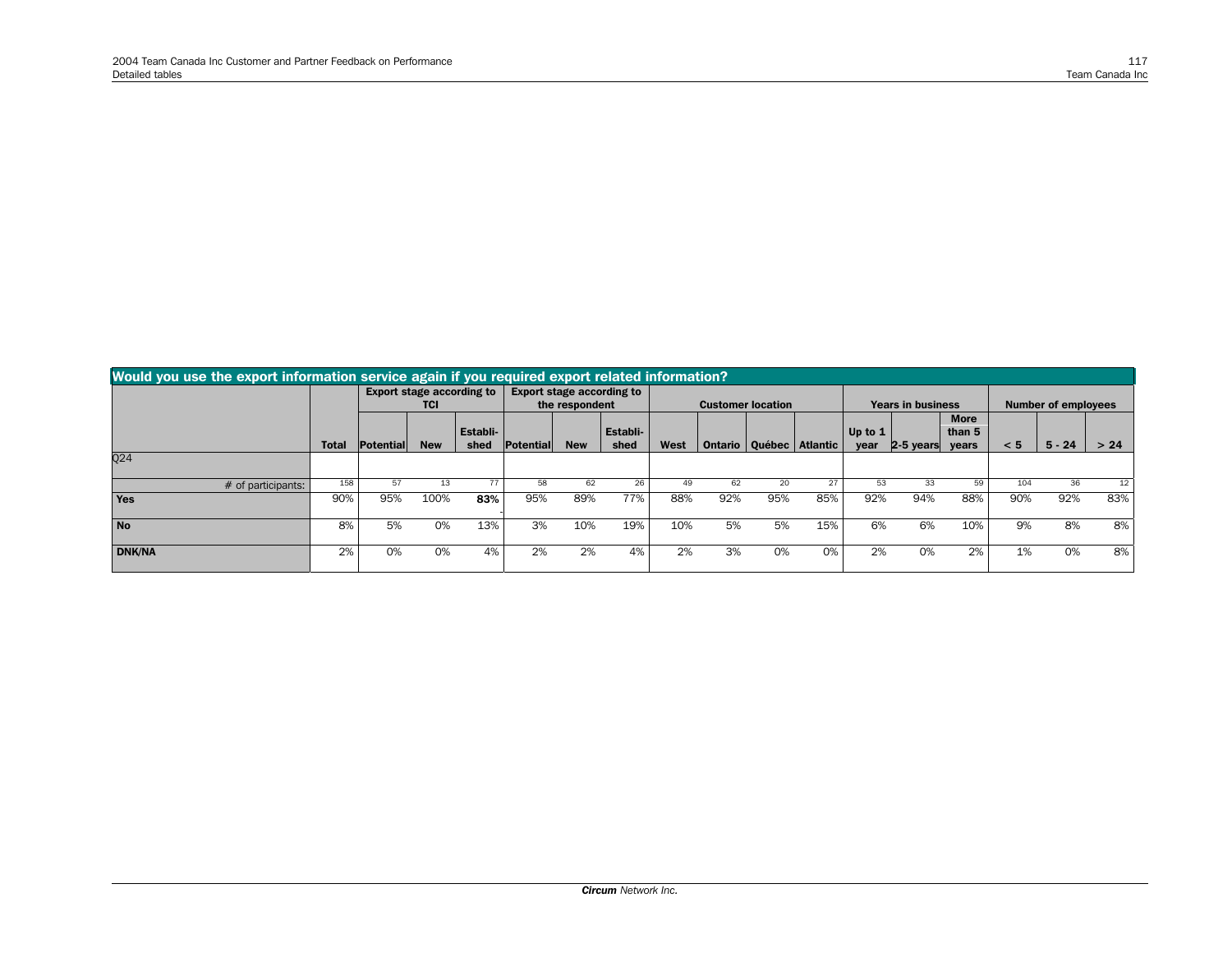| Would you recommend Team canada inc export information service without reservation, recommend with reservation or not recommend their services at all? |              |                  |            |                                  |                  |                                                    |                  |      |         |                          |     |                 |                          |                                |     |                            |      |
|--------------------------------------------------------------------------------------------------------------------------------------------------------|--------------|------------------|------------|----------------------------------|------------------|----------------------------------------------------|------------------|------|---------|--------------------------|-----|-----------------|--------------------------|--------------------------------|-----|----------------------------|------|
|                                                                                                                                                        |              |                  | TCI        | <b>Export stage according to</b> |                  | <b>Export stage according to</b><br>the respondent |                  |      |         | <b>Customer location</b> |     |                 | <b>Years in business</b> |                                |     | <b>Number of employees</b> |      |
|                                                                                                                                                        | <b>Total</b> | <b>Potential</b> | <b>New</b> | Establi-<br>shed                 | <b>Potential</b> | <b>New</b>                                         | Establi-<br>shed | West | Ontario | Ouébec   Atlantic        |     | Up to 1<br>vear | $2-5$ years              | <b>More</b><br>than 5<br>vears | < 5 | $5 - 24$                   | > 24 |
| 026                                                                                                                                                    |              |                  |            |                                  |                  |                                                    |                  |      |         |                          |     |                 |                          |                                |     |                            |      |
| $#$ of participants:                                                                                                                                   | 158          | 57               | 13         | 77                               | 58               | 62                                                 | 26               | 49   | 62      | 20                       | 27  | 53              | 33                       | 59                             | 104 | 36                         | 12   |
| <b>Recommend without reservation</b>                                                                                                                   | 83%          | 86%              | 92%        | 78%                              | 88%              | 79%                                                | 73%              | 82%  | 82%     | 90%                      | 81% | 79%             | 85%                      | 83%                            | 84% | 83%                        | 75%  |
| <b>Recommend with reservation</b>                                                                                                                      | 11%          | 11%              | $0\%$      | 13%                              | 9%               | 13%                                                | 15%              | 12%  | 13%     | 10%                      | 4%  | 13%             | 12%                      | 8%                             | 11% | 8%                         | 17%  |
| Not recommend                                                                                                                                          | 5%           | 4%               | O%         | 8%                               | 2%               | 6%                                                 | 12%              | 4%   | 3%      | 0%                       | 15% | 4%              | 3%                       | 8%                             | 4%  | 8%                         | 8%   |
| <b>DNK/NA</b>                                                                                                                                          | 1%           | 0%               | 8%         | 1%                               | 2%               | 2%                                                 | 0%               | 2%   | 2%      | 0%                       | 0%  | 4%              | 0%                       | 0%                             | 2%  | 0%                         | 0%   |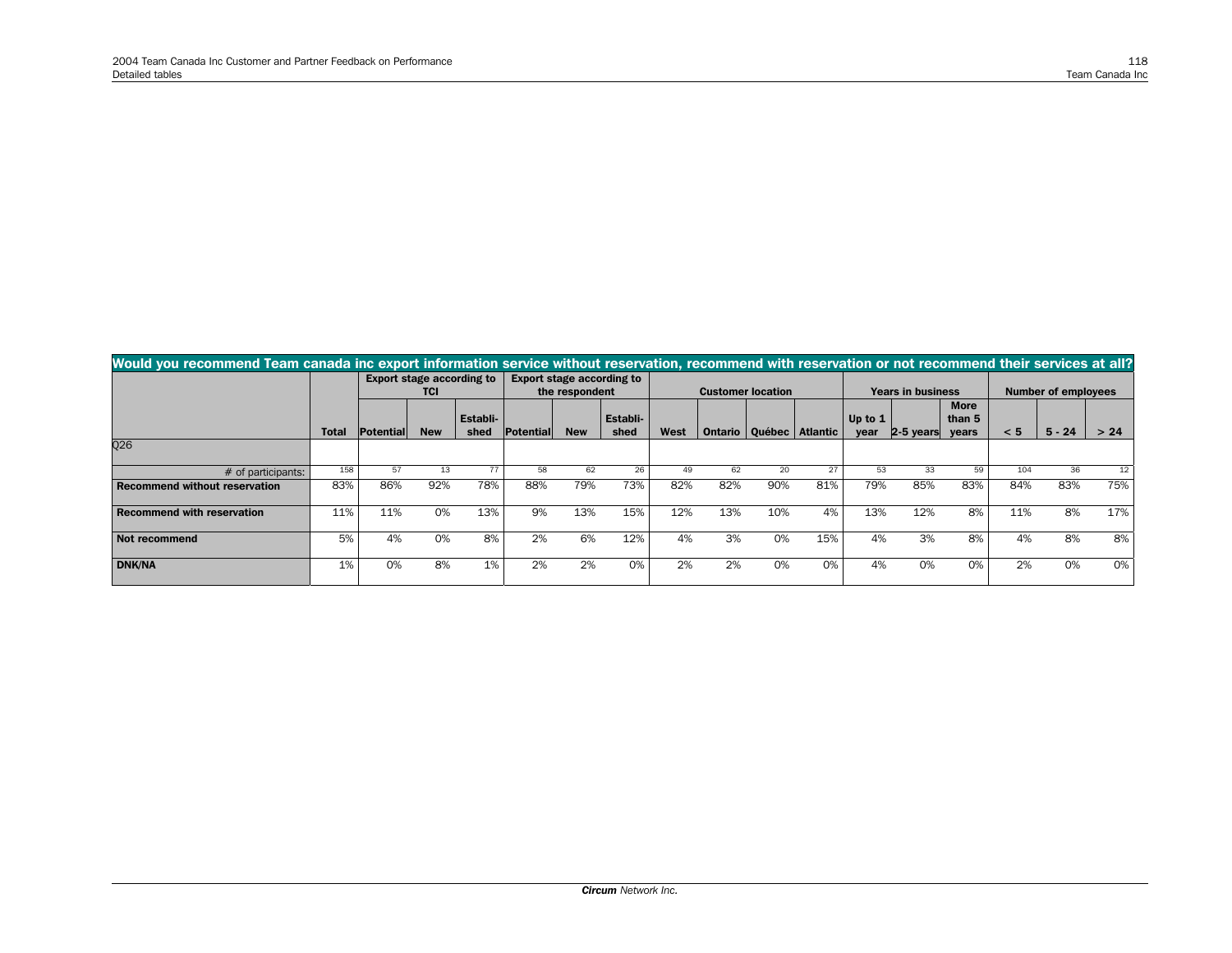| l have a few final questions for statistical purposes. Over the past 12 months, approximately how many times have you been in contact with the export g |  |  |
|---------------------------------------------------------------------------------------------------------------------------------------------------------|--|--|
| information service of Team Canada inc?                                                                                                                 |  |  |

|                      |              |                  | <b>Export stage according to</b> |          |                  | <b>Export stage according to</b> |          |      |                |                          |                 |           |                          |             |      |                            |      |
|----------------------|--------------|------------------|----------------------------------|----------|------------------|----------------------------------|----------|------|----------------|--------------------------|-----------------|-----------|--------------------------|-------------|------|----------------------------|------|
|                      |              |                  | <b>TCI</b>                       |          |                  | the respondent                   |          |      |                | <b>Customer location</b> |                 |           | <b>Years in business</b> |             |      | <b>Number of employees</b> |      |
|                      |              |                  |                                  |          |                  |                                  |          |      |                |                          |                 |           |                          | <b>More</b> |      |                            |      |
|                      |              |                  |                                  | Establi- |                  |                                  | Establi- |      |                |                          |                 | Up to $1$ |                          | than 5      |      |                            |      |
|                      | <b>Total</b> | <b>Potential</b> | <b>New</b>                       | shed     | <b>Potential</b> | <b>New</b>                       | shed     | West | <b>Ontario</b> | Québec                   | <b>Atlantic</b> | year      | $2-5$ years              | years       | < 5  | $5 - 24$                   | > 24 |
| 028                  |              |                  |                                  |          |                  |                                  |          |      |                |                          |                 |           |                          |             |      |                            |      |
| $#$ of participants: | 158          | 57               | 13                               | 77       | 58               | 62                               | 26       | 49   | 62             | 20                       | 27              | 53        | 33                       | 59          | 104  | 36                         | 12   |
| $\mathbf{1}$         | 58%          | 58%              | 54%                              | 60%      | 60%              | 50%                              | 65%      | 59%  | 61%            | 50%                      | 56%             | 51%       | 45%                      | 68%         | 57%  | 58%                        | 75%  |
|                      |              |                  |                                  |          |                  |                                  |          |      |                |                          |                 |           |                          |             |      |                            |      |
| $2 - 3$              | 27%          | 32%              | 15%                              | 23%      | 21%              | 35%                              | 23%      | 24%  | 23%            | 35%                      | 33%             | 34%       | 30%                      | 22%         | 29%  | 31%                        | 0%   |
| $4 - 11$             | 11%          | 7%               | 23%                              | 14%      | 12%              | 15%                              | 8%       | 14%  | 10%            | 15%                      | 7%              | 11%       | 24%                      | 7%          | 13%  | 8%                         | 17%  |
|                      |              |                  |                                  |          |                  |                                  |          |      |                |                          |                 |           |                          |             |      |                            |      |
| $12+$                | 1%           | $0\%$            | 0%                               | 1%       | 0%               | 0%                               | 4%       | 0%   | 2%             | 0%                       | 0%              | $0\%$     | 0%                       | 2%          | 0%   | 0%                         | 8%   |
| <b>DK/NR</b>         | 3%           | 4%               | 8%                               | 1%       | 7%               | 0%                               | 0%       | 2%   | 5%             | 0%                       | 4%              | 4%        | 0%                       | 2%          | 2%   | 3%                         | 0%   |
|                      |              |                  |                                  |          | $+$              |                                  |          |      |                |                          |                 |           |                          |             |      |                            |      |
| mean:                | 1.94         | 1.69             | 2.25                             | 2.12     | 1.78             | 2.06                             | 2.23     | 1.94 | 2.00           | 2.05                     | 1.73            | 1.94      | 2.33                     | 1.86        | 1.89 | 1.83                       | 2.92 |
| Student's t:         |              |                  |                                  |          |                  |                                  |          |      |                |                          |                 |           |                          |             |      |                            |      |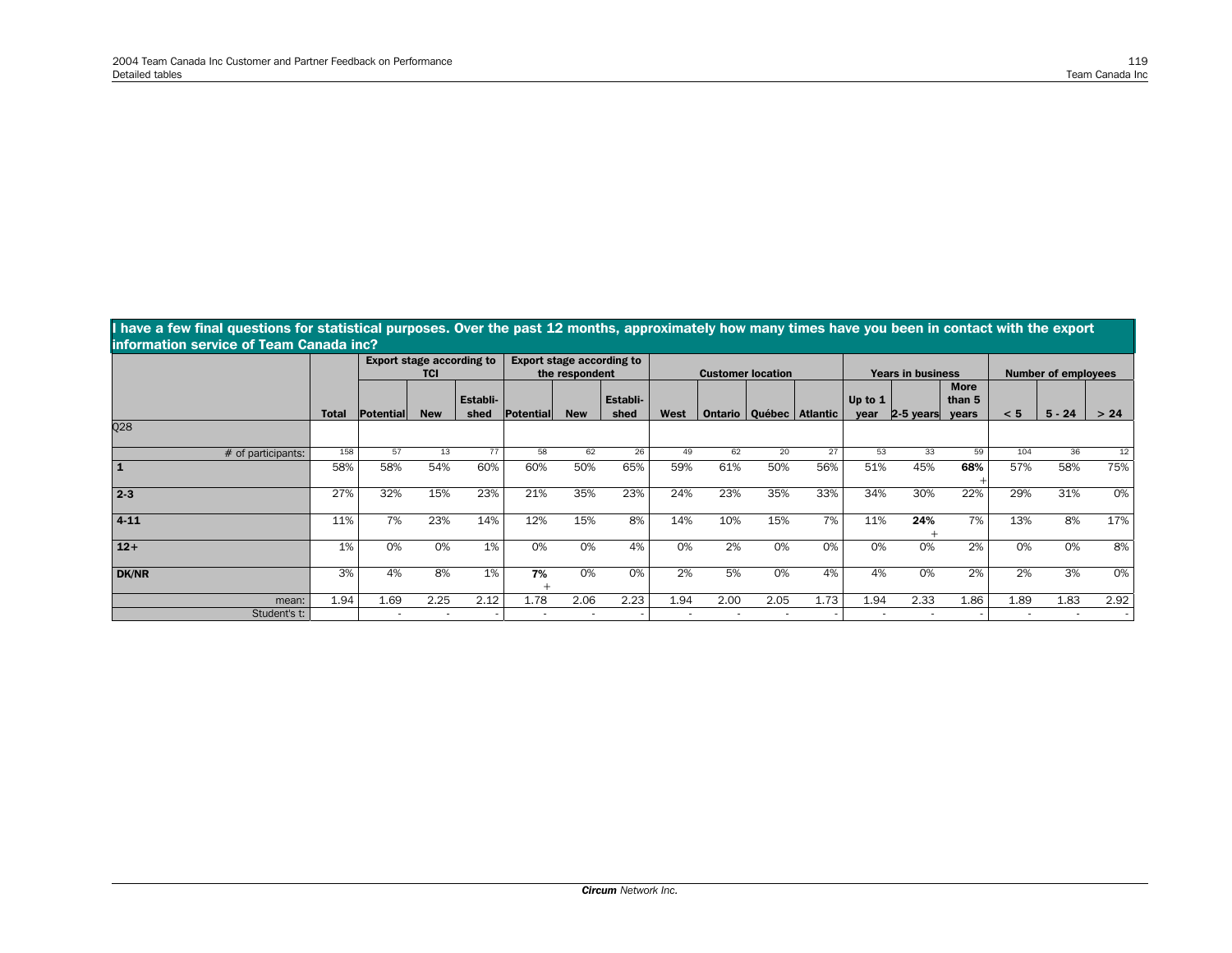| As far as you recall, how did you first hear about the Team canada inc export information service? |              |                  |            |                                  |                  |                                                    |          |      |                |                          |                 |           |                          |                       |     |                            |      |
|----------------------------------------------------------------------------------------------------|--------------|------------------|------------|----------------------------------|------------------|----------------------------------------------------|----------|------|----------------|--------------------------|-----------------|-----------|--------------------------|-----------------------|-----|----------------------------|------|
|                                                                                                    |              |                  | <b>TCI</b> | <b>Export stage according to</b> |                  | <b>Export stage according to</b><br>the respondent |          |      |                | <b>Customer location</b> |                 |           | <b>Years in business</b> |                       |     | <b>Number of employees</b> |      |
|                                                                                                    |              |                  |            | Establi-                         |                  |                                                    | Establi- |      |                |                          |                 | Up to $1$ |                          | <b>More</b><br>than 5 |     |                            |      |
|                                                                                                    | <b>Total</b> | <b>Potential</b> | <b>New</b> | shed                             | <b>Potential</b> | <b>New</b>                                         | shed     | West | <b>Ontario</b> | Québec                   | <b>Atlantic</b> | vear      | 2-5 years                | vears                 | < 5 | $5 - 24$                   | > 24 |
| 029                                                                                                |              |                  |            |                                  |                  |                                                    |          |      |                |                          |                 |           |                          |                       |     |                            |      |
| $#$ of participants:                                                                               | 158          | 57               | 13         | 77                               | 58               | 62                                                 | 26       | 49   | 62             | 20                       | 27              | 53        | 33                       | 59                    | 104 | 36                         | 12   |
| Through the internet, exportsource.ca,<br>strategis.gc.ca, etc.                                    | 34%          | 32%              | 38%        | 38%                              | 26%              | 35%                                                | 42%      | 33%  | 47%<br>$++$    | 25%                      | 15%             | 30%       | 39%                      | 31%                   | 30% | 33%                        | 67%  |
| Telephone book blue pages                                                                          | 19%          | 18%              | 15%        | 21%                              | 26%              | 16%                                                | 12%      | 16%  | 11%            | 25%                      | 37%             | 23%       | 12%                      | 22%                   | 22% | 17%                        | 8%   |
| Other government service                                                                           | 18%          | 25%              | 15%        | 13%                              | 19%              | 19%                                                | 12%      | 20%  | 16%            | 25%                      | 11%             | 21%       | 12%                      | 20%                   | 20% | 19%                        | 0%   |
| Word of mouth                                                                                      | 15%          | 11%              | 31%        | 14%                              | 14%              | 15%                                                | 23%      | 20%  | 8%             | 15%                      | 22%             | 11%       | 18%                      | 17%                   | 14% | 17%                        | 8%   |
| Other, please specify                                                                              | 5%           | 4%               | $0\%$      | 8%                               | 5%               | 5%                                                 | 8%       | 4%   | 6%             | 5%                       | 4%              | 2%        | 12%                      | 3%                    | 5%  | 6%                         | 8%   |
| <b>DNK/NA</b>                                                                                      | 5%           | 5%               | 0%         | 5%                               | 5%               | 5%                                                 | 4%       | 4%   | 5%             | 5%                       | 7%              | 4%        | 6%                       | 5%                    | 4%  | 6%                         | 8%   |
| Print advertising, magazine advertising                                                            | 2%           | 2%               | 0%         | 1%                               | 2%               | 3%                                                 | 0%       | 2%   | 2%             | 0%                       | 4%              | 4%        | 0%                       | 2%                    | 2%  | 3%                         | 0%   |
| Magazine or newspaper article                                                                      | 2%           | 5%               | $0\%$      | 0%                               | 3%               | 2%                                                 | O%       | 0%   | 5%             | 0%                       | 0%              | 6%        | 0%                       | 0%                    | 3%  | 0%                         | 0%   |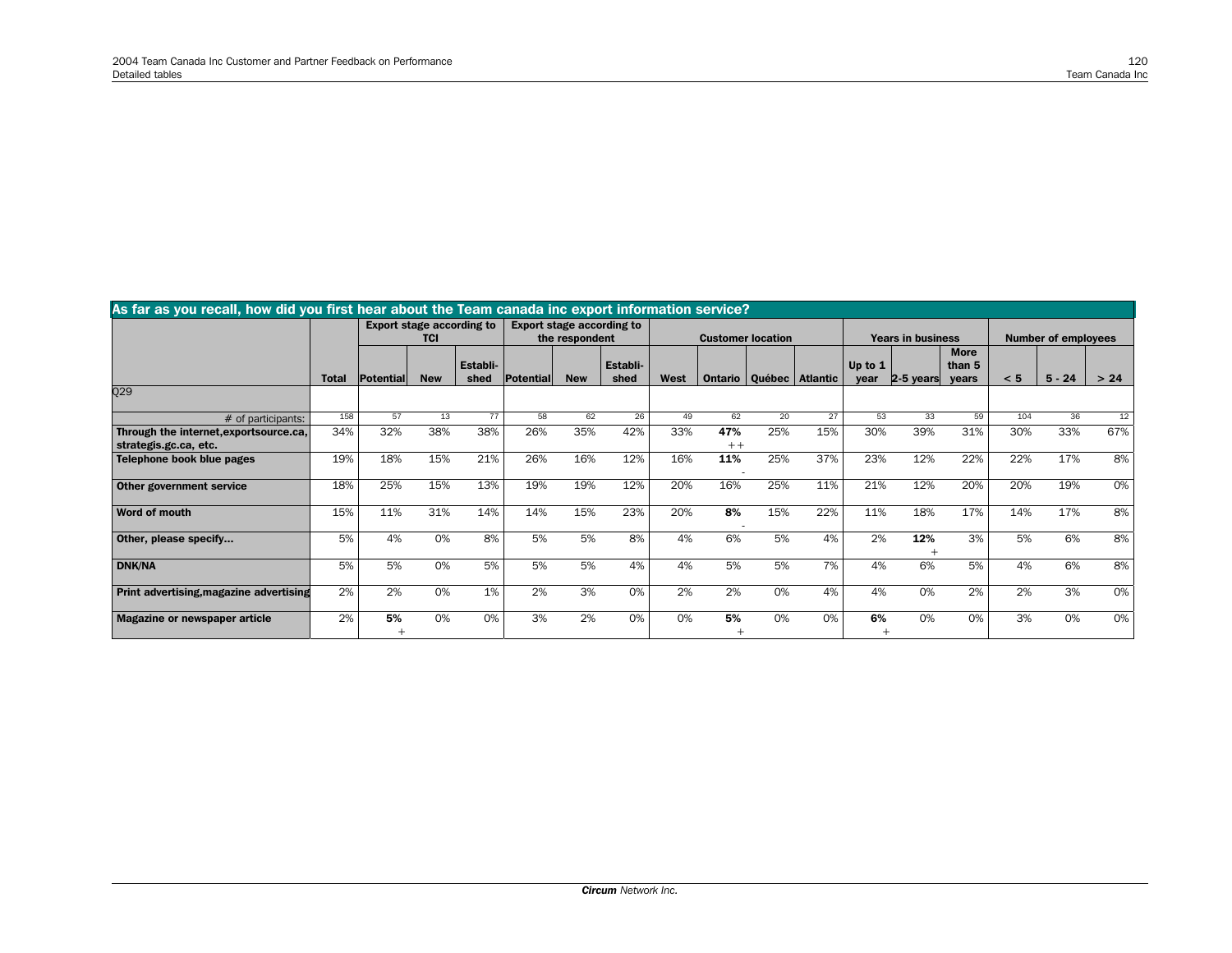| Do you have access to the Internet for work purposes? |              |                  |            |                                  |                  |                |                                  |       |                          |                   |     |           |                          |             |     |                            |      |
|-------------------------------------------------------|--------------|------------------|------------|----------------------------------|------------------|----------------|----------------------------------|-------|--------------------------|-------------------|-----|-----------|--------------------------|-------------|-----|----------------------------|------|
|                                                       |              |                  |            | <b>Export stage according to</b> |                  |                | <b>Export stage according to</b> |       |                          |                   |     |           |                          |             |     |                            |      |
|                                                       |              |                  | <b>TCI</b> |                                  |                  | the respondent |                                  |       | <b>Customer location</b> |                   |     |           | <b>Years in business</b> |             |     | <b>Number of employees</b> |      |
|                                                       |              |                  |            |                                  |                  |                |                                  |       |                          |                   |     |           |                          | <b>More</b> |     |                            |      |
|                                                       |              |                  |            | Establi-                         |                  |                | Establi-                         |       |                          |                   |     | Up to $1$ |                          | than 5      |     |                            |      |
|                                                       | <b>Total</b> | <b>Potential</b> | <b>New</b> | shed                             | <b>Potential</b> | <b>New</b>     | shed                             | West  | <b>Ontario</b>           | Québec   Atlantic |     | year      | $2-5$ years              | years       | < 5 | $5 - 24$                   | > 24 |
| 030                                                   |              |                  |            |                                  |                  |                |                                  |       |                          |                   |     |           |                          |             |     |                            |      |
| $#$ of participants:                                  | 158          | 57               | 13         | 77                               | 58               | 62             | 26                               | 49    | 62                       | 20                | 27  | 53        | 33                       | 59          | 104 | 36                         | 12   |
| Yes                                                   | 93%          | 93%              | 100%       | 94%                              | 91%              | 94%            | 100%                             | 94%   | 92%                      | 95%               | 93% | 91%       | 100%                     | 95%         | 91% | 97%                        | 100% |
| <b>No</b>                                             | 6%           | 5%               | 0%         | 6%                               | 9%               | 6%             | 0%                               | 6%    | 6%                       | 5%                | 7%  | 9%        | 0%                       | 5%          | 9%  | 3%                         | 0%   |
| <b>DNK/NA</b>                                         | 1%           | 2%               | 0%         | 0%                               | O%               | 0%             | 0%                               | $0\%$ | 2%                       | 0%                | 0%  | 0%        | 0%                       | O%          | O%  | 0%                         | 0%   |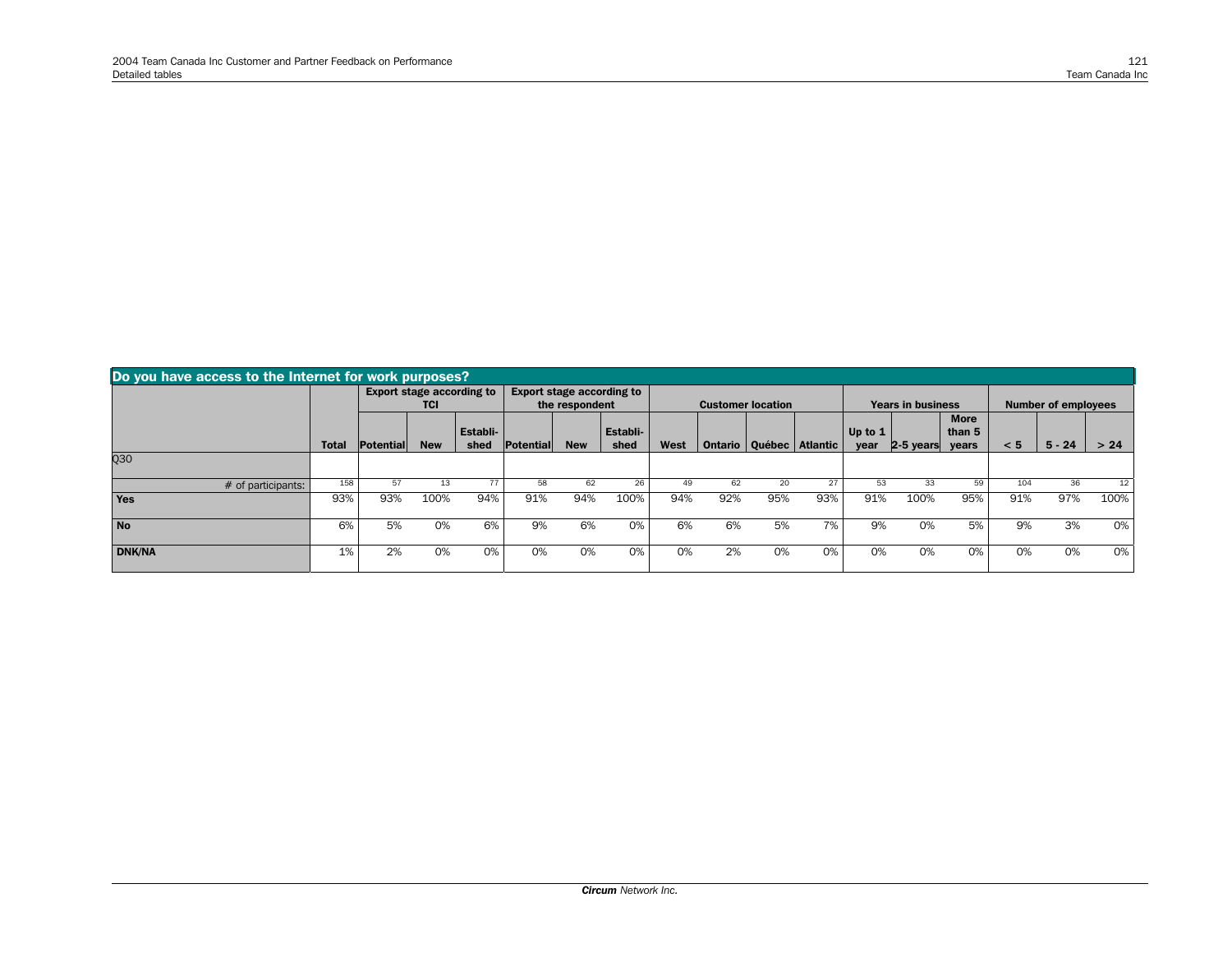| Have you ever heard of the exportsource.ca web site? |              |                                  |            |          |                                  |                |          |       |                |                          |                 |           |                          |             |     |                            |      |
|------------------------------------------------------|--------------|----------------------------------|------------|----------|----------------------------------|----------------|----------|-------|----------------|--------------------------|-----------------|-----------|--------------------------|-------------|-----|----------------------------|------|
|                                                      |              | <b>Export stage according to</b> |            |          | <b>Export stage according to</b> |                |          |       |                |                          |                 |           |                          |             |     |                            |      |
|                                                      |              |                                  | <b>TCI</b> |          |                                  | the respondent |          |       |                | <b>Customer location</b> |                 |           | <b>Years in business</b> |             |     | <b>Number of employees</b> |      |
|                                                      |              |                                  |            |          |                                  |                |          |       |                |                          |                 |           |                          | <b>More</b> |     |                            |      |
|                                                      |              |                                  |            | Establi- |                                  |                | Establi- |       |                |                          |                 | Up to $1$ |                          | than 5      |     |                            |      |
|                                                      | <b>Total</b> | <b>Potential</b>                 | <b>New</b> | shed     | <b>Potential</b>                 | <b>New</b>     | shed     | West  | <b>Ontario</b> | Québec                   | <b>Atlantic</b> | vear      | $2-5$ years              | years       | < 5 | $5 - 24$                   | > 24 |
| Q31                                                  |              |                                  |            |          |                                  |                |          |       |                |                          |                 |           |                          |             |     |                            |      |
|                                                      |              |                                  |            |          |                                  |                |          |       |                |                          |                 |           |                          |             |     |                            |      |
| $#$ of participants:                                 | 158          | 57                               | 13         | 77       | 58                               | 62             | 26       | 49    | 62             | 20                       | 27              | 53        | 33                       | 59          | 104 | 36                         | 12   |
| Yes                                                  | 51%          | 37%                              | 46%        | 60%      | 43%                              | 52%            | 69%      | 57%   | 35%            | 60%                      | 67%             | 42%       | 55%                      | 56%         | 50% | 50%                        | 67%  |
|                                                      |              |                                  |            |          |                                  |                |          |       | $- -$          |                          |                 |           |                          |             |     |                            |      |
| <b>No</b>                                            | 48%          | 60%                              | 54%        | 40%      | 55%                              | 48%            | 31%      | 43%   | 61%            | 40%                      | 33%             | 58%       | 45%                      | 44%         | 49% | 50%                        | 33%  |
|                                                      |              |                                  |            |          |                                  |                |          |       | $+ +$          |                          |                 |           |                          |             |     |                            |      |
| <b>DNK/NA</b>                                        | 1%           | 4%                               | 0%         | 0%       | 2%                               | 0%             | 0%       | $0\%$ | 3%             | 0%                       | O%              | 0%        | 0%                       | $0\%$       | 1%  | 0%                         | 0%   |
|                                                      |              |                                  |            |          |                                  |                |          |       |                |                          |                 |           |                          |             |     |                            |      |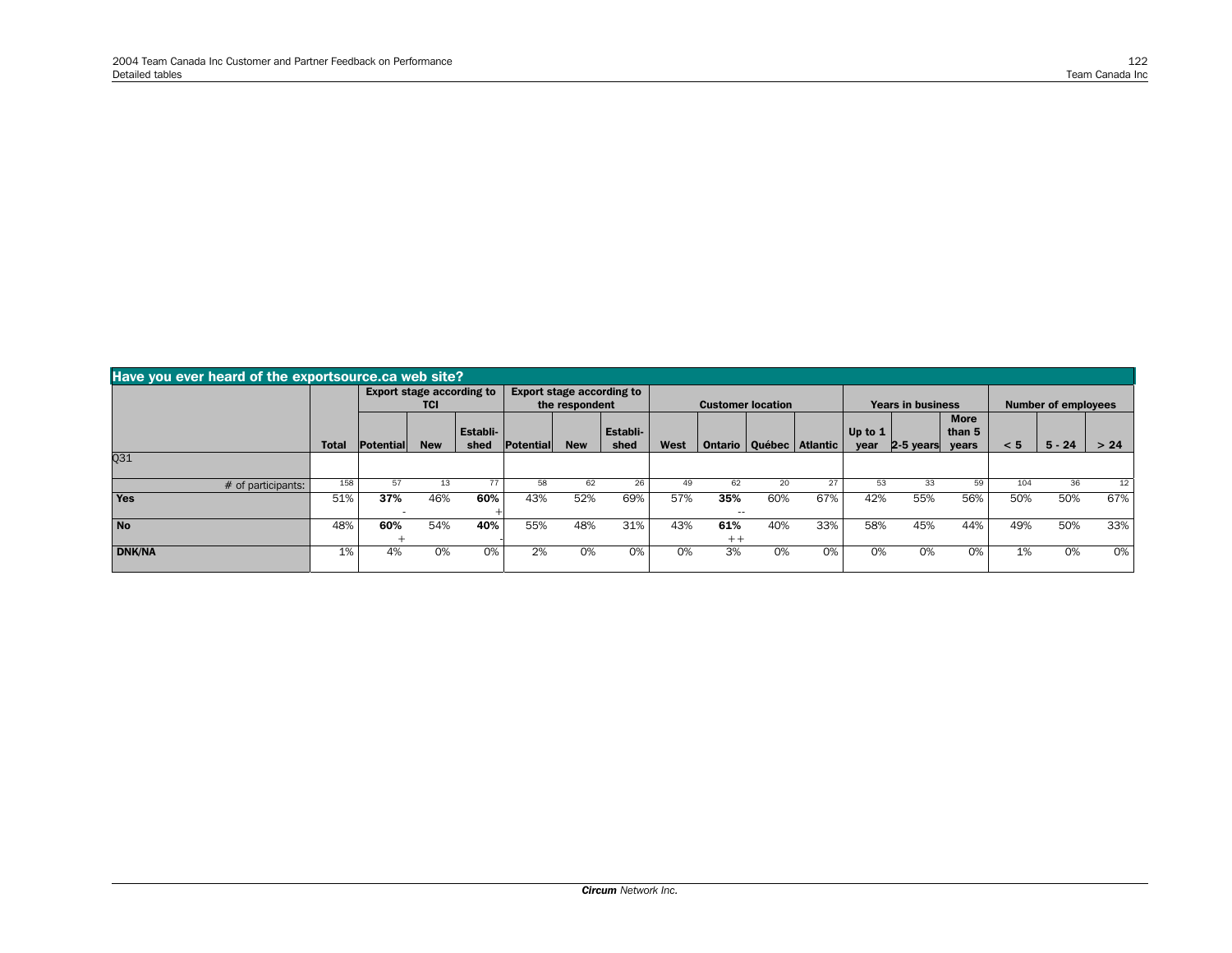|                      |              | Had you heard about it before you first called the export information service? |            |          |                  |                                  |          |      |                |                          |     |           |                          |             |     |                            |      |
|----------------------|--------------|--------------------------------------------------------------------------------|------------|----------|------------------|----------------------------------|----------|------|----------------|--------------------------|-----|-----------|--------------------------|-------------|-----|----------------------------|------|
|                      |              | <b>Export stage according to</b>                                               |            |          |                  | <b>Export stage according to</b> |          |      |                |                          |     |           |                          |             |     |                            |      |
|                      |              |                                                                                | <b>TCI</b> |          |                  | the respondent                   |          |      |                | <b>Customer location</b> |     |           | <b>Years in business</b> |             |     | <b>Number of employees</b> |      |
|                      |              |                                                                                |            |          |                  |                                  |          |      |                |                          |     |           |                          | <b>More</b> |     |                            |      |
|                      |              |                                                                                |            | Establi- |                  |                                  | Establi- |      |                |                          |     | Up to $1$ |                          | than 5      |     |                            |      |
|                      | <b>Total</b> | <b>Potential</b>                                                               | <b>New</b> | shed     | <b>Potential</b> | <b>New</b>                       | shed     | West | <b>Ontario</b> | Québec   Atlantic        |     | vear      | $2-5$ years              | years       | < 5 | $5 - 24$                   | > 24 |
| 032                  |              |                                                                                |            |          |                  |                                  |          |      |                |                          |     |           |                          |             |     |                            |      |
| $#$ of participants: | 80           | 21                                                                             |            | 46       | 25               | 32                               | 18       | 28   | 22             | 12                       | 18  | 22        | 18                       | 33          | 52  | 18                         | 8    |
| <b>Yes</b>           | 48%          | 43%                                                                            | 50%        | 50%      | 44%              | 44%                              | 56%      | 46%  | 45%            | 58%                      | 44% | 45%       | 50%                      | 52%         | 42% | 56%                        | 75%  |
| <b>No</b>            | 50%          | 57%                                                                            | 50%        | 46%      | 52%              | 53%                              | 44%      | 50%  | 50%            | 42%                      | 56% | 50%       | 50%                      | 48%         | 56% | 44%                        | 25%  |
| <b>DNK/NA</b>        | 3%           | O%                                                                             | 0%         | 4%       | 4%               | 3%                               | 0%       | 4%   | 5%             | 0%                       | 0%  | 5%        | 0%                       | $0\%$       | 2%  | 0%                         | 0%   |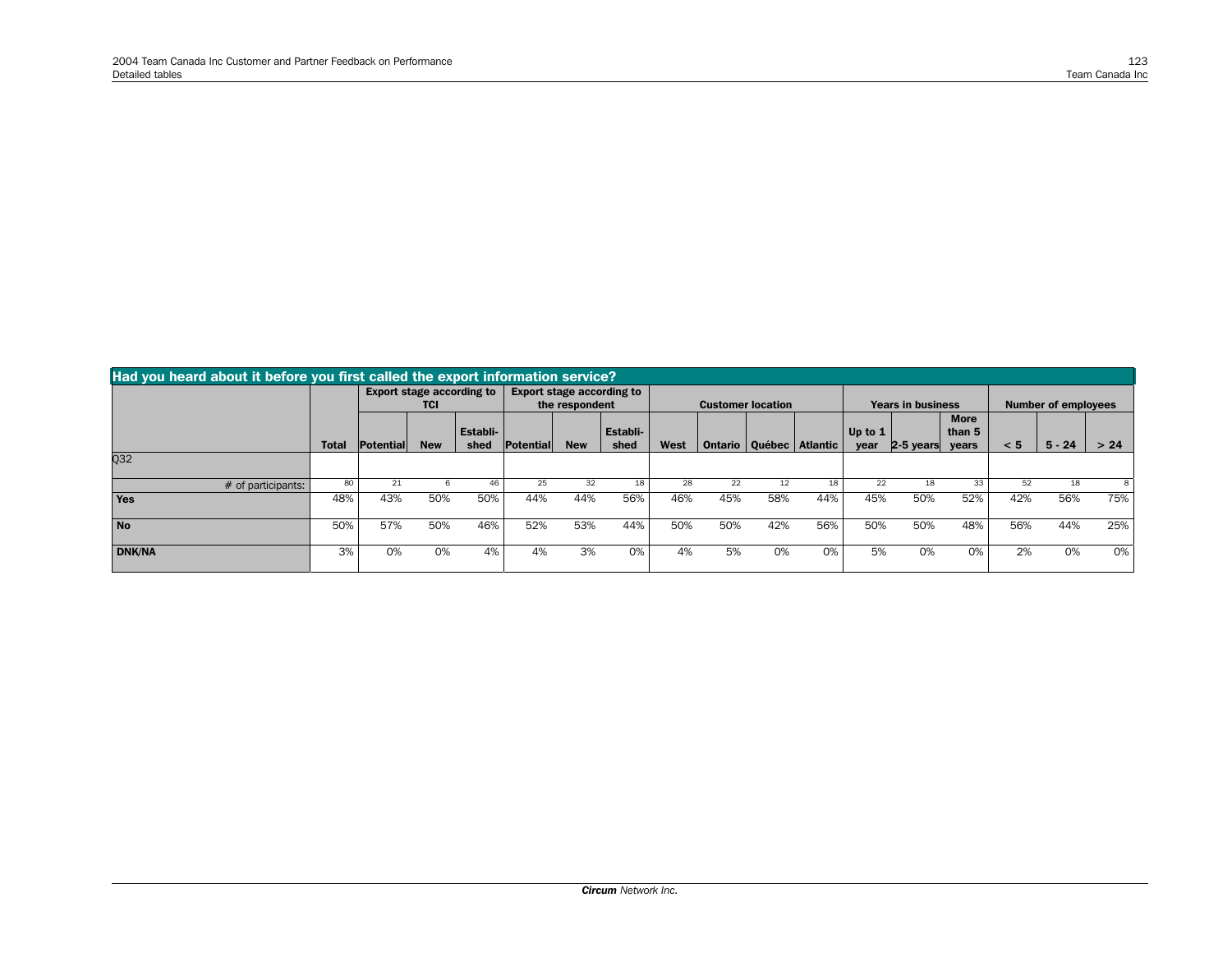| Have you ever accessed the exportsource.ca web site? |              |                                  |            |          |                  |                                  |          |      |                |                          |     |           |                          |             |     |                            |      |
|------------------------------------------------------|--------------|----------------------------------|------------|----------|------------------|----------------------------------|----------|------|----------------|--------------------------|-----|-----------|--------------------------|-------------|-----|----------------------------|------|
|                                                      |              | <b>Export stage according to</b> |            |          |                  | <b>Export stage according to</b> |          |      |                |                          |     |           |                          |             |     |                            |      |
|                                                      |              |                                  | <b>TCI</b> |          |                  | the respondent                   |          |      |                | <b>Customer location</b> |     |           | <b>Years in business</b> |             |     | <b>Number of employees</b> |      |
|                                                      |              |                                  |            |          |                  |                                  |          |      |                |                          |     |           |                          | <b>More</b> |     |                            |      |
|                                                      |              |                                  |            | Establi- |                  |                                  | Establi- |      |                |                          |     | Up to $1$ |                          | than 5      |     |                            |      |
|                                                      | <b>Total</b> | <b>Potential</b>                 | <b>New</b> | shed     | <b>Potential</b> | <b>New</b>                       | shed     | West | <b>Ontario</b> | Québec   Atlantic        |     | year      | $2-5$ years              | years       | < 5 | $5 - 24$                   | > 24 |
| Q <sub>33</sub>                                      |              |                                  |            |          |                  |                                  |          |      |                |                          |     |           |                          |             |     |                            |      |
|                                                      |              |                                  |            |          |                  |                                  |          |      |                |                          |     |           |                          |             |     |                            |      |
| $#$ of participants:                                 | 80           | 21                               | 6          | 46       | 25               | 32                               | 18       | 28   | 22             | 12                       | 18  | 22        | 18                       | 33          | 52  | 18                         | 8    |
| Yes                                                  | 78%          | 81%                              | 50%        | 78%      | 64%              | 78%                              | 89%      | 71%  | 91%            | 75%                      | 72% | 64%       | 89%                      | 82%         | 69% | 89%                        | 100% |
|                                                      |              |                                  |            |          |                  |                                  |          |      |                |                          |     |           |                          |             |     |                            |      |
| No.                                                  | 21%          | 14%                              | 50%        | 22%      | 32%              | 22%                              | 11%      | 25%  | 9%             | 25%                      | 28% | 32%       | 11%                      | 18%         | 29% | 11%                        | 0%   |
|                                                      |              |                                  |            |          |                  |                                  |          |      |                |                          |     |           |                          |             |     |                            |      |
| <b>DNK/NA</b>                                        | 1%           | 5%                               | 0%         | 0%       | 4%               | 0%                               | 0%       | 4%   | 0%             | 0%                       | 0%  | 5%        | 0%                       | $0\%$       | 2%  | 0%                         | 0%   |
|                                                      |              |                                  |            |          |                  |                                  |          |      |                |                          |     |           |                          |             |     |                            |      |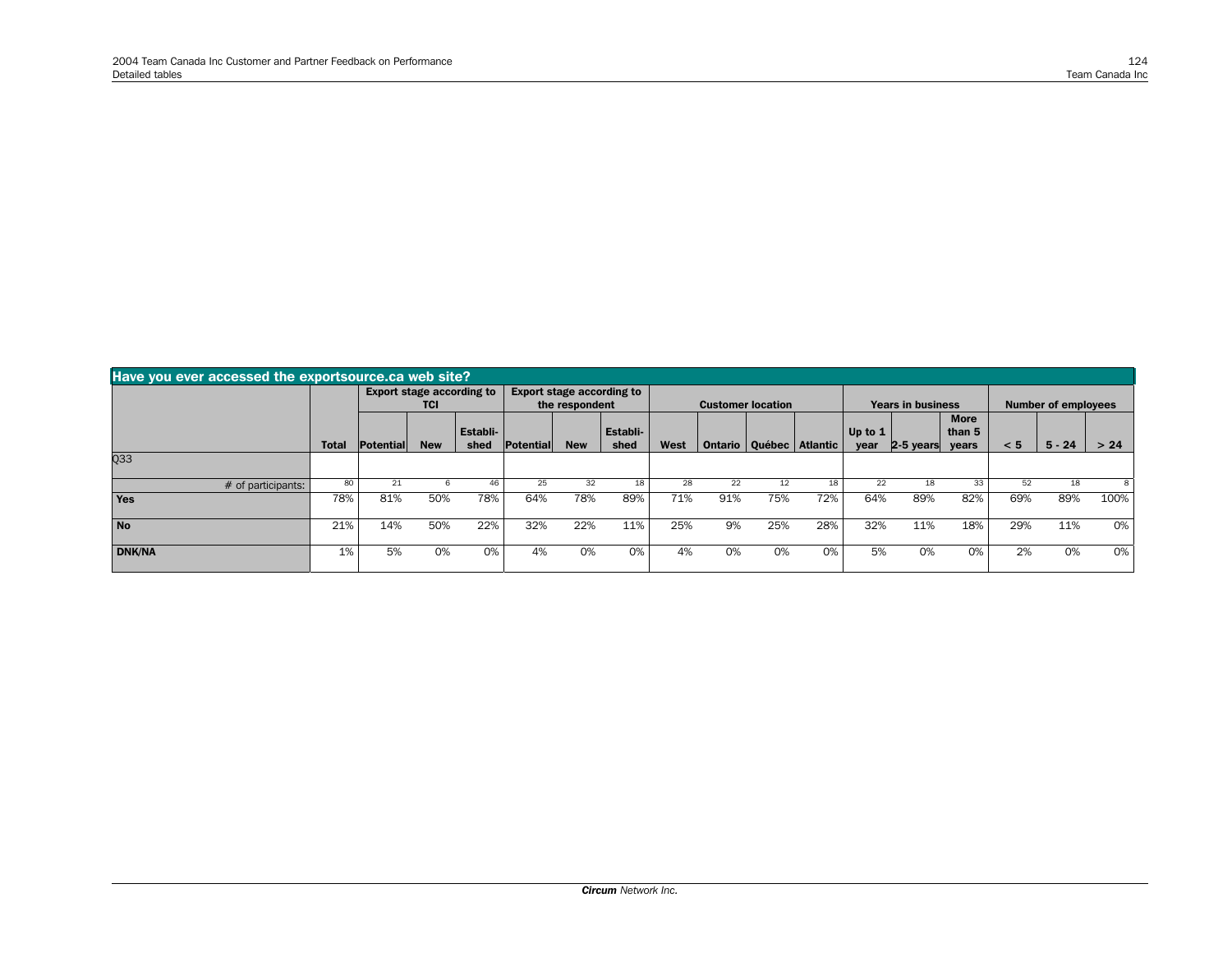| Joint results from questions 31 to 33 |              |                                  |            |                  |                  |                                                    |                  |             |                |                          |     |                   |                          |                                |     |                            |      |
|---------------------------------------|--------------|----------------------------------|------------|------------------|------------------|----------------------------------------------------|------------------|-------------|----------------|--------------------------|-----|-------------------|--------------------------|--------------------------------|-----|----------------------------|------|
|                                       |              | <b>Export stage according to</b> | <b>TCI</b> |                  |                  | <b>Export stage according to</b><br>the respondent |                  |             |                | <b>Customer location</b> |     |                   | <b>Years in business</b> |                                |     | <b>Number of employees</b> |      |
|                                       | <b>Total</b> | Potential                        | <b>New</b> | Establi-<br>shed | <b>Potential</b> | <b>New</b>                                         | Establi-<br>shed | West        | <b>Ontario</b> | Québec   Atlantic        |     | Up to $1$<br>year | $2-5$ years              | <b>More</b><br>than 5<br>years | < 5 | $5 - 24$                   | > 24 |
| <b>NETXP</b>                          |              |                                  |            |                  |                  |                                                    |                  |             |                |                          |     |                   |                          |                                |     |                            |      |
| # of participants:                    | 158          | 57                               | 13         | 77               | 58               | 62                                                 | 26               | 49          | 62             | 20                       | 27  | 53                | 33                       | 59                             | 104 | 36                         | 12   |
| Never heard of exportsource.ca        | 49%          | 63%                              | 54%        | 40%              | 57%              | 48%                                                | 31%              | 43%         | 65%<br>$++$    | 40%                      | 33% | 58%               | 45%                      | 44%                            | 50% | 50%                        | 33%  |
| Hadn't heard of it before             | 9%           | 5%                               | 23%        | 10%              | 12%              | 10%                                                | 8%               | 10%         | 3%             | 15%                      | 19% | 13%               | 3%                       | 8%                             | 13% | 3%                         | 0%   |
| Has not accessed it                   | 2%           | 2%                               | 0%         | 3%               | 3%               | 2%                                                 | 0%               | 6%<br>$+ +$ | 0%             | 0%                       | O%  | 2%                | 3%                       | 2%                             | 2%  | 3%                         | 0%   |
| <b>Has accessed it</b>                | 39%          | 30%                              | 23%        | 47%              | 28%              | 40%                                                | 62%              | 41%         | 32%            | 45%                      | 48% | 26%               | 48%                      | 46%                            | 35% | 44%                        | 67%  |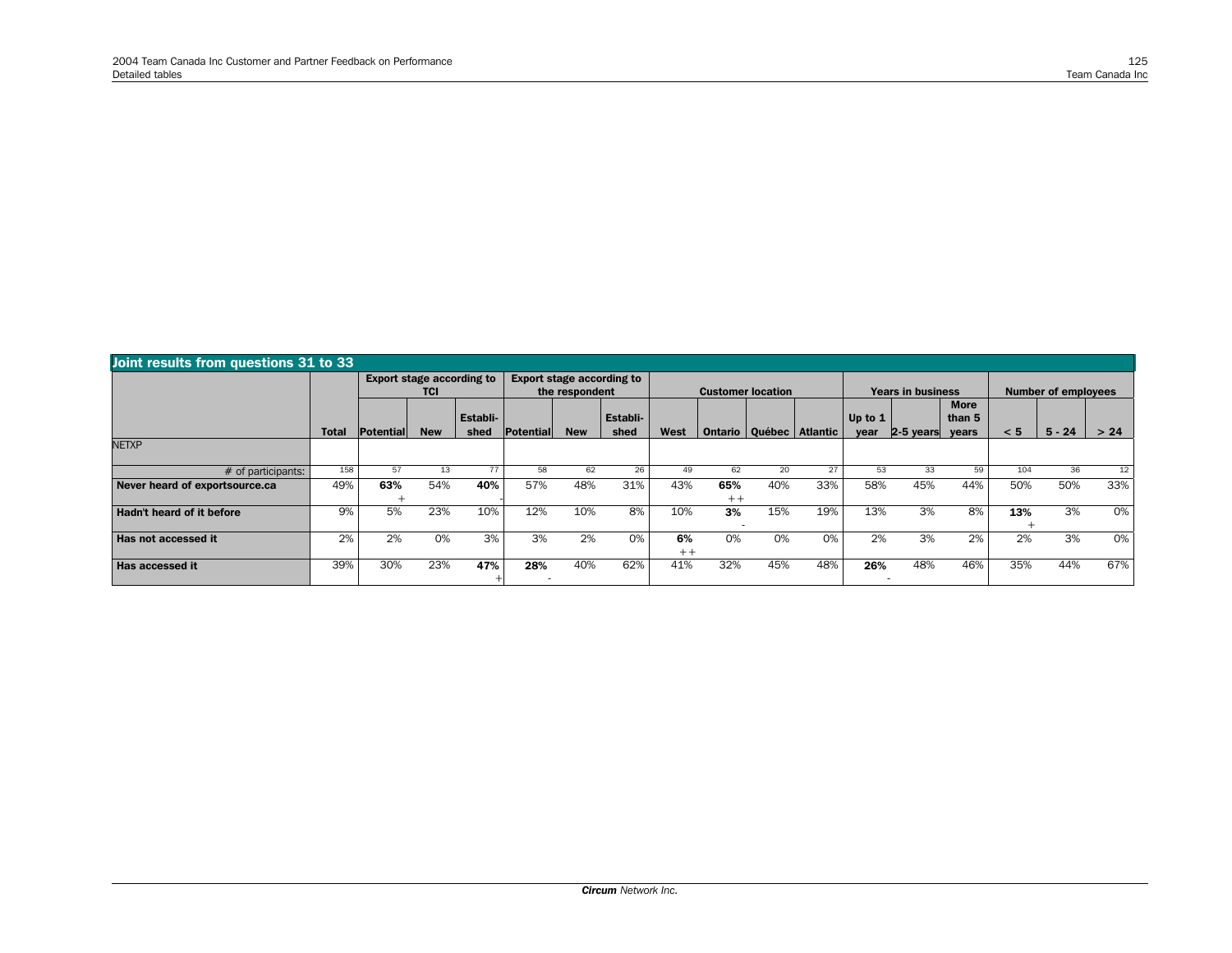| For how many years has your organization been in existence? |              |           |                                  |                      |                  |                                  |          |      |                |                          |                 |           |                          |             |       |                            |       |
|-------------------------------------------------------------|--------------|-----------|----------------------------------|----------------------|------------------|----------------------------------|----------|------|----------------|--------------------------|-----------------|-----------|--------------------------|-------------|-------|----------------------------|-------|
|                                                             |              |           | <b>Export stage according to</b> |                      |                  | <b>Export stage according to</b> |          |      |                |                          |                 |           |                          |             |       |                            |       |
|                                                             |              |           | <b>TCI</b>                       |                      |                  | the respondent                   |          |      |                | <b>Customer location</b> |                 |           | <b>Years in business</b> |             |       | <b>Number of employees</b> |       |
|                                                             |              |           |                                  |                      |                  |                                  |          |      |                |                          |                 |           |                          | <b>More</b> |       |                            |       |
|                                                             |              |           |                                  | Establi-             |                  |                                  | Establi- |      |                |                          |                 | Up to $1$ |                          | than 5      |       |                            |       |
|                                                             | <b>Total</b> | Potential | <b>New</b>                       | shed                 | <b>Potential</b> | <b>New</b>                       | shed     | West | <b>Ontario</b> | Québec                   | <b>Atlantic</b> | year      | 2-5 years                | years       | < 5   | $5 - 24$                   | > 24  |
| 034                                                         |              |           |                                  |                      |                  |                                  |          |      |                |                          |                 |           |                          |             |       |                            |       |
| $#$ of participants:                                        | 151          | 54        | 13                               | 73                   | 56               | 58                               | 25       | 49   | 56             | 19                       | 27              | 53        | 33                       | 59          | 97    | 36                         | 12    |
| Not in operations or less than 1 year                       | 35%          | 56%       | 69%                              | 15%                  | 52%              | 36%                              | 8%       | 33%  | 41%            | 32%                      | 30%             | 100%      | 0%                       | 0%          | 52%   | 3%                         | 0%    |
|                                                             |              | $+++$     |                                  | $\sim$ $\sim$ $\sim$ | $+ +$            |                                  |          |      |                |                          |                 | $+++$     | $- - -$                  | $- - -$     | $+++$ | $- - -$                    |       |
| 2-5 years                                                   | 22%          | 20%       | 0%                               | 29%                  | 18%              | 28%                              | 24%      | 20%  | 23%            | 32%                      | 15%             | 0%        | 100%                     | 0%          | 26%   | 22%                        | 0%    |
|                                                             |              |           |                                  |                      |                  |                                  |          |      |                |                          |                 | $- - -$   | $+++$                    | $\cdots$    |       |                            |       |
| More than 5 years                                           | 39%          | 20%       | 31%                              | 52%                  | 25%              | 34%                              | 68%      | 43%  | 30%            | 32%                      | 56%             | 0%        | 0%                       | 100%        | 21%   | 75%                        | 100%  |
|                                                             |              | $- - -$   |                                  | $+++$                |                  |                                  |          |      |                |                          |                 | $- - -$   | ---                      | $+ + +$     | $---$ | $+++$                      |       |
| <b>DK/NR</b>                                                | 4%           | 4%        | 0%                               | 4%                   | 5%               | 2%                               | 0%       | 4%   | 5%             | 5%                       | 0%              | 0%        | O%                       | 0%          | 2%    | 0%                         | 0%    |
|                                                             |              |           |                                  |                      |                  |                                  |          |      |                |                          |                 |           |                          |             |       |                            |       |
| mean:                                                       | 8.3          | 4.3       | 10.6                             | 10.3                 | 4.8              | 5.5                              | 18.4     | 10.0 | 7.3            | 6.5                      | 8.4             | 0.0       | 3.3                      | 19.3        | 3.6   | 11.5                       | 39.6  |
| Student's t:                                                |              | $***$     |                                  |                      |                  |                                  | $***$    |      |                |                          |                 | $***$     | $***$                    | $***$       | $***$ | $\star$                    | $***$ |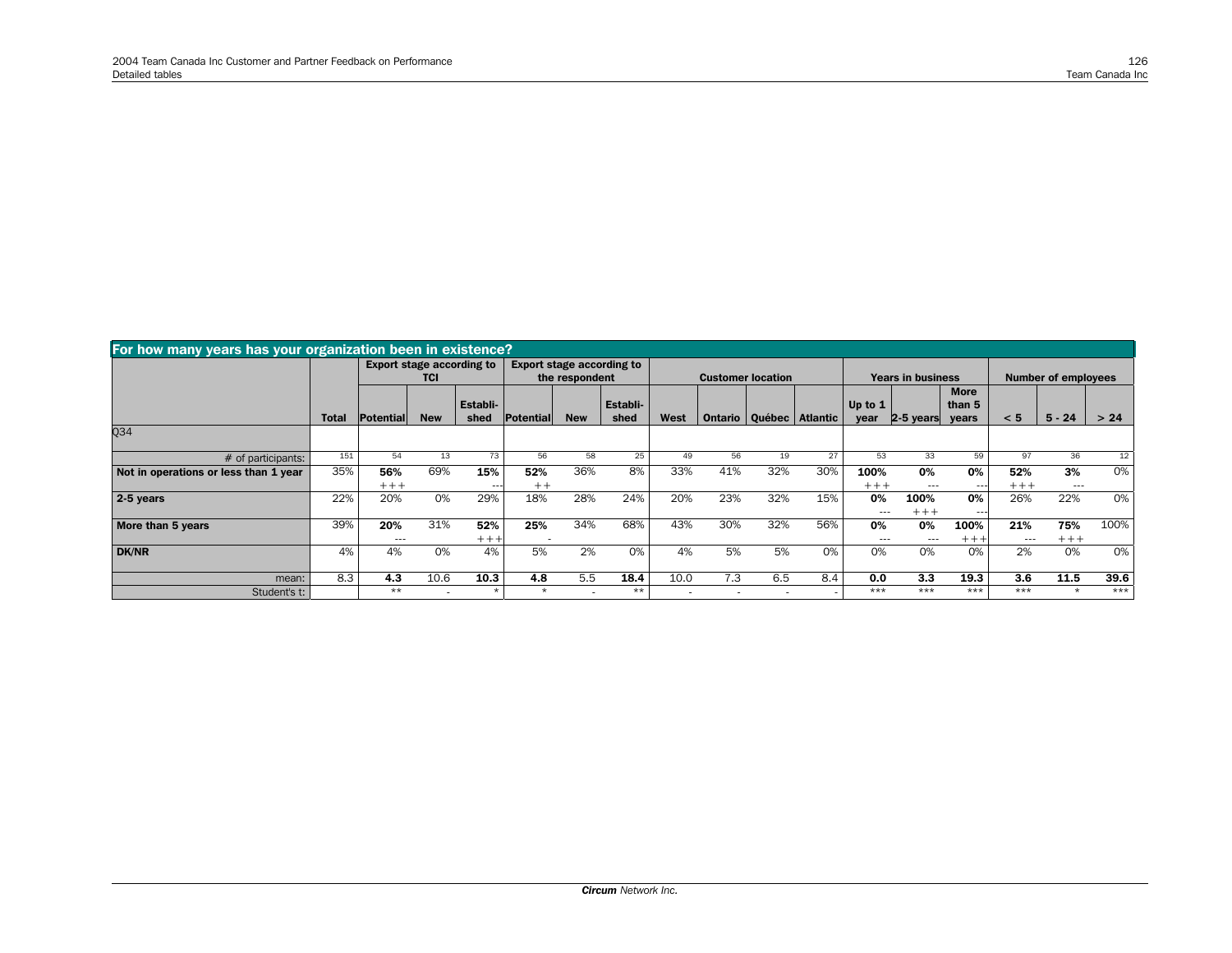| Which if the following three categories best describe the state of your organization |              |                                  |            |                  |                                  |                |                  |      |                |                          |          |                   |                          |                                |                   |                            |      |
|--------------------------------------------------------------------------------------|--------------|----------------------------------|------------|------------------|----------------------------------|----------------|------------------|------|----------------|--------------------------|----------|-------------------|--------------------------|--------------------------------|-------------------|----------------------------|------|
|                                                                                      |              | <b>Export stage according to</b> | <b>TCI</b> |                  | <b>Export stage according to</b> | the respondent |                  |      |                | <b>Customer location</b> |          |                   | <b>Years in business</b> |                                |                   | <b>Number of employees</b> |      |
|                                                                                      | <b>Total</b> | <b>Potential</b>                 | <b>New</b> | Establi-<br>shed | <b>Potential</b>                 | <b>New</b>     | Establi-<br>shed | West | <b>Ontario</b> | Québec                   | Atlantic | Up to $1$<br>year | $2-5$ years              | <b>More</b><br>than 5<br>years | < 5               | $5 - 24$                   | > 24 |
| 035                                                                                  |              |                                  |            |                  |                                  |                |                  |      |                |                          |          |                   |                          |                                |                   |                            |      |
| $#$ of participants:                                                                 | 158          | 57                               | 13         | 77               | 58                               | 62             | 26               | 49   | 62             | 20                       | 27       | 53                | 33                       | 59                             | 104               | 36                         | 12   |
| You are an experienced exporter                                                      | 16%          | 9%                               | 8%         | 26%<br>$+ +$     | 0%<br>$- - -$                    | 0%<br>$- - -$  | 100%             | 22%  | 11%            | 5%                       | 26%      | 4%<br>- -         | 18%                      | 29%<br>$+ +$                   | 11%<br>$\sim$ $-$ | 14%                        | 75%  |
| You are preparing to export                                                          | 39%          | 40%                              | 15%        | 44%              | 0%<br>$--$                       | 100%<br>$+++$  | 0%               | 47%  | 39%            | 35%                      | 30%      | 40%               | 48%                      | 34%                            | 42%               | 47%                        | 8%   |
| You are a potential exporter                                                         | 37%          | 46%                              | 62%        | 26%              | 100%<br>$++ +$                   | 0%<br>$- - -$  | 0%               | 22%  | 40%            | 60%                      | 37%      | 55%<br>$+++$      | 30%                      | 24%                            | 42%               | 33%                        | 0%   |
| <b>DNK/NA</b>                                                                        | 8%           | 5%                               | 15%        | 4%               | 0%                               | 0%             | 0%               | 8%   | 10%            | 0%                       | 7%       | 2%                | 3%                       | 14%<br>$++$                    | 5%                | 6%                         | 17%  |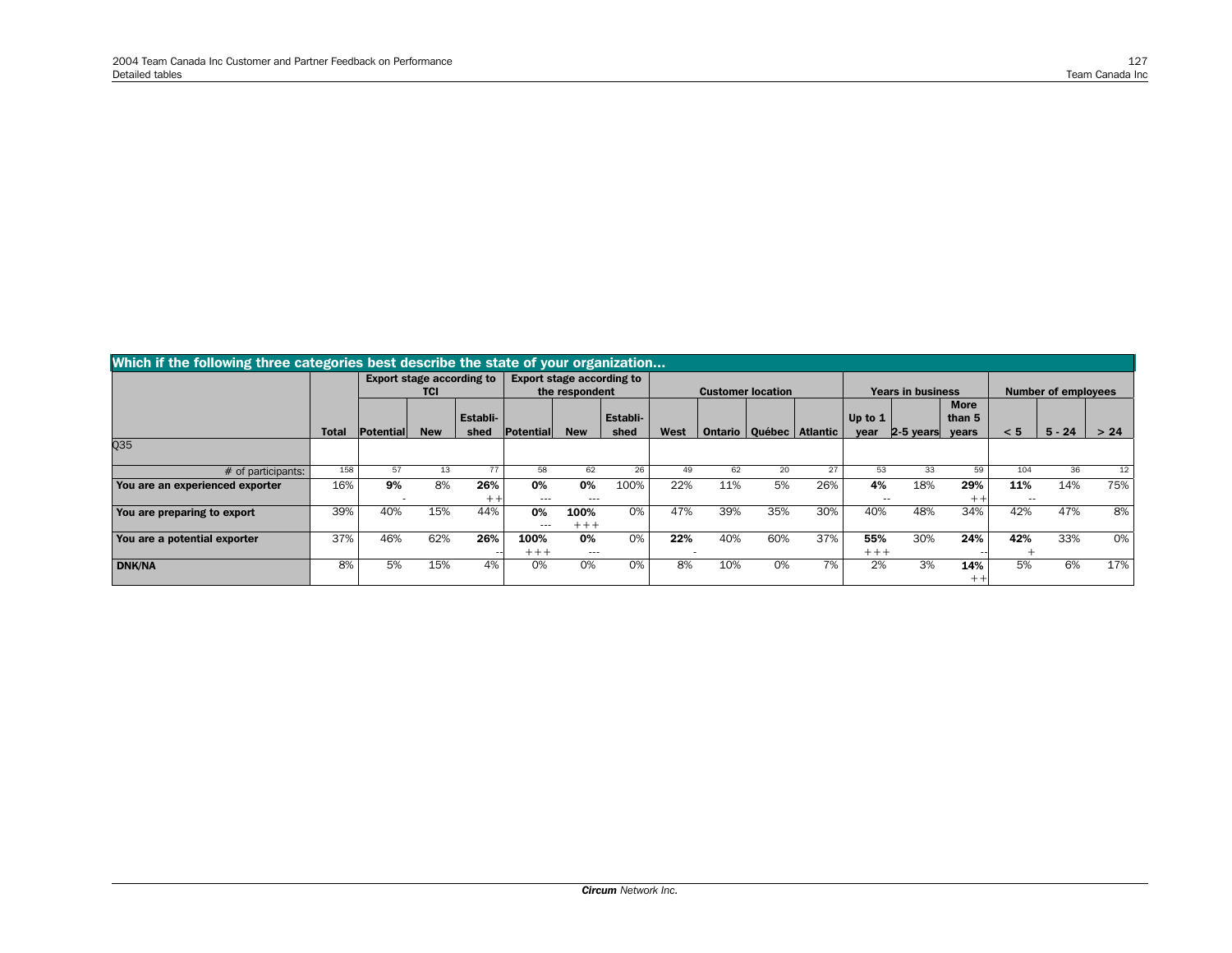| <b>Exporter type according to the TCI agent</b> |              |                                  |            |                  |                  |                                                    |                  |         |                |                          |     |                   |                          |                         |           |                            |      |
|-------------------------------------------------|--------------|----------------------------------|------------|------------------|------------------|----------------------------------------------------|------------------|---------|----------------|--------------------------|-----|-------------------|--------------------------|-------------------------|-----------|----------------------------|------|
|                                                 |              | <b>Export stage according to</b> | TCI        |                  |                  | <b>Export stage according to</b><br>the respondent |                  |         |                | <b>Customer location</b> |     |                   | <b>Years in business</b> |                         |           | <b>Number of employees</b> |      |
|                                                 | <b>Total</b> | <b>Potential</b>                 | <b>New</b> | Establi-<br>shed | <b>Potential</b> | <b>New</b>                                         | Establi-<br>shed | West    | <b>Ontario</b> | Québec   Atlantic        |     | Up to $1$<br>year | 2-5 years                | More<br>than 5<br>years | < 5       | $5 - 24$                   | > 24 |
| <b>BTYPE</b>                                    |              |                                  |            |                  |                  |                                                    |                  |         |                |                          |     |                   |                          |                         |           |                            |      |
| $#$ of participants:                            | 158          | 57                               | 13         | 77               | 58               | 62                                                 | 26               | 49      | 62             | 20                       | 27  | 53                | 33                       | 59                      | 104       | 36                         | 12   |
| <b>Potential</b>                                | 36%          | 100%                             | 0%         | 0%               | 45%              | 37%                                                | 19%              | 16%     | 58%            | 25%                      | 30% | 57%               | 33%                      | 19%                     | 44%       | 22%                        | 8%   |
|                                                 |              | $+++$                            |            | $- - -$          |                  |                                                    |                  | $- - -$ | $+ + +$        |                          |     | $+++$             |                          | $- - -$                 | $+ +$     | $\overline{\phantom{a}}$   |      |
| <b>New</b>                                      | 8%           | 0%                               | 100%       | 0%               | 14%              | 3%                                                 | 4%               | 14%     | 6%             | 10%                      | 0%  | 17%               | 0%                       | 7%                      | 10%       | 3%                         | 8%   |
|                                                 |              | --                               |            | $- - -$          |                  |                                                    |                  |         |                |                          |     |                   |                          |                         |           |                            |      |
| <b>Established</b>                              | 49%          | 0%                               | 0%         | 100%             | 34%              | 55%                                                | 77%              | 57%     | 35%            | 65%                      | 52% | 21%               | 64%                      | 64%                     | 39%       | 69%                        | 75%  |
|                                                 |              | $- - -$                          |            | $+ + +$          | $- -$            |                                                    |                  |         | $\sim$ $\sim$  |                          |     | $\cdots$          |                          | $++$                    | $- - - -$ | $++$                       |      |
| <b>Other</b>                                    | 7%           | O%                               | 0%         | 0%               | 7%               | 5%                                                 | 0%               | 12%     | 0%             | 0%                       | 19% | 6%                | 3%                       | 10%                     | 7%        | 6%                         | 8%   |
|                                                 |              |                                  |            |                  |                  |                                                    |                  |         | $-1$           |                          |     |                   |                          |                         |           |                            |      |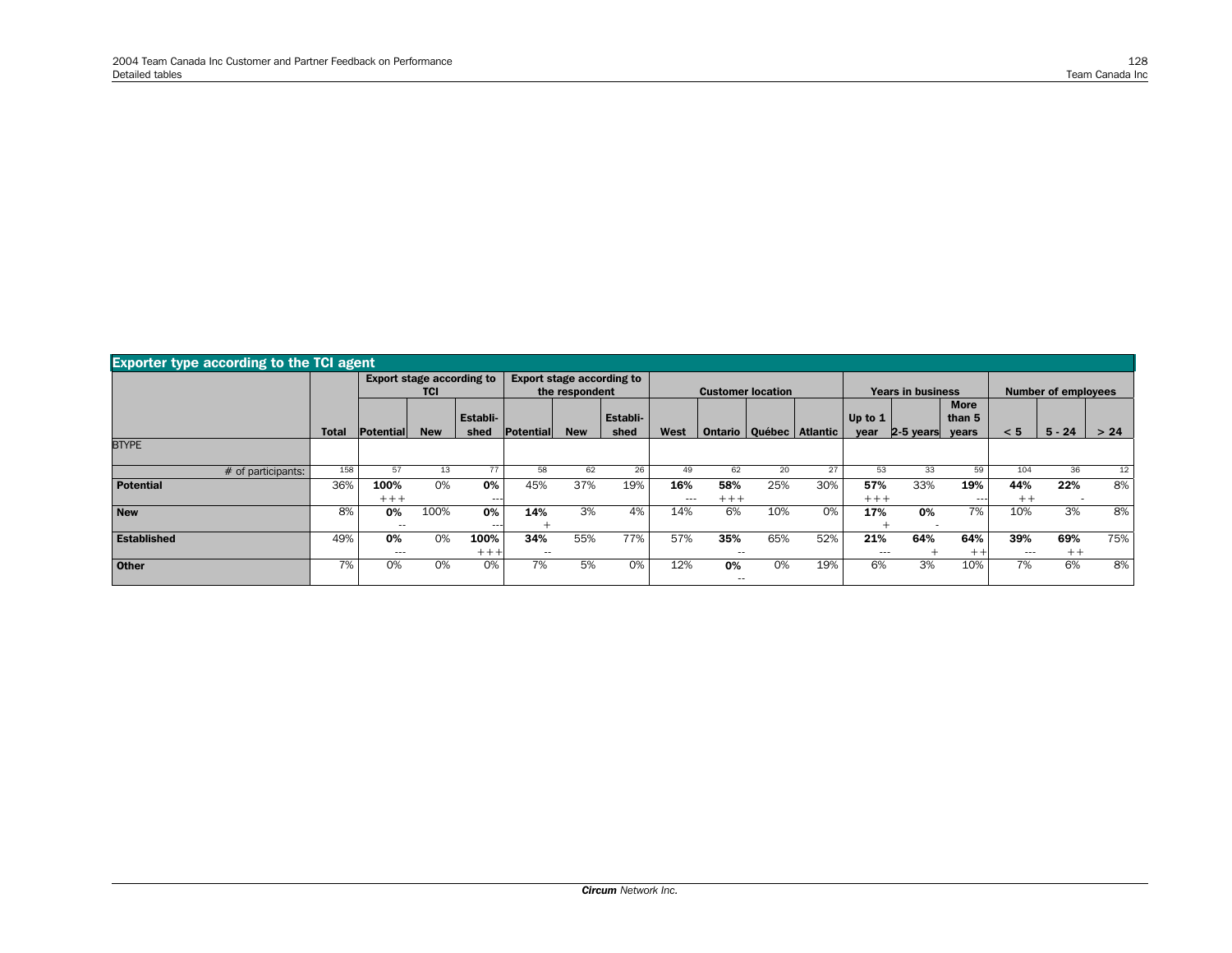| <b>Customer location</b> |              |                                  |            |                  |                  |                                                    |                  |                     |                |                          |      |                   |                          |                                |     |                            |      |
|--------------------------|--------------|----------------------------------|------------|------------------|------------------|----------------------------------------------------|------------------|---------------------|----------------|--------------------------|------|-------------------|--------------------------|--------------------------------|-----|----------------------------|------|
|                          |              | <b>Export stage according to</b> | <b>TCI</b> |                  |                  | <b>Export stage according to</b><br>the respondent |                  |                     |                | <b>Customer location</b> |      |                   | <b>Years in business</b> |                                |     | <b>Number of employees</b> |      |
|                          | <b>Total</b> | <b>Potential</b>                 | <b>New</b> | Establi-<br>shed | <b>Potential</b> | <b>New</b>                                         | Establi-<br>shed | West                | <b>Ontario</b> | Québec   Atlantic        |      | Up to $1$<br>year | 2-5 years                | <b>More</b><br>than 5<br>years | < 5 | $5 - 24$                   | > 24 |
| <b>B1V3</b>              |              |                                  |            |                  |                  |                                                    |                  |                     |                |                          |      |                   |                          |                                |     |                            |      |
| # of participants:       | 158          | 57                               | 13         | 77               | 58               | 62                                                 | 26               | 49                  | 62             | 20                       | 27   | 53                | 33                       | 59                             | 104 | 36                         | 12   |
| West                     | 31%          | 14%<br>$\sim$ $\sim$             | 54%        | 36%              | 19%              | 37%                                                | 42%              | 100%<br>$+++$       | 0%<br>$- - -$  | 0%                       | 0%   | 30%               | 30%                      | 36%                            | 31% | 28%                        | 42%  |
| <b>Ontario</b>           | 39%          | 63%<br>$+++$                     | 31%        | 29%<br>$- -$     | 43%              | 39%                                                | 27%              | 0%<br>$- - -$       | 100%<br>$+++$  | 0%                       | 0%   | 43%               | 39%                      | 29%                            | 42% | 33%                        | 33%  |
| <b>Ouébec</b>            | 13%          | 9%                               | 15%        | 17%              | 21%              | 11%                                                | 4%               | 0%<br>$\sim$ $\sim$ | 0%<br>$- - -$  | 100%                     | 0%   | 11%               | 18%                      | 10%                            | 12% | 14%                        | 17%  |
| <b>Atlantic</b>          | 17%          | 14%                              | 0%         | 18%              | 17%              | 13%                                                | 27%              | 0%<br>$- - -$       | 0%<br>$- - -$  | O%                       | 100% | 15%               | 12%                      | 25%                            | 15% | 25%                        | 8%   |